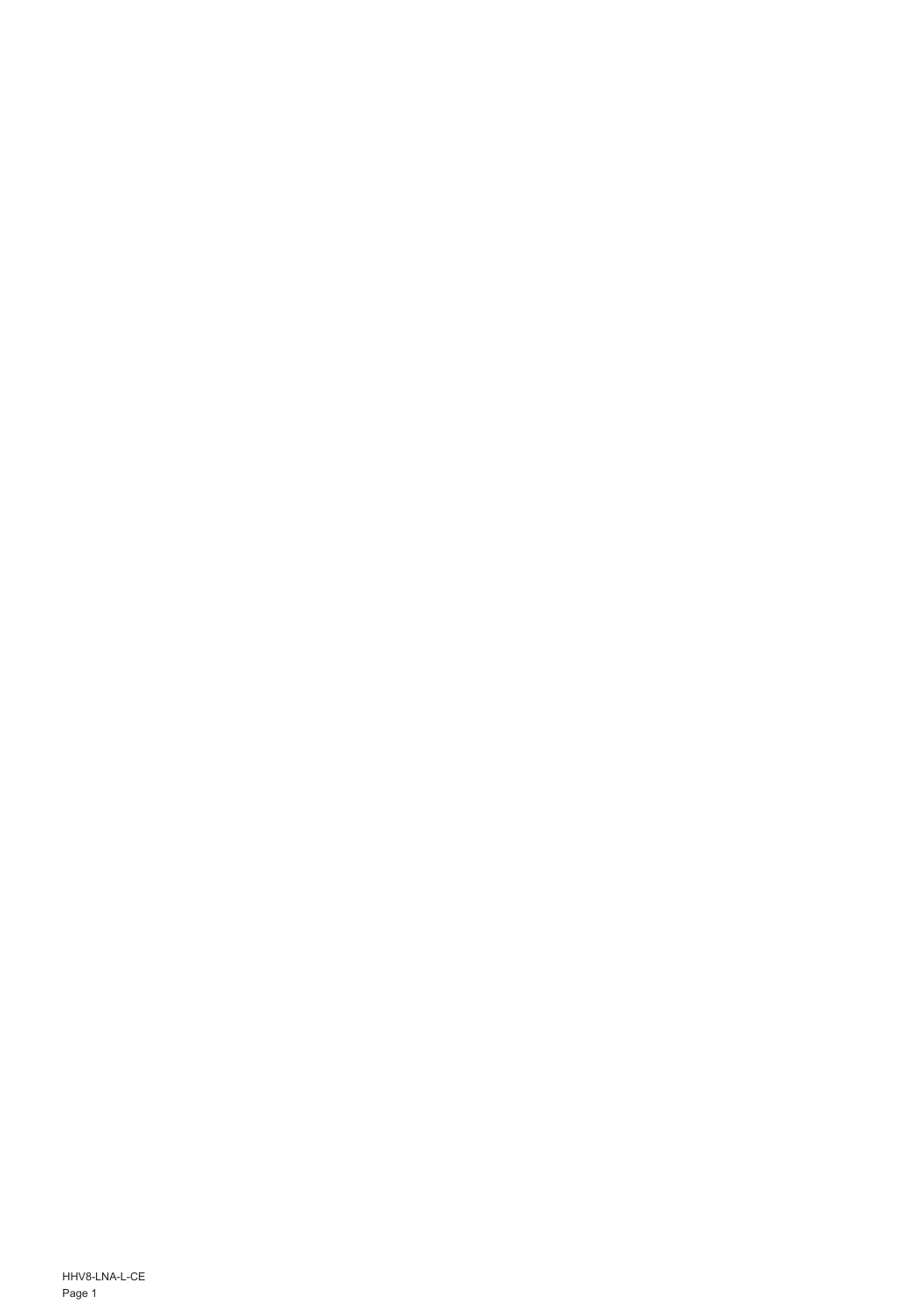## <span id="page-2-0"></span>**Novocastra™ Liquid Mouse Monoclonal Antibody Human Herpesvirus (Type 8) (latent nuclear antigen) Product Code: NCL-L-HHV8-LNA**

## **Intended Use**

#### *For in vitro diagnostic use.*

NCL-L-HHV8-LNA is intended for the qualitative identification by light microscopy of Human Herpesvirus (Type 8) (latent nuclear antigen) in paraffin sections. The clinical interpretation of any staining or its absence should be complemented by morphological studies using proper controls and should be evaluated within the context of the patient's clinical history and other diagnostic tests by a qualified pathologist.

## **Principle of Procedure**

Immunohistochemical (IHC) staining techniques allow for the visualization of antigens via the sequential application of a specific antibody to the antigen (primary antibody), a secondary antibody to the primary antibody and an enzyme complex with a chromogenic substrate with interposed washing steps. The enzymatic activation of the chromogen results in a visible reaction product at the antigen site. The specimen may then be counterstained and coverslipped. Results are interpreted using a light microscope and aid in the differential diagnosis of pathophysiological processes, which may or may not be associated with a particular antigen.

#### **Clone**

#### 13B10

#### **Immunogen**

Prokaryotic recombinant protein corresponding to a portion of the C-terminus of the latent nuclear antigen-1 molecule of HHV8.

#### **Specificity**

Human herpesvirus type 8 latent nuclear antigen-1 (LNA-1).

#### **Reagent Composition**

NCL-L-HHV8-LNA is a liquid tissue culture supernatant containing sodium azide as a preservative.

#### **Ig Class**

IgG1

## **Total Protein Concentration Total Protein**

Refer to vial label for lot specific total protein concentration.

#### **Antibody Concentration**

Greater than or equal to 35 mg/L as determined by ELISA. Refer to vial label for lot specific Ig concentration.

#### **Recommendations On Use**

Immunohistochemistry on paraffin sections.

**Heat Induced Epitope Retrieval (HIER):** Please follow the instructions for use in Novocastra Epitope Retrieval Solution pH 6.

**Suggested dilution:** 1:50 for 30 minutes at 25 °C. This is provided as a guide and users should determine their own optimal working dilutions.

**Visualization:** Please follow the instructions for use in the Novolink™ Polymer Detection Systems. For further product information or support, contact your local distributor or regional office of Leica Biosystems, or alternatively, visit the Leica Biosystems Web site, www. LeicaBiosystems.com

The performance of this antibody should be validated when utilized with other manual staining systems or automated platforms.

#### **Storage and Stability**

Store at 2–8 °C. Do not freeze. Return to 2–8 °C immediately after use. Do not use after expiration date indicated on the vial label. Storage conditions other than those specified above must be verified by the user.

## **Specimen Preparation**

The recommended fixative is 10% neutral-buffered formalin for paraffin-embedded tissue sections.

## **Warnings and Precautions**

This reagent has been prepared from the supernatant of cell culture. As it is a biological product, reasonable care should be taken when handling it.

This reagent contains sodium azide. A Material Safety Data Sheet is available upon request or available from www.LeicaBiosystems.com

Consult federal, state or local regulations for disposal of any potentially toxic components.

Specimens, before and after fixation, and all materials exposed to them, should be handled as if capable of transmitting infection and disposed of with proper precautions.1 Never pipette reagents by mouth and avoid contacting the skin and mucous membranes with reagents and specimens. If reagents or specimens come in contact with sensitive areas, wash with copious amounts of water. Seek medical advice.

Minimize microbial contamination of reagents or an increase in non-specific staining may occur.

Incubation times or temperatures, other than those specified, may give erroneous results. Any such changes must be validated by the user.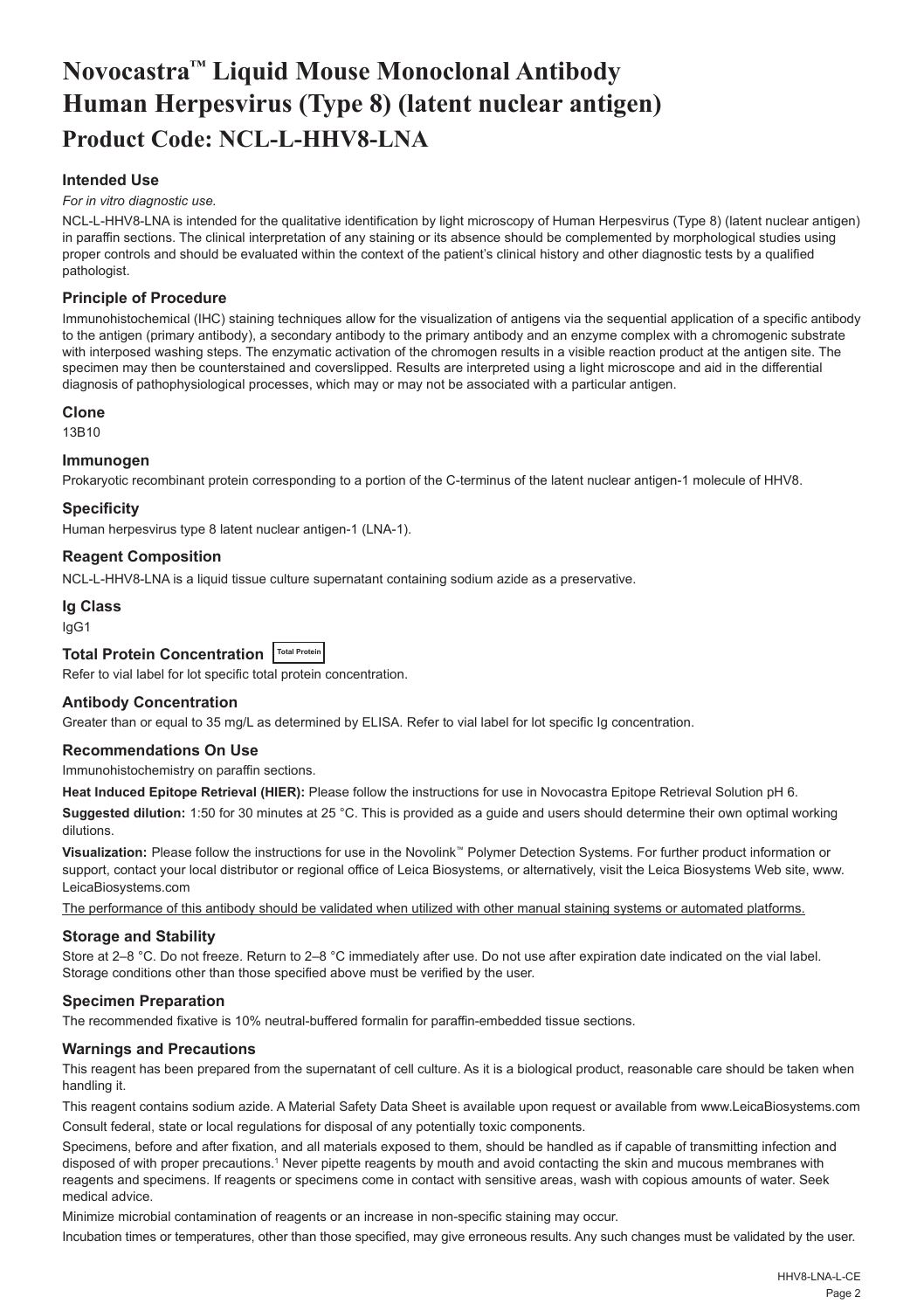## **Quality Control**

Differences in tissue processing and technical procedures in the user's laboratory may produce significant variability in results, necessitating regular performance of in-house controls in addition to the following procedures.

Controls should be fresh autopsy/biopsy/surgical specimens, formalin-fixed, processed and paraffin wax-embedded as soon as possible in the same manner as the patient sample(s).

## **Positive Tissue Control**

Used to indicate correctly prepared tissues and proper staining techniques.

One positive tissue control should be included for each set of test conditions in each staining run.

A tissue with weak positive staining is more suitable than a tissue with strong positive staining for optimal quality control and to detect minor levels of reagent degradation.<sup>2</sup>

Recommended positive control tissue is Kaposi's sarcoma.

If the positive tissue control fails to demonstrate positive staining, results with the test specimens should be considered invalid.

## **Negative Tissue Control**

Should be examined after the positive tissue control to verify the specificity of the labeling of the target antigen by the primary antibody. Recommended negative control tissue is skeletal muscle.

Alternatively, the variety of different cell types present in most tissue sections frequently offers negative control sites, but this should be verified by the user.

Non-specific staining, if present, usually has a diffuse appearance. Sporadic staining of connective tissue may also be observed in sections from excessively formalin-fixed tissues. Use intact cells for interpretation of staining results. Necrotic or degenerated cells often stain non-specifically.<sup>3</sup> False-positive results may be seen due to non-immunological binding of proteins or substrate reaction products. They may also be caused by endogenous enzymes such as pseudoperoxidase (erythrocytes), endogenous peroxidase (cytochrome C), or endogenous biotin (eg. liver, breast, brain, kidney) depending on the type of immunostain used. To differentiate endogenous enzyme activity or non-specific binding of enzymes from specific immunoreactivity, additional patient tissues may be stained exclusively with substrate chromogen or enzyme complexes (avidin-biotin, streptavidin, labeled polymer) and substrate-chromogen, respectively. If specific staining occurs in the negative tissue control, results with the patient specimens should be considered invalid.

## **Negative Reagent Control**

Use a non-specific negative reagent control in place of the primary antibody with a section of each patient specimen to evaluate nonspecific staining and allow better interpretation of specific staining at the antigen site.

#### **Patient Tissue**

Examine patient specimens stained with NCL-L-HHV8-LNA last. Positive staining intensity should be assessed within the context of any non-specific background staining of the negative reagent control. As with any immunohistochemical test, a negative result means that the antigen was not detected, not that the antigen was absent in the cells/tissue assayed. If necessary, use a panel of antibodies to identify false-negative reactions.

#### **Results Expected**

## Normal Tissues

Clone 13B10 showed cytoplasmic staining in occasional neuroendocrine cells. No nuclear staining was seen in a range of normal tissue evaluated (Total number of cases = 125).

### Abnormal Tissues

Clone 13B10 showed nuclear staining in 7/7 HHV8 positive tissues (including 6/6 Kaposi's sarcoma and 1/1 infected peritoneal fluid). Cytoplasmic staining of occasional tumor cells was seen in tumors of the adrenal gland (1/2). No staining was observed in bowel tumors (0/9), tumors of metastatic origin (0/5), thyroid tumors (0/5), breast tumors (0/5), brain tumors (0/4), liver tumors (0/4), lung tumors (0/4), lymphomas (0/3), ovarian tumors (0/3), tumors of the esophagus (0/3), stomach tumors (0/3), tumors of the bladder (0/2), bone tumors (0/2), kidney tumors (0/2), tumors of the head and neck (0/2), prostatic tumors (0/2), tumors of the salivary gland (0/2), seminomas  $(0/2)$ , cervical tumors  $(0/2)$ , endometrial tumors  $(0/2)$ , a prostatic hyperplasia  $(0/1)$ , a squamous cell carcinoma of the tongue  $(0/1)$ , a pancreatic tumor (0/1), a skin tumor (0/1) and a melanoma (0/1). (Total number of abnormal cases evaluated = 80).

#### **NCL-L-HHV8-LNA is recommended for the detection of human herpesvirus (Type 8) in normal and neoplastic tissues, as an adjunct to conventional histopathology using non-immunologic histochemical stains.**

#### **General Limitations**

Immunohistochemistry is a multistep diagnostic process that consists of specialized training in the selection of the appropriate reagents; tissue selection, fixation, and processing; preparation of the IHC slide; and interpretation of the staining results.

Tissue staining is dependent on the handling and processing of the tissue prior to staining. Improper fixation, freezing, thawing, washing, drying, heating, sectioning or contamination with other tissues or fluids may produce artifacts, antibody trapping, or false negative results. Inconsistent results may be due to variations in fixation and embedding methods, or to inherent irregularities within the tissue.4 Excessive or incomplete counterstaining may compromise proper interpretation of results.

The clinical interpretation of any staining or its absence should be complemented by morphological studies using proper controls and should be evaluated within the context of the patient's clinical history and other diagnostic tests by a qualified pathologist.

Antibodies from Leica Biosystems Newcastle Ltd are for use, as indicated, on either frozen or paraffin-embedded sections with specific fixation requirements. Unexpected antigen expression may occur, especially in neoplasms. The clinical interpretation of any stained tissue section must include morphological analysis and the evaluation of appropriate controls.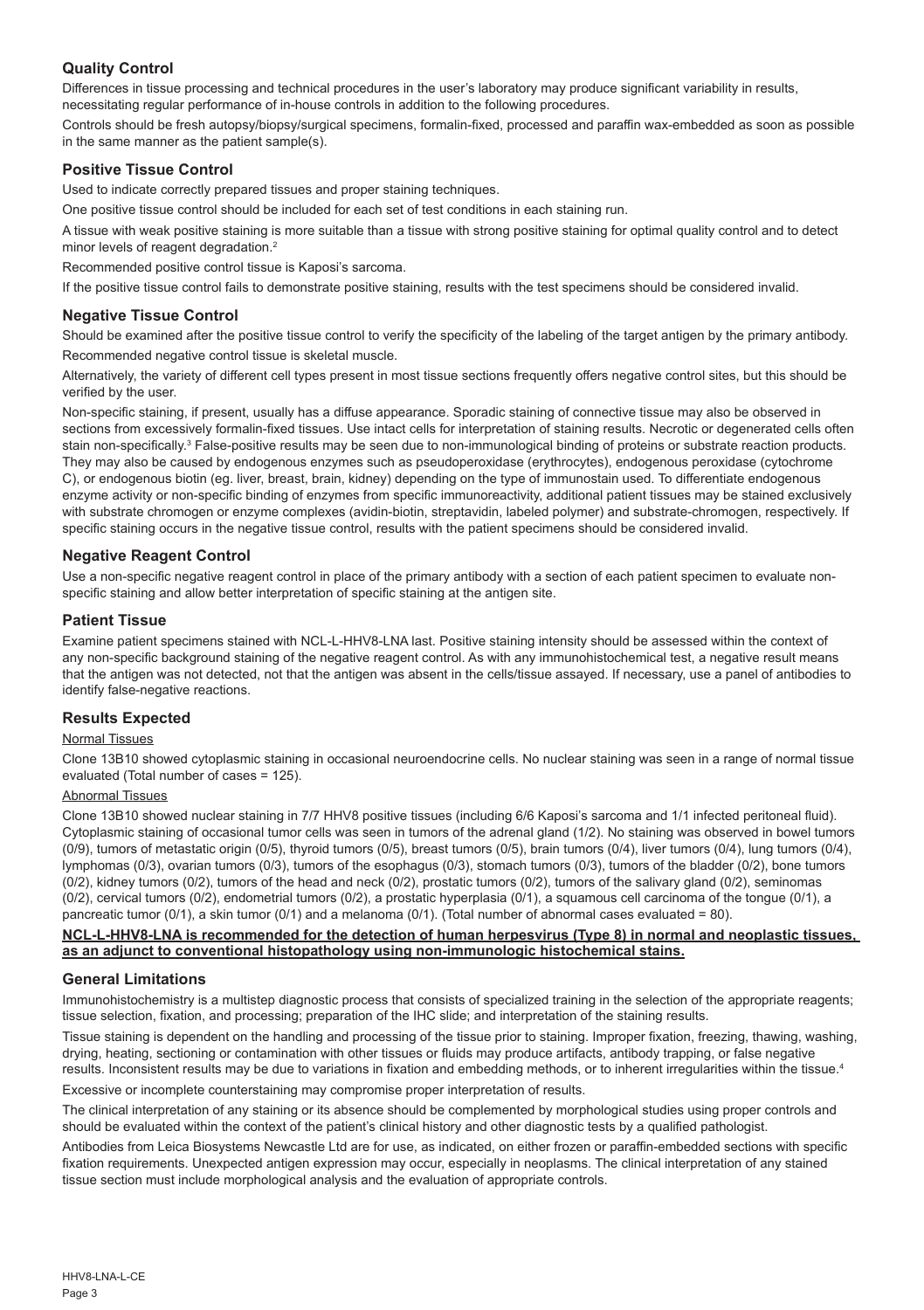## **Bibliography - General**

- 1. National Committee for Clinical Laboratory Standards (NCCLS). Protection of laboratory workers from infectious diseases transmitted by blood and tissue; proposed guideline. Villanova, P.A. 1991; 7(9). Order code M29-P.
- 2. Battifora H. Diagnostic uses of antibodies to keratins: a review and immunohistochemical comparison of seven monoclonal and three polyclonal antibodies. Progress in Surgical Pathology. 6:1–15. eds. Fenoglio-Preiser C, Wolff CM, Rilke F. Field & Wood, Inc., Philadelphia.
- 3. Nadji M, Morales AR. Immunoperoxidase, part I: the techniques and pitfalls. Laboratory Medicine. 1983; 14:767.
- 4. Omata M, Liew CT, Ashcavai M, Peters RL. Nonimmunologic binding of horseradish peroxidase to hepatitis B surface antigen: a possible source of error in immunohistochemistry. American Journal of Clinical Pathology. 1980; 73:626.
- 5. Pereira PF, Galhardo MCG, Cuzzi T. Immunohistochemical detection of the latent nuclear antigen-1 of the human herpesvirus type 8 to differentiate cutaneous epidemic Kaposi sarcoma and its histological simulators. 2013. Anais Brasileiros de Dermatologia 88;2:243- 46.
- 6. Urquhart JL, Uzieblo A, Kohler S. Detection of HHV-8 in pyogenic granuloma-like Kaposi sarcoma. The American Journal of Dermatopathology. 2006; 28(4): 317-321.
- 7. Cheuk W, Wong KO, Wong CS, et al. Immunostaining for human herpesvirus 8 latent nuclear antigen-1 helps distinguish Kaposi sarcoma from its mimickers. American Journal of Clinical Pathology. 2004; 121(3): 335-342.
- 8. Hong A, Davies S, Lee CS. Immunohistochemical detection of the human herpes virus 8 (HHV8) latent nuclear antigen-1 in Kaposi's sarcoma. Pathology. 2003; 35(5): 448-450.

## **Amendments to Previous Issue**

Not Applicable.

## **Date of Issue**

01 November 2018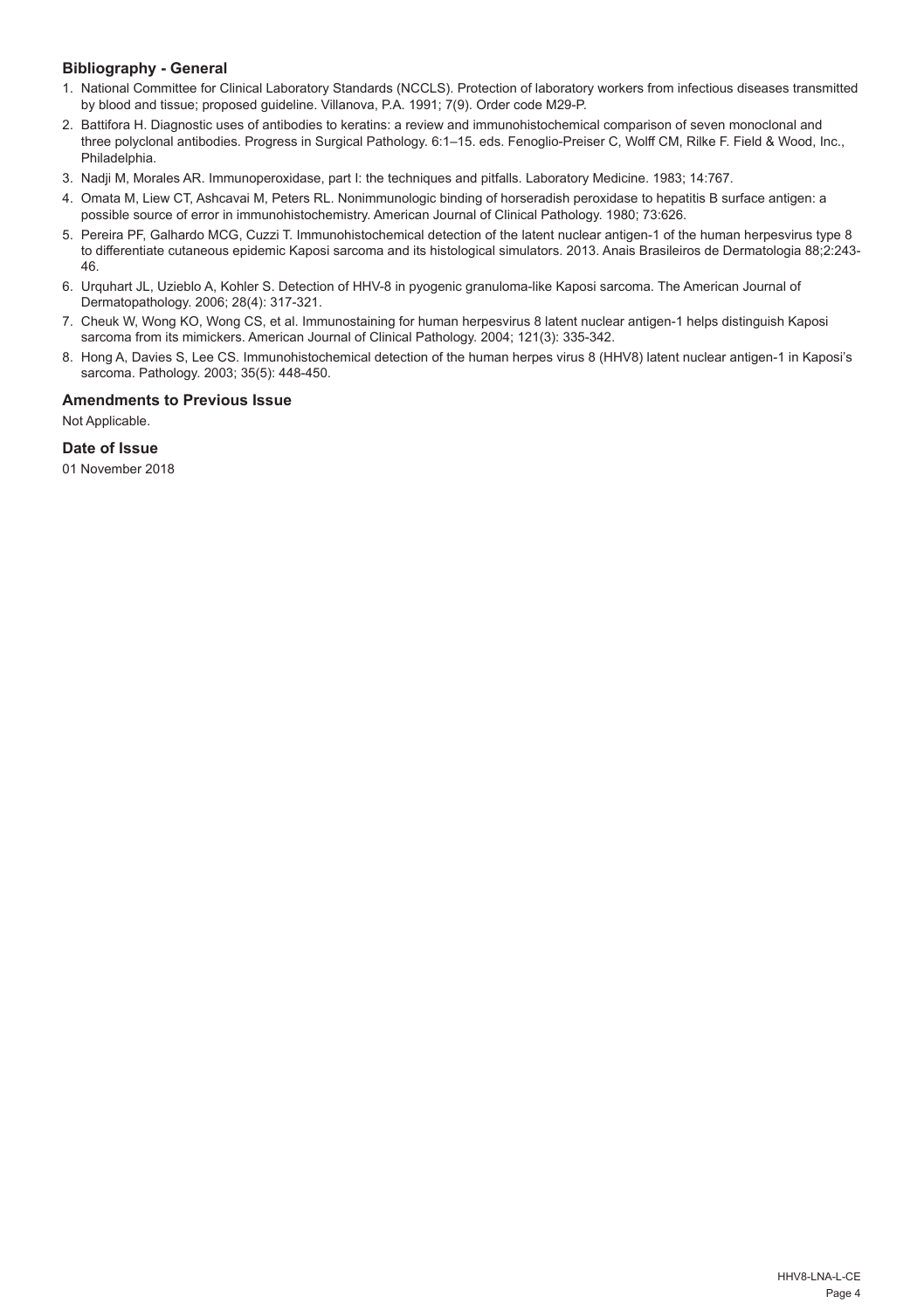## <span id="page-5-0"></span>**Anticorps monoclonal de souris liquide Novocastra™ Human Herpesvirus (Type 8) (latent nuclear antigen) Référence du Produit : NCL-L-HHV8-LNA**

## **Utilisation Prévue**

#### *Diagnostic in vitro*.

Le NCL-L-HHV8-LNA est destiné à l'identification qualitative par microscopie optique de l'herpès virus humain (Type 8) (antigène nucléaire latent) sur coupes en paraffine. L'interprétation clinique de tout marquage, ou absence de marquage, doit être complétée par des études morphologiques utilisant des contrôles appropriés et doit être évaluée par un pathologiste qualifié à la lumière des antécédents cliniques du patient et d'autres analyses diagnostiques.

## **Principe de la Procédure**

Les techniques de marquage immunohistochimique (IHC) permettent la visualisation des antigènes via l'application séquentielle d'un anticorps spécifique sur un antigène (anticorps primaire), d'un anticorps secondaire sur l'anticorps primaire et d'un complexe enzymatique comportant un substrat chromogène, avec des étapes de lavage intercalées. L'activation enzymatique du chromogène se traduit par la présence d'un produit de réaction visible au niveau du site de l'antigène. Le spécimen peut ensuite faire l'objet d'une coloration de contraste et être placé sous une lamelle. Les résultats sont interprétés à l'aide d'un microscope optique et participent au diagnostic différentiel des processus physiopathologiques, susceptibles, ou non, d'être associés à un antigène particulier.

#### **Clone**

13B10

## **Immunogène**

Protéine recombinante procaryotique correspondant à une partie du C terminal de la molécule antigène nucléaire-1 latente du HHV8.

## **Spécificité**

Antigène nucléaire-1 latent (LNA-1) de l'herpès virus humain type 8.

#### **Composition du Réactif**

Le NCL-L-HHV8-LNA est un supernageant de culture tissulaire liquide contenant un conservateur constitué d'azoture de sodium.

## **Classe d'Ig**

IgG1

## **Concentration Totale en Protéines Total Protein**

La concentration totale en protéines, spécifique du lot, figure sur l'étiquette du flacon.

## **Concentration en Anticorps**

Supérieure ou égale à 35 mg/l, déterminée par la méthode ELISA. La concentration totale en Ig, spécifique du lot, figure sur l'étiquette du flacon.

## **Recommandations d'utilisation**

Immunohistochimie sur coupes en paraffine.

Récupération des épitopes induite par la chaleur (HIER, Heat Induced Epitope Retrieval) : Respecter le mode d'emploi de la Novocastra Epitope Retrieval Solution pH 6.

**Dilution préconisée :** 1:50 durant 30 minutes à 25 °C. Ceci n'est donné qu'à titre indicatif et les utilisateurs doivent déterminer leurs propres dilutions de travail optimales.

**Visualisation :** Veuillez respecter le mode d'emploi des Novolink™ Polymer Detection Systems. Pour plus d'informations sur le produit ou pour toute assistance, contactez votre représentant local ou le bureau régional de Leica Biosystems, ou sinon rendez vous sur le site www.LeicaBiosystems.com de Leica Biosystems.

Les performances de cet anticorps devront être validées lorsqu'il est utilisé avec d'autres systèmes de coloration manuels ou platesformes automatisées.

## **Conservation et Stabilité**

Conserver à 2–8 °C. Ne pas congeler. Remettre immédiatement à 2–8 °C après utilisation. Ne pas utiliser après la date de péremption indiquée sur l'étiquette du récipient. Les conditions de conservation autres que celles qui sont spécifiées ci-dessus doivent faire l'objet d'une vérification par l'utilisateur.

## **Préparation des Spécimens**

Le fixateur recommandé est le formol à 10%, tamponné, neutre, pour coupes tissulaires incluses en paraffine. .

## **Mises en Garde et Précautions**

Ce réactif a été préparé à partir du surnageant d'une culture cellulaire. Du fait de sa nature de produit biologique, sa manipulation doit faire l'objet du plus grand soin.

Ce réactif contient de l'azide de sodium. Une Fiche de données de sécurité est disponible sur demande ou sur le site www.LeicaBiosystems.com

Consulter les réglementations nationales, régionales ou locales en vigueur relatives à l'élimination de tous les éléments potentiellement toxiques.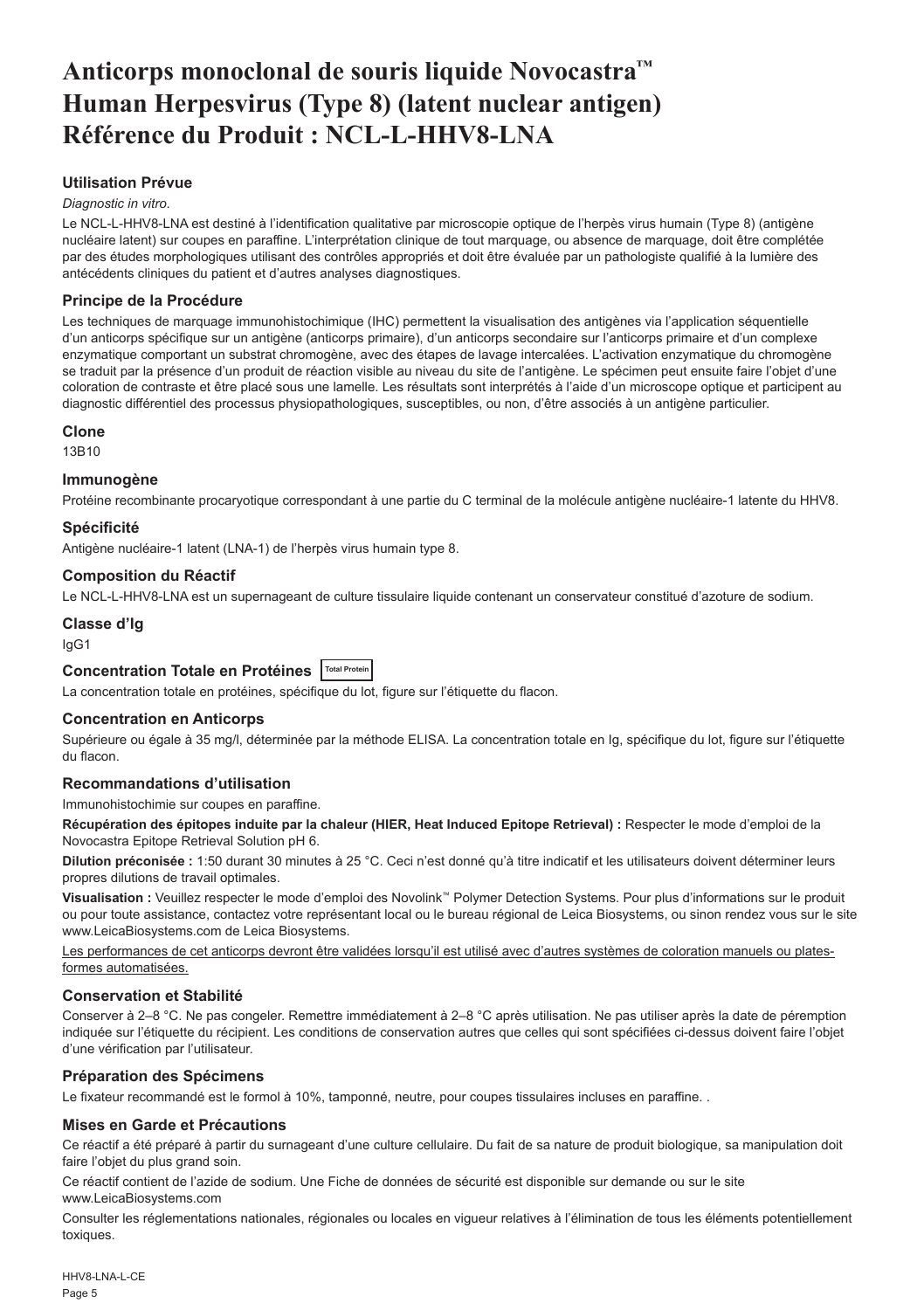Les spécimens, avant et après fixation, ainsi que toutes les matières ayant été en contact avec eux, doivent être manipulés comme s'ils étaient susceptibles de transmettre une infection et être éliminés en respectant les précautions appropriées<sup>1</sup>. Ne jamais pipeter les réactifs avec la bouche et éviter tout contact des réactifs et des spécimens avec la peau et les membranes muqueuses. Rincer avec de grandes quantités d'eau en cas de contact des réactifs ou des spécimens avec des zones sensibles. Consulter un médecin.

Minimiser la contamination microbienne des réactifs sinon un accroissement du marquage non spécifique est susceptible de se produire. Des durées et des températures d'incubation différentes de celles qui ont été spécifiées sont susceptibles de conduire à des résultats erronés. Toutes les modifications doivent être validées par l'utilisateur.

## **Contrôle de Qualité**

Des différences de traitement des tissus et de procédures techniques du laboratoire de l'utilisateur sont susceptibles de conduire à une variabilité significative des résultats, ce qui rend nécessaire la mise en œuvre de contrôles en interne en plus des procédures suivantes.

Les contrôles doivent être des spécimens frais provenant d'autopsies, de biopsies ou d'interventions chirurgicales, fixés au formol, traités et inclus en cire de paraffine dès que possible, de la même façon que le(s) échantillon(s) de patient.

## **Tissu de Contrôle Positif**

Il est utilisé pour indiquer que les tissus ont été préparés correctement et que les techniques de marquage étaient appropriées. Un contrôle tissulaire positif doit être inclus dans toute opération de marquage pour chaque ensemble de conditions d'analyse. Un tissu présentant un marquage faiblement positif est plus adapté à un contrôle de qualité optimal qu'un tissu présentant un marquage fortement positif et il permet de détecter de moindres niveaux de dégradation du réactif.<sup>2</sup>

Le tissu de contrôle positif recommandé est le sarcome de Karposi.

Si le tissu de contrôle positif ne présente pas de marquage positif, les résultats des spécimens analysés doivent être considérés comme invalides.

## **Tissu de Contrôle Négatif**

Il doit être examiné après le tissu de contrôle positif afin de vérifier la spécificité du marquage de l'antigène cible par l'anticorps primaire. Le muscle squelettique constitue le tissu de contrôle négatif recommandé.

Sinon, la diversité des types cellulaires présents dans la plupart des tissus permet de disposer fréquemment de sites de contrôle négatif, mais ils doivent être vérifiés par l'utilisateur.

S'il est présent, le marquage non spécifique prend habituellement une apparence diffuse. Un marquage sporadique du tissu conjonctif peut également être observé sur des coupes de tissus qui ont été fixées par un excès de formol. Utiliser des cellules intactes pour l'interprétation des résultats du marquage. Les cellules nécrotiques ou dégénérées sont souvent marquées de façon non spécifique.<sup>3</sup> Des résultats faussement positifs peuvent être observés en raison d'une liaison non immunologique à des protéines ou à des produits de réaction du substrat. Ils peuvent également être provoqués par des enzymes endogènes comme la pseudoperoxydase (érythrocytes), la peroxydase endogène (cytochrome C), ou la biotine endogène (foie, sein, cerveau, rein, par exemple) selon le type d'immunomarquage utilisé. Pour différencier l'activité des enzymes endogènes ou la liaison non spécifique d'enzymes de l'immunoréactivité spécifique, des tissus supplémentaires du patient peuvent être marqués exclusivement avec le substrat chromogène ou par des complexes enzymatiques (avidine-biotine, streptavidine, polymère marqué) et le substrat chromogène respectivement. Si un marquage spécifique se produit dans le tissu de contrôle négatif, les résultats des spécimens du patient doivent être considérés comme invalides.

## **Réactif de Contrôle Négatif**

Utiliser un réactif de contrôle négatif non spécifique à la place de l'anticorps primaire avec une coupe de chaque spécimen du patient afin d'évaluer le marquage non spécifique et de permettre une meilleure interprétation du marquage spécifique au niveau du site antigénique.

## **Tissu du Patient**

Examinez les spécimens de patient marqués avec le NCL-L-HHV8-LNA en dernier. L'intensité du marquage positif doit être évaluée à la lumière du bruit de fond du marquage non spécifique du réactif de contrôle négatif. Comme pour toutes les analyses immunohistochimiques, un résultat négatif signifie que l'antigène n'a pas été détecté mais ne signifie pas qu'il est absent des cellules/ tissus testés. Si nécessaire, employer un panel d'anticorps pour identifier les réactions faussement négatives.

## **Résultats Attendus**

## Tissus normaux

Le clone 13B10 a montré un marquage cytoplasmique de cellules neuroendocrines occasionnelles. Aucun marquage nucléaire n'a été observé dans divers tissus normaux évalués (nombre total de cas = 125).

#### Tissus anormaux

Le clone 13B10 a montré un marquage nucléaire dans 7/7 tissus positifs pour HHV8 (dont 6/6 sarcomes de Kaposi et 1/1 liquide péritonéal infecté). La marquage cytoplasmique de cellules tumorales occasionnelles a été observé dans les tumeurs de la surrénale (1/2). Aucun marquage n'a été observé dans les tumeurs de l'intestin (0/9), tumeurs d'origine métastatique (0/5), tumeurs de la thyroïde (0/5), tumeurs du sein (0/5), tumeurs du cerveau (0/4), tumeurs du foie (0/4), tumeurs du poumon (0/4), lymphomes (0/3), tumeurs de l'ovaire (0/3), tumeurs de l'œsophage (0/3), tumeurs de l'estomac (0/3), tumeurs de la vessie (0/2), tumeurs osseuses (0/2), tumeurs du rein (0/2), tumeurs de la tête et du cou (0/2), tumeurs de la prostate (0/2), tumeurs de la glande salivaire (0/2), séminomes (0/2), tumeurs cervicales (0/2), tumeurs de l'endomètre (0/2), une hyperplasie de la prostate (0/1), un carcinome épidermoïde de la langue (0/1), une tumeur du pancréas (0/1), une tumeur de la peau (0/1) et un mélanome (0/1). (Nombre total de cas anormaux évalués = 80).

**Le NCL-L-HHV8-LNA est recommandé pour la détection de l'herpès virus humain (Type 8) dans les tissus normaux et néoplasiques, en complément à l'histopathologie traditionnelle utilisant des marqueurs histochimiques non immunologiques.**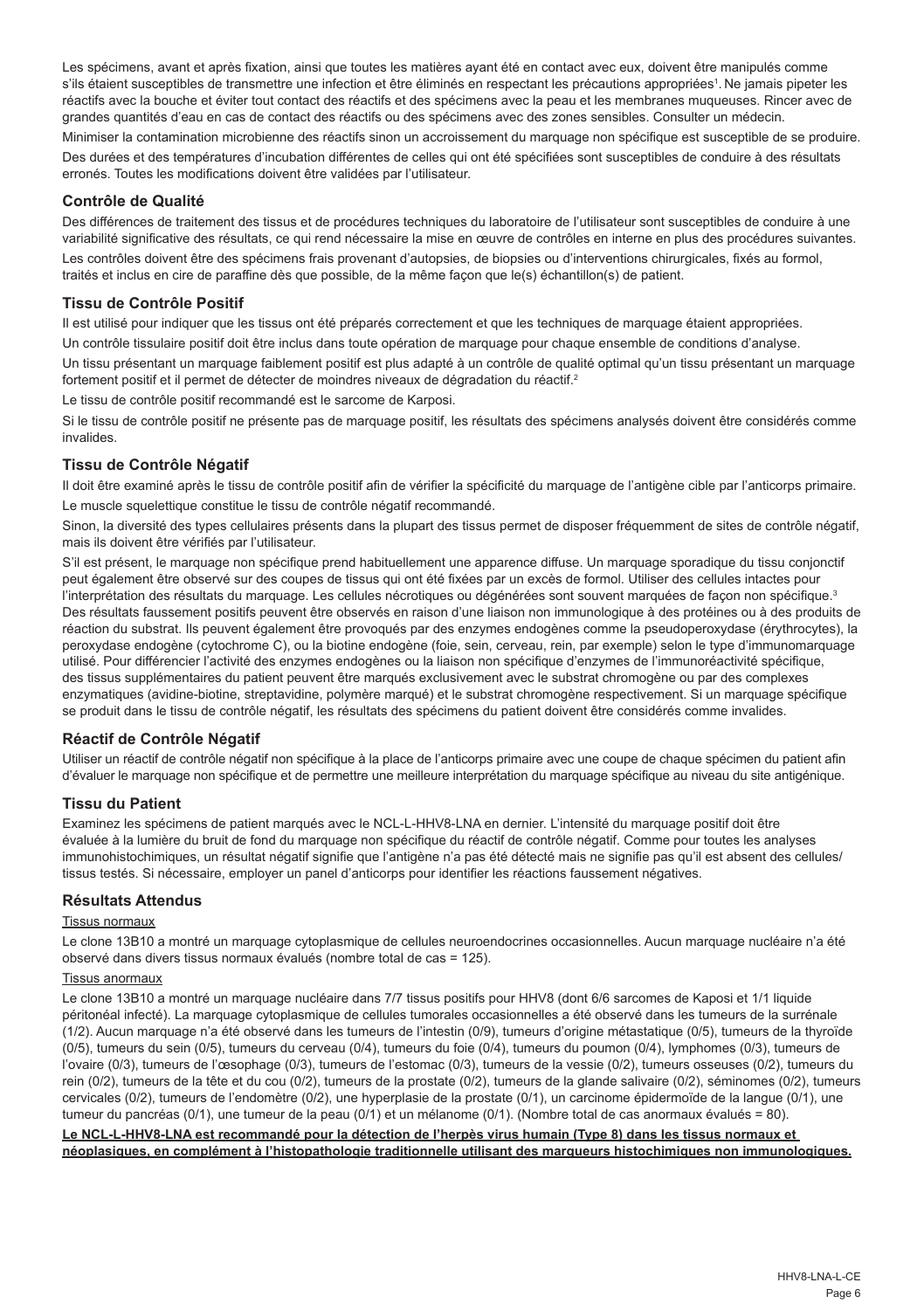## **Limites Générales**

L'immunohistochimie est un processus diagnostique constitué de plusieurs étapes qui nécessite une formation spécialisée relative au choix des réactifs appropriés ; au choix, à la fixation et au traitement des tissus ; à la préparation des lames IHC ; et à l'interprétation des résultats du marquage.

Le marquage des tissus dépend de leur manipulation et de leur traitement avant le marquage. Une fixation, une congélation, une décongélation, un lavage, un séchage, un chauffage, une coupe, incorrects ou une contamination par d'autres tissus ou d'autres liquides sont susceptibles de conduire à la production d'artefacts, au piégeage de l'anticorps ou à des résultats faussement négatifs. Des variations dans les méthodes de fixation et d'inclusion, ainsi que des irrégularités propres au tissu, peuvent conduire à des résultats incohérents.4

Une coloration de contraste excessive ou incomplète peut gêner l'interprétation correcte des résultats.

L'interprétation clinique de tout marquage, ou absence de marquage, doit être complétée par des études morphologiques utilisant des contrôles appropriés et doit être évaluée par un pathologiste qualifié à la lumière des antécédents cliniques du patient et d'autres analyses diagnostiques.

Les anticorps de Leica Biosystems Newcastle Ltd sont destinés, selon les besoins, à être utilisés sur des coupes incluses en paraffine ou des coupes congelées, et conformément à des exigences particulières en matière de fixation. Une expression antigénique inattendue est susceptible de se produire, en particulier au niveau des néoplasmes. L'interprétation clinique de toute coupe tissulaire marquée doit comporter une analyse morphologique et l'évaluation des contrôles appropriés.

#### **Bibliographie Générale**

- 1. National Committee for Clinical Laboratory Standards (NCCLS). Protection of laboratory workers from infectious diseases transmitted by blood and tissue; proposed guideline. Villanova, P.A. 1991; 7(9). Order code M29-P.
- 2. Battifora H. Diagnostic uses of antibodies to keratins: a review and immunohistochemical comparison of seven monoclonal and three polyclonal antibodies. Progress in Surgical Pathology. 6:1–15. eds. Fenoglio-Preiser C, Wolff CM, Rilke F. Field & Wood, Inc., Philadelphia.
- 3. Nadji M, Morales AR. Immunoperoxidase, part I: the techniques and pitfalls. Laboratory Medicine. 1983; 14:767.
- 4. Omata M, Liew CT, Ashcavai M, Peters RL. Nonimmunologic binding of horseradish peroxidase to hepatitis B surface antigen: a possible source of error in immunohistochemistry. American Journal of Clinical Pathology. 1980; 73:626.
- 5. Pereira PF, Galhardo MCG, Cuzzi T. Immunohistochemical detection of the latent nuclear antigen-1 of the human herpesvirus type 8 to differentiate cutaneous epidemic Kaposi sarcoma and its histological simulators. 2013. Anais Brasileiros de Dermatologia 88;2:243-46.
- 6. Urquhart JL, Uzieblo A, Kohler S. Detection of HHV-8 in pyogenic granuloma-like Kaposi sarcoma. The American Journal of Dermatopathology. 2006; 28(4): 317-321.
- 7. Cheuk W, Wong KO, Wong CS, et al. Immunostaining for human herpesvirus 8 latent nuclear antigen-1 helps distinguish Kaposi sarcoma from its mimickers. American Journal of Clinical Pathology. 2004; 121(3): 335-342.
- 8. Hong A, Davies S, Lee CS. Immunohistochemical detection of the human herpes virus 8 (HHV8) latent nuclear antigen-1 in Kaposi's sarcoma. Pathology. 2003; 35(5): 448-450.

## **Amendements Apportés à la Version Précédente**

Sans objet.

## **Date de Publication**

01 novembre 2018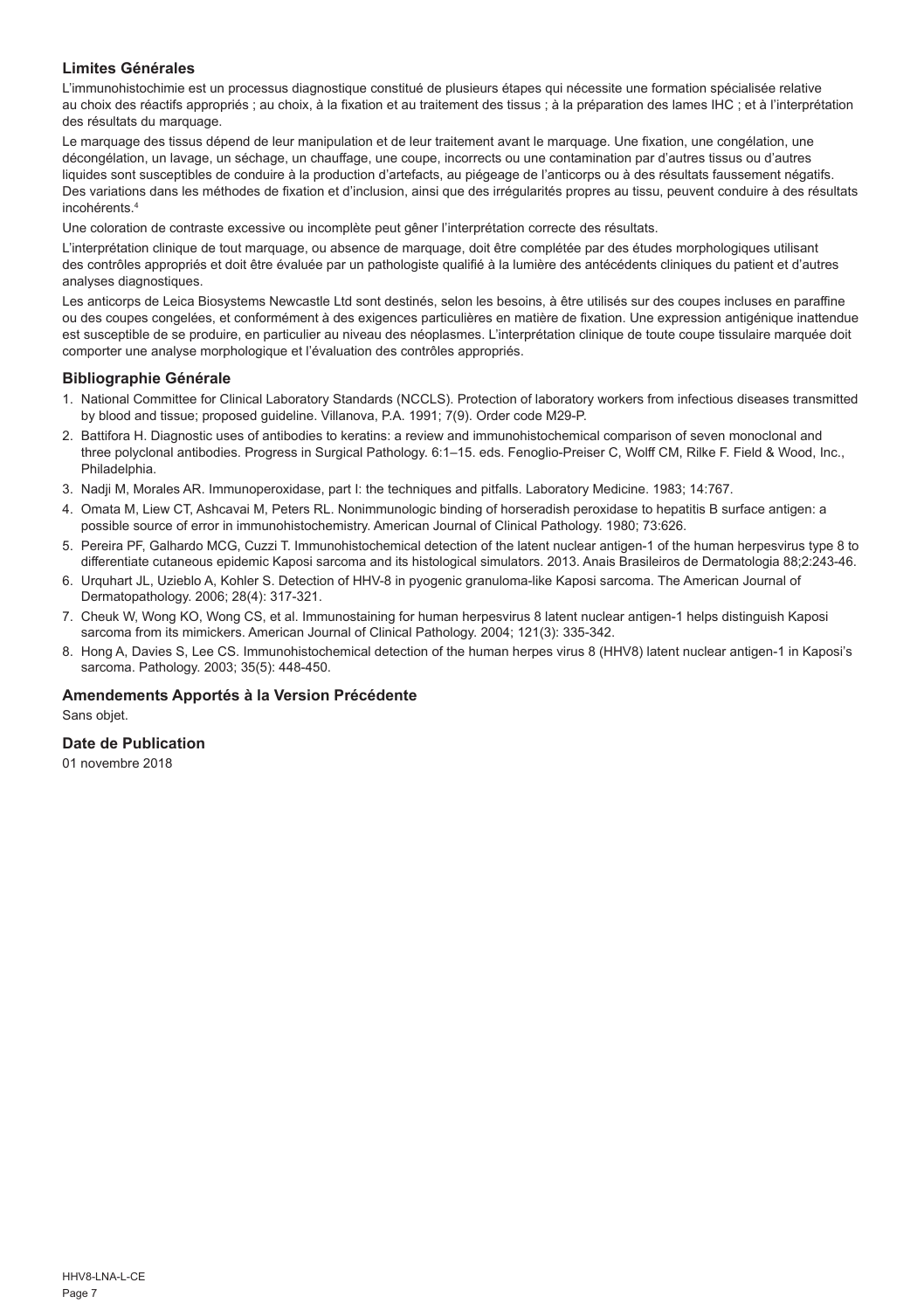## <span id="page-8-0"></span>**Anticorpo monoclonale murino liquido Novocastra™ Human Herpesvirus (Type 8) (latent nuclear antigen) Codice Del Prodotto: NCL-L-HHV8-LNA**

## **Uso Previsto**

*Per uso diagnostico in vitro*.

NCL-L-HHV8-LNA è previsto per l'identificazione qualitativa in microscopia ottica dell'herpesvirus umano (Tipo 8) (antigene nucleare latente) in sezioni in paraffina. L'interpretazione clinica di ogni colorazione o della sua assenza va integrata da studi morfologici che utilizzino i controlli appropriati e deve essere valutata da un patologo qualificato, nel contesto della storia clinica del paziente e delle altre metodiche diagnostiche adoperate.

## **Principio Della Procedura**

Le tecniche di colorazione immunoistochimica (IHC) consentono la visualizzazione degli antigeni mediante l'applicazione sequenziale di un anticorpo specifico per l'antigene (anticorpo primario), di un anticorpo secondario che lega l'anticorpo primario e di un complesso enzimatico con un substrato cromogeno; l'applicazione dei tre reagenti è intervallata da fasi di lavaggio. L'attivazione enzimatica del cromogeno produce una reazione visibile in corrispondenza del sito antigenico. Il campione biologico può, quindi, essere controcolorato e montato. I risultati vengono interpretati mediante un microscopio ottico e sono utili nella diagnosi differenziale di processi fisiopatologici, che possono essere più o meno associati ad un particolare antigene.

#### **Clone**

13B10

#### **Immunogeno**

Proteina ricombinante procariotica corrispondente a una porzione del C-terminale della molecola dell'antigene 1 nucleare latente dell'HHV8.

#### **Specificità**

Antigene 1 nucleare latente dell'herpesvirus umano di tipo 8 (LNA-1).

#### **Composizione Del Reagente**

NCL-L-HHV8-LNA è un supernatante liquido di coltura tissutale contenente sodio azide come conservante.

#### **Classe Ig**

IgG1

## **Concentrazione Proteica Totale Total Protein**

Consultare l'etichetta del flacone per la concentrazione proteica totale specifica del lotto.

#### **Concentrazione Anticorpale**

Superiore o uguale a 35 mg/l, come determinato mediante test ELISA. Consultare l'etichetta del flacone per la concentrazione di Ig specifica del lotto.

## **Raccomandazioni Per L'uso**

Immunoistochimica su sezioni incluse in paraffina.

Recupero dell'epitopo mediante calore (Heat Induced Epitope Retrieval, HIER): seguire le istruzioni per l'uso accluse a Novocastra Epitope Retrieval Solution pH 6.

**Diluizione raccomandata:** 1:50 per 30 minuti a 25 °C. Queste raccomandazioni costituiscono delle semplici linee guida; spetta al singolo utente stabilire le diluizioni di lavoro ottimali.

**Visualizzazione:** Si raccomanda di seguire le istruzioni per l'uso dei Novolink™ Polymer Detection Systems. Per ulteriori informazioni sui prodotti o assistenza, contattare il distributore di zona o la sede regionale di Leica Biosystems, oppure visitare il sito internet di Leica Biosystems, www.LeicaBiosystems.com

La resa di questo anticorpo deve essere validata quando viene utilizzato con altri metodi di colorazione manuale o piattaforme automatizzate.

## **Conservazione E Stabilità**

Conservare a 2–8 °C. Non congelare. Immediatamente dopo l'uso, raffreddare di nuovo a 2–8 °C. Non usare dopo la data di scadenza, indicata sull'etichetta del flacone. Condizioni di conservazione diverse da quelle sopra specificate vanno verificate dall'utente.

## **Preparazione Del Campione Biologico**

Il fissativo raccomandato è la formalina tamponata neutra al 10% per sezioni tissutali incluse in paraffina.

## **Avvertenze E Precauzioni**

Questo reagente è stato preparato dal supernatante di coltura cellulare. Trattandosi di un prodotto biologico, va maneggiato con cautela. Questo reagente contiene sodio azide. Una scheda di sicurezza del prodotto (MSDS) è disponibile su richiesta o dal sito www.LeicaBiosystems.com

Fare riferimento alla normativa federale, statale o locale per lo smaltimento dei componenti potenzialmente tossici.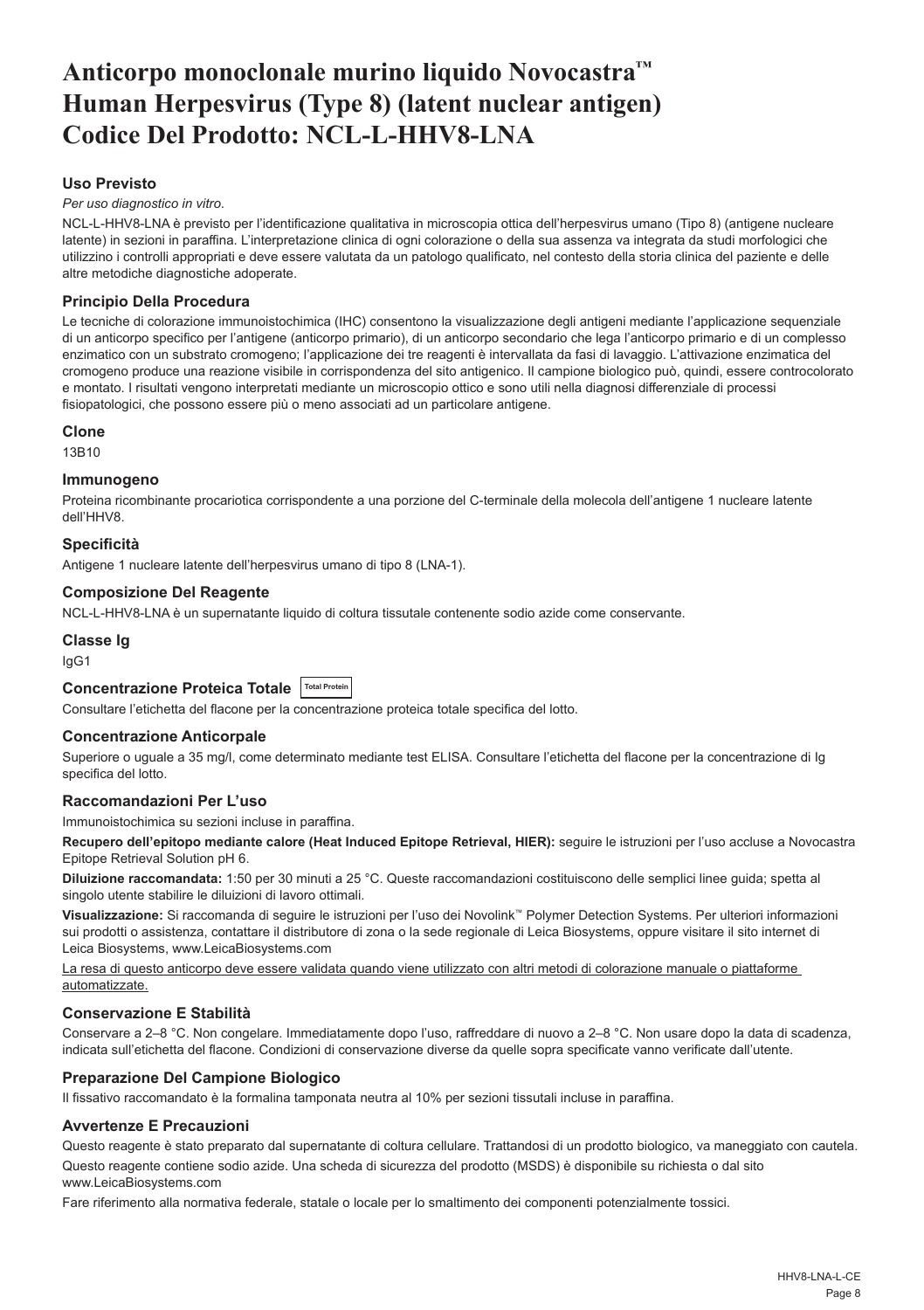Prima e dopo la fissazione, i campioni biologici e tutti i materiali ad essi esposti vanno trattati come potenzialmente infettanti e smaltiti con le appropriate precauzioni.<sup>1</sup> Non pipettare i reagenti con la bocca ed evitare il contatto dei reagenti e dei campioni biologici con la pelle e con le mucose. Se i reagenti o i campioni biologici vengono a contatto con zone sensibili, sciacquare abbondantemente le parti interessate. Consultare il medico.

Ridurre al minimo la contaminazione microbica dei reagenti, allo scopo di evitare un aumento di colorazione aspecifica. Tempi o temperature d'incubazione diversi da quelli specificati possono condurre a risultati non veritieri. Tali variazioni devono essere convalidate dall'utente.

## **Controllo Qualità**

Differenze nella processazione del tessuto e nelle tecniche in uso presso il laboratorio dell'utente possono produrre una discrepanza significativa nei risultati, rendendo necessaria la regolare esecuzione di controlli interni, in aggiunta alle procedure descritte di seguito.

I controlli devono essere costituiti da campioni biologici freschi autoptici/bioptici/chirurgici e devono essere il più rapidamente possibile fissati in formalina, processati ed inclusi in paraffina, allo stesso modo dei campioni biologici ottenuti dal paziente.

## **Controllo Positivo Del Tessuto**

È usato per indicare tessuti correttamente preparati e tecniche di colorazione appropriate.

Per ogni gruppo di condizioni del test e ogni volta che viene eseguita la colorazione, deve essere incluso un controllo positivo del tessuto.

Un tessuto a debole colorazione positiva è più adatto di uno a colorazione positiva intensa per un ottimale controllo qualità e per mettere in evidenza anche minimi livelli di degradazione del reagente.<sup>2</sup>

Il tessuto raccomandato per il controllo positivo è il sarcoma di Kaposi.

Se il controllo positivo del tessuto non dimostra colorazione positiva, i risultati con i campioni biologici del test vanno considerati non validi.

## **Controllo Negativo Del Tessuto**

Va esaminato dopo il controllo positivo, per verificare la specificità nei confronti dell'antigene bersaglio da parte dell'anticorpo primario. Il tessuto raccomandato per il controllo negativo è il muscolo scheletrico.

In alternativa, la varietà dei tipi cellulari presenti nella maggior parte delle sezioni tissutali offre spesso siti di controllo negativo, ma questo va verificato dall'utente.

La colorazione aspecifica, se presente, assume di solito aspetto diffuso. La colorazione sporadica del tessuto connettivo può anche manifestarsi in seguito ad iperfissazione di sezioni di tessuto in formalina. Per l'interpretazione dei risultati della colorazione, usare cellule intatte. Le cellule necrotiche o degenerate si colorano spesso in maniera aspecifica<sup>3</sup>. Si possono osservare risultati falsamente positivi, dovuti a legame non immunologico delle proteine o a prodotti di reazione del substrato. Tali falsi positivi possono essere anche causati da enzimi endogeni quali la pseudoperossidasi (eritrociti), la perossidasi endogena (citocromo C) o la biotina endogena (es. fegato, mammella, cervello, rene), a seconda del tipo di immunocolorazione usato. Per differenziare l'attività enzimatica endogena o il legame enzimatico aspecifico dall'immunoreattività specifica, possono essere colorati ulteriori tessuti del paziente esclusivamente con substrato cromogeno o con complessi enzimatici (avidina-biotina, streptavidina, polimero marcato) e substrato cromogeno. Se nel controllo negativo del tessuto compare una colorazione specifica, i risultati sui campioni biologici ottenuti dal paziente devono essere considerati non validi.

## **Controllo Negativo Del Reagente**

Usare un controllo negativo aspecifico del reagente in luogo dell'anticorpo primario, con una sezione di ogni campione biologico del paziente, per valutare la colorazione aspecifica e per consentire una migliore interpretazione della colorazione specifica in corrispondenza del sito antigenico.

## **Tessuto Del Paziente**

Successivamente, esaminare i campioni biologici del paziente colorati con NCL-L-HHV8-LNA. L'intensità della colorazione positiva va analizzata nel contesto di qualsiasi colorazione aspecifica di fondo del controllo negativo del reagente. Come per tutti gli altri test immunoistochimici, un risultato negativo significa che l'antigene non è stato determinato, ma non necessariamente che fosse assente dalle cellule o dal tessuto esaminato. Se necessario, usare un pannello di anticorpi per identificare reazioni falsamente negative.

## **Risultati Attesi**

#### Tessuti normali

Il clone 13B10 ha mostrato colorazione citoplasmatica in cellule neuroendocrine occasionali. Nessuna colorazione nucleare è stata osservata in una gamma di tessuti normali valutati (numero totale di casi = 125).

#### Abnorme dei tessuti

Il clone 13B10 ha mostrato colorazione nucleare in 7/7 tessuti positivi a HHV8 (compresi 6/6 sarcomi di Kaposi e 1/1 liquido peritoneale infetto). La colorazione citoplasmatica di cellule tumorali occasionali è stata osservata nei tumori della ghiandola surrenale (1/2). Non è stata rilevata alcuna colorazione in tumori intestinali (0/9), tumori di origine metastatica (0/5), tumori tiroidei (0/5), tumori della mammella (0/5), tumori cerebrali (0/4), tumori epatici (0/4), tumori polmonari (0/4), linfomi (0/3), tumori ovarici (0/3), tumori esofagei (0/3), tumori dello stomaco (0/3), tumori della vescica (0/2), tumori ossei (0/2), tumori renali (0/2), tumori della testa e del collo (0/2), tumori prostatici (0/2), tumori della ghiandola salivare (0/2), seminomi (0/2), tumori della cervice (0/2), tumori endometriali (0/2), un'iperplasia prostatica (0/1), un carcinoma a cellule squamose della lingua (0/1), un tumore pancreatico (0/1), un tumore della pelle (0/1) e un melanoma (0/1). (Numero complessivo di casi anomali valutati = 80).

**L'uso di NCL-L-HHV8-LNA è consigliato per il rilevamento dell'herpesvirus umano (Tipo 8) in tessuti normali e neoplastici, in aggiunta all'istopatologia convenzionale che si avvale delle colorazioni istochimiche non immunologiche.**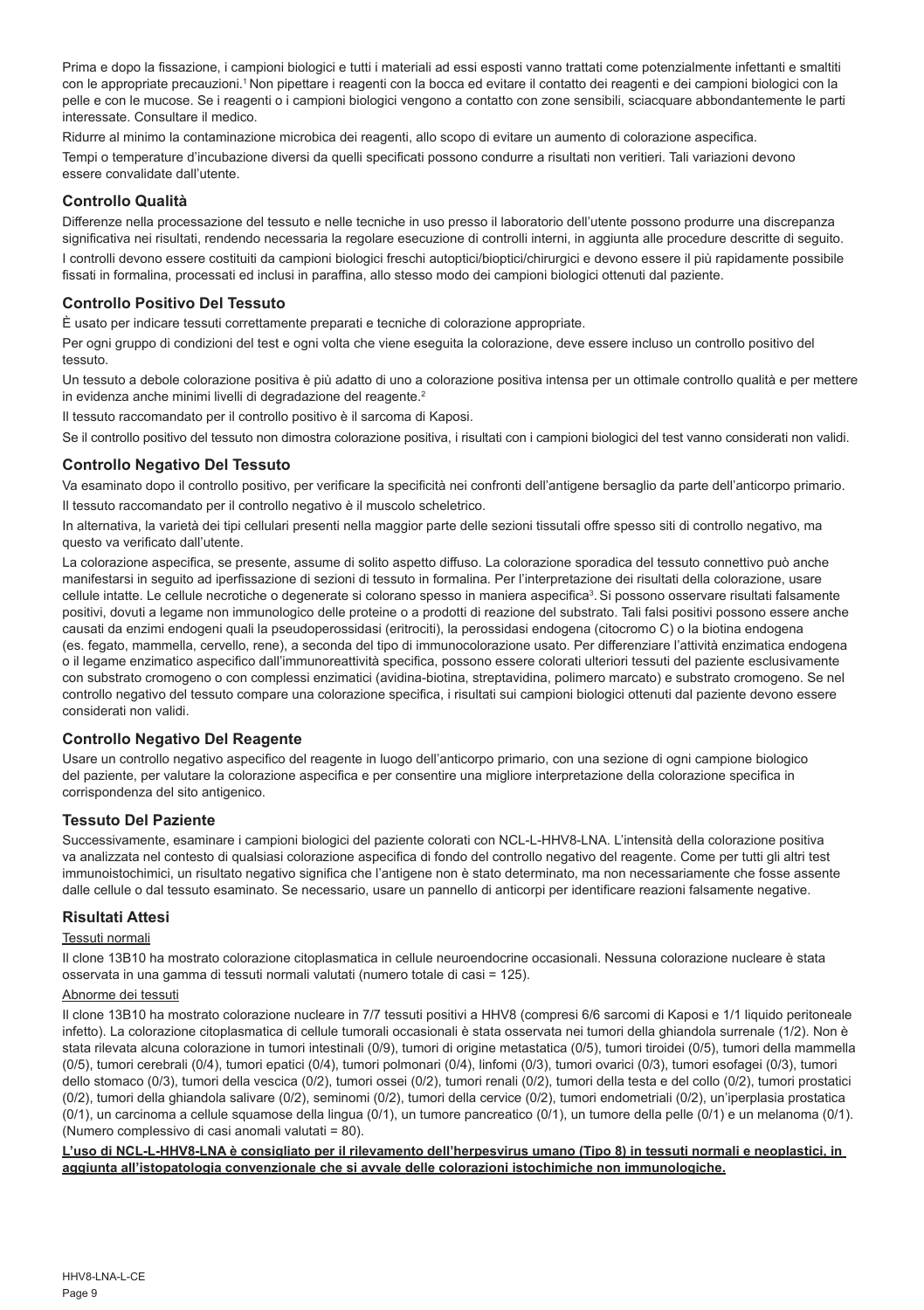## **Limitazioni Generali**

L'immunoistochimica è un procedimento diagnostico a più passi (multistep) che richiede un'esperienza specifica nella selezione dei reagenti appropriati, nella selezione, fissazione e processazione dei tessuti, nella preparazione di vetrini IHC e nell'interpretazione dei risultati della colorazione.

La colorazione del tessuto dipende dalle modalità di manipolazione e di processazione del tessuto stesso, adottate prima della colorazione. La fissazione, il congelamento, lo scongelamento, il lavaggio, l'asciugatura, il riscaldamento o la sezione condotti in modo non corretto, o la contaminazione con altri tessuti o liquidi, possono produrre artefatti, intrappolamento (trapping) anticorpale o risultati falsi negativi. Risultati incompatibili possono essere dovuti a modifiche dei metodi di fissazione e di inclusione o ad irregolarità intrinseche al tessuto.4

Una controcolorazione eccessiva o incompleta può compromettere la corretta interpretazione dei risultati.

L'interpretazione clinica di ogni colorazione o della sua assenza va integrata da studi morfologici che utilizzino i controlli appropriati e deve essere valutata da un patologo qualificato, nel contesto della storia clinica del paziente e delle altre metodiche diagnostiche adoperate.

Gli anticorpi di Leica Biosystems Newcastle Ltd. sono destinati all'uso, quando indicato, su sezioni congelate o incluse in paraffina, con specifici requisiti di fissazione. Un'espressione antigenica inattesa può manifestarsi in particolare nelle neoplasie. L'interpretazione clinica di ogni sezione tissutale colorata deve includere l'analisi morfologica e la valutazione dei controlli appropriati.

### **Riferimenti Bibliografici Di Base**

- 1. National Committee for Clinical Laboratory Standards (NCCLS). Protection of laboratory workers from infectious diseases transmitted by blood and tissue; proposed guideline. Villanova, P.A. 1991; 7(9). Order code M29-P.
- 2. Battifora H. Diagnostic uses of antibodies to keratins: a review and immunohistochemical comparison of seven monoclonal and three polyclonal antibodies. Progress in Surgical Pathology. 6:1–15. eds. Fenoglio-Preiser C, Wolff CM, Rilke F. Field & Wood, Inc., Philadelphia.
- 3. Nadji M, Morales AR. Immunoperoxidase, part I: the techniques and pitfalls. Laboratory Medicine. 1983; 14:767.
- 4. Omata M, Liew CT, Ashcavai M, Peters RL. Nonimmunologic binding of horseradish peroxidase to hepatitis B surface antigen: a possible source of error in immunohistochemistry. American Journal of Clinical Pathology. 1980; 73:626.
- 5. Pereira PF, Galhardo MCG, Cuzzi T. Immunohistochemical detection of the latent nuclear antigen-1 of the human herpesvirus type 8 to differentiate cutaneous epidemic Kaposi sarcoma and its histological simulators. 2013. Anais Brasileiros de Dermatologia 88;2:243-46.
- 6. Urquhart JL, Uzieblo A, Kohler S. Detection of HHV-8 in pyogenic granuloma-like Kaposi sarcoma. The American Journal of Dermatopathology. 2006; 28(4): 317-321.
- 7. Cheuk W, Wong KO, Wong CS, et al. Immunostaining for human herpesvirus 8 latent nuclear antigen-1 helps distinguish Kaposi sarcoma from its mimickers. American Journal of Clinical Pathology. 2004; 121(3): 335-342.
- 8. Hong A, Davies S, Lee CS. Immunohistochemical detection of the human herpes virus 8 (HHV8) latent nuclear antigen-1 in Kaposi's sarcoma. Pathology. 2003; 35(5): 448-450.

#### **Modifiche Alla Pubblicazione Precedente**

Non pertinente.

## **Data Di Pubblicazione**

01 novembre 2018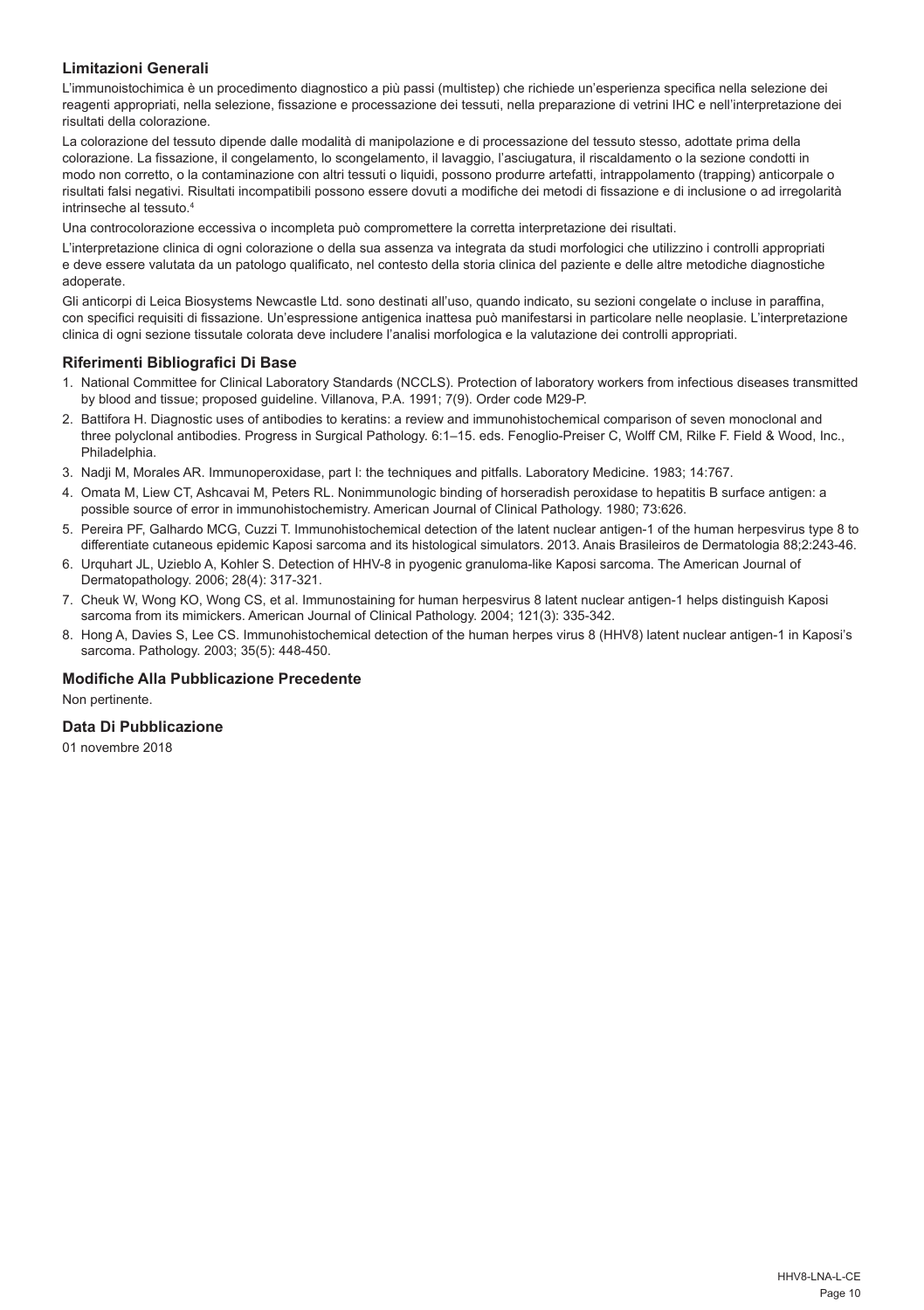## <span id="page-11-0"></span>**Novocastra™ Flüssiger Monoklonaler Maus-Antikörper Human Herpesvirus (Type 8) (latent nuclear antigen) Produkt-Nr.: NCL-L-HHV8-LNA**

#### **Verwendungszweck**

#### *Für in-vitro-Diagnostik*.

NCL-L-HHV8-LNA ist für den qualitativen Nachweis des humanen Herpesvirus (Typ 8) (Latent Nuclear Antigen) in Paraffinschnitten mittels Lichtmikroskopie vorgesehen. Die klinische Bewertung einer vorliegenden bzw. fehlenden Färbung sollte durch morphologische Studien mit entsprechenden Kontrollen ergänzt und im Kontext der Krankengeschichte des Patienten und anderer diagnostischer Tests von einem qualifizierten Pathologen vorgenommen werden.

#### **Verfahrensgrundlage**

Immunhistochemische (IHC) Färbetechniken gestatten die optische Darstellung von Antigenen mittels sequentieller Anwendung eines spezifischen Antikörpers zum Antigen (primärer Antikörper), eines sekundären Antikörpers zum primären Antikörper und eines Enzymkomplexes mit einem chromogenen Substrat, jeweils getrennt durch dazwischen liegende Waschschritte. Die enzymatische Aktivierung des Chromogens führt zu einem sichtbaren Reaktionsprodukt am Ort des Antigens. Die Probe kann dann gegengefärbt und mit einem Deckglas versehen werden. Die Ergebnisse werden mithilfe eines Lichtmikroskops interpretiert und unterstützen die Differentialdiagnose pathophysiologischer Prozesse, die mit einem bestimmten Antigen assoziiert sein könnten.

#### **Klon**

13B10

## **Immunogen**

Prokaryotisches rekombinantes Protein, das einem Teil des C-Terminus des Latent-Nuclear-Antigen-1-Moleküls von HHV8 entspricht.

#### **Spezifität**

Latent Nuclear Antigen-1 (LNA-1) des humanen Herpesvirus Typ 8.

#### **Reagenzzusammensetzung**

NCL-L-HHV8-LNA ist ein flüssiger Gewebekulturüberstand mit Natriumazid als Konservierungsmittel.

## **Ig-Klasse**

IgG1

## Gesamtproteinkonzentration **Total Protein**

Siehe Angaben auf dem Produktetikett bezüglich der chargenspezifischen Gesamtproteinkonzentration.

## **Antikörperkonzentration**

Größer als oder gleich 35 mg/l laut ELISA-Bestimmung. Hinsichtlich der chargenspezifischen Ig-Konzentration siehe Angaben auf dem Produktetikett.

## **Gebrauchsempfehlungen**

Immunhistochemie in Paraffinschnitten.

**Heat Induced Epitope Retrieval (HIER, hitzeinduzierte Epitopdemaskierung):** Bitte Gebrauchsanweisung für Novocastra Epitope Retrieval Solution pH 6 befolgen.

**Empfohlene Verdünnung:** 1:50 über einen Zeitraum von 30 Minuten bei 25 °C. Dies ist nur eine Empfehlung, und die Benutzer sollten ihre eigenen optimalen Arbeitsverdünnungen bestimmen.

**Visualisierung:** Bitte Gebrauchsanweisung für Novolink™ Polymer Detection Systems befolgen. Wenn Sie weitere Produktinformationen oder Unterstützung wünschen, setzen Sie sich bitte mit ihrem Händler vor Ort oder mit der Zweigniederlassung von Leica Biosystems in Verbindung beziehungsweise besuchen Sie die Internetseite von Leica Biosystems, www.LeicaBiosystems.com

Die Leistungsfähigkeit dieses Antikörpers sollte bestätigt werden, wenn er mit anderen manuellen Färbesystemen oder automatisierten Plattformen eingesetzt wird.

## **Lagerung und Stabilität**

Bei 2–8 °C lagern. Nicht einfrieren. Nach Gebrauch sofort wieder bei 2–8 °C lagern. Nach Ablauf des Verfallsdatums (auf dem Behälteretikett) darf das Produkt nicht mehr verwendet werden. Lagerbedingungen, die von den oben genannten Bedingungen abweichen, müssen vom Benutzer verifiziert werden.

## **Probenvorbereitung**

Für paraffineingebettete Gewebeschnitte ist das empfohlene Fixativ 10% neutral gepuffertes Formalin.

## **Warnhinweise und Sicherheitsmaßnahmen**

Dieses Reagenz wurde aus Zellkulturüberstand zubereitet. Das Reagenz ist ein biologisches Produkt und sollte mit entsprechender Vorsicht gehandhabt werden.

Dieses Reagenz enthält Natriumazid. Ein Materialsicherheits-Datenblatt ist auf Anfrage von www.LeicaBiosystems.com erhältlich. Die entsprechenden nationalen und lokalen Bestimmungen und Vorschriften zur Entsorgung potentiell giftiger Komponenten sind einzuhalten.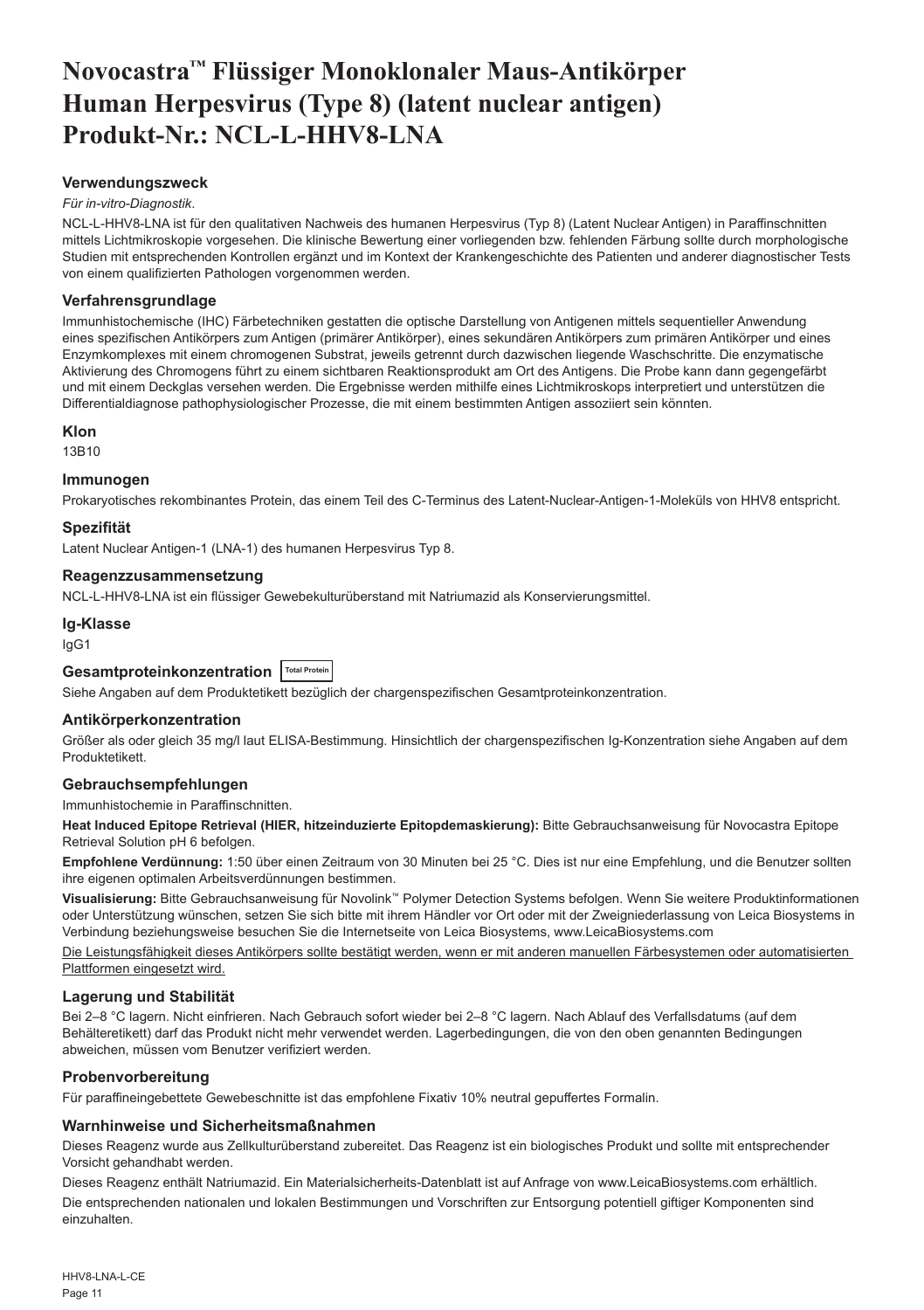Vor und nach der Fixierung sind die Proben sowie alle Materialien, die mit ihnen in Kontakt gekommen sind, als potentiell infektiös zu behandeln und daher mit entsprechender Vorsicht zu entsorgen.<sup>1</sup> Reagenzien dürfen niemals mit dem Mund pipettiert werden, und jeglicher Kontakt der Reagenzien und Proben mit Haut und Schleimhäuten ist zu vermeiden. Falls Reagenzien oder Proben mit empfindlichen Bereichen in Kontakt gekommen sind, müssen diese mit reichlich Wasser gespült werden. Ärztlichen Rat einholen.

Die mikrobielle Verunreinigung von Reagenzien ist zu minimieren, da ansonsten eine erhöhte unspezifische Färbung auftreten kann. Falls die spezifizierten Inkubationszeiten oder –temperaturen nicht eingehalten werden, kann es zu fehlerhaften Ergebnissen kommen. Jegliche Abweichungen von den angegebenen Werten müssen vom Benutzer verifiziert werden.

## **Qualitätskontrolle**

Unterschiede bei der Gewebebearbeitung und den technischen Verfahren im Labor des Benutzers können zu signifikanten Schwankungen bei den Ergebnissen führen. Daher ist es wichtig, zusätzlich zu den folgenden Verfahren regelmäßige laborinterne Kontrollen durchzuführen.

Die Kontrollen sollten mit frischen Autopsie-/Biopsie-/chirurgischen Proben vorgenommen werden, die so bald wie möglich und auf dieselbe Weise wie die Patientenprobe(n) in Formalin fixiert, behandelt und in Paraffin eingebettet worden sind.

## **Positive Gewebekontrolle**

Zeigt korrekt vorbereitete Gewebe und korrekte Färbetechniken an.

In jedem Färbelauf sollte für jeden Satz Testbedingungen eine positive Gewebekontrolle durchgeführt werden.

Gewebe mit schwach positiver Färbung ist für die optimale Qualitätskontrolle und den Nachweis kleiner Minderungen in der Reagenzleistung besser geeignet als ein Gewebe mit stark positiver Färbung.<sup>2</sup>

Als positive Gewebekontrolle wird Kaposi-Sarkom empfohlen.

Falls das positive Kontrollgewebe keine positive Färbung nachweisen kann, sollten die mit den Testproben erzielten Ergebnisse als ungültig betrachtet werden.

## **Negative Gewebekontrolle**

Die negative Gewebekontrolle sollte nach der positiven Gewebekontrolle erfolgen, um die Spezifität der Zielantigenmarkierung durch den primären Antikörper zu verifizieren.

Als negative Gewebekontrolle wird Skelettmuskulatur empfohlen.

Alternativ bietet die Vielfalt unterschiedlicher Zelltypen, die in den meisten Gewebeschnitten vorliegen, häufig Stellen für eine negative Kontrolle. Jedoch sollte dies vom Benutzer verifiziert werden.

Liegt eine unspezifische Färbung vor, hat diese gewöhnlich ein diffuses Erscheinungsbild. Eine sporadische Färbung des Bindegewebes kann ebenfalls in Schnitten von übermäßig formalinfixierten Geweben beobachtet werden. Zur Bewertung der Färbeergebnisse intakte Zellen verwenden. Nekrotische oder degenerierte Zellen werden oft unspezifisch gefärbt.<sup>3</sup> Falsch-positive Ergebnisse können aufgrund einer nichtimmunologischen Bindung von Proteinen oder Substratreaktionsprodukten beobachtet werden. In Abhängigkeit von der Art der verwendeten Immunfärbung können solche Ergebnisse auch durch endogene Enzyme wie Pseudoperoxidase (Erythrozyten), endogene Peroxidase (Zytochrom C) oder endogenes Biotin (beispielsweise Leber, Mamma, Gehirn, Niere) hervorgerufen werden. Um eine endogene Enzymaktivität bzw. eine unspezifische Enzymbindung von einer spezifischen Immunreaktivität zu unterscheiden, können zusätzliche Patientengewebe ausschließlich mit Substratchromogen bzw. mit Enzymkomplexen (Avidin-Biotin, Streptavidin, markiertes Polymer) plus Substratchromogen gefärbt werden. Falls im negativen Kontrollgewebe eine spezifische Färbung auftritt, sollten die Ergebnisse mit den Patientenproben als ungültig betrachtet werden.

## **Negative Reagenzkontrolle**

Zur Beurteilung einer unspezifischen Färbung und zur besseren Bewertung einer spezifischen Färbung an der Antigenstelle ist mit einem Schnitt jedes Patientenpräparates anstelle des primären Antikörpers eine unspezifische negative Reagenzkontrolle zu verwenden.

## **Patientengewebe**

Mit NCL-L-HHV8-LNA angefärbte Patientenproben zuletzt untersuchen. Eine positive Färbeintensität ist im Kontext einer unspezifischen Hintergrundfärbung der negativen Reagenzkontrolle zu bewerten. Wie bei jedem immunhistochemischen Test bedeutet ein negatives Ergebnis, dass das Antigen nicht nachgewiesen wurde. Ein negatives Ergebnis bedeutet jedoch nicht notwendigerweise, dass das Antigen in den getesteten Zellen / im getesteten Gewebe nicht vorlag. Bei Bedarf sollte zur Identifizierung falsch-negativer Reaktionen eine Gruppe von Antikörpern verwendet werden.

## **Erwartete Ergebnisse**

## Normale Gewebe

Klon 13B10 zeigte Zytoplasmafärbung bei vereinzelten neuroendokrinen Zellen. Bei einer Reihe von untersuchten Normalgewebeproben wurde keine Kernfärbung beobachtet (Gesamtzahl der Gewebeproben = 125).

## Anomale Gewebe

Klon 13B10 zeigte Kernfärbungen bei 7/7 HHV8-positiven Geweben (darunter 6/6 Kaposi-Sarkomen und 1/1 infizierten Peritonealflüssigkeit). Bei vereinzelten Tumorzellen von Nebennierentumoren (1/2) wurde Zytoplasmafärbung beobachtet. Bei Darmtumoren (0/9), Tumoren metastatischen Ursprungs (0/5), Schilddrüsentumoren (0/5), Brusttumoren (0/5), Gehirntumoren (0/4), Lebertumoren (0/4), Lungentumoren (0/4), Lymphomen (0/3), Ovarialtumoren (0/3), Speiseröhrentumoren (0/3), Magentumoren (0/3), Blasentumoren (0/2), Knochentumoren (0/2), Nierentumoren (0/2), Kopf- und Halstumoren (0/2), Prostatatumoren (0/2), Speicheldrüsentumoren (0/2), Seminomen (0/2), Zervixtumoren (0/2), Endometrialtumoren (0/2), einer Prostatahyperplasie (0/1), einem Plattenepithelkarzinom der Zunge (0/1), einem Pankreastumor (0/1), einem Hauttumor (0/1) und einem Melanom (0/1) wurde keine Färbung nachgewiesen. (Anzahl der insgesamt untersuchten pathologischen Gewebeproben = 80).

**NCL-L-HHV8-LNA wird für den Nachweis des humanen Herpesvirus (Typ 8) in normalem und neoplastischem Gewebe als zusätzliches Hilfsmittel zur herkömmlichen Histopathologie unter Verwendung nicht-immunologischer histochemischer Färbemittel empfohlen.**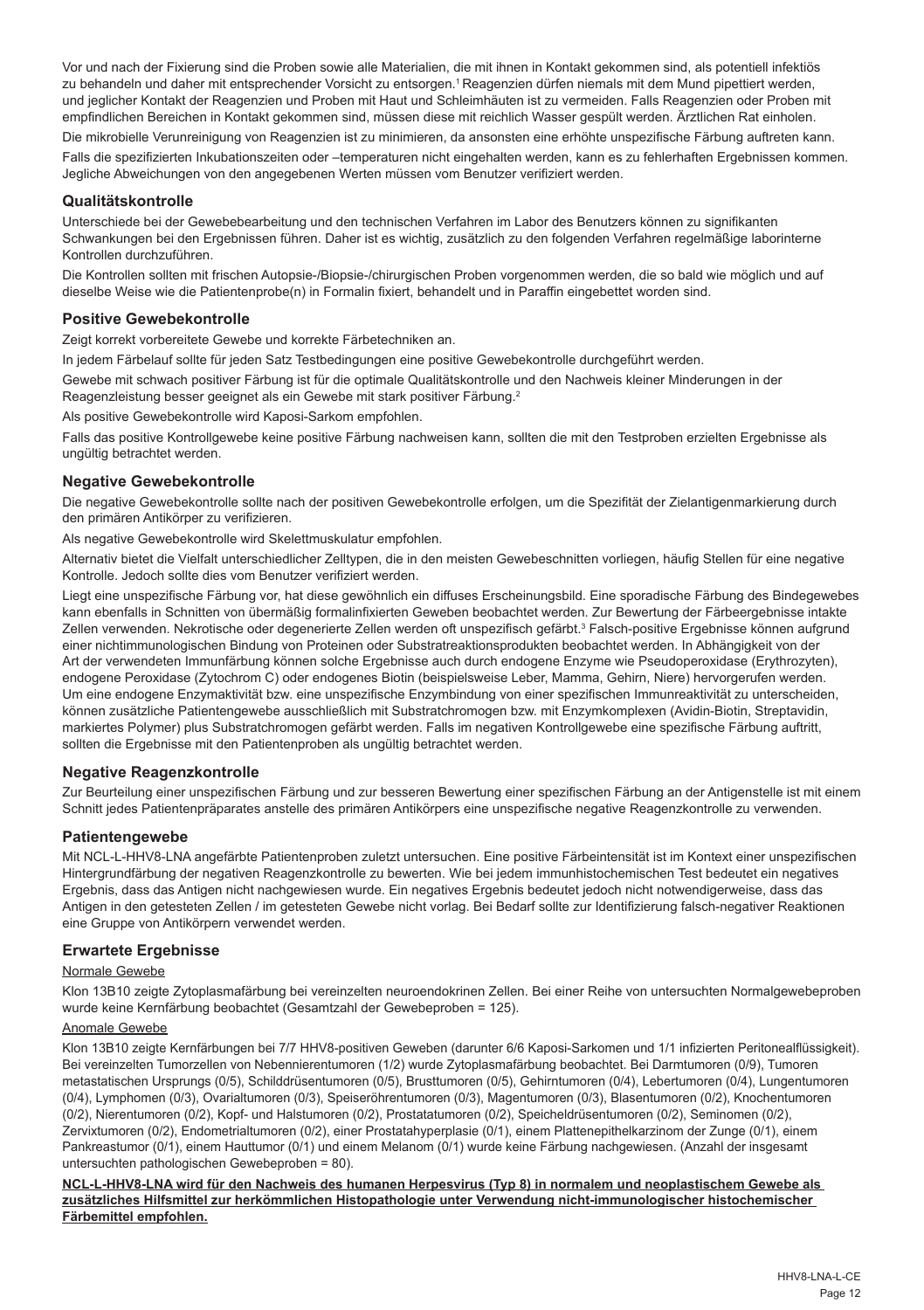## **Allgemeine Beschränkungen**

Die Immunhistochemie ist ein mehrstufiger diagnostischer Prozess, der eine spezialisierte Ausbildung auf den folgenden Gebieten erfordert: Auswahl der entsprechenden Reagenzien; Gewebeauswahl, -fixierung und -verarbeitung; Vorbereitung des IHC-Objektträgers sowie Bewertung der Färbeergebnisse.

Die Gewebefärbung hängt von der Handhabung und Verarbeitung des Gewebes vor dem Färben ab. Unsachgemäßes Fixieren, Einfrieren, Auftauen, Waschen, Trocknen, Erwärmen, Schneiden oder eine Kontamination mit anderen Geweben oder Flüssigkeiten kann zu Artefakten, Antikörper-Trapping oder falsch-negativen Ergebnissen führen. Abweichende Ergebnisse können aufgrund von Unterschieden bei der Fixierung und Einbettung oder intrinsischen Unregelmäßigkeiten im Gewebe selbst entstehen.4

Eine exzessive oder unvollständige Gegenfärbung kann die korrekte Bewertung von Ergebnissen gefährden.

Die klinische Bewertung einer vorliegenden bzw. fehlenden Färbung sollte durch morphologische Studien mit entsprechenden Kontrollen ergänzt und im Kontext der Krankengeschichte des Patienten und anderer diagnostischer Tests von einem qualifizierten Pathologen vorgenommen werden.

Antikörper von Leica Biosystems Newcastle Ltd sind wo angezeigt für die Verwendung entweder auf gefrorenen oder in Paraffin eingebetteten Schnitten mit spezifischen Fixierungsanforderungen bestimmt. Es kann insbesondere bei Neoplasmen zu einer unerwarteten Antigenexpression kommen. Die klinische Bewertung eines gefärbten Gewebeschnitts muss eine morphologische Analyse und die Auswertung der entsprechenden Kontrollen einschließen.

### **Literatur - Allgemein**

- 1. National Committee for Clinical Laboratory Standards (NCCLS). Protection of laboratory workers from infectious diseases transmitted by blood and tissue; proposed guideline. Villanova, P.A. 1991; 7(9). Order code M29-P.
- 2. Battifora H. Diagnostic uses of antibodies to keratins: a review and immunohistochemical comparison of seven monoclonal and three polyclonal antibodies. Progress in Surgical Pathology. 6:1–15. eds. Fenoglio-Preiser C, Wolff CM, Rilke F. Field & Wood, Inc., Philadelphia.
- 3. Nadji M, Morales AR. Immunoperoxidase, part I: the techniques and pitfalls. Laboratory Medicine. 1983; 14:767.
- 4. Omata M, Liew CT, Ashcavai M, Peters RL. Nonimmunologic binding of horseradish peroxidase to hepatitis B surface antigen: a possible source of error in immunohistochemistry. American Journal of Clinical Pathology. 1980; 73:626.
- 5. Pereira PF, Galhardo MCG, Cuzzi T. Immunohistochemical detection of the latent nuclear antigen-1 of the human herpesvirus type 8 to differentiate cutaneous epidemic Kaposi sarcoma and its histological simulators. 2013. Anais Brasileiros de Dermatologia 88;2:243-46.
- 6. Urquhart JL, Uzieblo A, Kohler S. Detection of HHV-8 in pyogenic granuloma-like Kaposi sarcoma. The American Journal of Dermatopathology. 2006; 28(4): 317-321.
- 7. Cheuk W, Wong KO, Wong CS, et al. Immunostaining for human herpesvirus 8 latent nuclear antigen-1 helps distinguish Kaposi sarcoma from its mimickers. American Journal of Clinical Pathology. 2004; 121(3): 335-342.
- 8. Hong A, Davies S, Lee CS. Immunohistochemical detection of the human herpes virus 8 (HHV8) latent nuclear antigen-1 in Kaposi's sarcoma. Pathology. 2003; 35(5): 448-450.

#### **Änderungen zur vorhergehenden Ausgabe**

Nicht anwendbar.

## **Ausgabedatum**

01 November 2018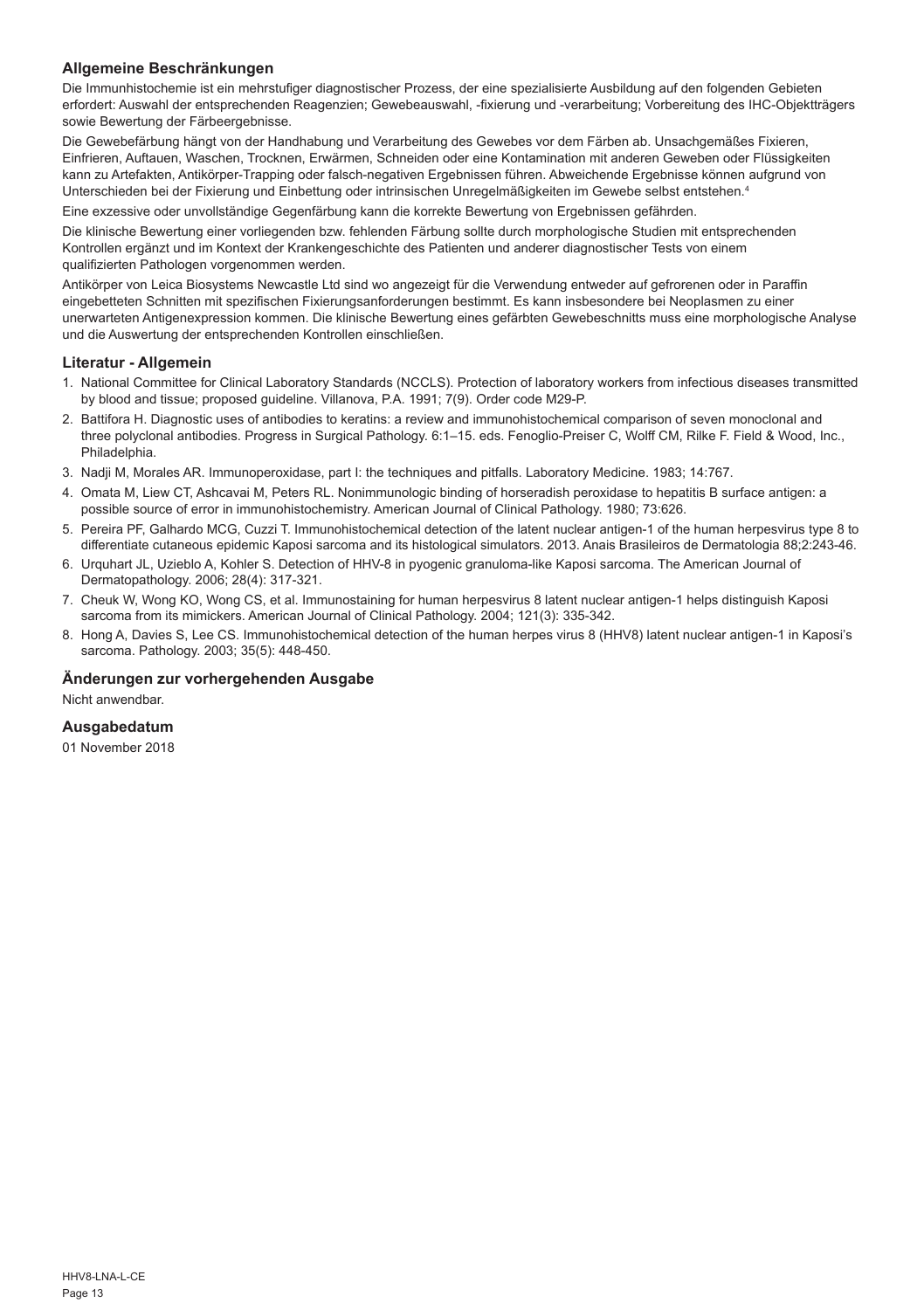## <span id="page-14-0"></span>**Anticuerpo monoclonal líquido de ratón Novocastra™ Human Herpesvirus (Type 8) (latent nuclear antigen) Código De Producto: NCL-L-HHV8-LNA**

## **Indicaciones De Uso**

#### *Para uso diagnóstico in vitro*.

NCL-L-HHV8-LNA está indicado para la identificación cualitativa en secciones de parafina, mediante microscopía óptica, del herpesvirus humano (tipo 8) (HHV8) (antígeno nuclear latente). La interpretación clínica de cualquier tinción o de su ausencia debe complementarse con estudios morfológicos, con el uso de los controles adecuados, y un anatomopatólogo cualificado debe evaluarla en el contexto del historial clínico del paciente y de otras pruebas diagnósticas.

## **Principio Del Procedimiento**

Las técnicas de tinción inmunohistocitoquímica (IHQ) permiten la visualización de antígenos mediante la aplicación secuencial de un anticuerpo específico dirigido contra el antígeno (anticuerpo primario), un anticuerpo secundario dirigido contra el anticuerpo primario y un complejo enzimático con un sustrato cromogénico, con pasos de lavado intercalados. La activación enzimática del cromógeno produce una reacción visible en el lugar en que se encuentra el antígeno. Luego se puede contrateñir la muestra y cubrirla con un cubreobjeto. Los resultados se interpretan utilizando un microscopio óptico y son de ayuda en el diagnóstico diferencial de los procesos fisiopatológicos, que pueden estar o no vinculados a un determinado antígeno.

#### **Clon**

13B10

#### **Inmunógeno**

Proteína procariótica recombinante, correspondiente a parte del extremo C terminal de la molécula de antígeno nuclear latente-1 del HHV8.

## **Especificidad**

Antígeno nuclear latente-1 (LNA-1) del herpesvirus humano tipo 8.

#### **Composición Del Reactivo**

NCL-L-HHV8-LNA es un sobrenadante de cultivo tisular líquido que contiene azida sódica como conservante.

### **Clase de Ig**

IgG1

## **Concentración Total De Proteína Total Protein**

Consulte la etiqueta del vial para ver la concentración total de proteína específica del lote.

#### **Concentración De Anticuerpo**

Igual o superior a 35 mg/l, según se ha determinado mediante ELISA. Consulte en la etiqueta del vial la concentración de Ig específica del lote.

## **Recomendaciones De Uso**

Inmunohistocitoquímica con secciones de parafina.

**Recuperación de epítopos termoinducida (HIER):** Siga las instrucciones de uso de Novocastra Epitope Retrieval Solution pH 6.

**Dilución sugerida:** 1:50 durante 30 minutos a 25 °C. Esta es tan solo una pauta y cada usuario debe determinar sus propias diluciones de trabajo óptimas.

**Visualización:** Por favor, siga las instrucciones de uso de Novolink™ Polymer Detection Systems. Para obtener más información sobre el producto o para recibir soporte, póngase en contacto con su distribuidor local o con la oficina regional de Leica Biosystems, o bien visite el sitio web de Leica Biosystems, www.LeicaBiosystems.com

El rendimiento de este anticuerpo se debe validar cuando se utiliza con otros sistemas manuales de tinción o plataformas automatizadas.

## **Almacenamiento Y Estabilidad**

Almacénelo a una temperatura de 2–8 °C. No lo congele. Devuélvalo a 2–8 °C inmediatamente después de su uso. No lo utilice después de la fecha de caducidad indicada en la etiqueta del vial. Cualesquiera condiciones de almacenamiento que no sean las arriba especificadas deben ser verificadas por el usuario.

## **Preparación De Las Muestras**

El fijador recomendado para secciones de tejido incluidos en parafina es formol tamponado neutro al 10%.

## **Advertencias Y Precauciones**

Este reactivo se ha preparado a partir del sobrenadante de un cultivo celular. Como se trata de un producto de origen biológico, debe manipularse con precaución.

Este reactivo contiene azida sódica. Está disponible una Hoja de información sobre la seguridad del material, previa petición, o en www.LeicaBiosystems.com

Consulte las normativas nacionales, estatales, provinciales o municipales acerca de cómo desechar cualquier componente potencialmente tóxico.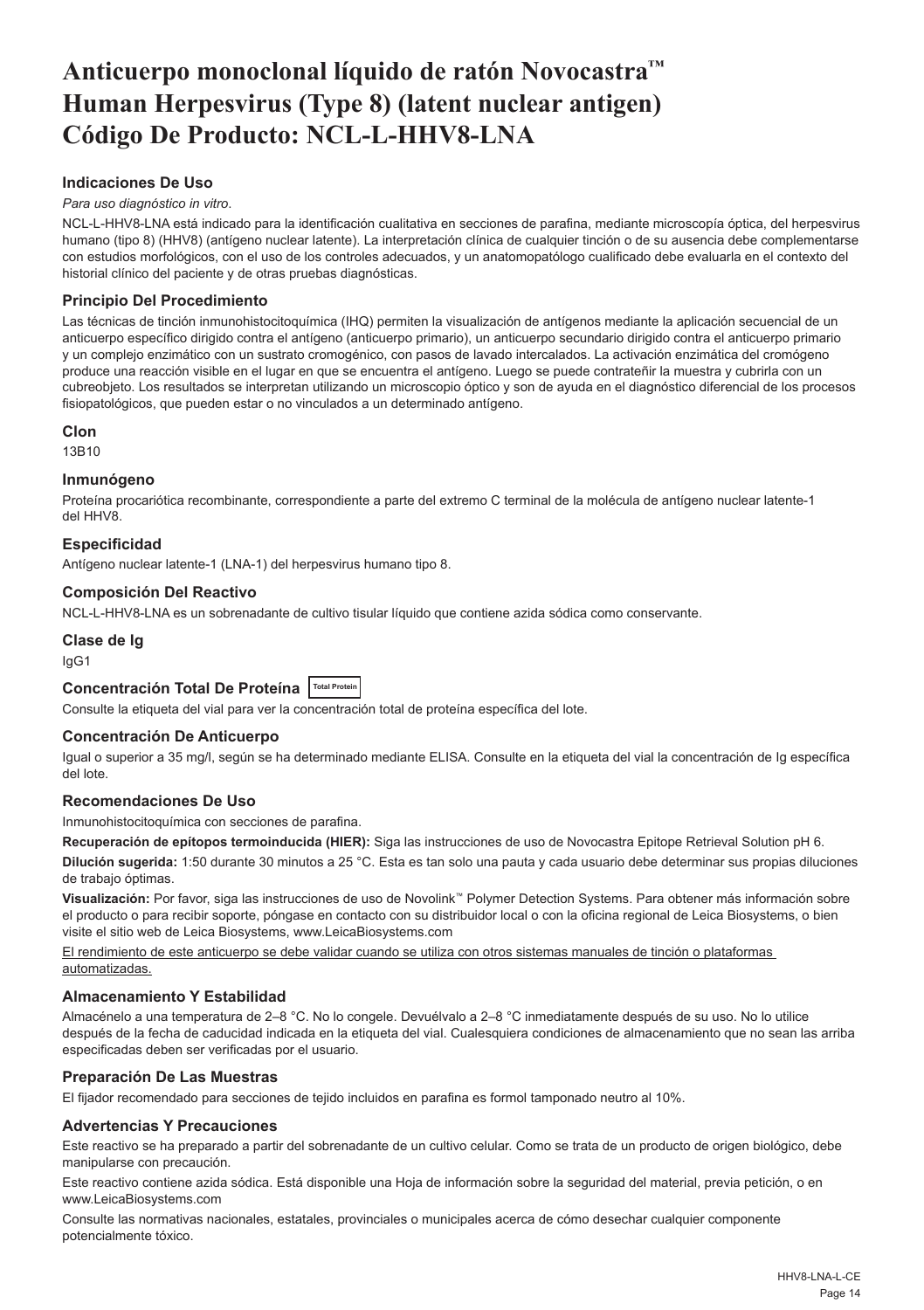Las muestras, antes y después de ser fijadas, así como todos los materiales expuestos a ellas, deben manipularse como susceptibles de transmitir una infección, y se deben desechar tomando las precauciones adecuadas.<sup>1</sup> No pipetee nunca los reactivos con la boca, y evite el contacto de la piel y de las membranas mucosas con los reactivos y las muestras. Si los reactivos o las muestras entran en contacto con zonas delicadas, lave éstas con abundante agua. Acuda inmediatamente al médico.

Reduzca al mínimo la contaminación microbiana de los reactivos; de lo contrario, podría producirse un aumento de la tinción no específica.

Cualquier tiempo o temperatura de incubación que no sean los aquí especificados pueden conducir a resultados erróneos. Cualquier cambio de tal naturaleza debe ser validado por el usuario.

#### **Control De Calidad**

Las diferencias en el procesamiento de los tejidos y en los procedimientos técnicos del laboratorio del usuario pueden producir una variabilidad significativa en los resultados; por ello, es necesario que éste lleve a cabo regularmente los controles de su propio laboratorio, además de los siguientes procedimientos.

Los controles deben ser muestras frescas de autopsia, biopsia o quirúrgicas fijadas en formol, procesadas e incluidas en parafina, lo antes posible, de manera idéntica a la utilizada para la muestra o muestras del paciente o pacientes.

## **Control Tisular Positivo**

Se utiliza para indicar la preparación correcta de los tejidos y las técnicas de tinción adecuadas.

Debe incluirse un control tisular positivo por cada conjunto de condiciones de ensayo en cada tinción o serie de tinciones realizada. Un tejido con una tinción positiva débil es más adecuado que un tejido con una tinción positiva intensa para lograr un control de calidad óptimo y para detectar niveles bajos de degradación del reactivo.<sup>2</sup>

El tejido de control positivo recomendado es sarcoma de Kaposi.

Si el tejido de control positivo no muestra tinción positiva, los resultados de las muestras analizadas deben considerarse no válidos.

## **Control Tisular Negativo**

Debe examinarse después del control de tejido positivo, a fin de verificar la especificidad del marcado del antígeno diana por el anticuerpo primario.

El tejido de control negativo recomendado es músculo esquelético.

O bien, la variedad de diferentes tipos de células presentes en la mayoría de los cortes de tejido ofrece con frecuencia lugares de control negativo, pero esto debe ser verificado por el usuario.

Si aparece una tinción no específica, ésta tiene generalmente aspecto difuso. En cortes de tejido fijados excesivamente con formol puede observarse también una tinción esporádica del tejido conectivo. Utilice células intactas para la interpretación de los resultados de la tinción. A menudo, las células necróticas o degeneradas quedan teñidas de forma no específica.<sup>3</sup> También pueden observarse falsos positivos causados por la unión no inmunológica a proteínas o a productos de reacción del sustrato. Estos falsos positivos pueden estar causados también por enzimas endógenas tales como la pseudoperoxidasa (eritrocitos), la peroxidasa endógena (citocromo C), o la biotina endógena (por ejemplo, de hígado, mama, cerebro, riñón), en función del tipo de inmunotinción utilizada. Para diferenciar la actividad de las enzimas endógenas o los enlaces no específicos de las enzimas de la inmunorreactividad específica, pueden teñirse otros tejidos del paciente exclusivamente con cromógeno sustrato o con complejos enzimáticos (avidina-biotina, estreptavidina, polímeros marcados) y cromógeno sustrato respectivamente. Si se produce una tinción específica del control tisular negativo, los resultados de las muestras de los pacientes deben considerarse no válidos.

#### **Control De Reactivo Negativo**

Utilice un control de reactivo negativo no específico en lugar del anticuerpo primario con un corte de cada muestra del paciente a fin de evaluar la tinción no específica y obtener una mejor interpretación de la tinción específica en el lugar en que se encuentra el antígeno.

## **Tejido Del Paciente**

Examine las muestras de pacientes teñidas con NCL-L-HHV8-LNA al final. La intensidad de la tinción positiva debe valorarse en el contexto de cualquier tinción de fondo no específica del control de reactivo negativo. Como con cualquier prueba inmunohistocitoquímica, un resultado negativo significa que no se ha detectado antígeno, y no que el antígeno esté ausente en las células o tejido probados. Si es necesario, use un panel de anticuerpos para identificar falsas reacciones negativas.

#### **Resultados esperados**

#### Teiidos normales

A veces, el clon 13B10 mostró tinción citoplasmática en algunas células neuroendocrinas. No se observó tinción en una serie de tejidos normales evaluados (cifra total de casos =125).

#### Anormal del tejido

El clon 13B10 mostró tinción nuclear en 7/7 tejidos positivos en HHV8 (incluidos 6/6 sarcomas de Kaposi y 1/1 fluido peritoneal infectado). A veces se observó tinción citoplasmática de algunas células tumorales en tumores de la glándula suprarrenal (1/2). No se observó tinción en tumores intestinales (0/9), tumores de origen metastásico (0/5), tumores tiroideos (0/5), tumores mamarios (0/5), tumores cerebrales (0/4), tumores hepáticos (0/4), tumores pulmonares (0/4), linfomas (0/3), tumores ováricos (0/3), tumores esofágicos (0/3), tumores gástricos (0/3), tumores vesicales (0/2), tumores óseos (0/2), tumores renales (0/2), tumores de cabeza y cuello (0/2), tumores prostáticos (0/2), tumores de las glándulas salivales (0/2), seminomas (0/2), tumores cervicales (0/2), tumores endometriales (0/2), una hiperplasia prostática (0/1), un carcinoma escamoso de la lengua (0/1), un tumor pancreático (0/1), un tumor cutáneo (0/1) y un melanoma (0/1). (Cifra total de casos anormales evaluados = 80).

## **NCL-L-HHV8-LNA está recomendado para la detección de herpesvirus humano (tipo 8) en tejidos normales y neoplásicos, como complemento de la histopatología tradicional con tinciones histoquímicas no inmunológicas.**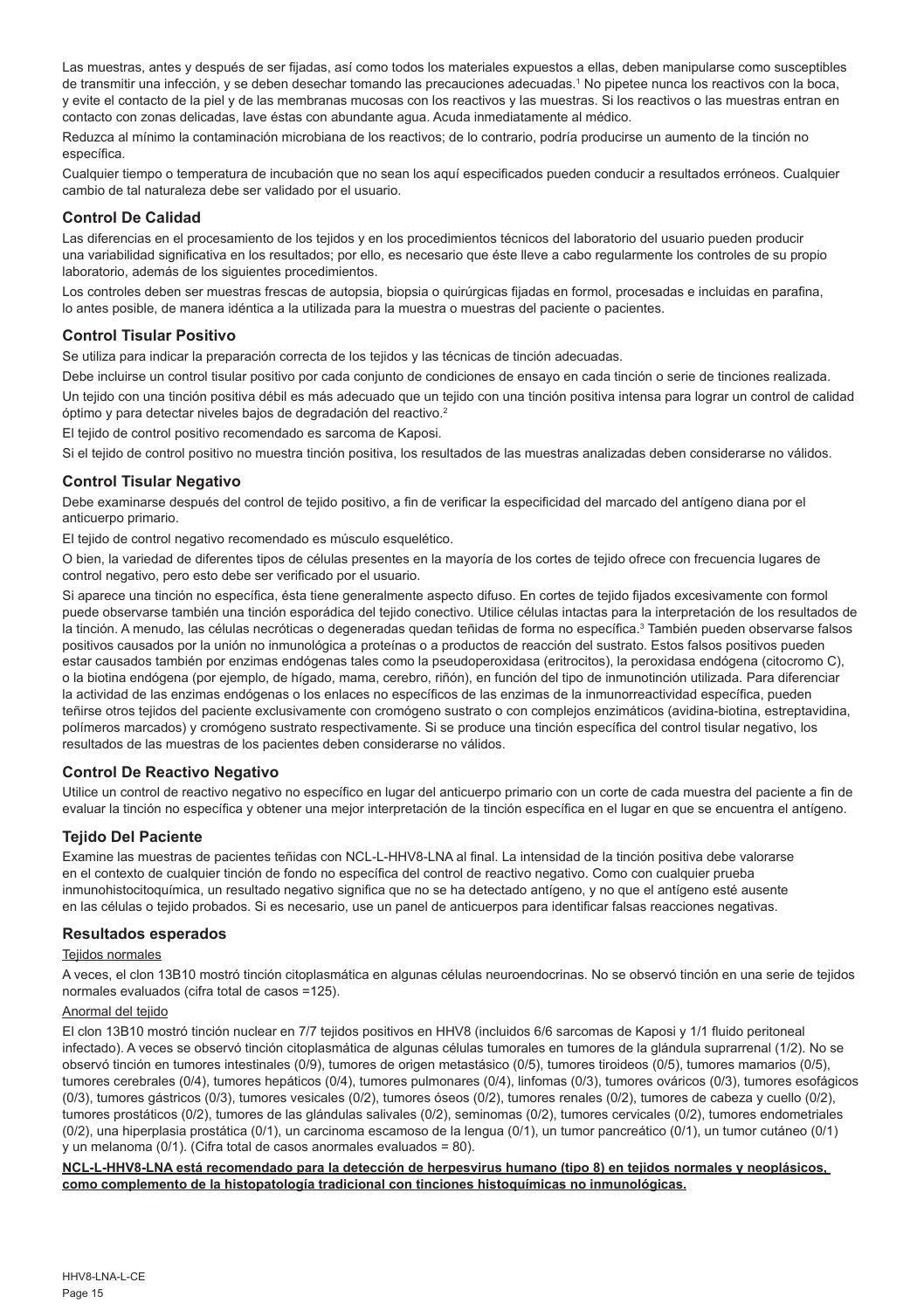## **Limitaciones Generales**

La inmunohistocitoquímica es un proceso de diagnóstico en varias fases que abarca: la formación especializada en la selección de los reactivos apropiados, la selección, fijación y procesamiento de tejidos, la preparación del portaobjeto para IHQ, y la interpretación de los resultados de la tinción.

La tinción de los tejidos depende de la manipulación y el procesamiento del tejido previos a la tinción. Una fijación, congelación, descongelación, lavado, secado, calentamiento o seccionamiento incorrectos, o la contaminación con otros tejidos o líquidos pueden generar artefactos, atrapamiento del anticuerpo o falsos negativos. La aparición de resultados incoherentes puede deberse a variaciones en los métodos de fijación y de inclusión, o a irregularidades inherentes al tejido.<sup>4</sup>

Una contratinción excesiva o incompleta puede poner en peligro la interpretación correcta de los resultados.

La interpretación clínica de cualquier tinción o de su ausencia debe complementarse con estudios morfológicos, con el uso de los controles adecuados, y un anatomopatólogo cualificado debe evaluarla en el contexto del historial clínico del paciente y de otras pruebas diagnósticas.

Los anticuerpos de Leica Biosystems Newcastle Ltd son para utilizarlos, según se indique, con secciones congeladas o incluidas en parafina, con requisitos de fijación específicos. Puede producirse una expresión inesperada del antígeno, especialmente en las neoplasias. La interpretación clínica de cualquier sección de tejido teñida debe incluir un análisis morfológico y la evaluación de los controles apropiados.

#### **Bibliografía - General**

- 1. National Committee for Clinical Laboratory Standards (NCCLS). Protection of laboratory workers from infectious diseases transmitted by blood and tissue; proposed guideline. Villanova, P.A. 1991; 7(9). Order code M29-P.
- 2. Battifora H. Diagnostic uses of antibodies to keratins: a review and immunohistochemical comparison of seven monoclonal and three polyclonal antibodies. Progress in Surgical Pathology. 6:1–15. eds. Fenoglio-Preiser C, Wolff CM, Rilke F. Field & Wood, Inc., Philadelphia.
- 3. Nadji M, Morales AR. Immunoperoxidase, part I: the techniques and pitfalls. Laboratory Medicine. 1983; 14:767.
- 4. Omata M, Liew CT, Ashcavai M, Peters RL. Nonimmunologic binding of horseradish peroxidase to hepatitis B surface antigen: a possible source of error in immunohistochemistry. American Journal of Clinical Pathology. 1980; 73:626.
- 5. Pereira PF, Galhardo MCG, Cuzzi T. Immunohistochemical detection of the latent nuclear antigen-1 of the human herpesvirus type 8 to differentiate cutaneous epidemic Kaposi sarcoma and its histological simulators. 2013. Anais Brasileiros de Dermatologia 88;2:243-46.
- 6. Urquhart JL, Uzieblo A, Kohler S. Detection of HHV-8 in pyogenic granuloma-like Kaposi sarcoma. The American Journal of Dermatopathology. 2006; 28(4): 317-321.
- 7. Cheuk W, Wong KO, Wong CS, et al. Immunostaining for human herpesvirus 8 latent nuclear antigen-1 helps distinguish Kaposi sarcoma from its mimickers. American Journal of Clinical Pathology. 2004; 121(3): 335-342.
- 8. Hong A, Davies S, Lee CS. Immunohistochemical detection of the human herpes virus 8 (HHV8) latent nuclear antigen-1 in Kaposi's sarcoma. Pathology. 2003; 35(5): 448-450.

## **Correcciones A La Publicación Anterior**

No corresponde.

## **Fecha De Publicación**

01 de noviembre de 2018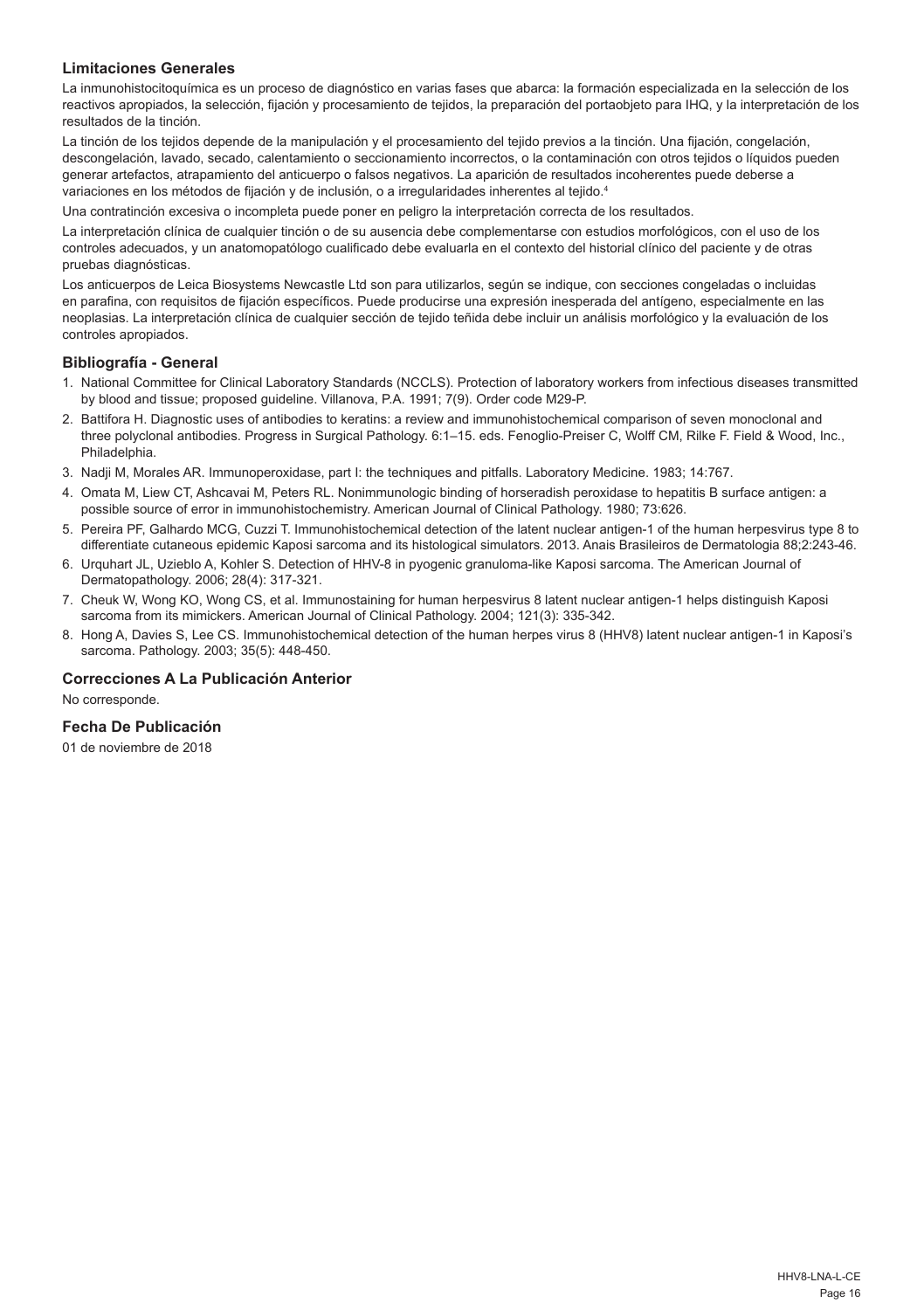## <span id="page-17-0"></span>**Anticorpo monoclonal líquido de rato Novocastra™ Human Herpesvirus (Type 8) (latent nuclear antigen) Código Do Produto: NCL-L-HHV8-LNA**

## **Utilização prevista**

#### *Para utilização em diagnósticos in vitro*.

O NCL-L-HHV8-LNA destina-se à identificação qualitativa por microscopia ótica do herpesvírus humano (tipo 8) (antigénio nuclear latente) em cortes de parafina. A interpretação clínica de qualquer coloração ou da sua ausência deve ser complementada por estudos morfológicos empregando os devidos controlos e deve ser avaliada por um patologista qualificado, dentro do contexto do historial clínico do doente e de outros testes de diagnóstico.

## **Princípio Do Procedimento**

As técnicas de coloração imunohistoquímica (IHC) permitem que se faça a visualização de antígenos por meio da aplicação sequencial de um anticorpo específico do antígeno (o anticorpo primário), de um anticorpo secundário ao anticorpo primário, e de um complexo enzimático com um substrato cromogénico e etapas de lavagem de permeio. A activação enzimática do cromogénio resulta num produto de reacção visível no local do antígeno. A amostra pode então ser contrastada e coberta com uma lamela. Os resultados são interpretados por meio de um microscópio óptico, e ajudam a formular o diagnóstico diferencial dos processos fisiopatológicos, os quais podem ou não estar associados a antígenos específicos.

#### **Clone**

13B10

#### **Imunogénio**

Proteína recombinante procariótica correspondente a uma parte C-terminal da molécula de antigénio-1 nuclear latente do HHV8.

## **Especificidade**

Antigénio-1 nuclear latente (LNA-1) do herpesvírus humano tipo 8.

#### **Composição Do Reagente**

O NCL-L-HHV8-LNA é um sobrenadante líquido de cultura de tecidos contendo azida de sódio como conservante.

## **Classe De Ig**

IgG1

## **Concentração Total De Proteína Total Protein**

Consultar a etiqueta da ampola para determinar a concentração total de proteína do lote específico.

## **Concentração De Anticorpo**

Igual ou superior a 35 mg/l, conforme determinado por ELISA. Consultar a etiqueta da ampola para determinar a concentração de Ig do lote específico.

## **Recomendações Sobre A Utilização**

Imunohistoquímica em cortes de inclusões em parafina.

**Recuperação de epítopo induzida por calor (Heat Induced Epitope Retrieval, HIER):** siga as instruções de utilização de Novocastra Epitope Retrieval Solution pH 6.

**Diluição sugerida:** 1:50 durante 30 minutos a 25 °C. Esta recomendação serve apenas de orientação e os utilizadores devem determinar as suas diluições óptimas de trabalho.

**Visualização:** Queira seguir as instruções de utilização de Novolink™ Polymer Detection Systems. Para informação adicional do produto ou assistência, contactar o seu distribuidor local ou escritório regional de Leica Biosystems ou, alternativamente, visitar o sitio web de Leica Biosystems, www.LeicaBiosystems.com

O desempenho deste anticorpo deve ser validado quando utilizado com outros sistemas manuais de coloração ou plataformas automáticas.

## **Armazenamento E Estabilidade**

Armazenar a 2–8 °C. Não congelar. Retornar à temperatura de 2–8 °C imediatamente após a utilização. Não utilizar após o prazo de validade indicado no rótulo do recipiente. As condições de armazenamento que diferirem das que se encontram especificadas acima devem ser verificadas pelo utilizador.

## **Preparação Das Amostras**

O fixador recomendado é formol tamponado neutro a 10% para secções de tecido envolvidas em parafina.

## **Avisos E Precauções**

Este reagente foi preparado a partir do sobrenadante de cultura celular. Visto ser um produto biológico, deve ser manuseado com o devido cuidado.

Este reagente contém azida sódica. Encontra-se disponível uma Ficha de Dados de Segurança do Material, mediante pedido ou através do site www.LeicaBiosystems.com

Consultar a legislação aplicável em relação ao descarte de quaisquer componentes potencialmente tóxicos.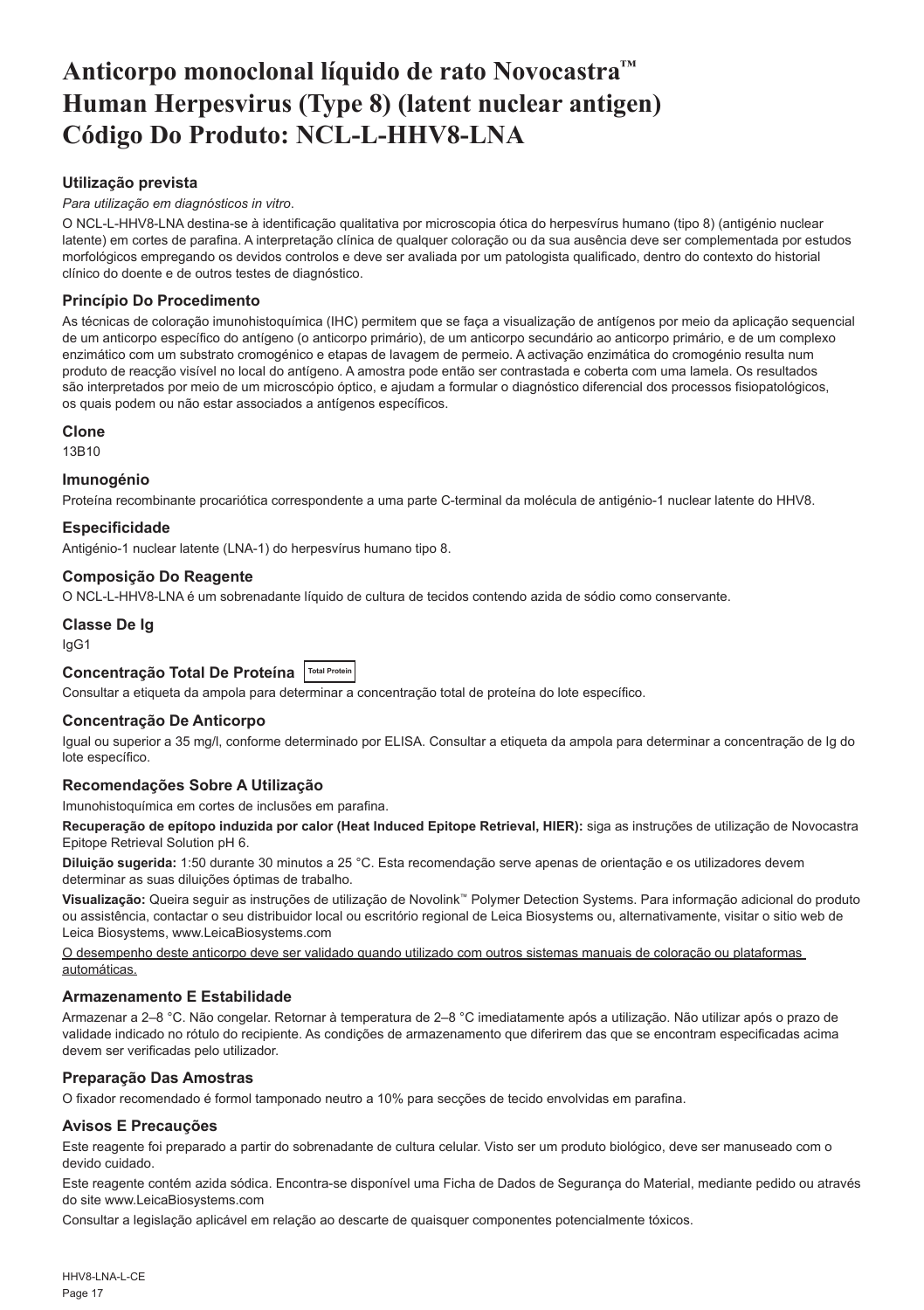As amostras, antes e depois da sua fixação, bem como todos os materiais expostos às mesmas, devem ser manipulados como se tivessem a capacidade de transmitir infecções e devem ser descartados com as devidas precauções.<sup>1</sup> Não pipetar nunca os reagentes com a boca e evitar o contacto entre a pele e membranas mucosas e os reagentes e amostras. Caso os reagentes ou amostras entrem em contacto com áreas sensíveis, lavar com grandes quantidades de água. Consultar um médico.

Minimizar a contaminação microbiana dos reagentes para evitar a possibilidade do aumento da coloração não específica.

Os períodos de incubação ou temperaturas diferentes dos que foram especificados poderão dar azo a resultados errados. Todas as alterações desse tipo devem ser validadas pelo utilizador.

## **Controlo Da Qualidade**

As diferenças entre os diferentes métodos e técnicas de processamento de tecidos no laboratório do utilizador podem causar uma grande variabilidade de resultados, requerendo a realização frequente de controlos internos suplementares aos procedimentos que se seguem.

Os controlos devem ser amostras de autópsia/biopsia/cirurgia frescas, fixadas em formol, processadas e envolvidas em cera parafínica logo que possível, da mesma maneira que a(s) amostra(s) do(s) doente(s).

### **Controlo De Tecido Positivo**

Usado para assinalar os tecidos correctamente preparados e as técnicas de coloração indicadas.

Cada conjunto de condições de testes, em cada processo de coloração, deve incluir um controlo de tecido positivo.

Os tecidos com uma coloração positiva fraca são mais indicados do que os têm uma coloração positiva forte para proporcionarem um controlo de qualidade óptimo, bem como para detectar níveis reduzidos de degradação dos reagentes.<sup>2</sup>

O tecido de controlo positivo recomendado é o sarcoma de Kaposi.

Se o controlo de tecido positivo não demonstrar uma coloração positiva, os resultados obtidos com as amostras de testes devem ser considerados inválidos.

## **Controlo De Tecido Negativo**

Este deve ser examinado depois do controlo de tecido positivo para verificar a especificidade da marcação do antígeno objectivado pelo anticorpo primário.

O tecido de controlo negativo recomendado é o músculo esquelético.

Alternativamente, a variedade de diferentes tipos de células presentes na maioria das secções de tecidos oferece muitas vezes locais de controlo negativo, mas isto deve ser verificado pelo utilizador.

A coloração não específica, caso ocorra, tem geralmente um aspecto difuso. A coloração esporádica do tecido conjuntivo pode também ter lugar em secções de tecido excessivamente fixado em formol. Devem utilizar-se células intactas para a interpretação dos resultados da coloração. As células necróticas ou degeneradas causam muitas vezes uma coloração não específica.<sup>3</sup> Podem verificar-se resultados positivos falsos devido à ligação não imunológica de proteínas ou de produtos da reacção do substrato. Esses resultados podem também ser causados por enzimas endógenas tais como a pseudoperoxidase (eritrócitos), a peroxidase endógena (citocromo C), ou a biotina endógena (ex. no fígado, mama, cérebro ou rim) dependendo do tipo de imunocoloração utilizado. Para diferenciar entre a actividade das enzimas endógenas e as ligações não específicas de enzimas de imunoreactividade específica, podem colorir-se tecidos adicionais dos doentes exclusivamente com substrato cromogénio ou com complexos de enzimas (avidina-biotina, estreptavidina, polímero marcado) e substrato-cromogénio, respectivamente. Se ocorrer a coloração específica no controlo de tecido negativo, os resultados dos testes feitos com as amostras do doente devem ser considerados inválidos.

## **Controlo De Reagente Negativo**

Utilizar um controlo de reagente negativo não específico em vez do anticorpo primário com uma secção de cada amostra de doente para avaliar a coloração não específica e permitir uma melhor interpretação da coloração específica no local do antígeno.

## **Tecido Do Doente**

Examinar as amostras de doentes coradas com NCL-L-HHV8-LNA em último lugar. A intensidade da coloração positiva deve ser avaliada dentro do contexto de qualquer coloração não específica de fundo do controlo de reagente negativo. Tal como com qualquer teste imunohistoquímico, um resultado negativo significa que o antígeno não foi detectado, e não que o antígeno se encontrava ausente das células ou tecido analisados. Se necessário, deve utilizar-se um painel de anticorpos para identificar reacções falso-negativas.

#### **Resultados Previstos**

#### Tecidos normais

O clone 13B10 demonstrou coloração citoplasmática em células neuroendrócrinas ocasionais. Não foi observada coloração nuclear numa variedade de outros tecidos normais avaliados (número total de casos = 125).

#### Tecidos anormal

O clone 13B10 demonstrou coloração nuclear em 7/7 tecidos positivos para o HHV8 (incluindo 6/6 sarcomas de Kaposi e 1/1 líquido peritoneal infetado). Foi observada coloração citoplasmática de células tumorais ocasionais em tumores da glândula suprarrenal (1/2). Não foi observada coloração em tumores intestinais (0/9), tumores de origem metastática (0/5), tumores da tiroide (0/5), tumores mamários (0/5), tumores cerebrais (0/4), tumores hepáticos (0/4), tumores pulmonares (0/4), linfomas (0/3), tumores ováricos (0/3), tumores do esófago (0/3), tumores gástricos (0/3), tumores da bexiga (0/2), tumores ósseos (0/2), tumores renais (0/2), tumores da cabeça e do pescoço (0/2), tumores prostáticos (0/2), tumores da glândula salivar (0/2), seminomas (0/2), tumores do colo do útero (0/2), tumores endometriais (0/2), uma hiperpalasia prostática (0/1), um carcinoma das células escamosas da língua (0/1), um tumor pancreático (0/1), um tumor cutâneo (0/1) e um melanoma (0/1). (Número total de casos anómalos avaliados = 80.)

#### **O NCL-L-HHV8-LNA é recomendado para a deteção do herpesvírus humano (tipo 8) em tecidos normais e neoplásicos, como auxiliar à histopatologia convencional, através da utilização de corantes histoquímicos não imunológicos.**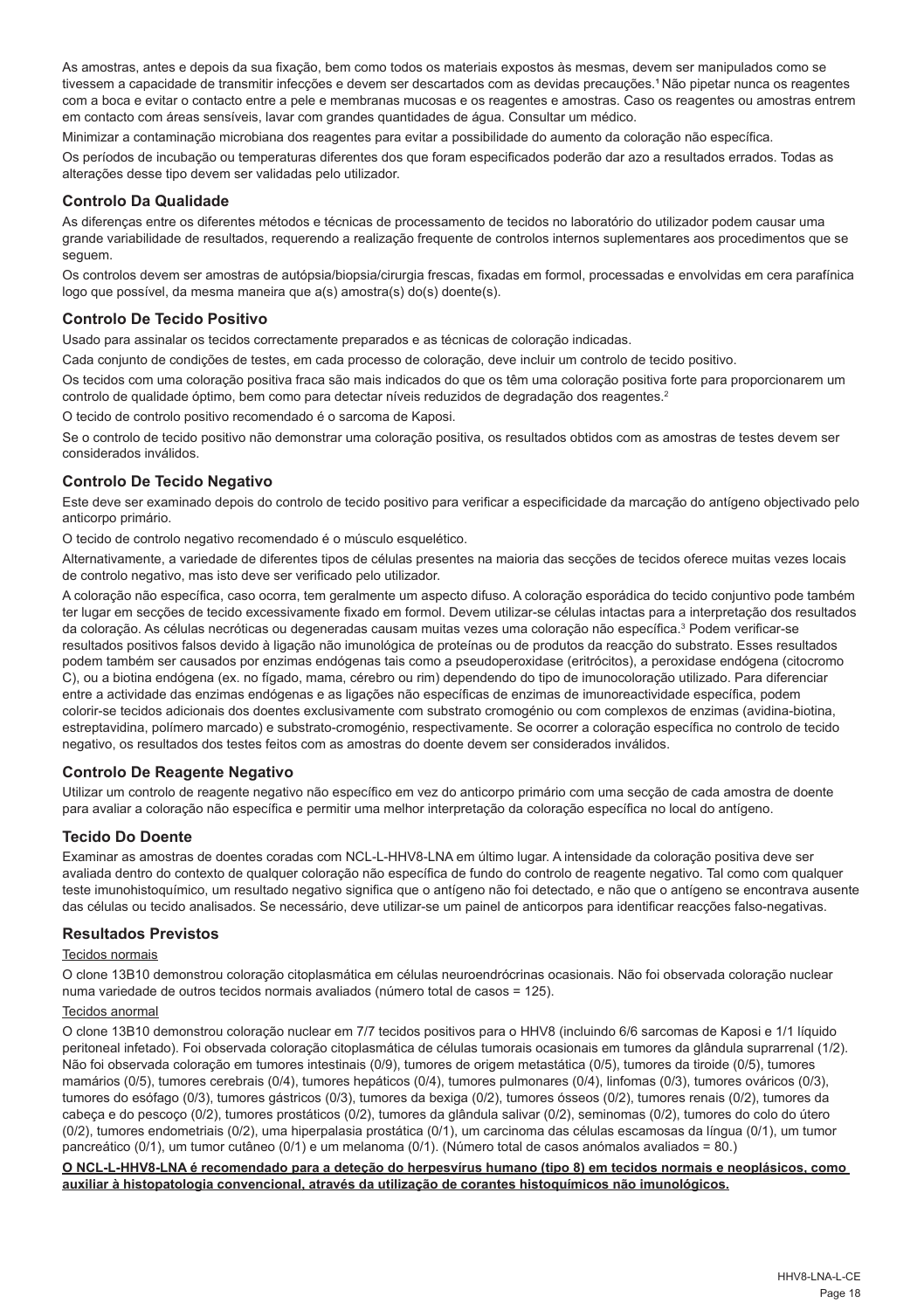## **Limitações Gerais**

A imunohistoquímica é um processo diagnóstico em múltiplas etapas que consta de: uma formação especializada na selecção dos reagentes apropriados, selecção, fixação e processamento de tecidos, preparação das lâminas de IHQ e interpretação dos resultados das colorações.

A coloração de tecidos depende do seu manuseamento e processamento antes da sua coloração. A fixação, congelação, descongelação, lavagem, secagem, aquecimento ou corte incorrectos das amostras, ou a sua contaminação com outros tecidos ou fluidos, podem produzir artefactos, retenção de anticorpos, ou resultados falso-negativos. Os resultados inconsistentes podem dever-se a variações nos métodos de fixação e envolvimento ou a irregularidades inerentes ao tecido.4

Uma contrastação excessiva ou incompleta pode comprometer a correcta interpretação dos resultados.

A interpretação clínica de qualquer coloração ou da sua ausência deve ser complementada por estudos morfológicos empregando os devidos controlos e deve ser avaliada por um patologista qualificado, dentro do contexto do historial clínico do doente e de outros testes de diagnóstico.

Os anticorpos da Leica Biosystems Newcastle Ltd destinam-se a serem utilizados, conforme indicado, em secções de tecido ou congeladas ou envolvidas em parafina, com requisitos de fixação específicos. Pode ocorrer uma expressão inesperada de antígeno, especialmente em neoplasmas. A interpretação clínica de qualquer secção de tecido colorido deverá incluir a análise morfológica e a avaliação de controlos apropriados.

#### **Bibliografia - Geral**

- 1. National Committee for Clinical Laboratory Standards (NCCLS). Protection of laboratory workers from infectious diseases transmitted by blood and tissue; proposed guideline. Villanova, P.A. 1991; 7(9). Order code M29-P.
- 2. Battifora H. Diagnostic uses of antibodies to keratins: a review and immunohistochemical comparison of seven monoclonal and three polyclonal antibodies. Progress in Surgical Pathology. 6:1–15. eds. Fenoglio-Preiser C, Wolff CM, Rilke F. Field & Wood, Inc., Philadelphia.
- 3. Nadji M, Morales AR. Immunoperoxidase, part I: the techniques and pitfalls. Laboratory Medicine. 1983; 14:767.
- 4. Omata M, Liew CT, Ashcavai M, Peters RL. Nonimmunologic binding of horseradish peroxidase to hepatitis B surface antigen: a possible source of error in immunohistochemistry. American Journal of Clinical Pathology. 1980; 73:626.
- 5. Pereira PF, Galhardo MCG, Cuzzi T. Immunohistochemical detection of the latent nuclear antigen-1 of the human herpesvirus type 8 to differentiate cutaneous epidemic Kaposi sarcoma and its histological simulators. 2013. Anais Brasileiros de Dermatologia 88;2:243-46.
- 6. Urquhart JL, Uzieblo A, Kohler S. Detection of HHV-8 in pyogenic granuloma-like Kaposi sarcoma. The American Journal of Dermatopathology. 2006; 28(4): 317-321.
- 7. Cheuk W, Wong KO, Wong CS, et al. Immunostaining for human herpesvirus 8 latent nuclear antigen-1 helps distinguish Kaposi sarcoma from its mimickers. American Journal of Clinical Pathology. 2004; 121(3): 335-342.
- 8. Hong A, Davies S, Lee CS. Immunohistochemical detection of the human herpes virus 8 (HHV8) latent nuclear antigen-1 in Kaposi's sarcoma. Pathology. 2003; 35(5): 448-450.

## **Emendas Da Edição Anterior**

Não aplicável.

## **Data De Emissão**

01 de Novembro de 2018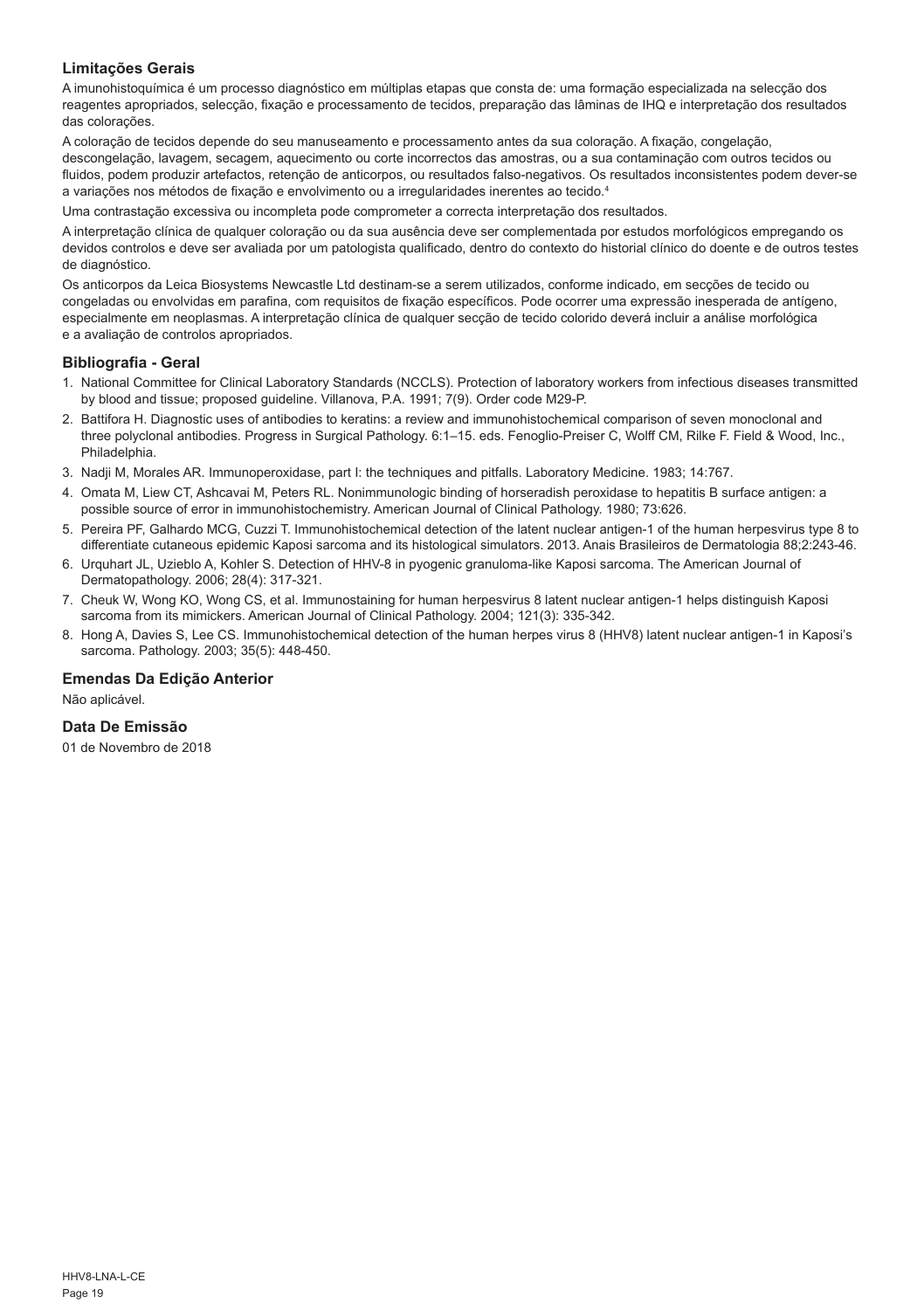## <span id="page-20-0"></span>**Novocastra™ flytande monoklonal antikropp från mus Human Herpesvirus (Type 8) (latent nuclear antigen) Produktkod: NCL-L-HHV8-LNA**

## **Avsedd Användning**

## *För in vitro diagnostisk användning*.

NCL-L-HHV8-LNA är avsedd för kvalitativ identifiering med ljusmikroskopi av humant herpesvirus (typ 8) (latent cellkärneantigen) i paraffinsnitt. Den kliniska tolkningen av all färgning eller dess frånvaro bör kompletteras med morfologiska undersökningar som använder korrekta kontroller och utvärderas av kvalificerad patolog inom ramen för patientens kliniska anamnes och andra diagnostiska tester.

## **Metodens Princip**

Immunhistokemiska (IHC) färgningstekniker tillåter visualisering av antigener genom sekvenstillämpning av en specifik antikropp till antigenet (primär antikropp), en sekundär antikropp till den primära antikroppen och ett enzymkomplex med ett kromogent substrat med inlagda tvättsteg. Den enzymatiska aktiveringen av kromogenet resulterar i en synlig reaktionsprodukt på antigenområdet. Proverna kan då kontrastfärgas och förses med täckglas. Resultaten tolkas med ljusmikroskop och bidrar till differentialdiagnosen av patofysiologiska processer som eventuellt kan associeras till ett särskilt antigen.

#### **Klon**

13B10

## **Immunogen**

Prokaryotiskt rekombinant protein motsvarande en del av C-terminus på den latenta cellkärneantigen-1-molekylen i HHV8.

## **Specificitet**

Humant herpesvirus typ 8 latent cellkärneantigen-1 (LNA-1).

## **Reagensinnehåll**

NCL-L-HHV8-LNA är en flytande supernatant från vävnadskultur innehållande natriumazid som konserveringsmedel.

#### **Ig-klass**

IgG1

## **Total Proteinkoncentration** Total Protein

Se flaskans etikett för total specifik proteinkoncentration för satsen.

#### **Antikroppskoncentration**

Större än eller lika med 35 mg/l fastställt genom ELISA. Se flaskans etikett för specifik Ig-koncentration för satsen.

#### **Rekommendationer Vid Användning**

Immunhistokemi på paraffinsnitt.

**Värmeinducerad epitopåtervinning (Heat Induced Epitope Retrieval, HIER):** Följ bruksanvisningen för Novocastra Epitope Retrieval Solution pH 6.

**Föreslagen spädning:** 1:50 i 30 minuter vid 25 °C. Detta är endast en riktlinje och användare bör själva fastställa den optimala bruksspädningen.

**Visualisering:** Vänligen följ instruktionerna för användning i Novolink™ Polymer Detection Systems. Om ytterligare produktinformation eller stöd behövs, kontakta då din lokala distributör eller Leica Biosystems regionalkontor, alternativt in på Leica Biosystems webbplats, www.LeicaBiosystems.com

Denna antikropps prestanda ska valideras när den används med andra manuella infärgningssystem eller automatiserade plattformar.

## **Förvaring Och Stabilitet**

Förvara vid 2–8 °C. Frys ej. Återgå till 2–8 °C direkt efter användning. Använd ej efter det utgångsdatum som anges på flaskans etikett. Förvaringsförhållanden som skiljer sig från de ovannämnda måste kontrolleras av användaren.

## **Preparation Av Prov**

Rekommenderat fixeringsmedel för paraffininbäddade vävnadssnitt är 10% neutralbuffrat formalin.

## **Varningar Och Försiktighetsåtgärder**

Reagenset har förberetts från supernatanten av vävnadsodlingar. Eftersom det är en biologisk produkt bör skälig försiktighet iakttas vid hantering.

Detta reagens innehåller natriumazid. Materialsäkerhetsdatablad finns att få på begäran eller från www.LeicaBiosystems.com

För kassering av potentiellt toxiska komponenter hänvisas till nationella eller lokala bestämmelser.

Före och efter fixering bör prover och alla material som har varit utsatta för dem hanteras som om det finns risk för att de kan överföra infektioner och kasseras med iakttagande av försiktighet.<sup>1</sup> Pipettera aldrig reagenser med munnen och se till att huden och slemhinnorna inte kommer i kontakt med reagens och prover. Om reagens eller prover kommer i kontakt med känsliga områden, tvätta med rikliga mängder vatten. Rådgör med läkare.

Minimera mikrobisk kontaminering av reagens annars kan en ökning av ospecifik färgning ske.

Inkubationstider eller temperaturer som skiljer sig från dem som specificeras kan ge felaktiga resultat. Alla sådana förändringar måste kontrolleras av användaren.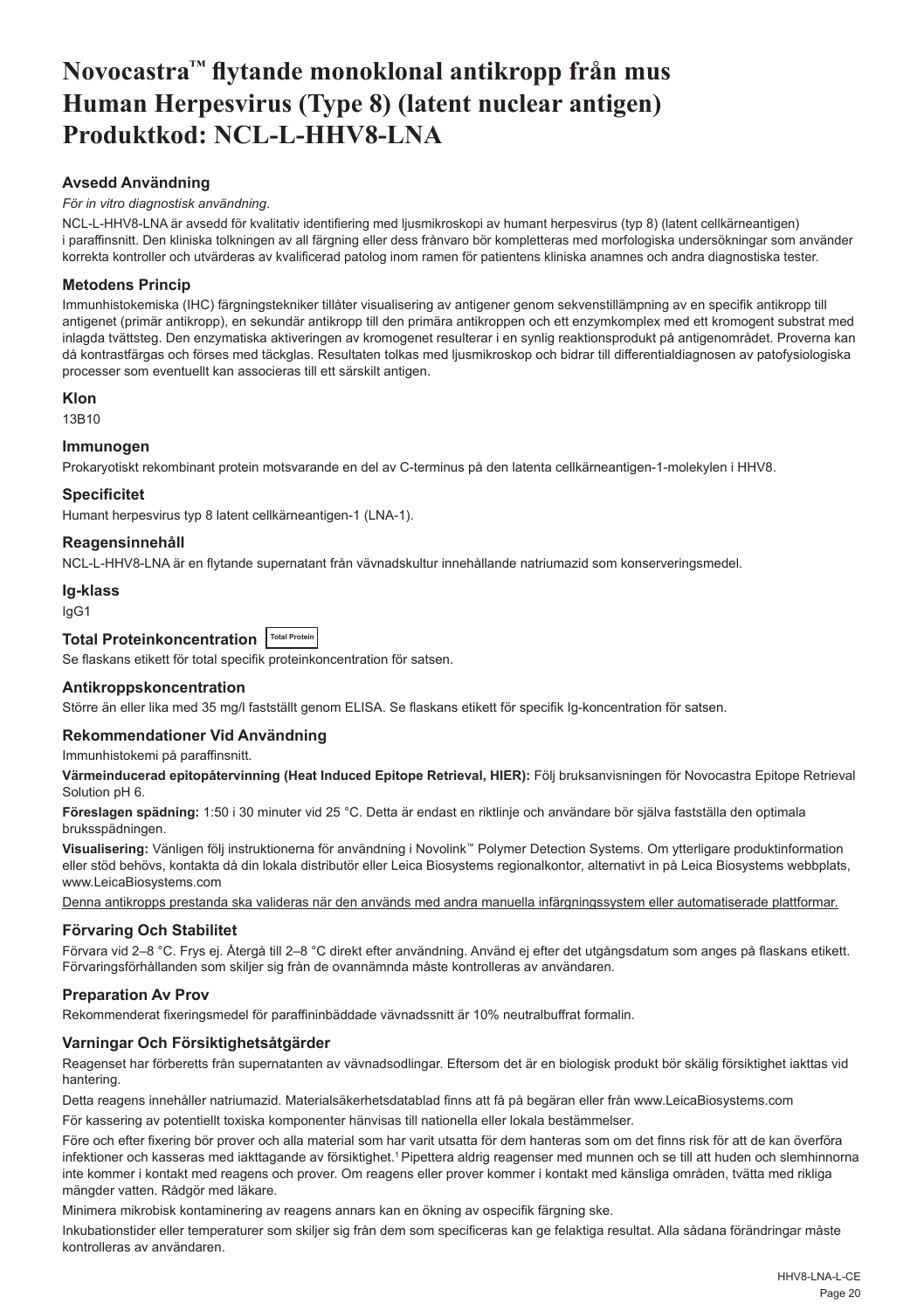## **Kvalitetskontroll**

Skillnader i vävnadsbehandling och tekniska metoder i användarens laboratorium kan ge stor variation i resultaten vilket kan göra det nödvändigt att genomföra regelbundna interna kontroller utöver följande metoder.

Kontroller bör vara färska obduktions-/biopsi-/kirurgiprover som snarast möjligt formalinfixeras, bearbetas och paraffininbäddas på samma sätt som patientprover.

## **Positiv Vävnadskontroll**

Används för att ange korrekt förberedda vävnader och rätt färgningstekniker.

En positiv vävnadskontroll bör ingå i varje uppsättning av testförhållanden vid varje färgningskörning.

En vävnad med svag positiv färgning är mer lämplig för optimal kvalitetskontroll och för att upptäcka låga nivåer av reagensdegradering än en vävnad med stark positiv färgning.<sup>2</sup>

Kaposis sarkom rekommenderas som positiv kontrollvävnad.

Om den positiva vävnadskontrollen inte uppvisar positiv färgning bör resultat med testproverna anses vara ogiltiga.

#### **Negativ Vävnadskontroll**

Bör undersökas efter den positiva vävnadskontrollen för att fastställa specificiteten för märkningen av målantigenet med den primära antikroppen.

Rekommenderad negativ kontrollvävnad är skelettmuskulatur.

Alternativt ger ofta en mängd olika celltyper som finns i de flesta vävnadssnitt negativa kontrollområden men detta bör kontrolleras av användaren.

Ospecifik färgning, om det förekommer, har ofta ett diffust utseende. Sporadisk färgning av bindväv kan också observeras i snitt från överflödigt formalinfixerade vävnader. Använd intakta celler för tolkning av färgningsresultat. Nekrotiska eller degenererade celler färgar ofta ospecifikt.<sup>3</sup> Falskt positiva resultat kan uppstå p.g.a. icke-immunologisk bindning av proteiner eller substratreaktionsprodukter. De kan också orsakas av endogena enzymer som pseudoperoxidas (erytrocyter), endogent peroxidas (cytokrom C) eller endogent biotin (t.ex. lever, bröst, hjärna, njure) beroende på typ av immunfärgning som används. För att skilja endogen enzymaktivitet eller ospecifik enzymbindning från specifik immunreaktivitet kan ytterligare patientvävnader färgas exklusivt med respektive substratkromogen eller enzymkomplex (avidin-biotin, streptavidin, märkt polymer) och substrat-kromogen. Om specifik färgning sker i den negativa vävnadskontrollen bör resultat med patientprover anses vara ogiltiga.

## **Negativ Reagenskontroll**

Använd en ospecifik negativ reagenskontroll istället för den primära antikroppen med ett snitt från varje patientprov för att utvärdera ospecifik färgning och tillåta bättre tolkning av specifik färgning på antigenområdet.

#### **Patientvävnad**

Undersök patientprover färgade med NCL-L-HHV8-LNA sist. Positiv färgningsintensitet bör utvärderas inom ramen för all ospecifik bakgrundsfärgning av den negativa reagenskontrollen. Som vid alla immunhistokemiska tester betyder ett negativt resultat att antigenet inte upptäcktes och inte att det inte förekom i de analyserade cellerna/vävnaderna. Använd vid behov en antikroppspanel för att identifiera falskt negativa reaktioner.

#### **Förväntade Resultat**

#### Normal vävnad

Klon 13B10 påvisade cytoplastisk infärgning i enstaka neuroendokrina celler. Ingen nukleär infärgning sågs i flera olika utvärderade normala vävnadar (totalt antal fall = 125).

## Onormal vävnad

Klon 13B10 påvisade nukleär infärgning i 7/7 HHV8-positiva vävnader (bland annat 6/6 Kaposis sarkom och 1/1 infekterad ascitesvätska). Cytoplastisk infärgning av enstaka tumörceller sågs i tumörer i binjuren (1/2). Ingen infärgning detekterades i tarmtumörer (0/9), metastaserande tumörer (0/5), sköldkörteltumörer (0/5), brösttumörer (0/5), hjärntumörer (0/4), levertumörer (0/4), lungtumörer (0/4), lymfom (0/3), äggstockstumörer (0/3), tumörer i matstrupe (0/3), magsäckstumörer (0/3), tumörer i urinblåsan (0/2), skelettumörer (0/2), njurtumörer (0/2), tumörer i huvud och hals (0/2), tumörer i prostata (0/2), tumörer i salivkörteln (0/2), seminom (0/2), livmoderhalstumörer (0/2), endometrietumörer (0/2), en hyperplasi i prostata (0/1), ett skvamöst cellkarcinom i tungan (0/1), en tumör i pankreas (0/1), en hudtumör (0/1) och ett melanom (0/1). (Totalt antal utvärderade onormala fall = 80).

#### **NCL-L-HHV8-LNA rekommenderas för detektering av humant herpesvirus (typ 8) i normal eller neoplastisk vävnad, som tillägg till konventionell histopatologi med användande av icke-immunologiska histokemiska färgstoffer.**

## **Allmänna Begränsningar**

Immunhistokemi är en diagnostisk process i flera steg som kräver specialiserad utbildning i urvalet av lämpliga reagens, val av vävnad, fixering och bearbetning, förberedelse av IHC-objektglaset samt tolkning av färgningsresultaten.

Vävnadsfärgning påverkas av hantering och bearbetning av vävnaden före färgningen. Felaktig fixering, nedfrysning, upptining, tvättning, torkning, uppvärmning, snittning eller kontaminering av andra vävnader eller vätskor kan framställa artefakter, infångande av antikroppar eller falskt negativa resultat. Motsägelsefulla resultat kan bero på variationer av fixerings- och inbäddningsmetoder eller på naturliga oregelbundenheter i vävnaden.4

Överflödig eller ofullständig kontrastfägning kan försvåra en korrekt tolkning av resultatet.

Den kliniska tolkningen av all färgning eller dess frånvaro bör kompletteras med morfologiska undersökningar som använder korrekta kontroller och utvärderas av kvalificerad patolog inom ramen för patientens kliniska anamnes och andra diagnostiska tester.

Antikroppar från Leica Biosystems Newcastle Ltd är till för användning så som anges på antingen frysta eller paraffininbäddade snitt med specifika fixeringskrav. Oväntat antigenuttryck kan ske, speciellt i neoplasmer. Morfologisk analys och utvärdering av lämpliga kontroller måste ingå i den kliniska tolkningen av alla färgade vävnadssnitt.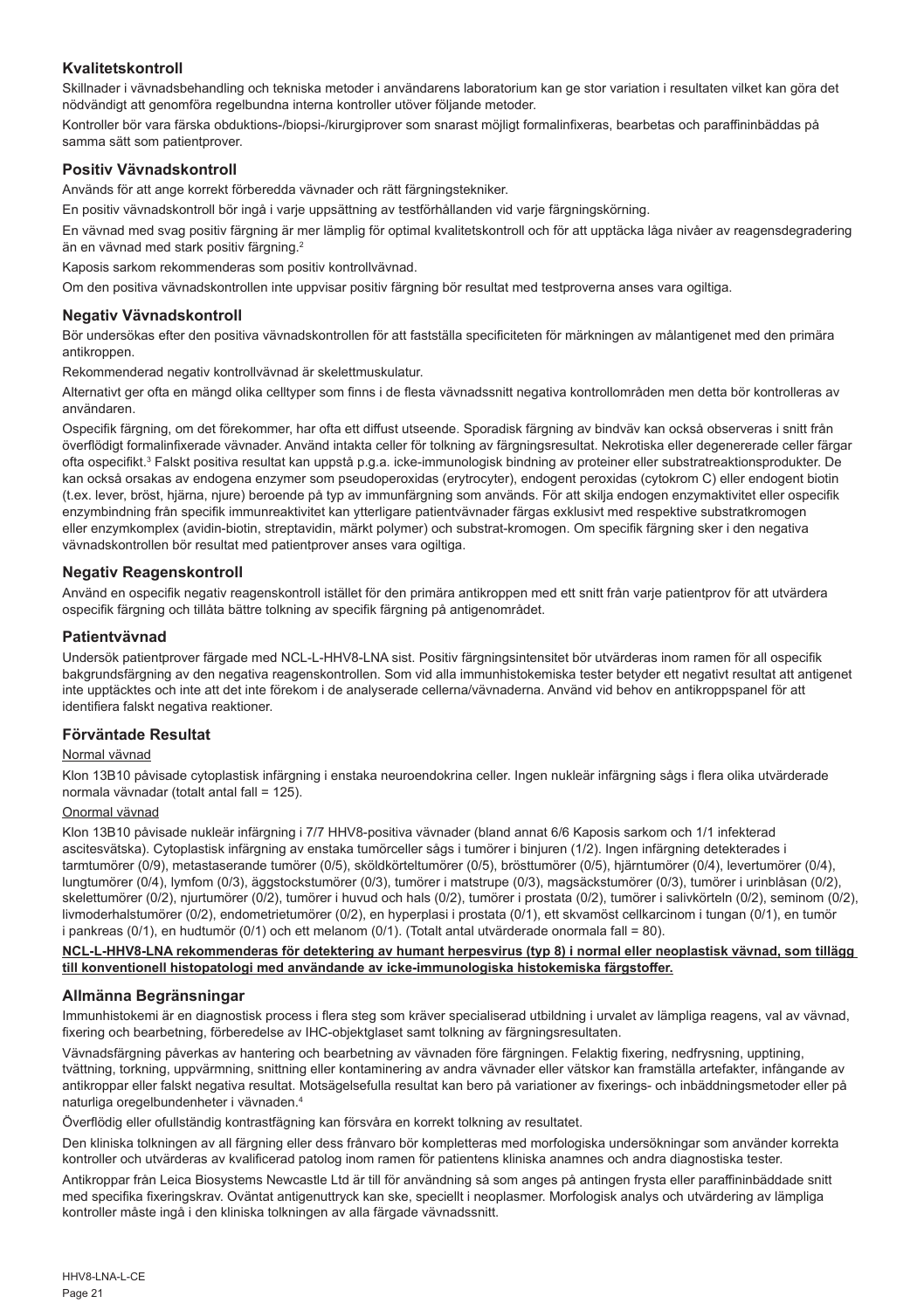## **Bibliografi - Allmän**

- 1. National Committee for Clinical Laboratory Standards (NCCLS). Protection of laboratory workers from infectious diseases transmitted by blood and tissue; proposed guideline. Villanova, P.A. 1991; 7(9). Order code M29-P.
- 2. Battifora H. Diagnostic uses of antibodies to keratins: a review and immunohistochemical comparison of seven monoclonal and three polyclonal antibodies. Progress in Surgical Pathology. 6:1–15. eds. Fenoglio-Preiser C, Wolff CM, Rilke F. Field & Wood, Inc., Philadelphia.
- 3. Nadji M, Morales AR. Immunoperoxidase, part I: the techniques and pitfalls. Laboratory Medicine. 1983; 14:767.
- 4. Omata M, Liew CT, Ashcavai M, Peters RL. Nonimmunologic binding of horseradish peroxidase to hepatitis B surface antigen: a possible source of error in immunohistochemistry. American Journal of Clinical Pathology. 1980; 73:626.
- 5. Pereira PF, Galhardo MCG, Cuzzi T. Immunohistochemical detection of the latent nuclear antigen-1 of the human herpesvirus type 8 to differentiate cutaneous epidemic Kaposi sarcoma and its histological simulators. 2013. Anais Brasileiros de Dermatologia 88;2:243-46.
- 6. Urquhart JL, Uzieblo A, Kohler S. Detection of HHV-8 in pyogenic granuloma-like Kaposi sarcoma. The American Journal of Dermatopathology. 2006; 28(4): 317-321.
- 7. Cheuk W, Wong KO, Wong CS, et al. Immunostaining for human herpesvirus 8 latent nuclear antigen-1 helps distinguish Kaposi sarcoma from its mimickers. American Journal of Clinical Pathology. 2004; 121(3): 335-342.
- 8. Hong A, Davies S, Lee CS. Immunohistochemical detection of the human herpes virus 8 (HHV8) latent nuclear antigen-1 in Kaposi's sarcoma. Pathology. 2003; 35(5): 448-450.

## **Rättelser Av Tidigare Utgivning**

Ej tillämpligt.

## **Utgivningsdatum**

01 november 2018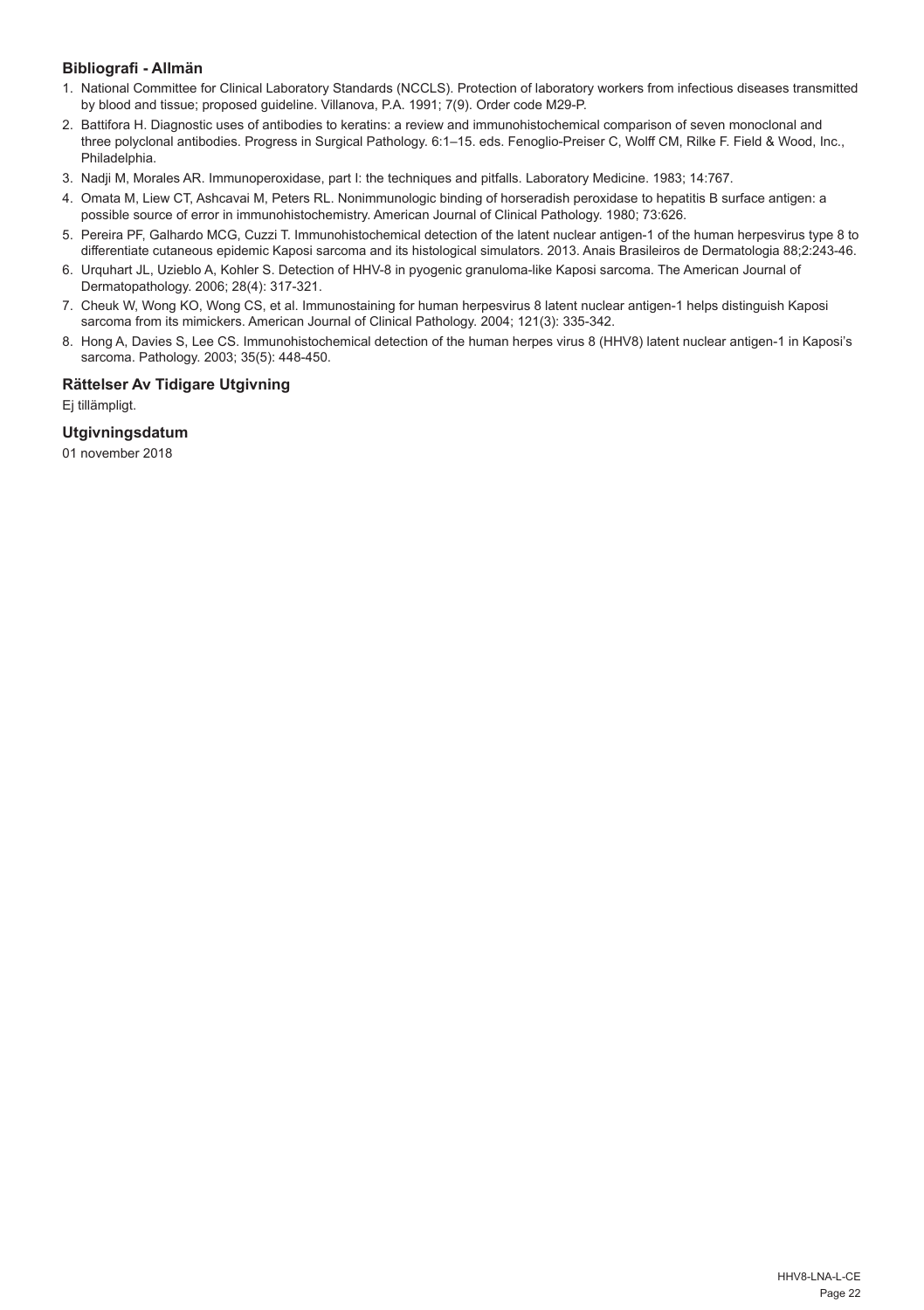## <span id="page-23-0"></span>**Υγρό μονοκλωνικό αντίσωμα ποντικού Novocastra™ Human Herpesvirus (Type 8) (latent nuclear antigen) Κωδικός είδους: NCL-L-HHV8-LNA**

## **Χρήση Για Την Οποία Προορίζεται**

## *Για in vitro διαγνωστική χρήση*.

Το NCL-L-HHV8-LNA προορίζεται για την ποιοτική ταυτοποίηση με μικροσκοπία φωτός του αντιγόνου του ανθρώπινου ερπητοϊού (τύπου 8) (λανθάνον πυρηνικό αντιγόνο) σε τομές παραφίνης. Η κλινική ερμηνεία οποιασδήποτε χρώσης ή της απουσίας της θα πρέπει να συμπληρώνεται με μορφολογικές μελέτες που χρησιμοποιούν σωστούς μάρτυρες και θα πρέπει να αξιολογείται στα πλαίσια του κλινικού ιστορικού του ασθενούς και άλλων διαγνωστικών εξετάσεων από ειδικευμένο παθολογοανατόμο.

## **Αρχή Της Διαδικασίας**

Οι τεχνικές ανοσοϊστοχημικής (IHC) χρώσης επιτρέπουν την οπτικοποίηση των αντιγόνων μέσω της διαδοχικής εφαρμογής ενός ειδικού αντισώματος στο αντιγόνο (πρωτοταγές αντίσωμα), ενός δευτεροταγούς αντισώματος στο πρωτοταγές αντίσωμα και ενός ενζυμικού συμπλόκου με χρωμογόνο υπόστρωμα με παρεμβαλλόμενα βήματα πλύσης. Η ενζυμική ενεργοποίηση του χρωμογόνου έχει ως αποτέλεσμα το σχηματισμό ενός ορατού προϊόντος αντίδρασης στη θέση του αντιγόνου. Το δείγμα μπορεί κατόπιν να υποβληθεί σε αντίχρωση και να καλυφθεί με καλυπτρίδα. Τα αποτελέσματα ερμηνεύονται με χρήση μικροσκοπίου φωτός και βοηθούν στη διαφορική διάγνωση παθοφυσιολογικών εξεργασιών, οι οποίες ενδέχεται ή όχι να σχετίζονται με ένα συγκεκριμένο αντιγόνο.

## **Κλώνος**

13B10

## **Ανοσογόνο**

Προκαρυωτική ανασυνδυασμένη πρωτεΐνη που αντιστοιχεί στο τμήμα του καρβοξυτελικού άκρου του μορίου του λανθάνοντος πυρηνικού αντιγόνου 1 του HHV8.

## **Ειδικότητα**

Λανθάνον πυρηνικό αντιγόνο 1 του ανθρώπινου ερπητοϊού τύπου 8 (LNA-1).

## **Σύνθεση Αντιδραστηρίου**

Το NCL-L-HHV8-LNA είναι ένα υγρό υπερκείμενο ιστοκαλλιέργειας που περιέχει αζίδιο του νατρίου ως συντηρητικό.

#### **Τάξη Ig** IgG1

## **Ολική Συγκέντρωση Πρωτεΐνης Total Protein**

Για την ολική συγκέντρωση πρωτεΐνης που είναι ειδική για την εκάστοτε παρτίδα, ανατρέξτε στην ετικέτα του φιαλιδίου.

## **Συγκέντρωση Αντισώματος**

Μεγαλύτερη ή ίση με 35 mg/l, όπως προσδιορίζεται με ELISA. Για τη συγκέντρωση Ig που είναι ειδική για την εκάστοτε παρτίδα, ανατρέξτε στην ετικέτα του φιαλιδίου.

## **Συστάσεις Για Τη Χρήση**

Ανοσοϊστοχημεία σε παρασκευάσματα παραφίνης.

**Ανάκτηση επιτόπου επαγόμενη με θερμότητα (Heat Induced Epitope Retrieval, HIER):** Ακολουθήστε τις οδηγίες χρήσης του Novocastra Epitope Retrieval Solution pH 6.

**Προτεινόμενη διάλυση:** 1:50 για 30 λεπτά σε θερμοκρασία 25 °C. Παρέχεται ως οδηγός και οι χρήστε θα πρέπει να καθορίζουν τις δικές τους διαλύσεις εργασίας.

**Απεικόνιση:** Παρακαλούμε ακολουθήστε τις οδηγίες χρήσης στο Novolink™ Polymer Detection Systems. Για περισσότερες πληροφορίες για το προϊόν ή για υποστήριξη, επικοινωνήστε με τον τοπικό διανομέα ή το περιφερειακό γραφείο της Leica Biosystems ή εναλλακτικά επισκεφθείτε τον ιστότοπο της Leica Biosystems, www.LeicaBiosystems.com

Η απόδοση του συγκεκριμένου αντισώματος θα πρέπει να επικυρωθεί όταν χρησιμοποιηθεί μαζί με άλλα μη αυτόματα συστήματα χρώσης ή αυτοματοποιημένες πλατφόρμες.

## **Φύλαξη Και Σταθερότητα**

Φυλάσσετε στους 2–8 °C. Μην καταψύχετε. Επαναφέρετε στους 2–8 °C αμέσως μετά τη χρήση. Μη χρησιμοποιείτε μετά την ημερομηνία λήξης που αναγράφεται στην ετικέτα του φιαλιδίου. Τυχόν συνθήκες φύλαξης διαφορετικές από εκείνες που καθορίζονται παραπάνω πρέπει να επαληθεύονται από το χρήστη.

## **Παρασκευή Δείγματος**

Το συνιστώμενο μονιμοποιητικό είναι ουδέτερο ρυθμιστικό διάλυμα φορμόλης 10% για τομές ιστού εγκλεισμένες σε παραφίνη.

## **Προειδοποιήσεις Και Προφυλάξεις**

Το αντιδραστήριο αυτό έχει παρασκευαστεί από το υπερκείμενο κυτταροκαλλιέργειας. Επειδή είναι βιολογικό προϊόν, θα πρέπει να δίνεται εύλογη προσοχή κατά το χειρισμό του.

Αυτό το αντιδραστήριο περιέχει αζίδιο του νατρίου. Δελτίο δεδομένων ασφαλείας υλικού διατίθεται κατόπιν αιτήματος ή από τη διεύθυνση www.LeicaBiosystems.com

Συμβουλευτείτε τους ομοσπονδιακούς, πολιτειακούς ή τοπικούς κανονισμούς για απόρριψη τυχόν δυνητικώς τοξικών συστατικών.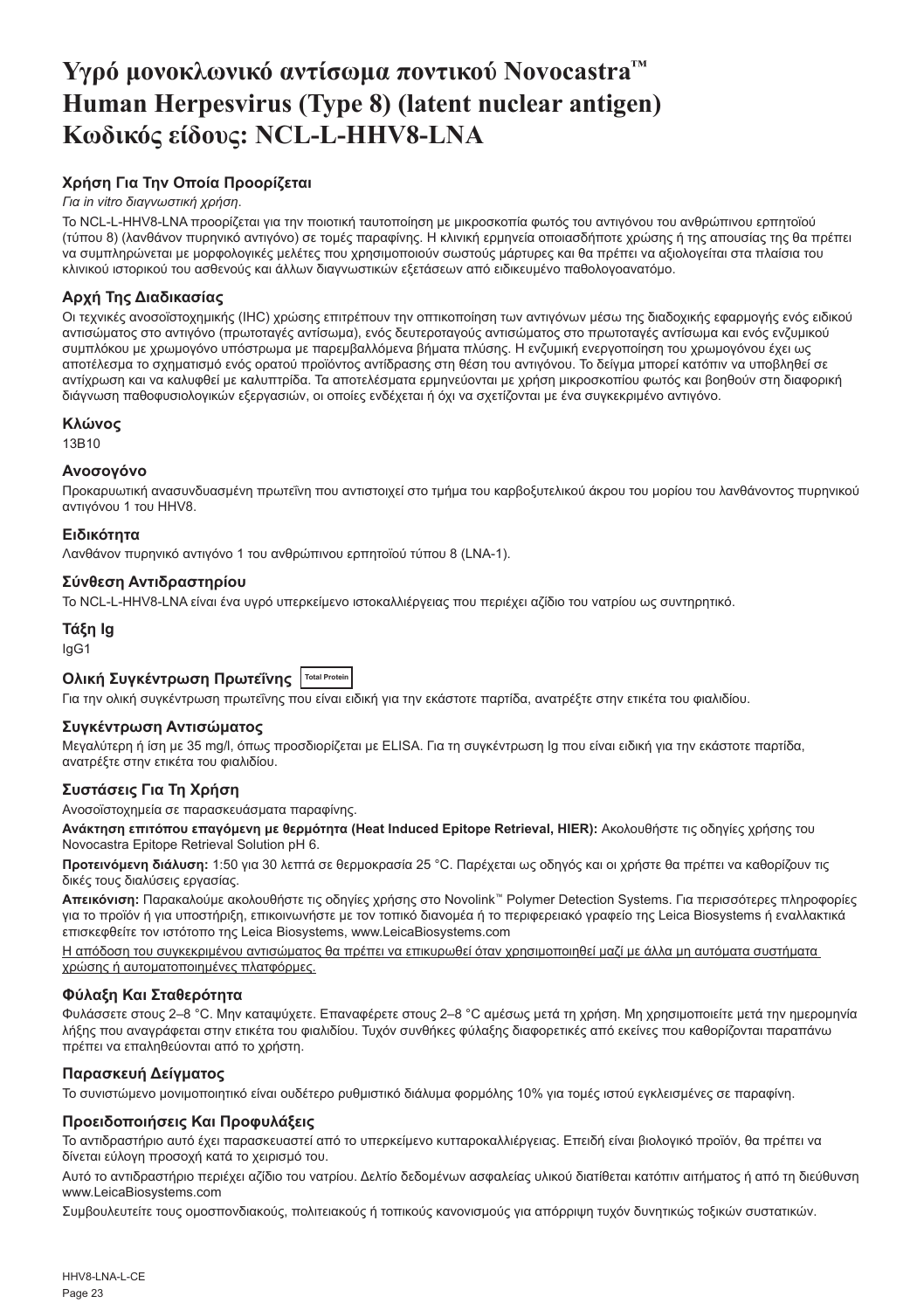Ο χειρισμός δειγμάτων, πριν και μετά τη μονιμοποίηση, καθώς και όλων των υλικών που έχουν εκτεθεί σε αυτά, θα πρέπει να γίνεται ως εάν ήταν δυνητικά μετάδοσης λοίμωξης και η απόρριψή τους να πραγματοποιείται λαμβάνοντας τις σωστές προφυλάξεις.' Μην αναρροφάτε ποτέ με πιπέτα αντιδραστήρια με το στόμα και αποφύγετε την επαφή του δέρματος και των βλεννογόνων με αντιδραστήρια και δείγματα. Εάν τα αντιδραστήρια ή τα δείγματα έλθουν σε επαφή με ευαίσθητες περιοχές, πλύνετε με άφθονες ποσότητες νερού. Ζητήστε τη συμβουλή ιατρού.

Ελαχιστοποιήστε τη μικροβιακή μόλυνση των αντιδραστηρίων, διότι ενδέχεται να συμβεί αύξηση μη ειδικής χρώσης.

Χρόνοι ή θερμοκρασίες επώασης διαφορετικές από εκείνες που καθορίζονται ενδέχεται να δώσουν εσφαλμένα αποτελέσματα. Τυχόν τέτοιες μεταβολές πρέπει να επικυρώνονται από το χρήστη.

## **Ποιοτικός Έλεγχος**

Τυχόν διαφορές στην επεξεργασία των ιστών και τις τεχνικές διαδικασίες στο εργαστήριο του χρήστη ενδέχεται να προκαλέσουν σημαντική μεταβλητότητα στα αποτελέσματα, καθιστώντας αναγκαία την τακτική εκτέλεση εσωτερικών ελέγχων επιπλέον των ακόλουθων διαδικασιών.

Οι μάρτυρες θα πρέπει να είναι φρέσκα δείγματα νεκροψίας/βιοψίας/χειρουργικά δείγματα, τα οποία είναι μονιμοποιημένα σε φορμόλη, επεξεργασμένα και εγκλεισμένα σε κηρό παραφίνης, το συντομότερο δυνατό με τον ίδιο τρόπο με το(α) δείγμα(τα) του ασθενούς.

## **Θετικός Μάρτυρας Ιστού**

Χρησιμοποιείται για να υποδεικνύει σωστά παρασκευασμένους ιστούς και σωστές τεχνικές χρώσης.

Θα πρέπει να περιλαμβάνεται ένας θετικός μάρτυρας ιστού για κάθε σύνολο συνθηκών εξέτασης σε κάθε εκτέλεση χρώσης.

Ένας ιστός με ασθενή θετική χρώση είναι πιο κατάλληλος από έναν ιστό με ισχυρή θετική χρώση για βέλτιστο έλεγχο ποιότητας και για την ανίχνευση πολύ μικρών επιπέδων τυχόν αποδόμησης των αντιδραστηρίων.<sup>2</sup>

Συνιστώμενος ιστός θετικού μάρτυρα είναι το σάρκωμα Kaposi.

Εάν ο θετικός μάρτυρας ιστού δεν παρουσιάζει θετική χρώση, τα αποτελέσματα με τα δείγματα της εξέτασης θα πρέπει να θεωρούνται άκυρα.

## **Αρνητικός Μάρτυρας Ιστού**

Θα πρέπει να εξετάζεται μετά τον θετικό μάρτυρα ιστού για την επαλήθευση της ειδικότητας της επισήμανσης του αντιγόνου-στόχου από το πρωτοταγές αντίσωμα.

Συνιστώμενος ιστός αρνητικού μάρτυρα είναι οι σκελετικοί μύες.

Εναλλακτικά, η ποικιλία διαφόρων κυτταρικών τύπων που υπάρχουν στις περισσότερες τομές ιστών παρέχει συχνά θέσεις αρνητικού μάρτυρα, αλλά αυτό πρέπει να επαληθεύεται από το χρήστη.

Μη ειδική χρώση, εάν υπάρχει, έχει συνήθως διάχυτη εμφάνιση. Ενδέχεται επίσης να παρατηρηθεί σποραδική χρώση του συνδετικού ιστού σε τομές από ιστούς που έχουν μονιμοποιηθεί με υπερβολική ποσότητα φορμόλης. Χρησιμοποιείτε άθικτα κύτταρα για την ερμηνεία των αποτελεσμάτων της χρώσης. Νεκρωτικά ή εκφυλισμένα κύτταρα παρουσιάζουν συχνά μη ειδική χρώση.<sup>3</sup> Ενδέχεται να παρατηρηθούν ψευδώς θετικά αποτελέσματα λόγω μη ανοσολογικής δέσμευσης των πρωτεϊνών ή των προϊόντων αντίδρασης του υποστρώματος. Ενδέχεται επίσης να προκληθούν από ενδογενή ένζυμα, όπως η ψευδοϋπεροξειδάση (ερυθροκύτταρα), η ενδογενής υπεροξειδάση (κυτόχρωμα C) ή η ενδογενής βιοτίνη (π.χ. ήπαρ, μαστός, εγκέφαλος, νεφρός) ανάλογα με τον τύπο ανοσοχρώσης που χρησιμοποιείται. Για τη διαφοροποίηση της ενδογενούς ενζυμικής δραστικότητας ή της μη ειδικής δέσμευσης των ενζύμων από ειδική ανοσοαντιδραστικότητα, είναι δυνατό να χρωματιστούν αποκλειστικά επιπλέον ιστοί ασθενών με χρωμογόνο υποστρώματος ή ενζυμικά σύμπλοκα (αβιδίνη-βιοτίνη, στρεπταβιδίνη, σημασμένο πολυμερές) και υπόστρωμα-χρωμογόνο, αντίστοιχα. Εάν παρουσιαστεί ειδική χρώση στον αρνητικό μάρτυρα ιστού, τα αποτελέσματα με τα δείγματα ασθενούς θα πρέπει να θεωρούνται άκυρα.

## **Αρνητικός Μάρτυρας Αντιδραστηρίου**

Χρησιμοποιείτε έναν μη ειδικό αρνητικό μάρτυρα αντιδραστηρίου αντί του πρωτοταγούς αντισώματος με μια τομή κάθε δείγματος ασθενούς για την αξιολόγηση μη ειδικής χρώσης και για να επιτρέπεται καλύτερη ερμηνεία της ειδικής χρώσης στη θέση του αντιγόνου.

## **Ιστός Ασθενούς**

Εξετάστε τα δείγματα ασθενών που έχουν υποβληθεί σε χρώση με NCL-L-HHV8-LNA τελευταία. Η ένταση της θετικής χρώσης θα πρέπει να εκτιμάται στα πλαίσια τυχόν μη ειδικής χρώσης υποβάθρου του αρνητικού μάρτυρα αντιδραστηρίου. Όπως συμβαίνει με οποιαδήποτε ανοσοϊστοχημική εξέταση, ένα αρνητικό αποτέλεσμα σημαίνει ότι το αντιγόνο δεν ανιχνεύτηκε, όχι ότι το αντιγόνο δεν υπήρχε στα κύτταρα/στον ιστό που εξετάστηκε. Εάν είναι απαραίτητο, χρησιμοποιήστε μια σειρά αντισωμάτων για την αναγνώριση ψευδώς αρνητικών αντιδράσεων.

## **Αναμενόμενα Αποτελέσματα**

#### Φυσιολογικοί ιστοί

Με τον κλώνο 13B10 παρατηρήθηκε κυτταροπλασματική χρώση, περιστασιακά, σε νευροενδοκρινικά κύτταρα. Δεν παρατηρήθηκε πυρηνική χρώση σε διάφορους φυσιολογικούς ιστούς που αξιολογήθηκαν (Συνολικός αριθμός περιστατικών = 125).

## Ανώμαλη ιστού

Με τον κλώνο 13B10 παρατηρήθηκε πυρηνική χρώση σε 7/7 θετικούς για HHV8 ιστούς (συμπεριλαμβανομένων 6/6 σαρκωμάτων Kaposi και 1/1 μολυσμένου περιτοναϊκού υγρού). Κυτταροπλασματική χρώση, περιστασιακά, παρατηρήθηκε σε κύτταρα όγκου, σε όγκους των επινεφριδίων (1/2). Δεν παρατηρήθηκε χρώση σε όγκους του εντέρου (0/9), όγκους μεταστατικής προέλευσης (0/5), όγκους του θυρεοειδούς (0/5), όγκους του μαστού (0/5), όγκους του εγκεφάλου (0/4), όγκους του ήπατος (0/4), όγκους του πνεύμονα (0/4), λεμφώματα (0/3), όγκους των ωοθηκών (0/3), όγκους του οισοφάγου (0/3), όγκους του στομάχου (0/3), όγκους της ουροδόχου κύστης (0/2), όγκους των οστών (0/2), όγκους των νεφρών (0/2), όγκους της κεφαλής και του τραχήλου (0/2), όγκους του προστάτη (0/2), όγκους των σιελογόνων αδένων (0/2), σεμινώματα (0/2), όγκους του τραχήλου της μήτρας (0/2), όγκους του ενδομητρίου (0/2), μία προστατική υπερπλασία (0/1), ένα ακανθοκυτταρικό καρκίνωμα της γλώσσας (0/1), έναν όγκο του παγκρέατος (0/1), έναν όγκο του δέρματος (0/1) και ένα μελάνωμα (0/1). (Συνολικός αριθμός μη φυσιολογικών περιστατικών που αξιολογήθηκαν = 80).

**Το NCL-L-HHV8-LNA συνιστάται για την ανίχνευση του ανθρώπινου ερπητοϊού (τύπου 8) σε φυσιολογικό και νεοπλασματικό ιστό, ως συμπλήρωμα της συμβατικής ιστοπαθολογίας, χρησιμοποιώντας μη ανοσολογικές ιστοχημικές χρώσεις.**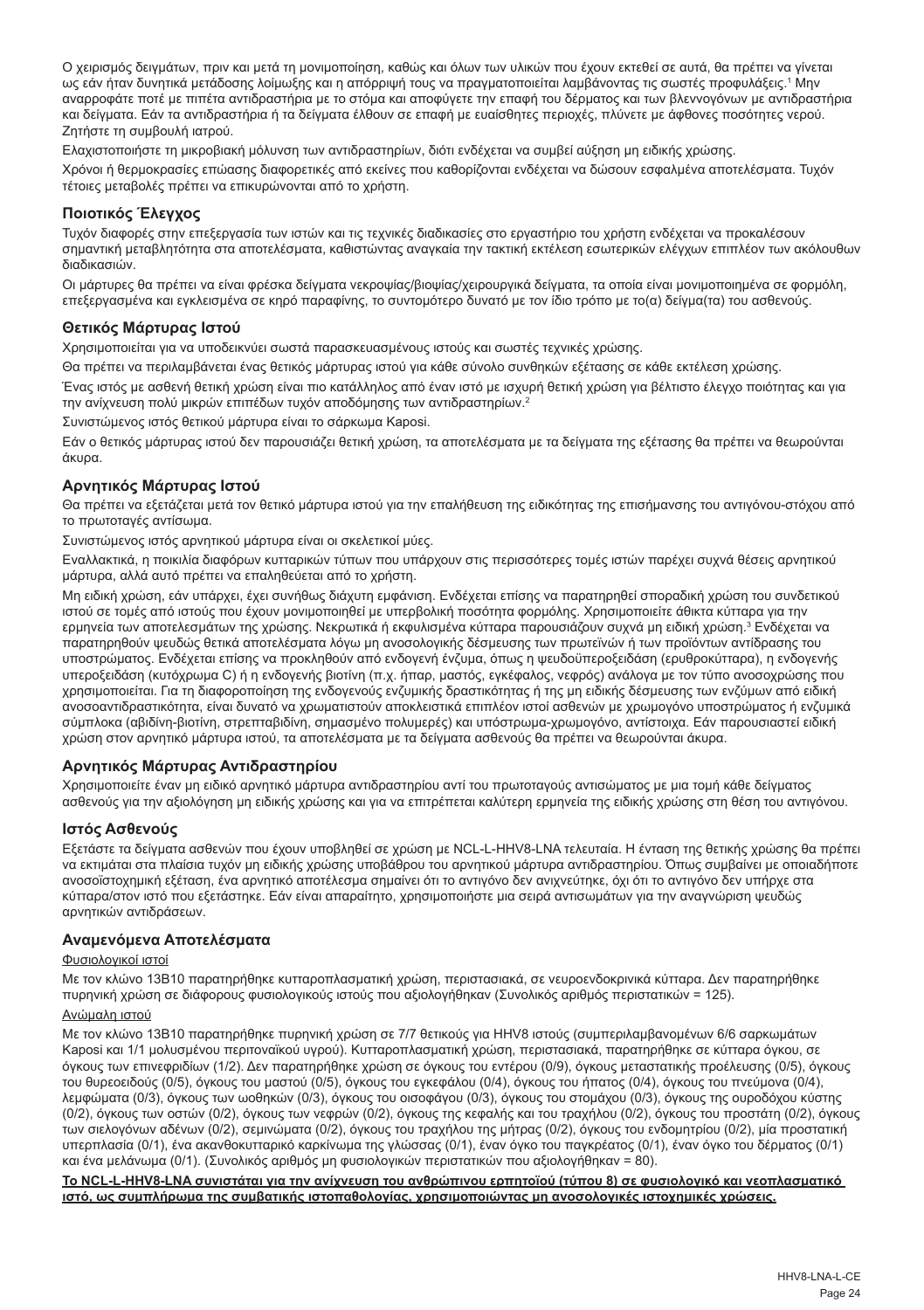## **Γενικοί Περιορισμοί**

Η ανοσοϊστοχημεία είναι μια διαγνωστική διεργασία πολλαπλών βημάτων, η οποία αποτελείται από ειδικευμένη εκπαίδευση στην επιλογή των κατάλληλων αντιδραστηρίων, επιλογή ιστού, μονιμοποίηση και επεξεργασία, προετοιμασία της πλάκας IHC και ερμηνεία των αποτελεσμάτων της χρώσης.

Η χρώση του ιστού εξαρτάται από το χειρισμό και την επεξεργασία του ιστού πριν από τη χρώση. Τυχόν εσφαλμένη μονιμοποίηση, κατάψυξη, απόψυξη, πλύση, στέγνωμα, θέρμανση, τομή ή μόλυνση με άλλους ιστούς ή υγρά ενδέχεται να παράγει μορφώματα, παγίδευση αντισώματος ή ψευδώς αρνητικά αποτελέσματα. Τυχόν ασυνεπή αποτελέσματα ενδέχεται να οφείλονται σε παραλλαγές των μεθόδων μονιμοποίησης και εγκλεισμού ή σε εγγενείς ανωμαλίες εντός του ιστού.4

Τυχόν υπερβολική ή ατελής αντίχρωση ενδέχεται να διακυβεύσει τη σωστή ερμηνεία των αποτελεσμάτων.

Η κλινική ερμηνεία οποιασδήποτε χρώσης ή της απουσίας της θα πρέπει να συμπληρώνεται με μορφολογικές μελέτες που χρησιμοποιούν σωστούς μάρτυρες και θα πρέπει να αξιολογείται στα πλαίσια του κλινικού ιστορικού του ασθενούς και άλλων διαγνωστικών εξετάσεων από ειδικευμένο παθολογοανατόμο.

Τα αντισώματα που παρέχονται από την Leica Biosystems Newcastle Ltd προορίζονται για χρήση, όπως υποδεικνύεται, είτε σε κατεψυγμένες είτε σε εγκλεισμένες σε παραφίνη τομές, με ειδικές απαιτήσεις μονιμοποίησης. Ενδέχεται να παρουσιαστεί μη αναμενόμενη έκφραση αντιγόνου, ειδικά σε νεοπλάσματα. Η κλινική ερμηνεία οποιασδήποτε χρωματισμένης τομής ιστού πρέπει να περιλαμβάνει μορφολογική ανάλυση και την αξιολόγηση των κατάλληλων μαρτύρων.

#### **Βιβλιογραφία - Γενική**

- 1. National Committee for Clinical Laboratory Standards (NCCLS). Protection of laboratory workers from infectious diseases transmitted by blood and tissue; proposed guideline. Villanova, P.A. 1991; 7(9). Order code M29-P.
- 2. Battifora H. Diagnostic uses of antibodies to keratins: a review and immunohistochemical comparison of seven monoclonal and three polyclonal antibodies. Progress in Surgical Pathology. 6:1–15. eds. Fenoglio-Preiser C, Wolff CM, Rilke F. Field & Wood, Inc., Philadelphia.
- 3. Nadji M, Morales AR. Immunoperoxidase, part I: the techniques and pitfalls. Laboratory Medicine. 1983; 14:767.
- 4. Omata M, Liew CT, Ashcavai M, Peters RL. Nonimmunologic binding of horseradish peroxidase to hepatitis B surface antigen: a possible source of error in immunohistochemistry. American Journal of Clinical Pathology. 1980; 73:626.
- 5. Pereira PF, Galhardo MCG, Cuzzi T. Immunohistochemical detection of the latent nuclear antigen-1 of the human herpesvirus type 8 to differentiate cutaneous epidemic Kaposi sarcoma and its histological simulators. 2013. Anais Brasileiros de Dermatologia 88;2:243-46.
- 6. Urquhart JL, Uzieblo A, Kohler S. Detection of HHV-8 in pyogenic granuloma-like Kaposi sarcoma. The American Journal of Dermatopathology. 2006; 28(4): 317-321.
- 7. Cheuk W, Wong KO, Wong CS, et al. Immunostaining for human herpesvirus 8 latent nuclear antigen-1 helps distinguish Kaposi sarcoma from its mimickers. American Journal of Clinical Pathology. 2004; 121(3): 335-342.
- 8. Hong A, Davies S, Lee CS. Immunohistochemical detection of the human herpes virus 8 (HHV8) latent nuclear antigen-1 in Kaposi's sarcoma. Pathology. 2003; 35(5): 448-450.

## **Τροποποιήσεις Στην Προηγούμενη Έκδοση**

Δεν εφαρμόζεται.

## **Ημερομηνία Έκδοσης**

01 Νοεμβρίου 2018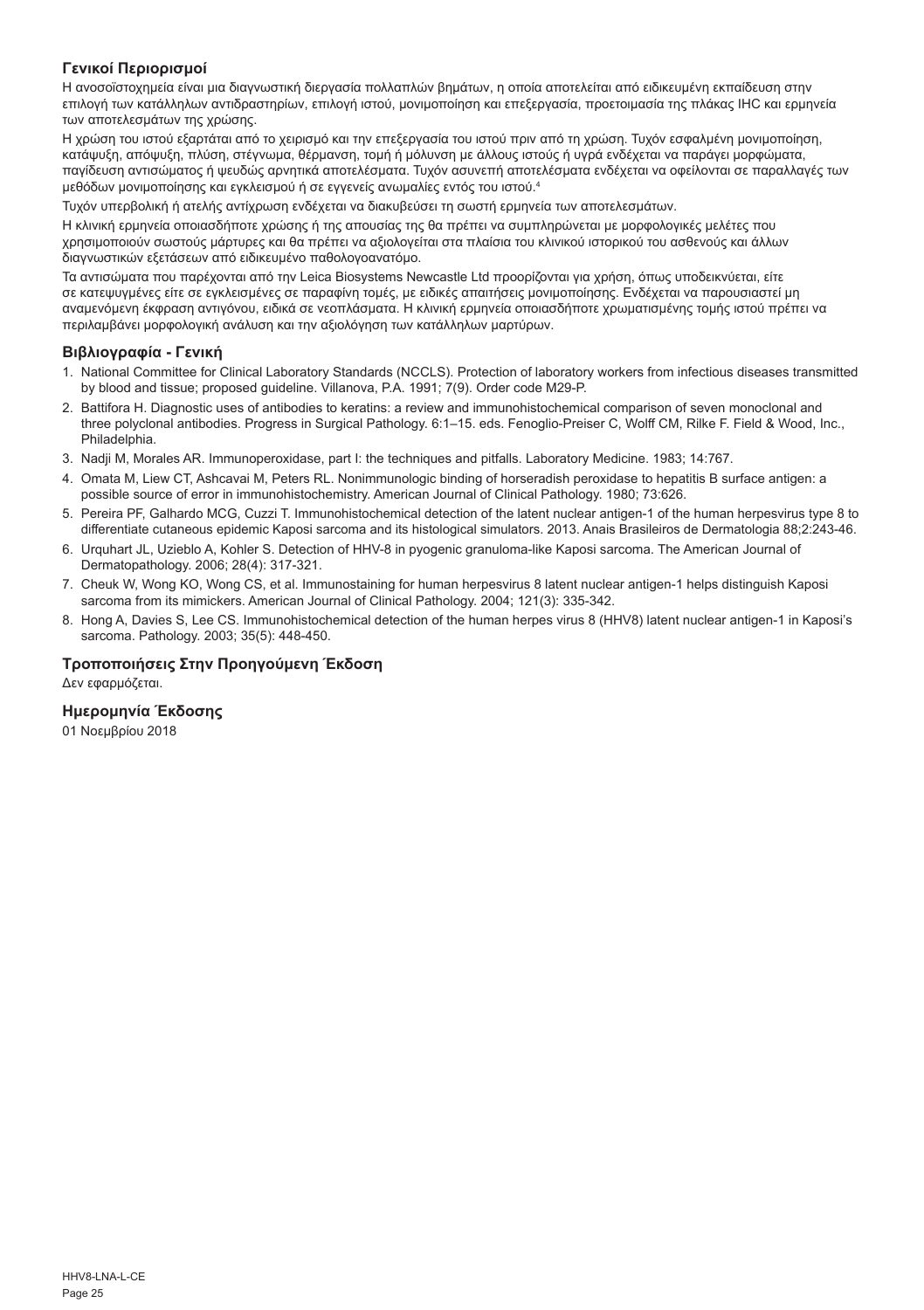## <span id="page-26-0"></span>**Novocastra™ flydende murint monoklonalt antistof Human Herpesvirus (Type 8) (latent nuclear antigen) Produktkode: NCL-L-HHV8-LNA**

## **Tilsigtet Anvendelse**

#### *Til in vitro diagnostisk anvendelse*.

NCL-L-HHV8-LNA er beregnet til kvalitativ identifikation med lysmikroskopi af human herpesvirus (type 8) (latent kerneantigen) i paraffinsnit. Klinisk fortolkning af farvning eller mangel derpå skal suppleres med morfologiske undersøgelser under anvendelse af passende kontroller og bør evalueres i sammenhæng med patientens kliniske historie og andre diagnostiske tests af en kvalificeret patolog.

## **Procedureprincip**

Immunhistokemiske (IHC) farvningsteknikker muliggør visualisering af antigener via sekventiel tilsætning af et specifikt antistof mod antigenet (primært antistof), et sekundært antistof mod det primære antistof og et enzym kompleksbundet til et kromogent substrat med indskudte vasketrin. Den enzymatiske aktivering af kromogenet resulterer i et synligt reaktionsprodukt på antigenstedet. Prøven kan derefter kontrastfarves og dækkes med et dækglas. Resultaterne fortolkes ved anvendelse af et lysmikroskop og medvirker til differentiel diagnose af patofysiologiske processer, som muligvis kan være associeret med et bestemt antigen.

## **Klon**

13B10

## **Immunogen**

Prokaryotisk rekombinant protein svarende til en del af C-terminus i det latente kerneantigen-1-molekyle af HHV8.

## **Specificitet**

Human herpesvirus type 8 latent kerneantigen-1 (LNA-1).

## **Reagenssammensætning**

NCL-L-HHV8-LNA er en flydende vævskultursupernatant, der indeholder natriumazid som konserveringsmiddel.

#### **Ig-klasse**

IgG1

## **Totalproteinkoncentration Total Protein**

Se etiketten på hætteflasken for lotspecifik totalproteinkoncentration.

## **Antistofkoncentration**

Større end eller lig med 35 mg/l som bestemt med ELISA. Se etiketten på hætteflasken for lotspecifik Ig-koncentration.

## **Anbefalinger Vedrørende Anvendelse**

Immunhistokemi på paraffinsnit.

**Varmeinduceret epitopdemaskering (Heat Induced Epitope Retrieval, HIER):** Følg venligst brugsanvisningen til Novocastra Epitope Retrieval Solution pH 6.

**Foreslået fortynding:** 1:50 i 30 minutter ved 25 °C. Disse retningslinjer er vejledende, og brugeren bør selv bestemme egne optimale brugsopløsninger.

**Visualisering:** Følg venligst vejledningen i Novolink™ Polymer Detection Systems. Yderligere produktinformation og support fås ved henvendelse til lokal forhandler eller Leica Biosystems regionskontor - samt på vores hjemmeside: www.LeicaBiosystems.com

Dette antistofs funktion bør valideres, når det anvendes med andre manuelle farvningssystemer eller automatiserede platforme.

## **Opbevaring Og Holdbarhed**

Opbevares ved 2–8 °C. Må ikke fryses. Sættes tilbage til 2–8 °C umiddelbart efter brug. Må ikke anvendes efter udløbsdatoen angivet på hætteflaskens etikette. Andre opbevaringsbetingelser end de ovenfor angivne skal verificeres af brugeren.

## **Prøveklargøring**

Det anbefalede fiksativ er 10% neutralbufferjusteret formalin til paraffinindstøbte vævssnit.

## **Advarsler Og Forholdsregler**

Dette reagens er fremstillet ud fra supernatanten af en cellekultur. Da det er et biologisk produkt, skal der tages fornuftige sikkerhedsforanstaltninger ved dets håndtering.

Denne reagens indeholder natriumazid. Et datablad for materialesikkerhed kan fås efter anmodning eller er tilgængeligt på www.LeicaBiosystems.com

Konsulter landsdækkende og lokale love og regler vedrørende bortskaffelse af alle potentielt toksiske komponenter.

Prøver skal før og efter fiksering, lige som alle materialer eksponeret mod prøverne, håndteres som potentielt smittefarlige og bortskaffes under iagttagelse af passende forholdsregler<sup>1</sup>. Pipetter aldrig reagenser med munden og undgå, at reagenser og prøver kommer i kontakt med huden eller slimhinder. Hvis reagenser eller prøver kommer i kontakt med følsomme områder, skal der skylles efter med rigelige mængder vand. Søg læge.

Minimer mikrobiel kontaminering af reagenserne, da der ellers kan forekomme øget uspecifik farvning.

Inkubationstider eller -temperaturer andre end de specificerede kan give fejlagtige resultater. Alle sådanne ændringer skal valideres af brugeren.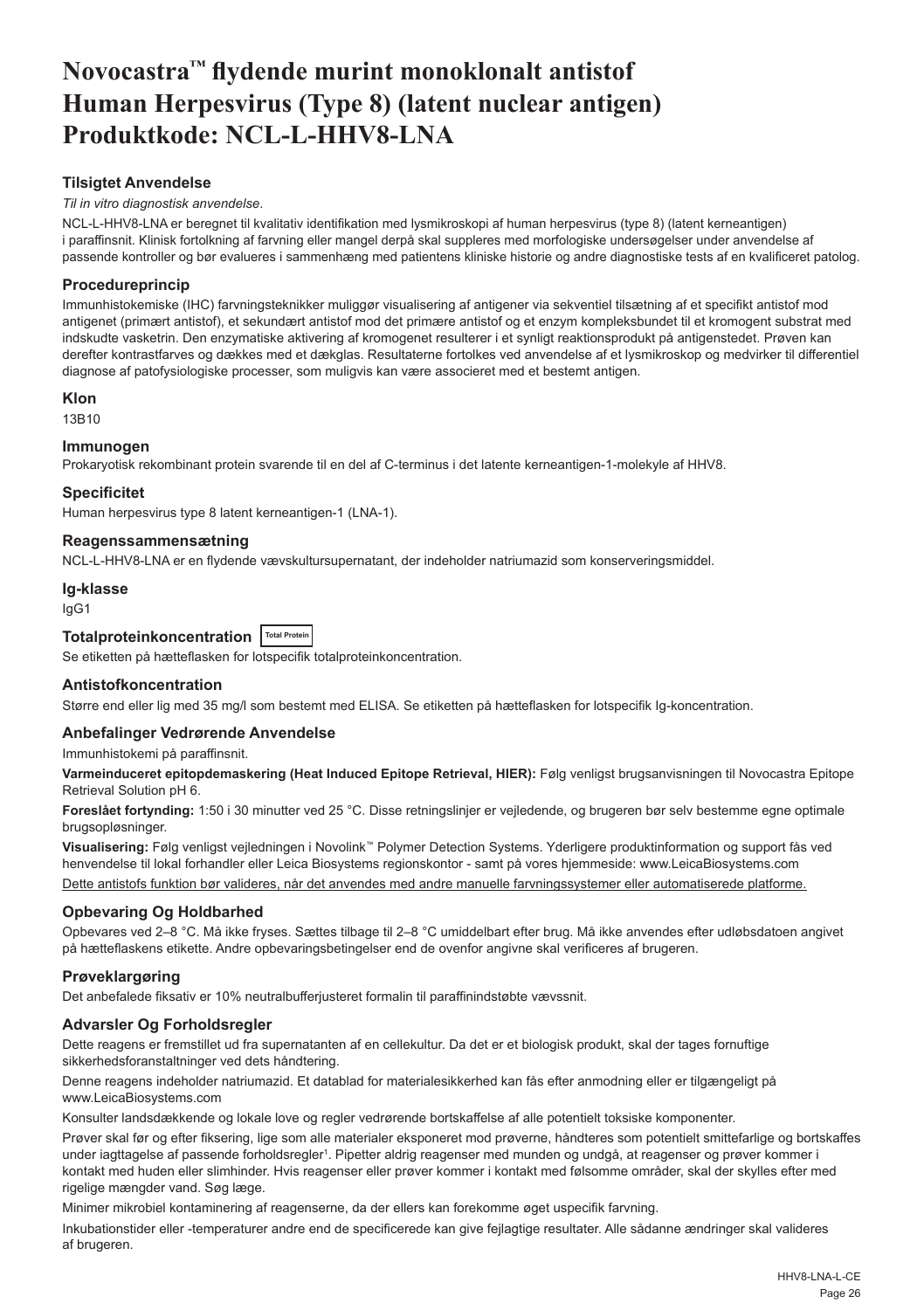## **Kvalitetskontrol**

Forskelle i behandlingen af væv og forskelle i tekniske procedurer i brugerens laboratorium kan frembringe betydeligt varierende resultater og nødvendiggøre regelmæssig udførelse af kontroller på stedet ud over nedenstående procedurer. Kontrollerne skal være friske autopsier/biopsier/kirurgiske prøver fikseret i formalin og behandlet og indstøbt i paraffin så hurtigt som muligt på samme måde som patientprøver.

## **Positiv Vævskontrol**

Anvendes til påvisning af, at vævet er fremstillet korrekt, og at der er anvendt korrekte farvningsteknikker.

Der bør inkluderes en positiv vævskontrol for hvert sæt testbetingelser i hver farvekørsel.

Svagt positivt farvet væv er mere egnet end kraftigt positivt farvet væv til optimal kvalitetskontrol og påvisning af små niveauer af reagensnedbrydning.<sup>2</sup>

Anbefalet positivt kontrolvæv er Kaposis sarkom.

Hvis den positive vævskontrol ikke udviser positiv farvning, skal resultater af testprøverne kasseres.

## **Negativ Vævskontrol**

Skal undersøges efter den positive vævskontrol for at sikre, at det primære antistof mærker målantigenet specifikt.

Anbefalet væv til negativ kontrol er skeletmuskel.

Alternativt frembyder de mange forskellige celletyper, der er til stede i de fleste vævssnit, ofte negative kontrolsteder, men dette skal verificeres af brugeren.

Uspecifik farvning har, hvis til stede, ofte et diffust udseende. Sporadisk farvning af bindevæv kan ligeledes observeres i vævssnit af væv, der er fikseret for kraftigt i formalin. Anvend intakte celler til fortolkning af farvningsresultaterne. Nekrotiske eller degenererede celler farves ofte mere uspecifikt.<sup>3</sup>Der kan eventuelt ses falske positive resultater, der skyldes non-immunologisk binding af proteiner eller substratreaktionsprodukter. Dette kan ligeledes skyldes endogene enzymer, såsom pseudoperoxidase (erytrocytter), endogen peroxidase (cytochrom C) eller endogent biotin (f.eks. lever, bryst, hjerne, nyre) afhængigt af den anvendte type immunfarve. For at differentiere mellem endogen enzymaktivitet eller uspecifik enzymbinding og specifik immunreaktivitet kan yderligere patientvæv eventuelt farves udelukkende med henholdsvis substratkromogen eller enzymkomplekser (avidin-biotin, streptavidin, mærket polymer) og substratkromogen. Hvis der optræder specifik farvning i den negative vævskontrol, skal resultaterne af patientprøverne kasseres.

## **Negativ Reagenskontrol**

Anvend en uspecifik negativ reagenskontrol i stedet for det primære antistof på et vævssnit af hver patientprøve for at vurdere uspecifik farvning og muliggøre bedre fortolkning af specifik farvning på antigenstedet.

## **Patientvæv**

Undersøg patientpræparater farvet med NCL-L-HHV8-LNA sidst. Intensiteten af positiv farvning bør vurderes i sammenhæng med eventuel uspecifik baggrundsfarvning af den negative reagenskontrol. Som med alle immunhistokemiske tests betyder et negativt resultat, at antigenet ikke blev påvist. Ikke at antigenet var fraværende i de analyserede celler eller det analyserede væv. Om nødvendigt anvendes et panel af antistoffer til identifikation af falske negative reaktioner.

## **Forventede Resultater**

## Normalt væv

Klon 13B10 udviste cytoplasmisk farvning i lejlighedsvise neuroendokrine celler. Der blev ikke set nogen farvning i en række evaluerede normale væv (samlet antal normale tilfælde = 125).

#### Abnormt væv

Klon 13B10 udviste farvning af kerner i 7/7 HHV8-positive væv (inklusive 6/6 Kaposis sarkomer og 1/1 inficeret peritonealvæske). Der sås cytoplasmisk farvning af lejlighedsvise tumorceller i binyre (1/2). Der blev ikke påvist farvning i tarmtumorer (0/9), tumorer af metastatisk oprindelse (0/5), thyroideatumorer (0/5), brysttumorer (0/5), hjernetumorer (0/4), levertumorer (0/4), lungetumorer (0/4), lymfomer (0/3), ovarietumorer, (0/3), tumorer i øsofagus (0/3), tumorer i mavesæk (0/3), tumorer i blære (0/2), knogletumorer (0/2), nyretumorer (0/2), tumorer i hoved og hals (0/2), tumorer i prostata (0/2), tumorer i spytkirtel (0/2), seminomer (0/2), cervikale tumorer (0/2), endometrietumorer (0/2), hyperplasi i prostata (0/1), pladecellekarcinom på tungen (0/1), tumor i pancreas (0/1), hudtumor (0/1) og melanom (0/1). (Samlet antal unormale tilfælde, der blev evalueret = 80).

#### **NCL-L-HHV8-LNA anbefales til detektion af human herpesvirus (type 8) i normale og neoplastiske væv, som et hjælpemiddel til traditionel histopatologi ved brug af ikke-immunologiske histokemiske farvninger.**

## **Generelle Begrænsninger**

Immunhistokemi er en diagnostisk proces bestående af mange trin, der omfatter specialiseret uddannelse i valg af passende reagenser, vævsselektion, -fiksering og -behandling samt fremstilling af IHC-objektglas og fortolkning af farvningsresultaterne.

Vævsfarvning er afhængig af håndteringen og behandlingen af vævet inden farvning. Forkert fiksering, frysning, optøning, vask, tørring, opvarmning, sektionering eller kontaminering med andet væv eller andre væsker kan frembringe artefakter, indfangning af antistof eller falske negative resultater. Inkonsistente resultater kan skyldes variationer i fikserings- og indstøbningsmetoder eller irregulariteter indeholdt i vævet<sup>4</sup>

For kraftig eller ukomplet kontrastfarvning kan gøre korrekt fortolkning af resultaterne vanskelig.

Klinisk fortolkning af farvning eller mangel derpå skal suppleres med morfologiske undersøgelser under anvendelse af passende kontroller og bør evalueres i sammenhæng med patientens kliniske historie og andre diagnostiske tests af en kvalificeret patolog.

Antistoffer fra Leica Biosystems Newcastle Ltd er som angivet beregnet til anvendelse på enten frosne eller paraffinindstøbte vævssnit med specifikke krav til fiksering. Der kan forekomme uventet antigenekspression, navnlig i neoplasmer. Den kliniske fortolkning af alle farvede vævssnit skal indbefatte morfologisk analyse og evaluering af passende kontroller.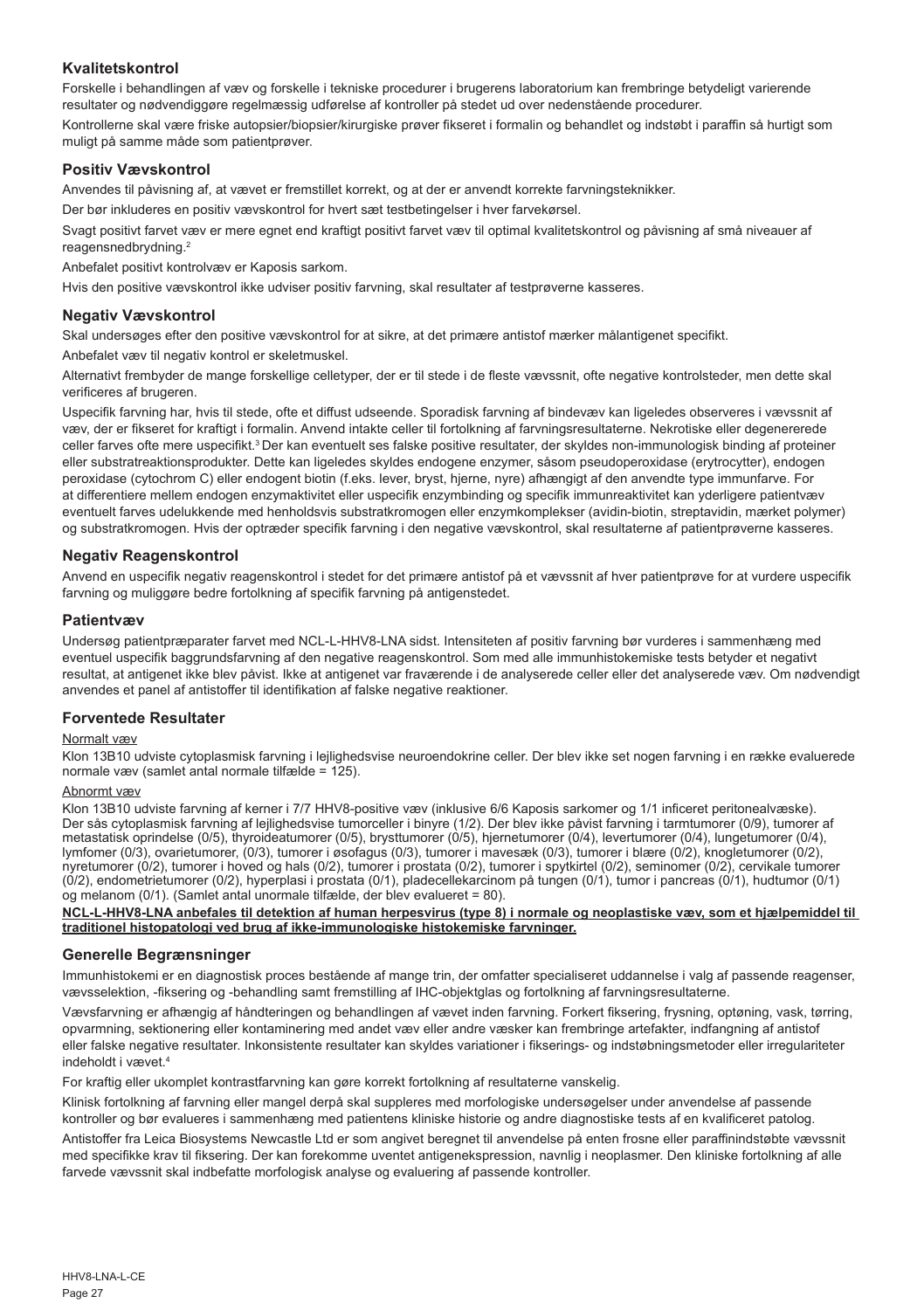## **Bibliografi - Generelt**

- 1. National Committee for Clinical Laboratory Standards (NCCLS). Protection of laboratory workers from infectious diseases transmitted by blood and tissue; proposed guideline. Villanova, P.A. 1991; 7(9). Order code M29-P.
- 2. Battifora H. Diagnostic uses of antibodies to keratins: a review and immunohistochemical comparison of seven monoclonal and three polyclonal antibodies. Progress in Surgical Pathology. 6:1–15. eds. Fenoglio-Preiser C, Wolff CM, Rilke F. Field & Wood, Inc., Philadelphia.
- 3. Nadji M, Morales AR. Immunoperoxidase, part I: the techniques and pitfalls. Laboratory Medicine. 1983; 14:767.
- 4. Omata M, Liew CT, Ashcavai M, Peters RL. Nonimmunologic binding of horseradish peroxidase to hepatitis B surface antigen: a possible source of error in immunohistochemistry. American Journal of Clinical Pathology. 1980; 73:626.
- 5. Pereira PF, Galhardo MCG, Cuzzi T. Immunohistochemical detection of the latent nuclear antigen-1 of the human herpesvirus type 8 to differentiate cutaneous epidemic Kaposi sarcoma and its histological simulators. 2013. Anais Brasileiros de Dermatologia 88;2:243-46.
- 6. Urquhart JL, Uzieblo A, Kohler S. Detection of HHV-8 in pyogenic granuloma-like Kaposi sarcoma. The American Journal of Dermatopathology. 2006; 28(4): 317-321.
- 7. Cheuk W, Wong KO, Wong CS, et al. Immunostaining for human herpesvirus 8 latent nuclear antigen-1 helps distinguish Kaposi sarcoma from its mimickers. American Journal of Clinical Pathology. 2004; 121(3): 335-342.
- 8. Hong A, Davies S, Lee CS. Immunohistochemical detection of the human herpes virus 8 (HHV8) latent nuclear antigen-1 in Kaposi's sarcoma. Pathology. 2003; 35(5): 448-450.

## **Rettelser Til Tidligere Udgave**

Ikke relevant.

## **Udgivelsesdato**

01 november 2018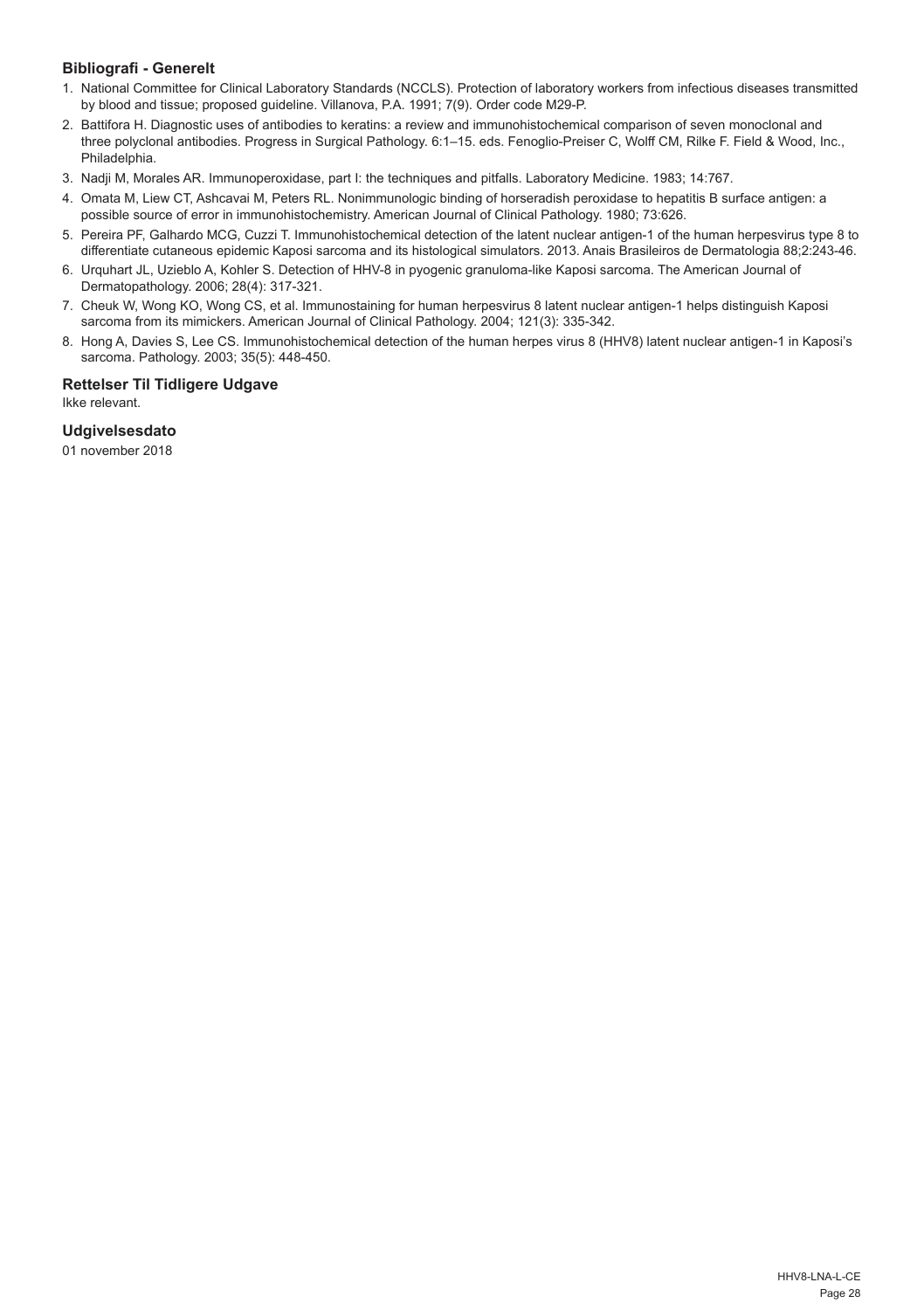## <span id="page-29-0"></span>**Novocastra™ vloeibaar monoklonaal muisantilichaam Human Herpesvirus (Type 8) (latent nuclear antigen) Productcode: NCL-L-HHV8-LNA**

## **Beoogd Gebruik**

#### *Voor gebruik bij in-vitro-diagnostiek.*

NCL-L-HHV8-LNA is bedoeld voor de kwalitatieve identificatie met behulp van lichtmicroscopie van humaan herpesvirus (type 8) (latent kernantigeen) in paraffinecoupes. De klinische interpretatie van iedere kleuring of de afwezigheid ervan moet worden aangevuld met morfologisch onderzoek en goede controles. De interpretatie moet worden geëvalueerd door een vakkundige patholoog binnen de context van de klinische geschiedenis van de patiënt en eventueel ander diagnostisch onderzoek.

#### **Beginsel van de Procedure**

Immunohistochemische (IHC) kleuringstechnieken maken de visualisatie van antigenen mogelijk via de sequentiële toepassing van een specifiek antilichaam naar het antigen (primaire antilichaam), het secundaire antilichaam naar het primaire antilichaam en een enzymcomplex met een chromogeen substraat met ingevoegde wasstappen. De enzymatische activering van de chromogeenresultaten in een zichtbaar reactieproduct op de antigene plaats. De monsters kunnen dan tegengekleurd en afgedekt zijn. De resultaten worden geïnterpreteerd met een lichtmicroscoop en hulpmiddelen in de differentiële diagnose van pathofysiologische processen, die wel of niet met een specifiek antigen geassocieerd kunnen worden.

#### **Kloon**

13B10

#### **Immunogeen**

Prokaryotisch recombinant-eiwit dat overeenkomt met een deel van de C-terminus van de latente kernantigeen-1-molecuul van HHV8.

#### **Specificiteit**

Humaan herpesvirus type 8 latent kernantigeen-1 (LNA-1).

#### **Reagentiasamenstelling**

NCL-L-HHV8-LNA is een vloeibaar supernatant van weefselkweek dat natriumazide bevat als conserveringsmiddel.

## **Ig-klasse**

IgG1

## **Totale Proteïneconcentratie Total Protein**

Raadpleeg het etiket op de flacon voor de specifieke totale proteïneconcenstratie.

#### **Antilichaamconcentratie**

Groter dan of gelijk aan 35 mg/l zoals bepaald door ELISA. Raadpleeg het etiket op de flacon voor de specifieke lg-concenstratie.

#### **Aanbevelingen over het Gebruik**

Immunochemisch op paraffine coupes.

**Warmte-geïnduceerd epitoopherstel (Heat Induced Epitope Retrieval, HIER):** Volg de instructies voor het gebruik in Novocastra Epitope Retrieval Solution pH 6.

**Aangeranden verdunning:** 1:50 gedurende 30 minuten bij 25 °C. Dit wordt gezien als een richtlijn en gebruikers dienen hun eigen optimale werkverdunningen te bepalen.

**Visualisatie:** Volg a.u.b. de gebruiksinstructies in de Novolink™ Polymer Detection Systems. Voor meer productinformatie of ondersteuning dient u contact op te nemen uw lokale distributeur of het regionale kantoor van Leica Biosystems, of de website van Leica Biosystems te bezoeken, www.LeicaBiosystems.com

De prestatie van dit antilichaam dient gevalideerd te worden als het wordt gebruikt met andere handmatige kleuringssystemen of automatische platformen.

#### **Opslag en Stabiliteit**

Opslaan bij temperaturen van 2–8 °C. Niet bevriezen. Laat het systeem direct na gebruik terugkeren naar een temperatuur van 2–8 °C. Gebruik het product niet meer na de expiratiedatum die op de flacon staat. Opslagcondities andere dan degene die hierboven gespecificeerd zijn, dienen door de gebruiker geverifieerd te.

#### **Voorbereiding van Monsters**

De aanbevolen fixeerstof is 10% neutraal gebufferde formaline voor paraffine ingebedde weefselcoupes.

## **Waarschuwingen en Voorzorgsmaatregelen**

Deze reagens is voorbereid van het supernatant van de celkweek. Aangezien het biologisch product is, dient u bij het gebruik ervan voorzichtig te werk te gaan.

Deze reagens bevat natriumazide. Een materiaalveiligheidsblad is op verzoek verkrijgbaar bij www.LeicaBiosystems.com

Raadpleeg de richtlijnen van de lokale of nationale overheid voor het afdanken van potentieel giftige componenten.

Monsters moeten voor en na fixatie worden behandeld als potentiële overdragers van infecties en volgens de juiste voorzorgsmaatregelen worden afgedankt. Dit geldt tevens voor alle materialen die aan de monsters zijn blootgesteld.1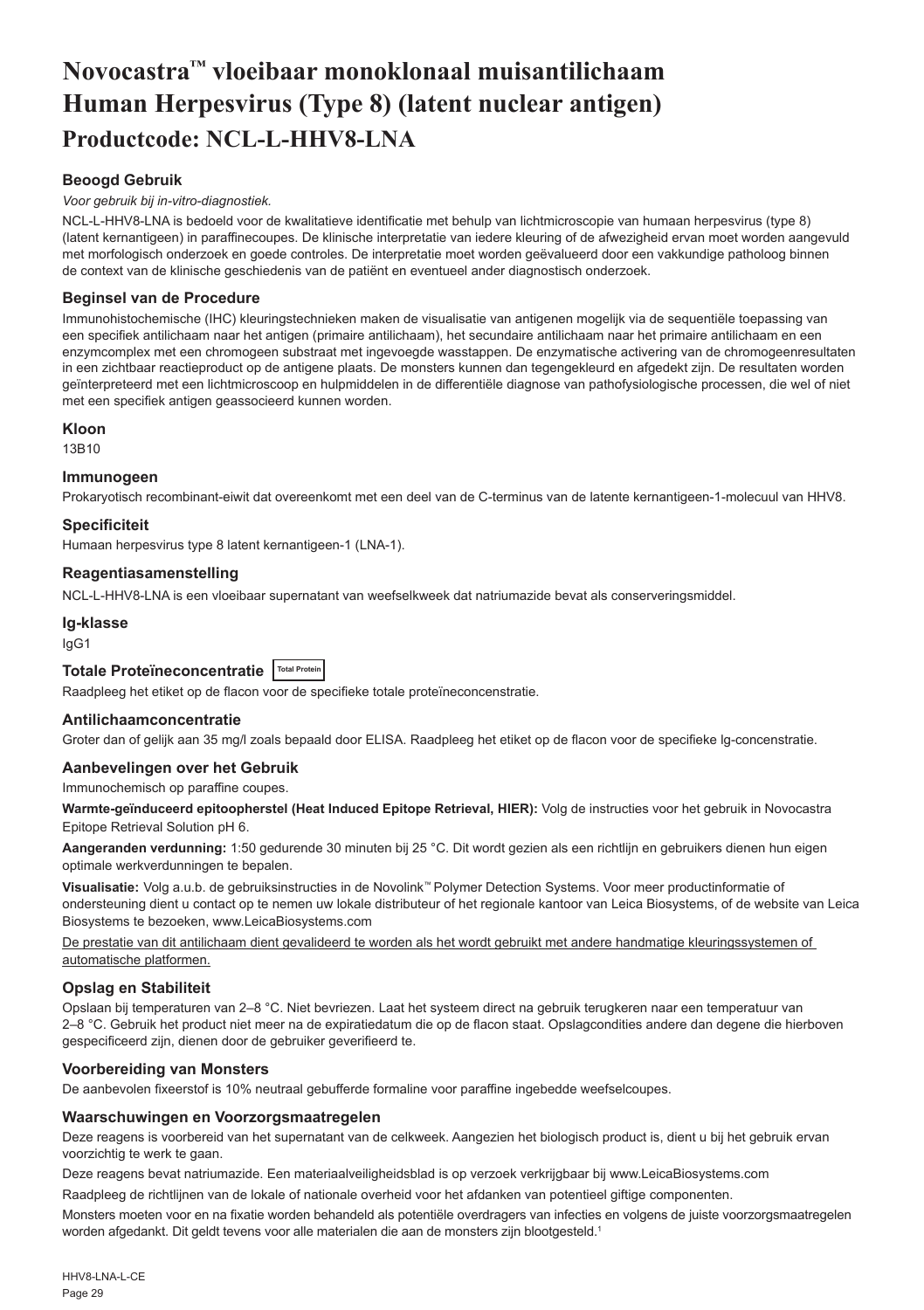Reagentia mogen nooit met de mond worden gepipetteerd. Daarnaast moet contact tussen de huid en het slijmvlies met reagentia en monsters worden vermeden.

Als reagentia of monsters in contact komen met gevoelige gebieden, moet u deze gebieden wassen met een ruime hoeveelheid water. Neem contact op met een arts.

Minimaliseer de kans van microbacteriële contaminatie van reagentia. Als u dit niet doet, kan er een toename van niet-specifieke kleuring optreden.

Incubatietijden of temperaturen die afwijken van degenen die gespecificeerd zijn, kunnen tot onjuiste resultaten leiden. Iedere dergelijke verandering moet door de gebruiker gevalideerd worden.

## **Kwaliteitscontrole**

Verschillen in het verwerken van weefsel en technische procedures in het laboratorium van de gebruiker kunnen zorgen voor een aanzienlijke variabiliteit van de resultaten. Dit vereist een regulier gebruik van bedrijfseigen controles naast de volgende procedures. De controles moeten verse autopsie-, biopsie-, of chirurgische monsters omvatten, en zo snel mogelijk formaline gefixeerd en in paraffinewax ingebed worden, op dezelfde manier als de patiëntmonster(s).

#### **Positieve Weefselcontrole**

Wordt gebruikt om correct voorbereide weefsels en goede kleuringstechnieken aan te duiden.

Er dient een positieve weefselcontrole opgenomen te worden voor iedere set testcondities in iedere kleuringsrun.

Voor een optimale kwaliteitscontrole en voor het detecteren van geringe niveaus van reagensdegredatie, is weefsel met zwakke positieve kleuring beter geschikt dan weefsel met sterke positieve kleuring.<sup>2</sup>

Aanbevolen positief controleweefsel is Kaposisarcoom.

Als de positieve weefselcontrole geen positieve kleuring vertoont, moeten de resultaten met de testmonsters als ongeldig worden beschouwd.

#### **Negatieve Weefselcontrole**

Dient onderzocht te worden na de positieve weefselcontrole om de specificiteit te verifiëren van de labeling van het doelantigen door het primaire antilichaam.

Aanbevolen negatieve weefselcontrole is skeletspier.

Daarnaast leveren de verscheidenheid aan celtypen, die in de meeste weefselcoupes aanwezig zijn, regelmatig negatieve controlelocaties op, maar dit dient door de gebruiker geverifieerd te worden. Niet-specifieke kleuring, indien aanwezig, heeft meestal een diffuus uiterlijk.

Daarnaast kan in coupes sporadische kleuring van bindweefsel worden geobserveerd. Dit treedt op als gevolg van overdadig fixeren van weefsel met formaline. Maak voor de interpretatie van kleuringsresultaten gebruik van intacte cellen. Necrotische of gedegenereerde cellen kunnen vaak een niet-specifieke kleuring vertonen.<sup>3</sup>

Er kan sprake zijn van fout-positieven als gevolg van niet-immunologische binding van eiwitten of substraatreactieproducten. Zij kunnen ook veroorzaakt worden door endogene enzymen zoals pseudoperoxidase (erythrocyten), endogene peroxidase (cytochroom C), of endogene biotine (bijv. lever, borst, hersenen, nieren), afhankelijk van het type immunokleuring dat gebruikt wordt.

Om endogene enzymen of niet-specifieke binding van enzymen van specifieke immunoreactiviteit te differentiëren, kan het zijn dat extra patiëntweefsels exclusief gekleurd wordt met substraat chromogeen of enzymcomplexen (avidine-biotine, streptavidine, gelabeld polymeer) en respectievelijk substraat-chromogeen. Indien specifieke kleuring binnen het interne negatieve controleweefsel optreedt, moeten de resultaten die met de patiëntmonsters zijn verkregen als ongeldig worden beschouwd.

## **Negatieve Reagenscontrole**

Gebruik een niet-specifieke negatieve reagenscontrole in plaats van het primaire antilichaam met een coupe van ieder patiëntmonster, om een niet-specifieke kleuring te evalueren en een betere interpretatie te krijgen van de specifieke kleuring op de antigene plaats.

## **Patiëntweefsel**

Onderzoek de patiëntmonsters die met NCL-L-HHV8-LNA zijn gekleurd het laatst. De positieve kleuringsintensiteit moet worden geëvalueerd binnen de context van iedere niet-specifieke achtergrondkleuring van de negatieve reagenscontrole. Net zoals bij elke immunohistochemische test betekent een negatief resultaat dat het antigeen niet is gedetecteerd. Het betekent dus niet dat het antigeen afwezig was in de geanalyseerde cellen/het geanalyseerde weefsel. Gebruik een panel van antilichamen om de verkeerd-negatieve reacties te identificeren.

## **Verwachte Resultaten**

#### Normale weefsels

Kloon 13B10 vertoonde cytoplasmakleuring in incidentele neuro-endocriene cellen. Er werd geen kernkleuring waargenomen in diverse beoordeelde normale weefsels (totaal aantal gevallen = 125.)

### Abnormale weefsels

Kloon 13B10 vertoonde kernkleuring in 7/7 HHV8-positieve weefsels (waaronder 6/6 Kaposisarcoom en 1/1 geïnfecteerd peritoneaal vocht). Cytoplasmakleuring van incidentele tumorcellen werd waargenomen in tumoren van de bijnier (1/2). Er werd geen kleuring waargenomen in darmtumoren (0/9), tumoren van metastatische herkomst (0/5), schildkliertumoren (0/5), borsttumoren (0/5), hersentumoren (0/4), levertumoren (0/4), longtumoren (0/4), lymfomen (0/3), eierstoktumoren (0/3), slokdarmtumoren (0/3), maagtumoren (0/3), blaastumoren (0/2), bottumoren (0/2), niertumoren (0/2), hoofd- en halstumoren (0/2), prostaattumoren (0/2), speekselkliertumoren (0/2), seminomen (0/2), baarmoederhalstumoren (0/2), endometriumtumoren (0/2), een prostaathyperplasie (0/1), een plaveiselcelcarcinoom van de tong (0/1), een pancreastumor (0/1), een huidtumor (0/1) en een melanoom (0/1). (Totaal aantal afwijkende gevallen dat werd geëvalueerd = 80.)

**NCL-L-HHV8-LNA wordt aanbevolen voor het detecteren van humaan herpesvirus (type 8) in normale en neoplastische weefsels, als aanvulling op conventionele histopathologie waarbij niet-immunologische histochemische kleuringen worden gebruikt.**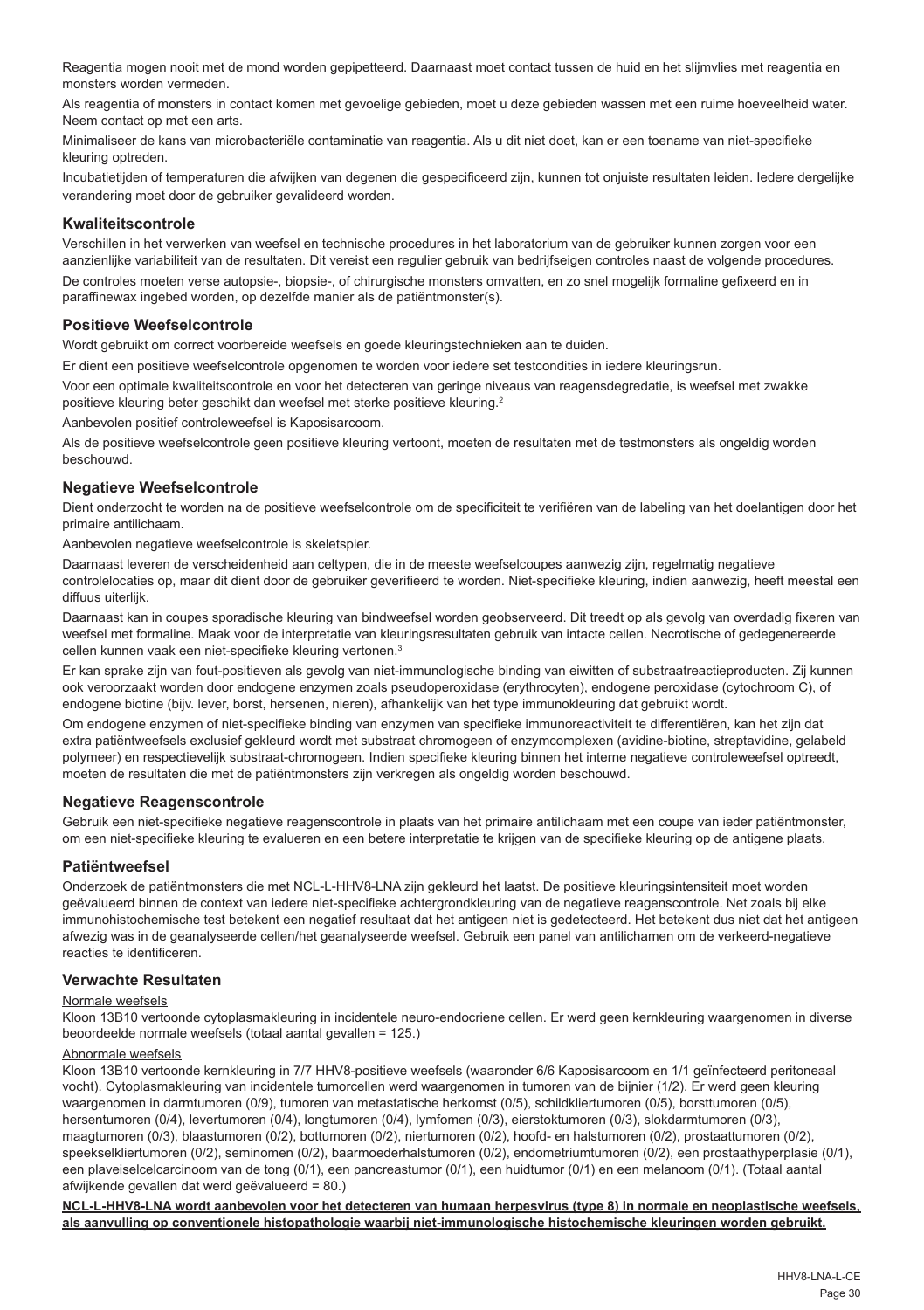## **Algemene Beperkingen**

Immunohistochemie is een diagnoseproces van meerdere stappen dat uit een gespecialiseerde training bestaat in het selecteren van de desbetreffende reagentia; weefselselectie, fixatie en verwerking; voorbereiding van de IHC-objectglaasjes; en de interpretatie van de kleuringsresultaten. Weefselkleuring is afhankelijk van het gebruik en de verwerking van het weefsel vóór het aanbrengen van de kleuring. Een onjuiste manier van fixeren, invriezen, ontdooien, wassen, drogen, verwarmen en opdelen of contaminatie met andere weefsels of vloeistoffen kunnen leiden tot artefacten, het vastzitten van antilichamen of fout-negatieven. Inconsistente resultaten kunnen het gevolg zijn variaties in de methoden die voor het fixeren en inbedden worden gebruikt of van inherente onregelmatigheden binnen het weefsel.4

Overmatige of onvolledige tegenkleuring kan een correcte interpretatie van de resultaten in te weg zitten.

De klinische interpretatie van iedere kleuring of de afwezigheid ervan moet worden aangevuld met morfologisch onderzoek en goede controles. De interpretatie moet worden geëvalueerd door een vakkundige patholoog binnen de context van de klinische geschiedenis van de patiënt en eventueel ander diagnostisch onderzoek.

Antilichamen van Leica Biosystems Newcastle Ltd zijn bedoeld voor gebruik, zoals aangegeven, op bevroren of paraffine ingebedde coupes met specifieke fixatie-eisen. Er kan een onverwachte antigenexpressie optreden, met name in neoplasma's. De klinische interpretatie van ieder gekleurde weefselcoupe moet morfologische analyses bevatten en de evaluatie van de juiste controles.

## **Algemene Literatuurlijst**

- 1. National Committee for Clinical Laboratory Standards (NCCLS). Protection of laboratory workers from infectious diseases transmitted by blood and tissue; proposed guideline. Villanova, P.A. 1991; 7(9). Order code M29-P.
- 2. Battifora H. Diagnostic uses of antibodies to keratins: a review and immunohistochemical comparison of seven monoclonal and three polyclonal antibodies. Progress in Surgical Pathology. 6:1–15. eds. Fenoglio-Preiser C, Wolff CM, Rilke F. Field & Wood, Inc., **Philadelphia**
- 3. Nadji M, Morales AR. Immunoperoxidase, part I: the techniques and pitfalls. Laboratory Medicine. 1983; 14:767.
- 4. Omata M, Liew CT, Ashcavai M, Peters RL. Nonimmunologic binding of horseradish peroxidase to hepatitis B surface antigen: a possible source of error in immunohistochemistry. American Journal of Clinical Pathology. 1980; 73:626.
- 5. Pereira PF, Galhardo MCG, Cuzzi T. Immunohistochemical detection of the latent nuclear antigen-1 of the human herpesvirus type 8 to differentiate cutaneous epidemic Kaposi sarcoma and its histological simulators. 2013. Anais Brasileiros de Dermatologia 88;2:243-46.
- 6. Urquhart JL, Uzieblo A, Kohler S. Detection of HHV-8 in pyogenic granuloma-like Kaposi sarcoma. The American Journal of Dermatopathology. 2006; 28(4): 317-321.
- 7. Cheuk W, Wong KO, Wong CS, et al. Immunostaining for human herpesvirus 8 latent nuclear antigen-1 helps distinguish Kaposi sarcoma from its mimickers. American Journal of Clinical Pathology. 2004; 121(3): 335-342.
- 8. Hong A, Davies S, Lee CS. Immunohistochemical detection of the human herpes virus 8 (HHV8) latent nuclear antigen-1 in Kaposi's sarcoma. Pathology. 2003; 35(5): 448-450.

## **Aanpassingen ten opzichte van Vorige Editie**

Niet van toepassing.

#### **Publicatiedatum**

01 november 2018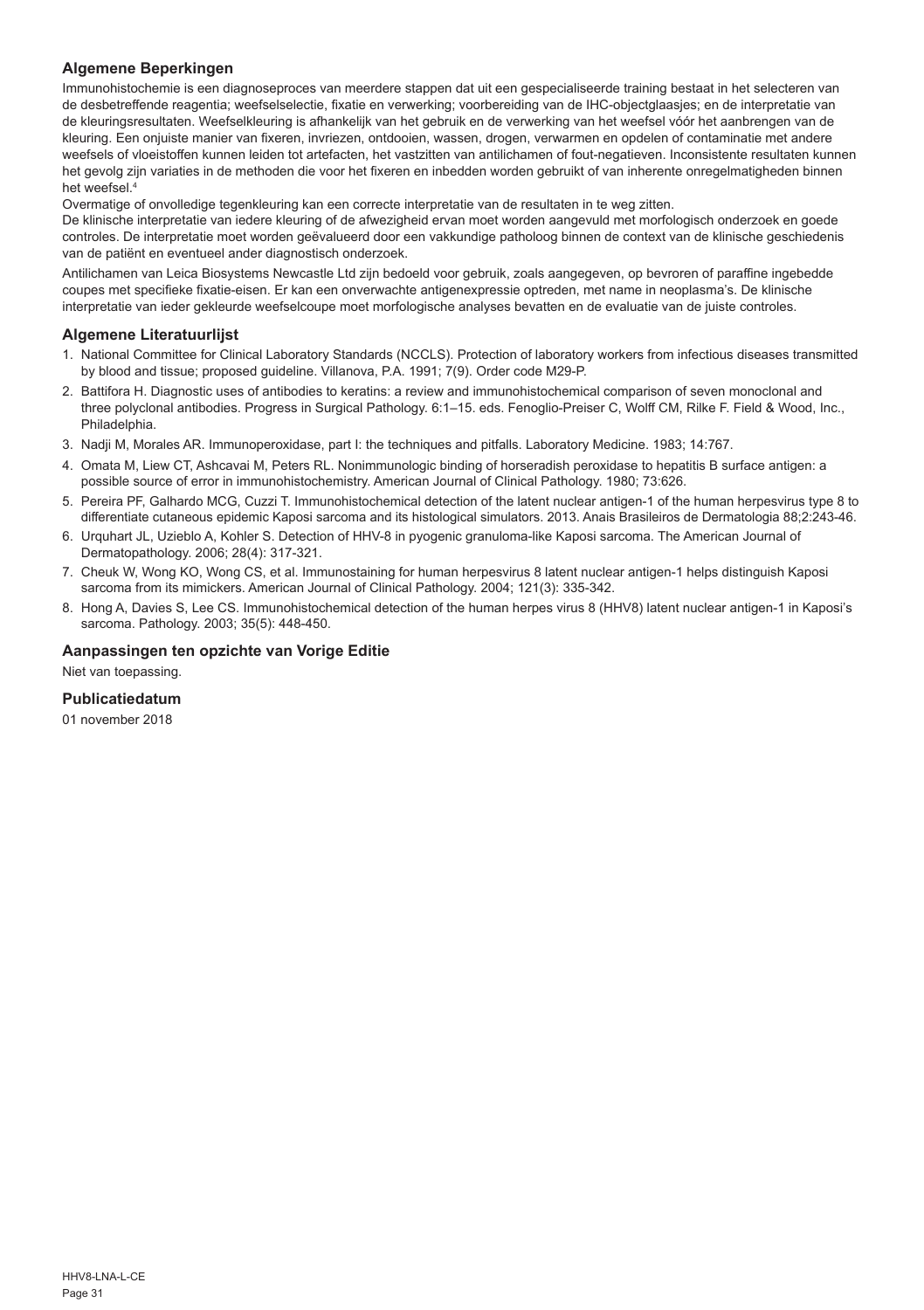## <span id="page-32-0"></span>**Novocastra™ flytende murint monoklonalt antistoff Human Herpesvirus (Type 8) (latent nuclear antigen) Produktkode: NCL-L-HHV8-LNA**

## **Tiltenkt bruk**

#### *Til in vitro-diagnostisk bruk.*

NCL-L-HHV8-LNA skal brukes til kvalitativ identifisering med lysmikroskopi av humant herpesvirus (type 8) (latent nukleært antigen) i parafinsnitt. Den kliniske tolkningen av farge eller manglende farge skal suppleres med morfologiske undersøkelser og bruk av egnede kontroller, og bør evalueres av en kvalifisert patolog i lys av pasientens kliniske historie og eventuelle andre diagnostiske tester.

## **Prosedyreprinsipp**

Immunhistokjemiske (IHC) fargingsteknikker gjør det mulig å se antigener via en sekvensiell tilsetning av et bestemt antistoff mot antigenet (primært antistoff), et sekundært antistoff mot det primære antistoffet og et enzymkompleks med et kromogent substrat med innskutte vasketrinn. Den enzymatiske aktiveringen av kromogenet gir et synlig reaksjonsprodukt på antigenstedet. Prøven kan deretter kontrastfarges og dekkes med et dekkglass. Resultatene fortolkes ved hjelp av et lysmikroskop og medvirker til differensialdiagnose av patofysiologiske prosesser som muligens kan være assosiert med et bestemt antigen.

#### **Klon**

13B10

#### **Immunogen**

Prokaryotisk rekombinant protein svarende til en C-terminal del av det latente nukleære antigen-1-molekylet til HHV8.

#### **Spesifisitet**

Humant herpesvirus type 8 latent nukleært antigen-1 (LNA-1).

#### **Reagenssammensetning**

NCL-L-HHV8-LNA er en flytende vevskultursupernatant med natriumazid som et konserveringsmiddel.

#### **Ig-klasse**

IgG1

## **Totalproteinkonsentrasjon Total Protein**

Se etiketten på hetteglasset for lotspesifikk totalproteinkonsentrasjon.

#### **Antistoffkonsentrasjon**

Større enn eller lik 35 mg/l som fastslått av ELISA. Se etiketten på hetteglasset for lotspesifikk Ig-konsentrasjon.

## **Anbefalinger for Bruk**

Immunhistokjemi på parafinsnitt.

**Varmeindusert epitopgjenfinning (Heat Induced Epitope Retrieval, HIER):** Følg bruksanvisningen for Novocastra Epitope Retrieval Solution pH 6.

**Foreslått fortynning:** 1:50 i 30 minutter ved 25 °C. Disse retningslinjene er veiledende, og brukeren bør selv bestemme egne optimale bruksfortynninger.

**Visualisering:** Følg bruksanvisningen for Novolink™ Polymer Detection Systems. Ønsker du ytterligere produktinformasjon eller -støtte, kan du ta kontakt med den lokale forhandleren eller regionkontoret til Leica Biosystems, eller på nettsidene til Leica Biosystems, www.LeicaBiosystems.com

Ytelsen til dette antistoffet bør valideres ved bruk av andre manuelle fargingssystemer eller automatiske systemer.

#### **Oppbevaring og Stabilitet**

Oppbevares ved 2–8 °C. Må ikke fryses. Returneres til 2–8 °C umiddelbart etter bruk. Må ikke brukes etter utløpsdatoen angitt på produktetiketten. Andre oppbevaringsbetingelser må valideres av brukeren.

## **Klargjøring av Prøver**

Anbefalt fiksativ er 10 % nøytralbufret formalin for parafinlagrede vevssnitt.

#### **Advarsler og Forholdsregler**

Denne reagensen er laget av supernatanten fra en cellekultur. Dette er et biologisk produkt som må behandles deretter.

Denne reagensen inneholder natriumazid. Dataark om materialsikkerhet (MSDS) er tilgjengelig på forespørsel eller kan lastes ned fra www.LeicaBiosystems.com

Følg nasjonale og lokale forskrifter for avhending av komponenter som kan være giftige.

Prøver (før og etter fiksering) og alt materiale som eksponeres for dem, skal behandles som potensielt smittefarlig og kasseres i samsvar med gjeldende forholdsregler.<sup>1</sup>

Hold aldri pipetter med reagens i munnen, og unngå at hud og slimhinner kommer i kontakt med reagenser og prøver.

Hvis reagenser eller prøver kommer i kontakt med følsomme områder, skal de skylles med rikelig vann. Kontakt lege.

Reduser mikrobiell kontaminering av reagensene til et minimum, ellers kan det forekomme økt uspesifisert farging.

Inkubasjonstider eller temperaturer som er annerledes enn det som er angitt, kan gi unøyaktige resultater. Slike endringer må valideres av brukeren.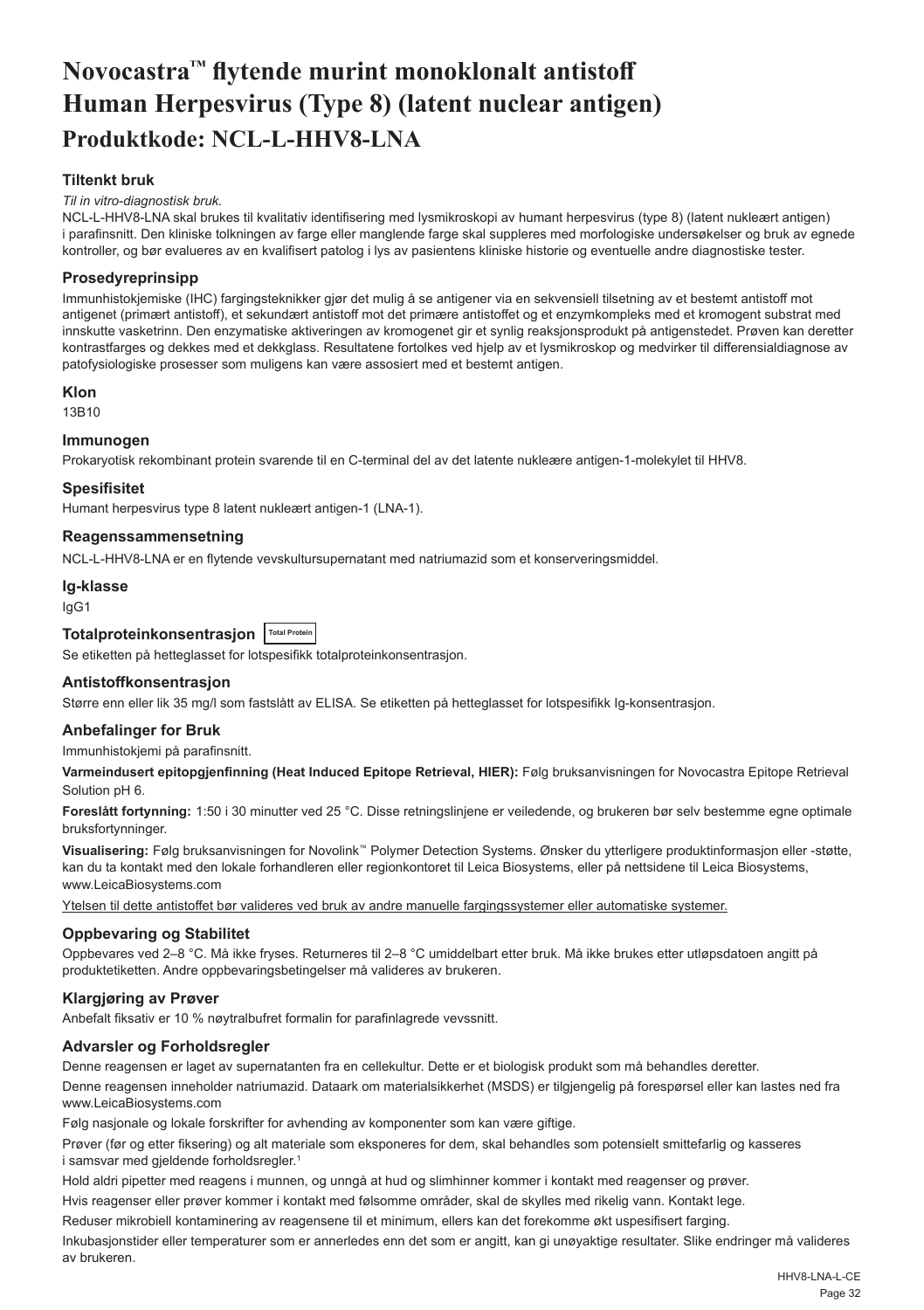## **Kvalitetskontroll**

Forskjeller i behandlingen av vev og forskjeller i tekniske prosedyrer i brukerens laboratorium kan gi signifikant varierte resultater, og det kan være nødvendig å foreta kontroller på stedet i tillegg til prosedyrene angitt nedenfor.

Kontrollene skal være nye autopsi-/biopsi-/kirurgiske prøver, formalinfikserte, behandlede og parafinlagrede så snart som mulig, på samme måte som pasientprøver.

### **Positiv Vevskontroll**

Brukes for å påvise korrekt vevspreparering og fargeteknikker.

Én positiv vevskontroll bør inkluderes for hvert sett med testbetingelser i hver fargerunde.

Svakt positivt farget vev er mer egnet enn kraftig positivt farget vev til optimal kvalitetskontroll og påvisning av små nivåer reagensnedbrytning.<sup>2</sup>

Anbefalt positivt kontrollvev er Kaposis sarkom.

Hvis den positive vevskontrollen ikke viser positiv farging, skal resultatene til testprøvene anses som ugyldige.

#### **Negativ Vevskontroll**

Skal undersøkes etter den positive vevskontrollen for å sikre at det primære antistoffet merker målantigenet spesifikt. Anbefalt negativt kontrollvev er skjelettmuskulatur.

Alternativt har de mange ulike celletypene som finnes i de fleste vevssnittene ofte negative kontrollsteder, men dette må verifiseres av brukeren. Uspesifikk farging, hvis dette er aktuelt, har ofte et diffust utseende.

Sporadisk farging av bindevev kan på samme måte observeres i snitt fra vev som er fiksert for kraftig i formalin. Bruk intakte celler for å tolke fargeresultatene. Nekrotiske eller degenererte celler kan ofte farges uspesifikt.<sup>3</sup>

Falske positive resultater kan skyldes ikke-immunologisk binding av proteiner eller substratreaksjonsprodukter. Dette kan også skyldes endogene enzymer som pseudoperoksidase (erytrocytter), endogen peroksidase (cytokrom C) eller endogent biotin (f.eks. lever, bryst, hjerne, nyre), avhengig av anvendt type immunfarge.

For å differensiere endogen enzymaktivitet eller uspesifikk enzymbinding og spesifikk immunreaktivitet kan ytterligere pasientvev eventuelt farges kun med henholdsvis substratkromogen eller enzymkomplekser (avidin-biotin, streptavidin, merket polymer) og substratkromogen. Hvis det skjer spesifikk farging i den negative vevskontrollen, må resultatene for pasientprøvene anses som ugyldige.

#### **Negativ reagenskontroll**

Bruk en uspesifikk negativ reagenskontroll i stedet for det primære antistoffet på et snitt av hver pasientprøve for å vurdere uspesifikk farging og for å muliggjøre bedre fortolkning av spesifikk farging på antigenstedet.

#### **Pasientvev**

Undersøk pasientprøver farget med NCL-L-HHV8-LNA sist. Intensiteten av positiv farging bør vurderes i sammenheng med eventuell uspesifikk bakgrunnsfarging av den negative reagenskontrollen. Som med alle immunhistokjemiske tester, betyr et negativt resultat at antigenet ikke ble påvist, ikke at antigenet var fraværende i de analyserte cellene/vevet. Om nødvendig kan man bruke et panel av antistoffer for å identifisere falske negative reaksjoner.

#### **Forventede Resultater**

#### Normalt Vev

Klon 13B10 viste cytoplasmisk farging i sporadiske nevroendokrine celler. Ingen nukleær farging ble sett i en rekke normale vev evaluert (totalt antall tilfeller = 125).

#### Abnormalt Vev

Klon 13B10 vise nukleær farging i 7/7 HHV8-positive vev (inkludert 6/6 Kaposis sarkomer og 1/1 infisert peritonealvæske). Cytoplasmisk farging av sporadiske tumorceller ble sett i binyretumorer (1/2). Ingen farging ble observert i tarmtumorer (0/9), metastatiske tumorer (0/5), skjoldbruskkjerteltumorer (0/5), brysttumorer (0/5), hjernetumorer (0/4), levertumorer (0/4), lungetumorer (0/4), lymfomer (0/3), eggstokktumorer (0/3), spiserørtumorer (0/3), magetumorer (0/3), blæretumorer (0/2), bentumorer (0/2), nyretumorer (0/2), hode- og halstumorer (0/2), prostatatumorer (0/2), spyttkjerteltumorer (0/2), seminomer (0/2), livmorhalstumorer (0/2), endometrietumorer (0/2), en prostatahyperplasi (0/1), et plateepitelkarsinom i tungen (0/1), en bukspyttkjerteltumor (0/1), en hudtumor (0/1) og et melanom (0/1). (Totalt antall unormale tilfeller evaluert = 80.)

#### **NCL-L-HHV8-LNA anbefales for deteksjon av humant herpesvirus (type 8) i normale og neoplastiske vev, som tillegg til konvensjonell histopatologi med bruk av ikke-immunologiske histokjemiske farger.**

#### **Generelle Begrensninger**

Immunhistokjemi er en diagnostisk prosess i flere trinn som omfatter spesialutdanning i valg av egnede reagenser, vevsseleksjon, -fiksering og -behandling samt preparering av IHC-objektglass og tolking av fargeresultater.Vevsfarging avhenger av håndteringen og behandlingen av vevet før fargingen. Feil fiksering, frysing, tining, vasking, tørking, oppvarming, snitting eller kontaminering med annet vev eller væsker kan gi artefakter, innfanging av antistoffer eller falske negative resultater. Inkonsekvente resultater kan skyldes variasjoner ved fiksering eller innstøpningsmetoder eller iboende uregelmessigheter i vevet.4

Overdreven eller ufullstendig motfarging kan også gjøre det vanskelig å tolke resultatene riktig.

Den kliniske tolkningen av farge eller manglende farge skal suppleres med morfologiske undersøkelser og bruk av egnede kontroller, og bør evalueres av en kvalifisert patolog i lys av pasientens kliniske historie og eventuelle andre diagnostiske tester.

Antistoffer fra Leica Biosystems Newcastle Ltd skal brukes, som angitt, på enten frosne eller parafinlagrede snitt med spesifikke krav til fiksering. Uventet antigenekspresjon kan forekomme, spesielt i neoplasma. Den kliniske tolkningen av fargede vevssnitt må omfatte morfologiske analyser og evaluering av egnede kontroller.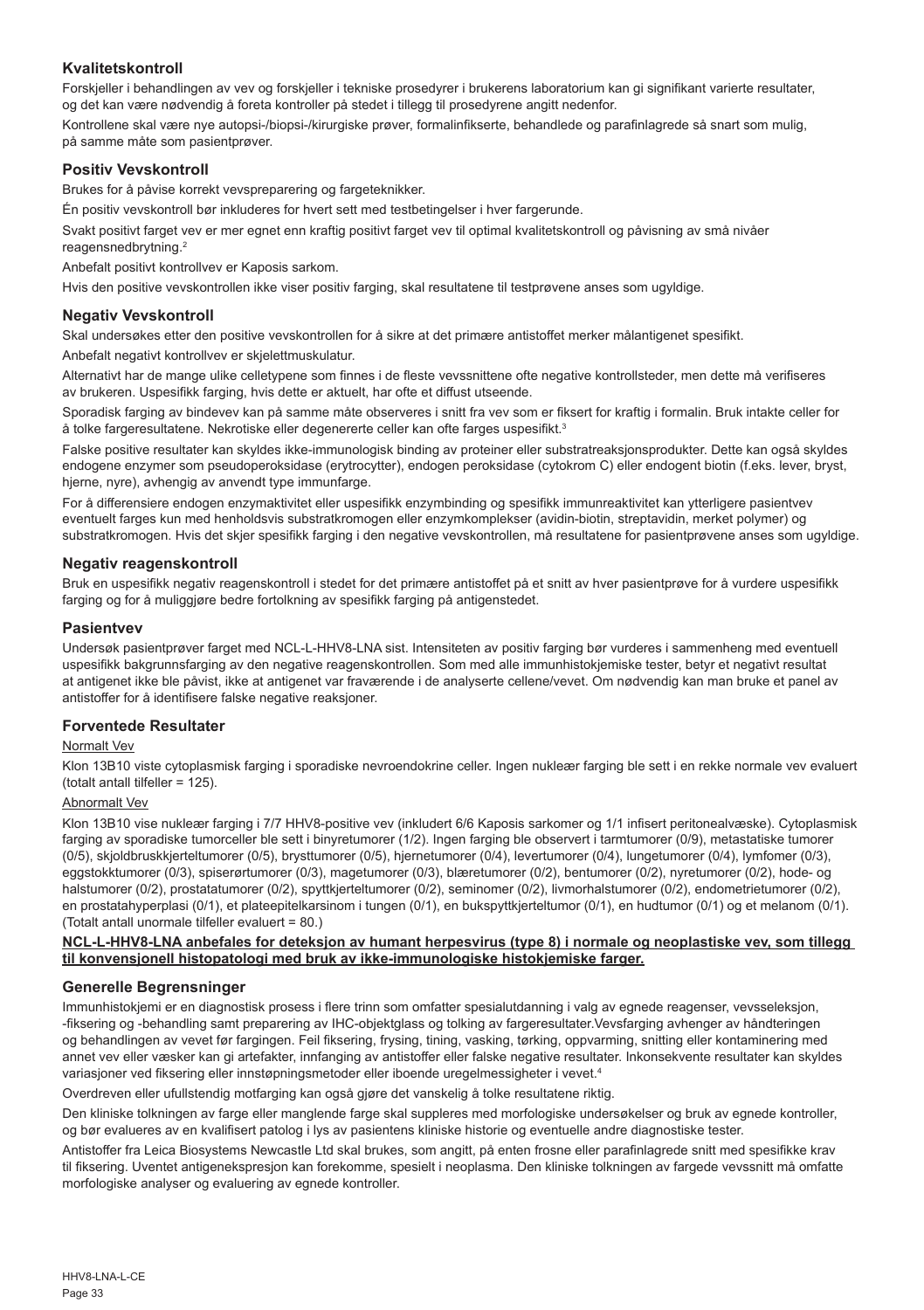## **Bibliografi – Generelt**

- 1. National Committee for Clinical Laboratory Standards (NCCLS). Protection of laboratory workers from infectious diseases transmitted by blood and tissue; proposed guideline. Villanova, P.A. 1991; 7(9). Order code M29-P.
- 2. Battifora H. Diagnostic uses of antibodies to keratins: a review and immunohistochemical comparison of seven monoclonal and three polyclonal antibodies. Progress in Surgical Pathology. 6:1–15. eds. Fenoglio-Preiser C, Wolff CM, Rilke F. Field & Wood, Inc., Philadelphia.
- 3. Nadji M, Morales AR. Immunoperoxidase, part I: the techniques and pitfalls. Laboratory Medicine. 1983; 14:767.
- 4. Omata M, Liew CT, Ashcavai M, Peters RL. Nonimmunologic binding of horseradish peroxidase to hepatitis B surface antigen: a possible source of error in immunohistochemistry. American Journal of Clinical Pathology. 1980; 73:626.
- 5. Pereira PF, Galhardo MCG, Cuzzi T. Immunohistochemical detection of the latent nuclear antigen-1 of the human herpesvirus type 8 to differentiate cutaneous epidemic Kaposi sarcoma and its histological simulators. 2013. Anais Brasileiros de Dermatologia 88;2:243-46.
- 6. Urquhart JL, Uzieblo A, Kohler S. Detection of HHV-8 in pyogenic granuloma-like Kaposi sarcoma. The American Journal of Dermatopathology. 2006; 28(4): 317-321.
- 7. Cheuk W, Wong KO, Wong CS, et al. Immunostaining for human herpesvirus 8 latent nuclear antigen-1 helps distinguish Kaposi sarcoma from its mimickers. American Journal of Clinical Pathology. 2004; 121(3): 335-342.
- 8. Hong A, Davies S, Lee CS. Immunohistochemical detection of the human herpes virus 8 (HHV8) latent nuclear antigen-1 in Kaposi's sarcoma. Pathology. 2003; 35(5): 448-450.

## **Endringer i forhold til Forrige Utgave**

Ikke relevant.

## **Utgivelsesdato**

01 november 2018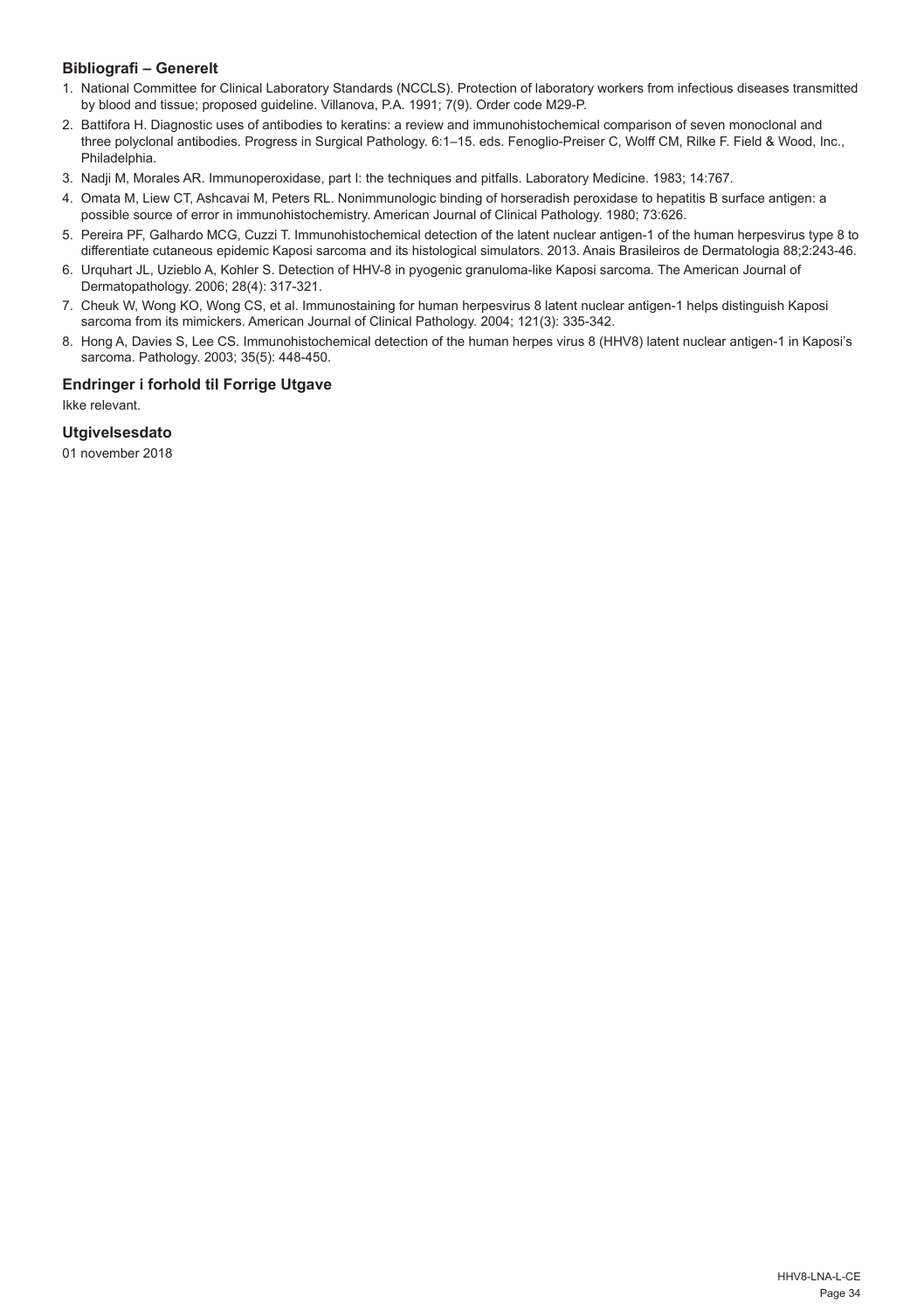## <span id="page-35-0"></span>**Novocastra™ Likit Fare Monoklonal Antikoru Human Herpesvirus (Type 8) (latent nuclear antigen) Ürün Kodu: NCL-L-HHV8-LNA**

## **Kullanım Amacı**

#### *In vitro diagnostik kullanımı için.*

NCL-L-HHV8-LNA, parafin kesitlerinde İnsan Herpes Virüsünün (Tip 8) (latent nükleer antijen) ışık mikroskopisi ile nitel belirlenmesi için amaçlanmıştır. Herhangi bir boyamanın mevcut olması veya olmaması ile ilgili klinik yorumlama, uygun kontroller kullanılarak morfolojik çalışmalarla tamamlanmalıdır ve hastanın klinik geçmişi ve diğer diagnostik testler kapsamında kalifiye bir patolojist tarafından değerlendirilmelidir.

## **Prosedür Prensibi**

İmmünohistokimyasal (IHC) boyama teknikleri, spesifik bir antikorun antijene (primer antikor), ikincil bir antikorun primer antikora ve bir enzim kompleksinin kromojenik bir substrat ile arada yıkama adımları olacak şekilde sekansiyel olarak uygulanmasıyla antijenlerin görselleştirilmesini sağlar. Kromojenin enzimatik aktivasyonu, antijen bölgede görünür bir reaksiyon prodüktü ile sonuçlanır. Numune bu durumda karşıt boyanabilir ve lamellenebilir. Sonuçlar, bir ışık mikroskopu kullanılarak yorumlanır ve özel bir antijenle birleştirilebilen veya birleştirilemeyen patofizyolojik işlemlerin ayırıcı tanısına yardımcı olur.

#### **Clone**

13B10

#### **İmmünojen**

HHV8'in latent nükleer antijen-1 molekülünün C ucunun bir kısmına karşılık gelen prokaryotik rekombinant protein.

#### **Spesifite**

İnsan herpes virüsü tip 8 latent nükleer antijen-1 (LNA-1).

## **Reagent Kompozisyonu**

NCL-L-HHV8-LNA, prezervatif olarak sodyum azit içeren supernatant bir likit doku kültürüdür.

## **Ig Sınıfı**

IgG1

#### **Toplam Protein Konsantrasyonu Total Protein**

Lota özel toplam protein konsantrasyonu için viyal etiketine başvurun.

## **Antikor Konsantrasyonu**

ELISA tarafından belirlendiği gibi 35 mg/l'ye eşit veya bu değerden yüksek. Lota özel lg konsantrasyonu için viyal etiketine başvurun.

#### **Kullanım Tavsiyeleri**

Parafin seksiyonlarında immünohistokimya.

**Isı Etkisiyle Epitop Geri Kazanımı (Heat Induced Epitope Retrieval, HIER):** Lütfen, Novocastra Epitope Retrieval Solution pH 6 için kullanma talimatını izleyin.

**Önerilen dilüsyon:** 25 °C'de 30 dakika için 1:50. Bu bir kılavuz olarak verilmiştir; kullanıcılar, kendilerine özel optimal çalışma dilüsyonlarını belirlemelidirler.

**Görselleştirme:** Novolink™ Polymer Detection System kullanım talimatlarına uyun. Ürünle ilgili daha fazla bilgi veya destek için yerel distribütörünüze veya bölgesel Leica Biosystems ofisine başvurun veya alternatif olarak www.LeicaBiosystems.com Leica Biosystems internet sitesini ziyaret edin.

Bu antikorun performansı, diğer manuel boyama sistemleri veya otomatik platformlarla kullanıldığında doğrulanmalıdır.

#### **Saklama ve Dayanıklılık**

2–8 °C'de saklayın. Dondurmayın. Kullanımdan hemen sonra 2–8 °C'ye dönün. Viyal etiketinin üzerinde belirtilen son kullanım tarihinden sonra kullanmayın. Yukarıda belirtilenlerin dışındaki saklama koşullarının, kullanıcı tarafından kontrol edilmesi gerekir.

#### **Numune Hazırlığı**

Önerilen fiksatif, parafine gömülmüş doku seksiyonları için %10 nötr tamponlu formalindir.

## **Uyarılar ve Önlemler**

Bu reagent, hücre kültürünün supernatantından hazırlanmıştır. Bu bir biyolojik ürün olduğundan işlem yaparken özel dikkat gerektirir.

Bu reagent, sodyum azit içerir. Talep üzerine veya www.LeicaBiosystems.com 'dan bir Material Safety Data Sheet (Malzeme Güvenlik Veri Sayfası) elde edilebilir

Potansiyel tüm toksik komponentlerin imhası için federal, ulusal veya lokal düzenlemelere başvurun.

Fikse etme işleminden önce ve sonra numuneler ve bunlara maruz kalan tüm materyaller, enfeksiyon yayabilecek gibi ele alınmalı ve doğru önlemler alınarak atığa çıkartılmalıdır.<sup>1</sup>

Reagent'lar asla ağızla pipetlenmemeli ve cildin ve muköz membranların reagent ve numunelerle temasından kaçınılmalıdır.

Reagent veya numunelerin hassas alanlarla temas etmesi durumunda bu alanları bol su ile yıkayın. Doktora başvurun.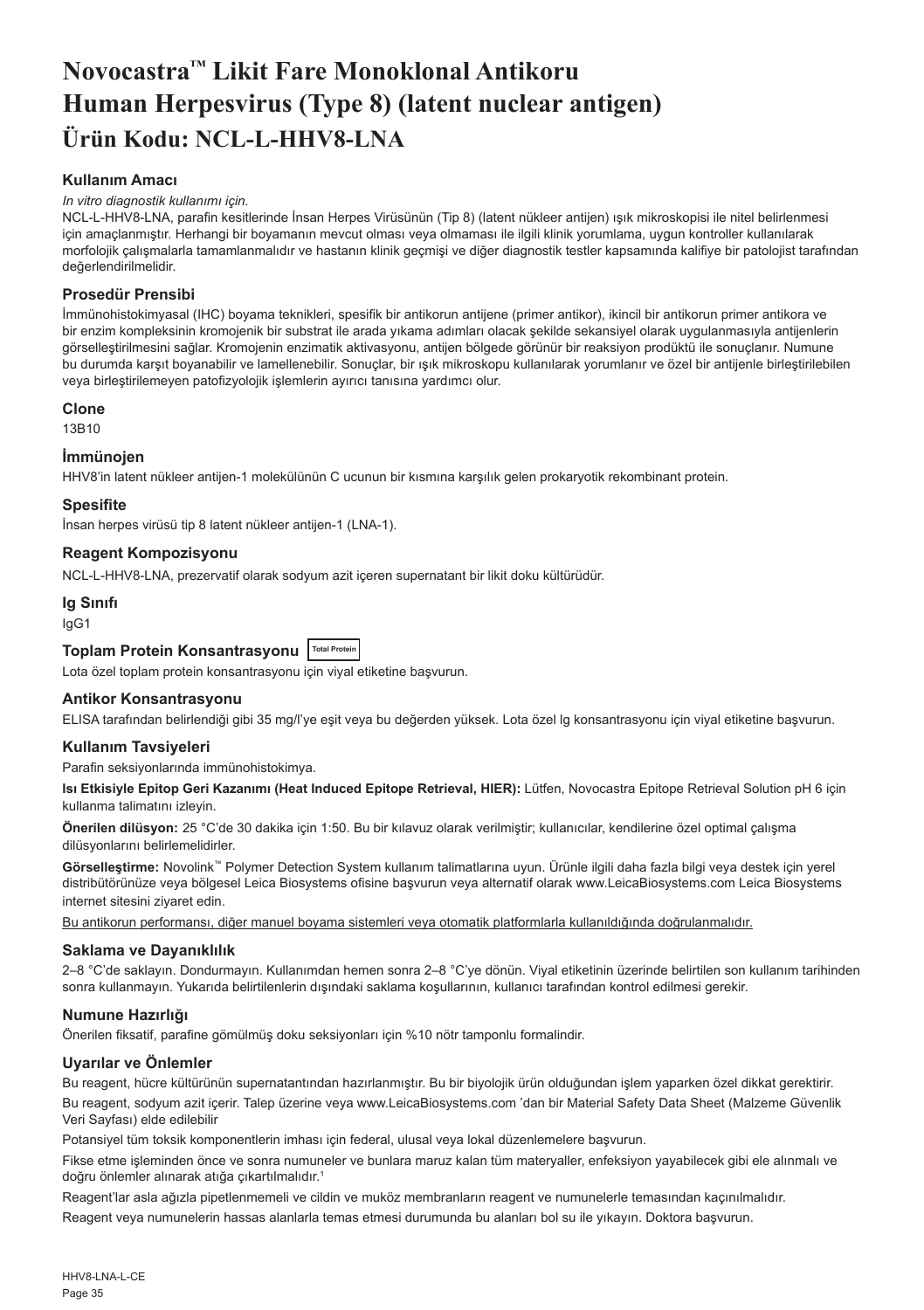Reagent'ların mikrobiyal kontaminasyonunu minimize edin, aksi durumda nonspesifik boyamada bir artış ortaya çıkabilir.

Belirtilenlerin dışında inkübasyon süreleri veya sıcaklıkları, hatalı sonuçlara neden olabilir. Tüm değişiklikler, kullanıcı tarafından doğrulanmalıdır.

## **Kalite Kontrol**

Kullanıcının laboratuvarındaki doku işleme ve teknik prosedürlerdeki değişiklikler, sonuçlarda önemli farklılıklara neden olabilir ve aşağıdaki prosedürlere ek olarak dahili kontrollerin düzenli şekilde yapılmasını gerektirir.

Kontroller, mümkün olan en kısa sürede ve hasta örneği (örnekleri) ile aynı şekilde formalinle fikse edilmiş, işlenmiş ve parafin mumuna gömülmüş taze otopsi/biyopsi/cerrahi numune olmalıdır.

#### **Pozitif Doku Kontrolü**

Doğru hazırlanmış dokuları ve düzgün boyama tekniklerini belirtmek için kullanılır.

Bir pozitif doku kontrolü, her boyama çalıştırmasında test koşullarının her seti için dahil edilmelidir.

Optimal kalite kontrol için ve reagent degradasyonunun minör düzeylerini tespit etmek için zayıf pozitif boyamaya sahip bir doku, güçlü pozitif boyamaya sahip bir dokudan daha uygundur.<sup>2</sup>

Önerilen pozitif kontrol dokusu Kaposi sarkomudur.

Pozitif doku kontrolü, pozitif boyamayı göstermezse test numuneleri ile elde edilen sonuçlar geçersiz olarak ele alınmalıdır.

### **Negatif Doku Kontrolü**

Pozitif doku kontrolünden sonra hedef antijenin etiketleme spesifitesini primer antikorla kontrol etmek için gerçekleştirilmelidir. Önerilen negatif kontrol dokusu iskelet kasıdır.

Pek çok doku seksiyonunda bulunan farklı hücre tiplerinin çeşitliliği, genelde negatif kontrol bölgeleri sağlar ancak bu, kullanıcı tarafından kontrol edilmelidir. Nonspesifik boyama, mevcutsa genelde difüz bir görünüme sahiptir.

Bağ dokusu sporadik boyama, aşırı formalinle fikse edilmiş dokulardan seksiyonlarda da gözlemlenebilir. Boyama sonuçlarının yorumlanması için intakt hücreler kullanın. Nekrotik veya dejenere hücreler, genelde belirsiz şekilde boyanabilir.<sup>3</sup>

Yanlış pozitif sonuçlar, substrat reaksiyon ürünleri veya proteinlerin immünolojik olmayan protein bağlanması nedeniyle görülebilir. Bunlar, kullanılan immüno boyamanın tipine bağlı olarak psödoperoksidaz (eritrositler), endojen peroksidaz (sitokrom C) veya endojen biotin (örn. karaciğer, meme, beyin, böbrek) gibi endojen enzimler nedeniyle de ortaya çıkabilir.

Endojen enzim aktivitesini veya enzimlerin nonspesifik bağlanmasını, spesifik immünreaktiviteden ayırt etmek için ilave hasta dokuları, sadece sırasıyla substrat kromojen veya enzim kompleksleriyle (avidin biotin, streptavidin, etiketli polimer) ve substrat kromojen ile boyanabilir. Spesifik boyamanın, negatif doku kontrolünde ortaya çıkması durumunda hasta numuneleri ile elde edilen sonuçlar geçersiz olarak ele alınmalıdır.

## **Negatif Reagent Kontrolü**

Antijen bölgede nonspesifik boyamanın değerlendirilmesi ve spesifik boyamanın daha iyi yorumlanmasını sağlamak amacıyla her hasta numunesinin bir seksiyonu ile primer antikorun yerine bir nonspesifik negatif reagent kontrolü kullanın.

#### **Hasta Dokusu**

NCL-L-HHV8-LNA ile boyanmış hasta numunelerini en son inceleyin. Pozitif boyama intensitesi, negatif reagent kontrolünün herhangi bir nonspesifik arka plan boyamasının kapsamında değerlendirilmelidir. Herhangi bir immünohistokimyasal test ile negatif bir sonuç, antijenin tespit edilmediği anlamına gelir; antijenin test edilen hücrelerde/dokuda mevcut olmadığı anlamına gelmez. Gerekiyorsa yanlış negatif reaksiyonları belirlemek için bir antikor paneli kullanın.

#### **Öngörülen Sonuçlar**

## Normal Dokular

Klon 13B10, nadiren nöroendokrin hücrelerinde sitoplazmik boyanma göstermiştir. Değerlendirilen bir dizi normal dokuda nükleer boyanma gözlenmedi (Toplam normal olgu sayısı =125).

#### Abnormal Dokular

Klon 13B10, 7/7 HHV8 pozitif dokuda (6/6 Kaposi sarkomu ve 1/1 enfekte periton sıvısı dahil) nükleer boyanma göstermiştir. Böbreküstü bezi tümörlerinde nadiren tümör hücrelerinde sitoplazmik boyanma (1/2) görülmüştür. Bağırsak tümörleri (0/9), metastatik kökenli tümörler (0/5), tiroid tümörleri (0/5), meme tümörleri (0/5), beyin tümörleri (0/4), karaciğer tümörleri (0/4), akciğer tümörleri (0/4), lenfomalar (0/3), yumurtalık tümörleri (0/3), özofagus tümörleri (0/3), mide tümörleri (0/3), mesane tümörleri (0/2), kemik tümörleri (0/2), böbrek tümörleri (0/2), baş ve boyun tümörleri (0/2), prostat tümörleri (0/2), tükürük bezi tümörleri (0/2), seminomlar (0/2), servikal tümörler (0/2), endometriyal tümörler (0/2), bir prostat hiperplazisi (0/1), bir dilde skuamöz hücre karsinomu (0/1), bir pankreas tümörü (0/1), bir cilt tümörü (0/1) ve bir melanomda (0/1) boyanma saptanmamıştır. (Değerlendirilen toplam anormal olgu sayısı = 80).

#### **NCL-L-HHV8-LNA, immünolojik olmayan histokimyasal boyamalar kullanılarak yapılan geleneksel histopatolojiye ek olarak normal ve neoplastik dokularda insan herpes virüsünün (Tip 8) saptanması için önerilir.**

#### **Genel Sınırlamalar**

İmmünohistokimya uygun reagent'ların seçilmesinde; dokunun seçilmesi, fikse edilmesi ve işlenmesinde; IHC lamının hazırlanmasında ve boyama sonuçlarının yorumlanmasında uzmanlık eğitimi gerektiren çok adımlı bir diagnostik işlemidir. Doku boyama, boyamadan önce dokunun ele alınması ve işlenmesine bağlıdır. Diğer dokularla veya akışkanlarla hatalı fikse etme, dondurma, eritme, yıkama, kurutma, ısıtma, seksiyonlama veya kontaminasyon artefakt, antikor trapping veya yanlış negatif sonuçlar oluşturabilir. Doku içerisinde fikse etme ve gömme yöntemleri veya inherent aksaklıklar nedeniyle tutarsız sonuçlar ortaya çıkabilir. 4

Aşırı veya inkomplet karşıt boya, sonuçların doğru yorumlanmasına engel olabilir.

Herhangi bir boyamanın mevcut olması veya olmaması ile ilgili klinik yorumlama, uygun kontroller kullanılarak morfolojik çalışmalarla tamamlanmalıdır ve hastanın klinik geçmişi ve diğer diagnostik testler kapsamında kalifiye bir patolojist tarafından değerlendirilmelidir.

Leica Biosystems Newcastle Ltd antikorları, belirtildiği gibi spesifik fikse etme işlemleri gerektiren dondurulmuş veya parafine gömülmüş seksiyonlarda kullanılmak içindir. Özellikle neoplazmalarda beklenmedik antijen ekspresyonu ortaya çıkabilir. Boyanan doku seksiyonunun klinik yorumu, morfolojik analiz ve uygun kontrollerin değerlendirmesini içermelidir.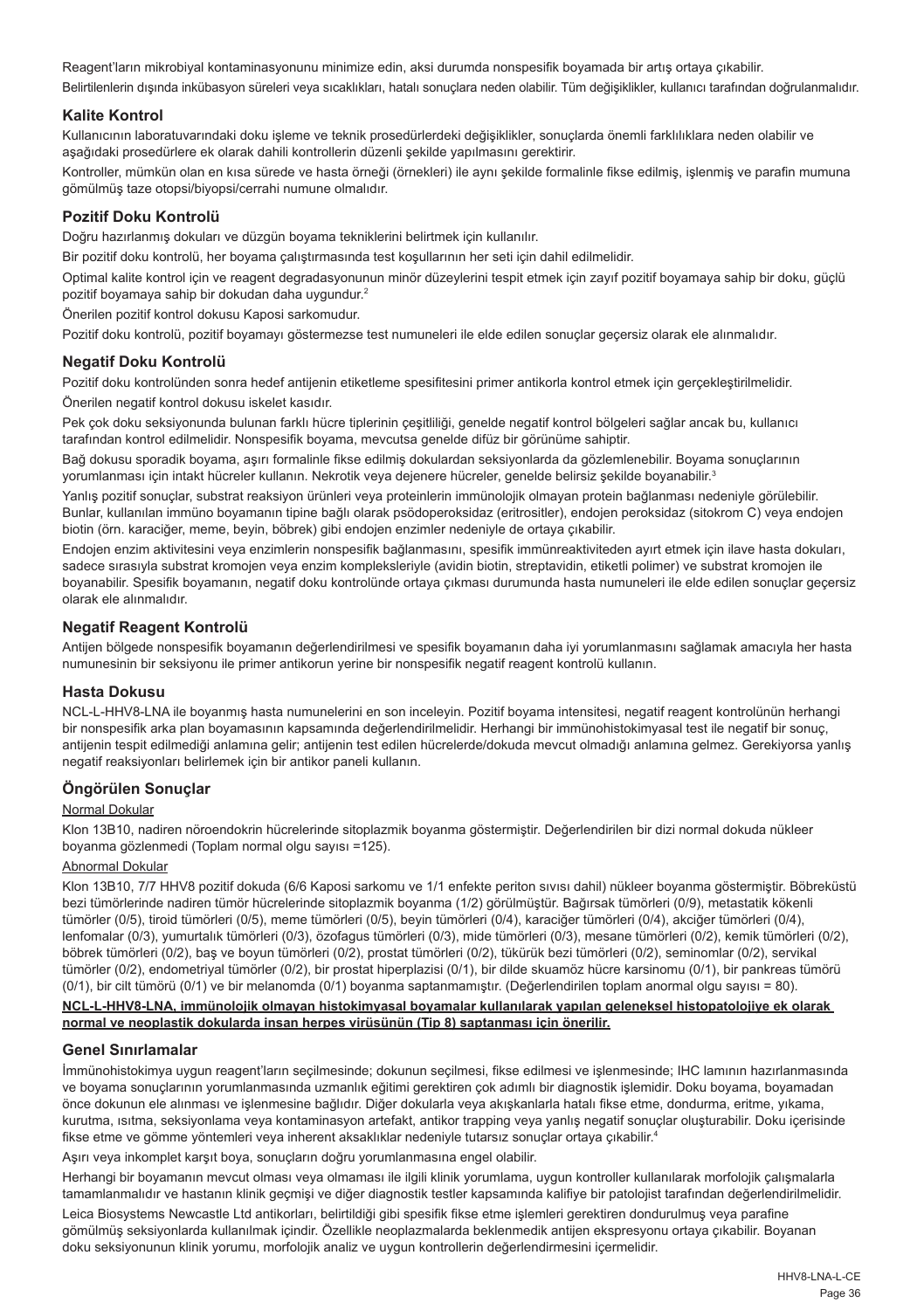## **Kaynakça - Genel**

- 1. National Committee for Clinical Laboratory Standards (NCCLS). Protection of laboratory workers from infectious diseases transmitted by blood and tissue; proposed guideline. Villanova, P.A. 1991; 7(9). Order code M29-P.
- 2. Battifora H. Diagnostic uses of antibodies to keratins: a review and immunohistochemical comparison of seven monoclonal and three polyclonal antibodies. Progress in Surgical Pathology. 6:1–15. eds. Fenoglio-Preiser C, Wolff CM, Rilke F. Field & Wood, Inc., Philadelphia.
- 3. Nadji M, Morales AR. Immunoperoxidase, part I: the techniques and pitfalls. Laboratory Medicine. 1983; 14:767.
- 4. Omata M, Liew CT, Ashcavai M, Peters RL. Nonimmunologic binding of horseradish peroxidase to hepatitis B surface antigen: a possible source of error in immunohistochemistry. American Journal of Clinical Pathology. 1980; 73:626.
- 5. Pereira PF, Galhardo MCG, Cuzzi T. Immunohistochemical detection of the latent nuclear antigen-1 of the human herpesvirus type 8 to differentiate cutaneous epidemic Kaposi sarcoma and its histological simulators. 2013. Anais Brasileiros de Dermatologia 88;2:243-46.
- 6. Urquhart JL, Uzieblo A, Kohler S. Detection of HHV-8 in pyogenic granuloma-like Kaposi sarcoma. The American Journal of Dermatopathology. 2006; 28(4): 317-321.
- 7. Cheuk W, Wong KO, Wong CS, et al. Immunostaining for human herpesvirus 8 latent nuclear antigen-1 helps distinguish Kaposi sarcoma from its mimickers. American Journal of Clinical Pathology. 2004; 121(3): 335-342.
- 8. Hong A, Davies S, Lee CS. Immunohistochemical detection of the human herpes virus 8 (HHV8) latent nuclear antigen-1 in Kaposi's sarcoma. Pathology. 2003; 35(5): 448-450.

## **Önceki Baskıya Göre Değişiklikler**

Geçerli Değildir.

**Yayım tarihi**

01 Kasım 2018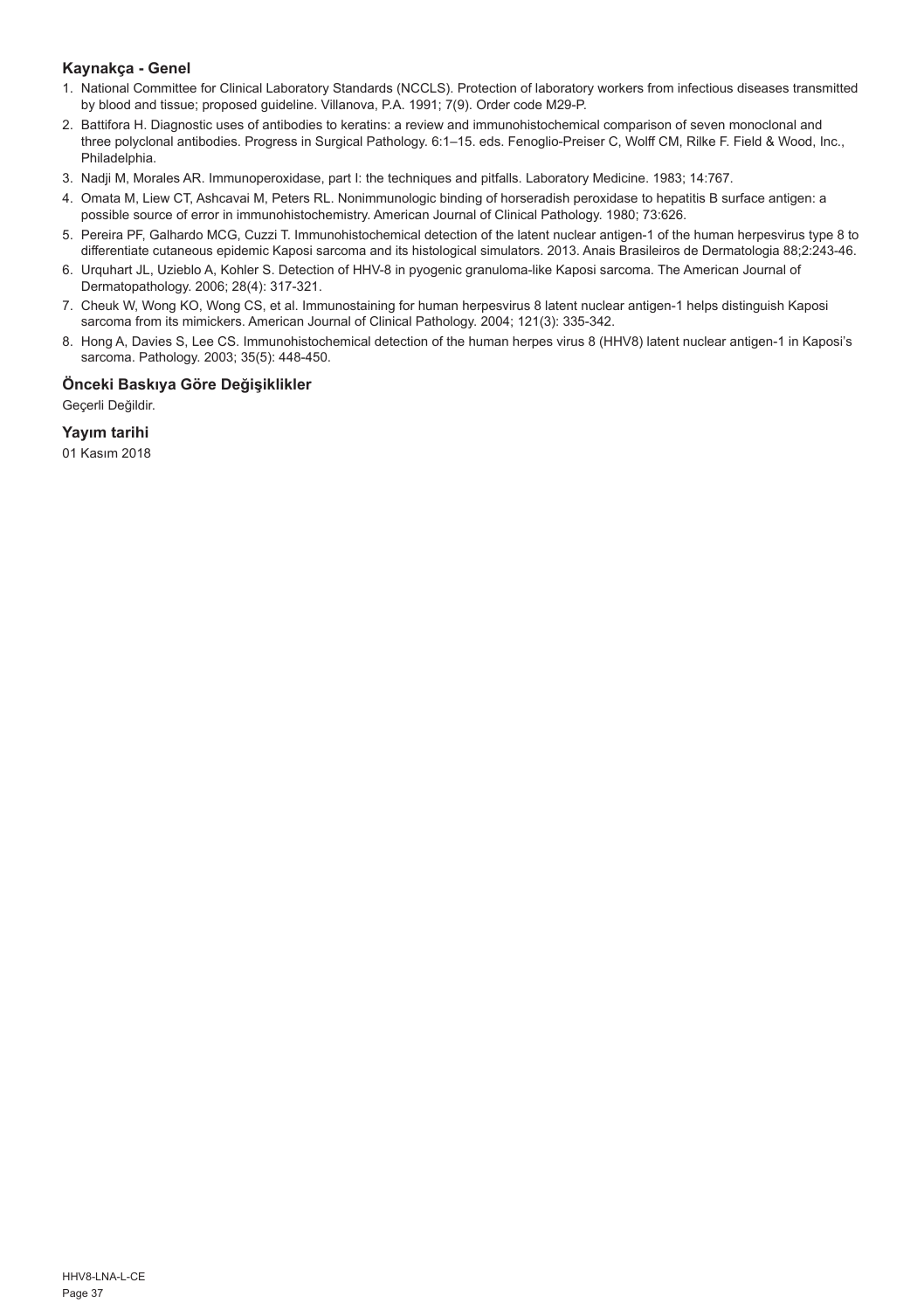## <span id="page-38-0"></span>**Моноклонално антитяло Novocastra™ от мишка в течно състояние Human Herpesvirus (Type 8) (latent nuclear antigen) Код на продукта: NCL-L-HHV8-LNA**

## **Предназначение**

#### *За употреба при ин витро диагностика.*

NCL-L-HHV8-LNA е предназначен за качествено откриване със светлинна микроскопия на човешки херпесен вирус (тип 8) (латентен нуклеарен антиген) в парафинови срези. Клиничната интерпретация на което и да е оцветяване или неговата липса следва да бъде допълнена от морфологични проучвания с помощта на подходящи контроли и трябва да се оценява в контекста на клиничната история на пациента и други диагностични изследвания от квалифициран патолог.

#### **Принцип на процедурата**

Техниките на имунохистохимично (ИХХ) оцветяване позволяват визуализация на антигени чрез последователно приложение на специфично антитяло на антигена (първично антитяло), вторично антитяло на първичното антитяло и ензимен комплекс с хромогенен субстрат, с междинни стъпки на промиване. Ензимното активиране на хромогена води до видим реакционен продукт на мястото на антигена. След това може да се направи контраоцветяване на пробата и да се постави покривно стъкло. Резултатите се интерпретират с използване на светлинна микроскопия и са в помощ при диференциалната диагностика на патофизиологични процеси, които може да са или да не са свързани с определен антиген.

#### **Клон**

13B10

#### **Имуноген**

Прокариотен рекомбинантен протеин, съответстващ на част от C-терминалния край на молекулата на латентния нуклеарен антиген-1 на човешки херпесен вирус (тип 8) (HHV8).

## **Специфичност**

Латентен нуклеарен антиген-1 (latent nuclear antigen-1, LNA-1) на човешки херпесен вирус (тип 8).

#### **Състав на реагента**

NCL-L-HHV8-LNA е супернатантна течност от тъканна култура, съдържаща натриев азид като консервант.

#### **Имуноглобулинов клас**

IgG1

## **Обща концентрация на протеин Total Protein**

Вижте етикета на флакона за специфичната за партидата обща концентрация на протеин.

#### **Концентрация на антитела**

По-висока или равна на 35 mg/l, както е определено с ELISA. Вижте етикета на флакона за специфичната за партидата концентрация на имуноглобулин.

#### **Препоръки за употреба**

Имунохистохимия върху парафинови срези.

**Топлинно индуцирано възстановяване на епитопа (Heat Induced Epitope Retrieval, HIER):** Моля, спазвайте инструкциите за употреба, приложени към опаковката на Novocastra Epitope Retrieval Solution pH 6.

**Предложение за разреждане:** 1:50 за 30 минути при 25 °C. Това е дадено като указание, а потребителите трябва сами да определят техни собствени оптимални работни разреждания.

**Визуализация:** Моля, спазвайте инструкциите за употреба, приложени към Novolink™ Polymer Detection Systems. За допълнителна информация за продукта или помощ, свържете се с Вашия локален дистрибутор или местния офис на Leica Biosystems, или, алтернативно, посетете уебсайта на Leica Biosystems, www.LeicaBiosystems.com

Работните характеристики на това антитяло трябва да бъдат валидирани при употреба с други мануални системи за оцветяване или автоматизирани платформи.

#### **Съхранение и стабилност**

Да се съхранява при 2–8 °C. Да не се замразява. Да се постави обратно при 2–8 °C веднага след употреба. Да не се използва след срока на годност, отбелязан върху етикета на флакона. Други условия на съхранение, освен посочените по-горе, трябва да бъдат проверени от потребителя.

## **Подготовка на пробите**

Препоръчителният фиксатор е неутрален буфериран формалин 10% за тъканни срези, включени в парафин.

#### **Предупреждения и предпазни мерки**

Този реагент е приготвен от супернатант от клетъчна култура. Тъй като е биологичен продукт, необходимо е повишено внимание при работа с него.

Този реагент съдържа натриев азид. Лист с данни за безопасност на материалите може да се получи при поискване или е на разположение от www.LeicaBiosystems.com.

Направете справка във федералните, държавните или местните наредби относно изхвърлянето на потенциално токсични компоненти.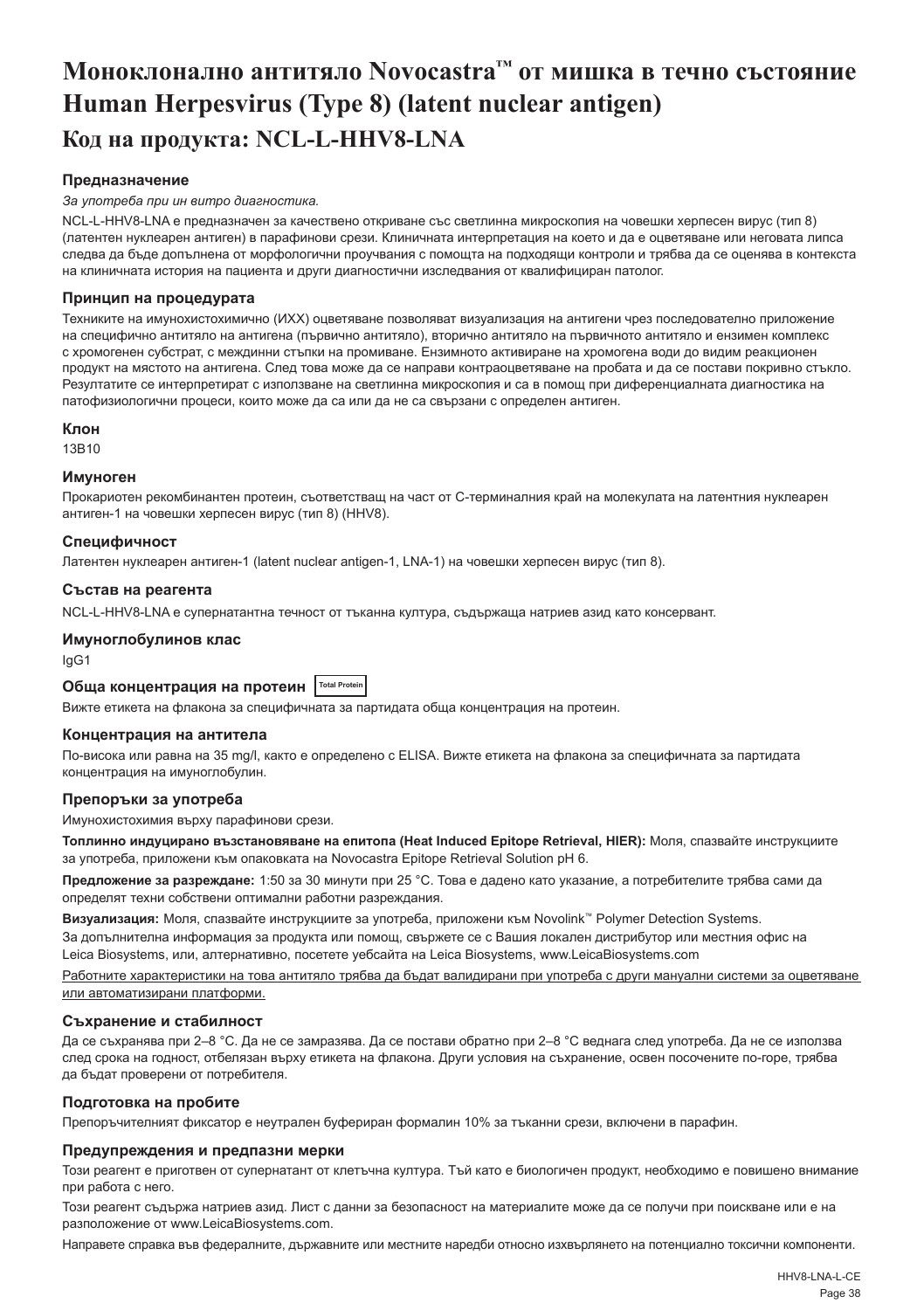Пробите, преди и след фиксиране, и всички материали, изложени на тях, трябва да се третират като възможни преносители на инфекция и да се изхвърлят, като се вземат правилни предпазни мерки.' Никога не пипетирайте реагенти с уста и избягвайте контакт на кожата и лигавиците с реагенти и проби. В случай че реагенти или проби влязат в контакт с чувствителни зони, направете промивка с изобилно количество вода. Потърсете медицинска помощ.

Свеждайте до минимум микробната контаминация на реагентите, иначе може да се появи увеличаване на неспецифичното оцветяване.

Инкубационни времена или температури, различни от посочените, могат да причинят грешни резултати. Всякакви такива промени трябва да бъдат валидирани от потребителя.

#### **Качествен контрол**

Различията в обработката на тъканите и техническите процедури в лабораторията на потребителя могат да причинят значителна вариабилност в резултатите, което налага редовно извършване на вътрешни контроли в допълнение към следните процедури.

Контролите трябва да са свежи проби, взети по време на аутопсия/биопсия/операция, фиксирани във формалин, обработени и включени в парафинов восък, възможно най-бързо, по същия начин като пробата(ите) на пациента(ите).

#### **Положителна тъканна контрола**

Използва се, за да се покажат правилно приготвени тъкани и правилни техники на оцветяване.

Една положителна тъканна контрола трябва да бъде включена за всяка комбинация от тест-условия при всяка серия проби за оцветяване.

Тъкан със слабо положително оцветяване е по-подходяща от тъкан със силно положително оцветяване за оптимален качествен контрол и за откриване на по-малки нива на деградация на реагента.<sup>2</sup>

Препоръчителната тъкан за положителна контрола е сарком на Kaposi.

Ако положителната тъканна контрола не показва положително оцветяване, резултатите от пробите, включени в теста, трябва да се считат за невалидни.

#### **Отрицателна тъканна контрола**

Трябва да се изследва след положителната тъканна контрола, за да се провери специфичността на маркирането на таргетния антиген от първичното антитяло.

Препоръчителната тъкан за отрицателна контрола е скелетен мускул.

Алтернативно, разнообразието от различни видове клетки, присъстващи в повечето тъканни срези, често предлага места за отрицателни контрола, но това трябва да се провери от потребителя.

Неспецифичното оцветяване, ако присъства, обикновено е дифузно на вид. Спорадично оцветяване на съединителна тъкан може да се наблюдава и в прекомерно фиксирани във формалин тъкани. Използвайте интактни клетки за интерпретация на резултатите от оцветяването. Некротични или дегенерирали клетки често се оцветяват неспецифично.<sup>з</sup> Може да се видят фалшиво положителни резултати поради неимунологично свързване на протеини или реакционни продукти на субстрата. Те може да са причинени и от ендогенни ензими като псевдопероксидаза (еритроцити), ендогенна пероксидаза (цитохром C) или ендогенен биотин (напр. черен дроб, гърда, мозък, бъбрек) в зависимост от типа на използваното имунно оцветяване. За диференциране на ендогенна ензимна активност или неспецифично ензимно свързване от специфична имунна реактивност, ексклузивно може да се оцветят допълнителни тъкани от пациента, съответно със субстрат-хромоген или с ензимни комплекси (авидин-биотин, стрептавидин, маркиран полимер) и субстрат-хромоген. Ако се появи специфично оцветяване в отрицателната тъканна контрола, резултатите от пробите на пациентите трябва да се считат за невалидни.

#### **Отрицателна контрола на реагента**

Използвайте неспецифична отрицателна контрола на реагента, вместо първичното антитяло, със срез от всяка проба на пациента, за да се направи оценка на неспецифичното оцветяване и да се даде по-добра интерпретация на специфичното оцветяване на мястото на антигена.

#### **Тъкан от пациента**

Изследвайте проби на пациенти, оцветени последно с NCL-L-HHV8-LNA. Наситеността на положителното оцветяване трябва да бъде оценена в контекста на фона на неспецифично оцветяване на отрицателната контрола на реагента, ако има такова. Както при всеки имунохистохимичен тест, един отрицателен резултат означава, че антигенът не е открит, а не че антигенът отсъства в анализираните клетки/тъкан. Ако се налага, използвайте панел от антитела за идентифициране на фалшиво отрицателни реакции.

#### **Очаквани резултати**

#### Нормални тъкани

Клон 13B10 показва цитоплазмено оцветяване в отделни невроендокринни клетки. Не се наблюдава нуклеарно оцветяване при редица от оценените нормални тъкани (Общ брой случаи = 125).

#### Абнормни тъкани

Клон 13B10 показва нуклеарно оцветяване при 7/7 HHV8 позитивни тъкани (включващи 6/6 саркома на Kaposi и 1/1 инфектирана перитонеална течност). Цитоплазмено оцветяване на отделни туморни клетки се наблюдава при тумори на надбъбречната жлеза (1/2). Не се наблюдава оцветяване при чревни тумори (0/9), тумори с метастатичен произход (0/5), тироидни тумори (0/5), тумори на гърдата (0/5), мозъчни тумори (0/4), чернодробни тумори (0/4), белодробни тумори (0/4), лимфоми (0/3), овариални тумори (0/3), тумори на хранопровода (0/3), тумори на стомаха (0/3), тумори на пикочния мехур (0/2), костни тумори (0/2), бъбречни тумори (0/2), тумори на главата и шията (0/2), тумори на простата (0/2), тумори на слюнчената жлеза (0/2), семиноми (0/2), цервикални тумори (0/2), ендометриални тумори (0/2), една простатна хиперплазия (0/1), един сквамозноклетъчен карцином на езика (0/1), един панкреатичен тумор (0/1), един кожен тумор (0/1) и един меланом (0/1). (Общ брой на оценените абнормни случаи = 80).

#### **NCL-L-HHV8-LNA се препоръчва за откриване на човешкия херпесен вирус (тип 8) в нормални и неопластични тъкани, като допълнение към конвенционалната хистопатология, с използване на неимунологични хистохимични оцветявания.**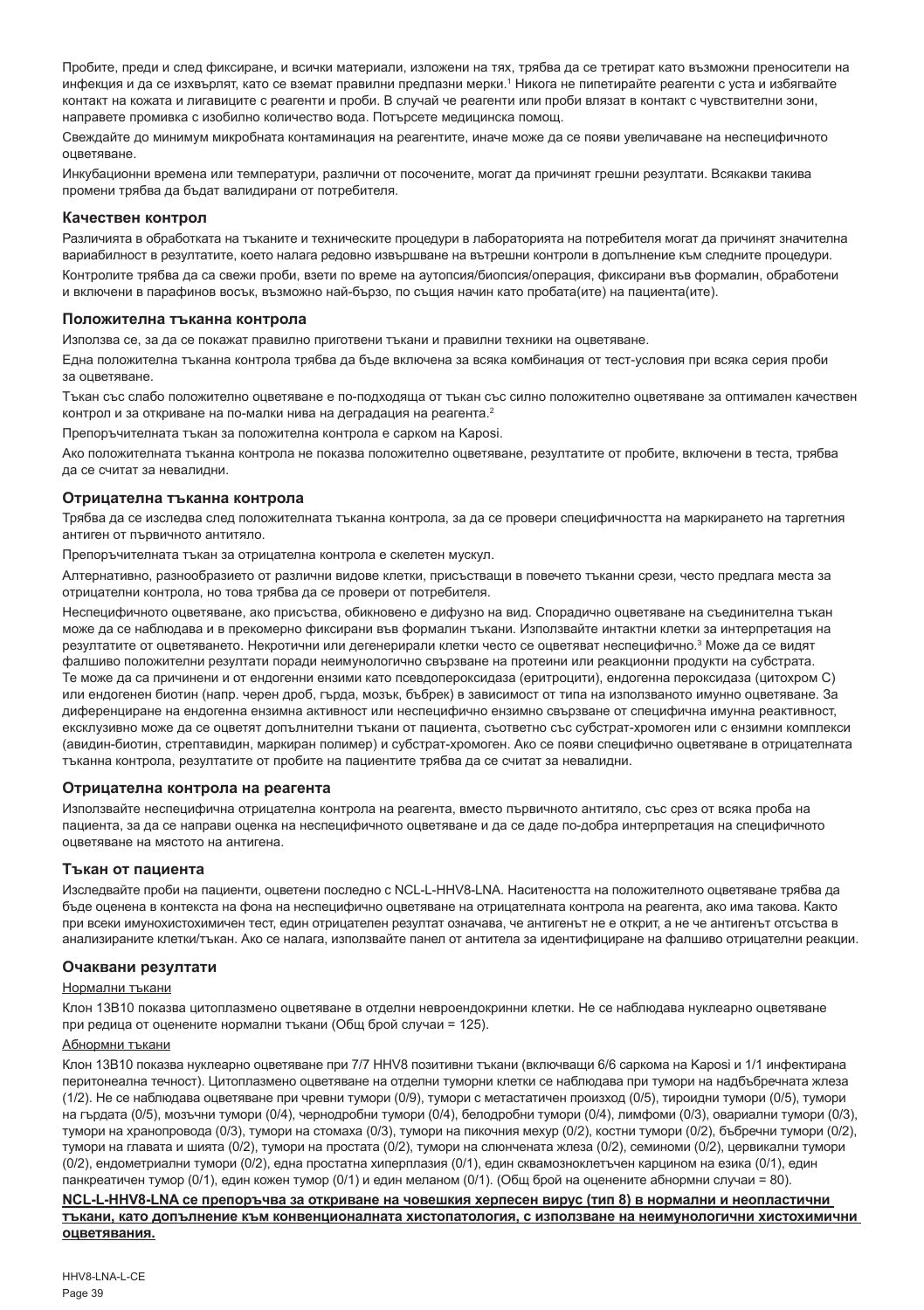#### **Общи ограничения**

Имунохистохимията е многостепенен диагностичен процес, който се състои от специализирано обучение в избор на подходящите реагенти; избор на тъкани, фиксиране и обработка; подготовка на ИХХ слайд; и интерпретация на резултатите от оцветяването.

Тъканното оцветяване зависи от боравенето с тъканта и нейната обработка преди оцветяването. Неправилното фиксиране, замразяване, размразяване, промиване, изсушаване, затопляне, срязване или контаминацията с други тъкани или течности може да причини артефакти, блокиране на антителата или фалшиво отрицателни резултати. Несъвместимите резултати може да са причинени от отклонения във фиксирането и методите на включване в парафина, или от вродени аномалии вътре в тъканта.4

Прекаленото или непълно контраоцветяване може да компрометира правилната интерпретация на резултатите.

Клиничната интерпретация на което и да е оцветяване или неговата липса следва да бъде допълнена от морфологични проучвания с помощта на подходящи контроли и трябва да се оценява в контекста на клиничната история на пациента и други диагностични изследвания от квалифициран патолог.

Антителата от Leica Biosystems Newcastle Ltd са за употреба, както е указно, върху замразени или включени в парафин срези със специфични изисквания за фиксиране. Може да настъпи неочаквана антигенна експресия, особено при неоплазми. Клиничната интерпретация на всеки оцветен тъканен срез трябва да включва морфологичен анализ и оценката на подходящи контроли.

#### **Библиография - основна**

- 1. National Committee for Clinical Laboratory Standards (NCCLS). Protection of laboratory workers from infectious diseases transmitted by blood and tissue; proposed guideline. Villanova, P.A. 1991; 7(9). Order code M29-P.
- 2. Battifora H. Diagnostic uses of antibodies to keratins: a review and immunohistochemical comparison of seven monoclonal and three polyclonal antibodies. Progress in Surgical Pathology. 6:1–15. eds. Fenoglio-Preiser C, Wolff CM, Rilke F. Field & Wood, Inc., Philadelphia.
- 3. Nadji M, Morales AR. Immunoperoxidase, part I: the techniques and pitfalls. Laboratory Medicine. 1983; 14:767.
- 4. Omata M, Liew CT, Ashcavai M, Peters RL. Nonimmunologic binding of horseradish peroxidase to hepatitis B surface antigen: a possible source of error in immunohistochemistry. American Journal of Clinical Pathology. 1980; 73:626.
- 5. Pereira PF, Galhardo MCG, Cuzzi T. Immunohistochemical detection of the latent nuclear antigen-1 of the human herpesvirus type 8 to differentiate cutaneous epidemic Kaposi sarcoma and its histological simulators. 2013. Anais Brasileiros de Dermatologia 88;2:243-46.
- 6. Urquhart JL, Uzieblo A, Kohler S. Detection of HHV-8 in pyogenic granuloma-like Kaposi sarcoma. The American Journal of Dermatopathology. 2006; 28(4): 317-321.
- 7. Cheuk W, Wong KO, Wong CS, et al. Immunostaining for human herpesvirus 8 latent nuclear antigen-1 helps distinguish Kaposi sarcoma from its mimickers. American Journal of Clinical Pathology. 2004; 121(3): 335-342.
- 8. Hong A, Davies S, Lee CS. Immunohistochemical detection of the human herpes virus 8 (HHV8) latent nuclear antigen-1 in Kaposi's sarcoma. Pathology. 2003; 35(5): 448-450.

#### **Изменения на предишно издание**

Неприложимо.

#### **Дата на издаване**

01 Ноември 2018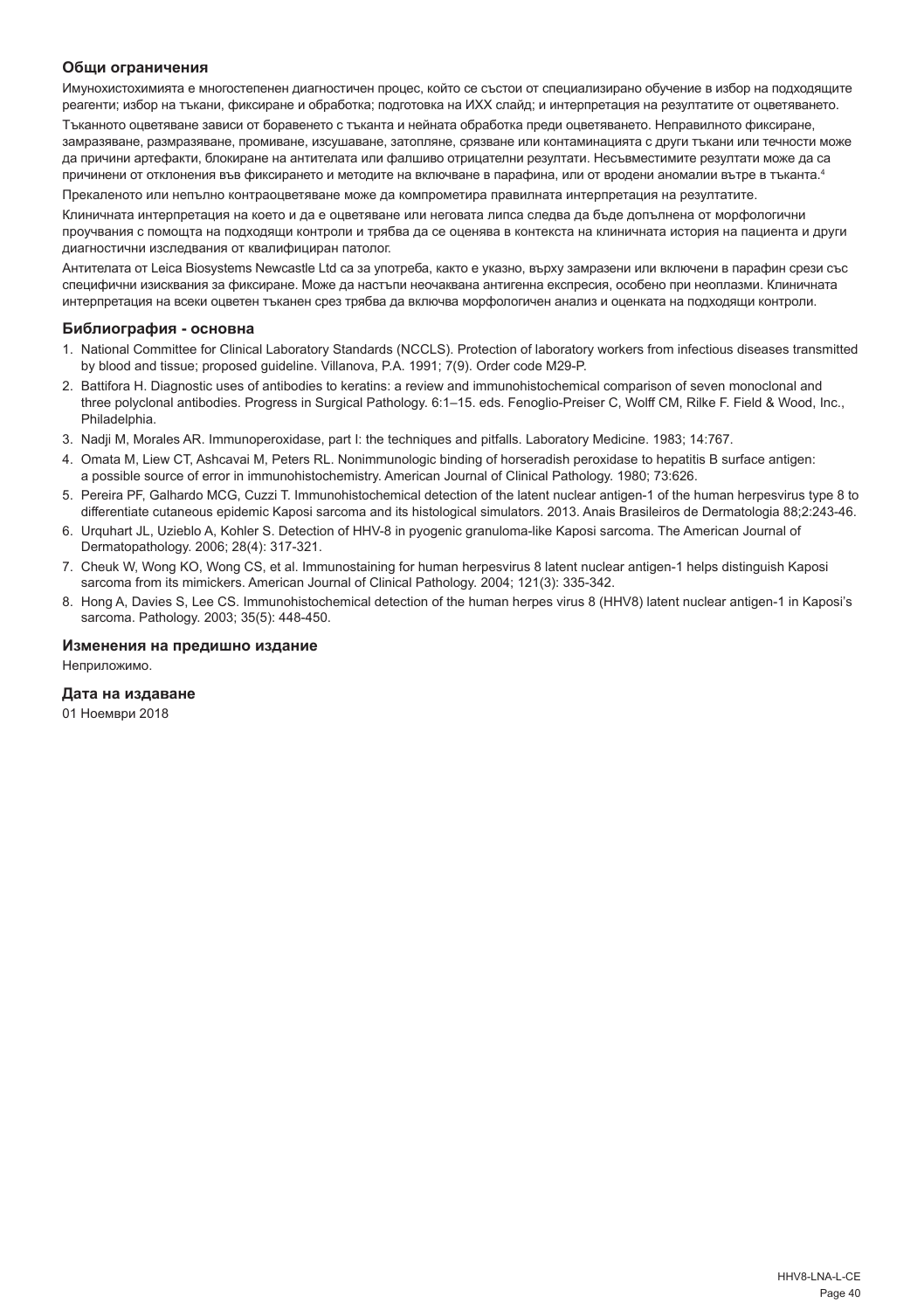## <span id="page-41-0"></span>**Novocastra™ folyékony egér monoklonális antitest Human Herpesvirus (Type 8) (latent nuclear antigen) Termékkód: NCL-L-HHV8-LNA**

## **Tervezett felhasználás**

#### *In vitro diagnosztikai használatra.*

Az NCL-L-HHV8-LNA a humán herpeszvírus (8-as típus) (látens sejtmag antigén) fénymikroszkóppal végzett minőségi azonosítására szolgál paraffinmetszetekben. Minden megfestésnek vagy a megfestés bármely hiányának a klinikai értelmezését a megfelelő kontrollokat alkalmazó morfológiai vizsgálatokkal kell kiegészíteni, és a beteg klinikai kórelőzménye, valamint az egyéb, képzett patológus által végzett diagnosztikai vizsgálatok kontextusában kell kiértékelni.

#### **Az eljárás alapelve**

Az immunhisztokémiai (IHC) megfestési technikák – közbeiktatott mosási lépések mellett – az antigén ellen termelődő specifikus antitest (elsődleges antitest), az elsődleges antitest ellen termelődő másodlagos antitest és az egy kromogén szubsztráttal rendelkező enzimkomplex egymás után következő alkalmazásán keresztül teszik lehetővé az antigének képi megjelenítését. A kromogén enzimaktiválása látható reakcióterméket eredményez az antigén helyén. Utána a minta kontrasztfesthető és fedőlemezzel látható el. Az eredményeket fénymikroszkóp segítségével lehet értelmezni; ezek az eredmények segítenek a patofiziológiás folyamatok differenciáldiagnózisa során, amely folyamatok lehet, hogy egy konkrét antigénhez kapcsolhatók, de lehet, hogy nem.

#### **Klón**

13B10

#### **Immunogén**

Prokaryota rekombináns fehérje, mely a HHV8 látens sejtmag antigén-1 molekulája C-terminusa részének felel meg.

#### **Specificitás**

Humán herpeszvírus (8-as típus) látens sejtmag antigén-1 (LNA-1).

#### **Reagens összetétele**

Az NCL-L-HHV8-LNA egy tartósítószerként nátrium-azidot tartalmazó folyékony szövetkultúra felülúszó.

## **Ig-osztály**

IgG1

## **Összfehérje-koncentráció Total Protein**

A tétel specifikus összfehérje-koncentrációját illetően lásd a fiola címkéjét.

## **Antitest-koncentráció**

Legalább 35 mg/l az ELISA által meghatározottak szerint. A tételspecifikus Ig-koncentrációt illetően lásd a fiola címkéjét.

#### **Javaslatok a felhasználással kapcsolatban**

Immunhisztokémia paraffinmetszeteken.

**Hőindukált epitópfeltárás (Heat Induced Epitope Retrieval, HIER):** Kövesse a Novocastra Epitope Retrieval Solution pH 6 termék használati utasítását.

**Javasolt feloldás:** 1:50 30 percen át, 25 °C-on. Mindez csak útmutatóul szolgál, a felhasználóknak kell meghatározniuk saját optimális munkaoldataikat.

**Megjelenítés:** Kövesse a Novolink™ Polymer Detection Systems rendszerekben történő használatra vonatkozó utasításokat. Ha további termékinformációkra vagy támogatásra van szüksége, forduljon a Leica Biosystems helyi forgalmazójához vagy regionális irodájához, vagy keresse fel a Leica Biosystems webhelyét a www.LeicaBiosystems.com címen.

Ennek az antitestnek a teljesítőképességét validálni kell, amikor más festési rendszerekkel vagy automatizált platformokkal használják.

## **Tárolás és stabilitás**

2–8 °C-os hőmérsékleten tárolandó. Tilos fagyasztani. Felhasználás után azonnal tegye vissza olyan helyre, ahol a hőmérséklet 2–8 °C. A fiola címkéjén feltüntetett lejárati dátumot követően felhasználása tilos. A fentiekben előírtaktól eltérő tárolási feltételeket a felhasználónak ellenőriznie kell.

## **Minta előkészítése**

A javasolt fixálóanyag a 10%-os, semleges pufferolású formalin a paraffinba ágyazott szövetmetszeteknél.

## **Figyelmeztetések és óvintézkedések**

Ez a reagens a sejtkultúra felülúszójából készült. Mivel biológiai termék, kezelésekor ésszerű körültekintéssel kell eljárni.

Ez a reagens nátrium-azidot tartalmaz. Az anyagbiztonsági lap igényelhető, vagy a www.LeicaBiosystems.com webhelyen rendelkezésre áll.

Minden potenciálisan toxikus összetevőnek az ártalmatlanításával kapcsolatban tanulmányozza a szövetségi, állami vagy helyi rendelkezéseket.

A mintákat fixálás előtt és után, valamint az azoknak kitett minden anyagot úgy kell kezelni, mintha fertőzőképes volna, és megfelelő körültekintéssel kell ártalmatlanítani.<sup>1</sup> Soha ne pipettázza szájjal a reagenseket, és kerülendő a bőr, valamint a nyálkahártyák érintkezése a reagensekkel és mintákkal. Ha a reagensek vagy minták érzékeny területtel érintkeznek, bő vízzel mossa le. Forduljon orvoshoz.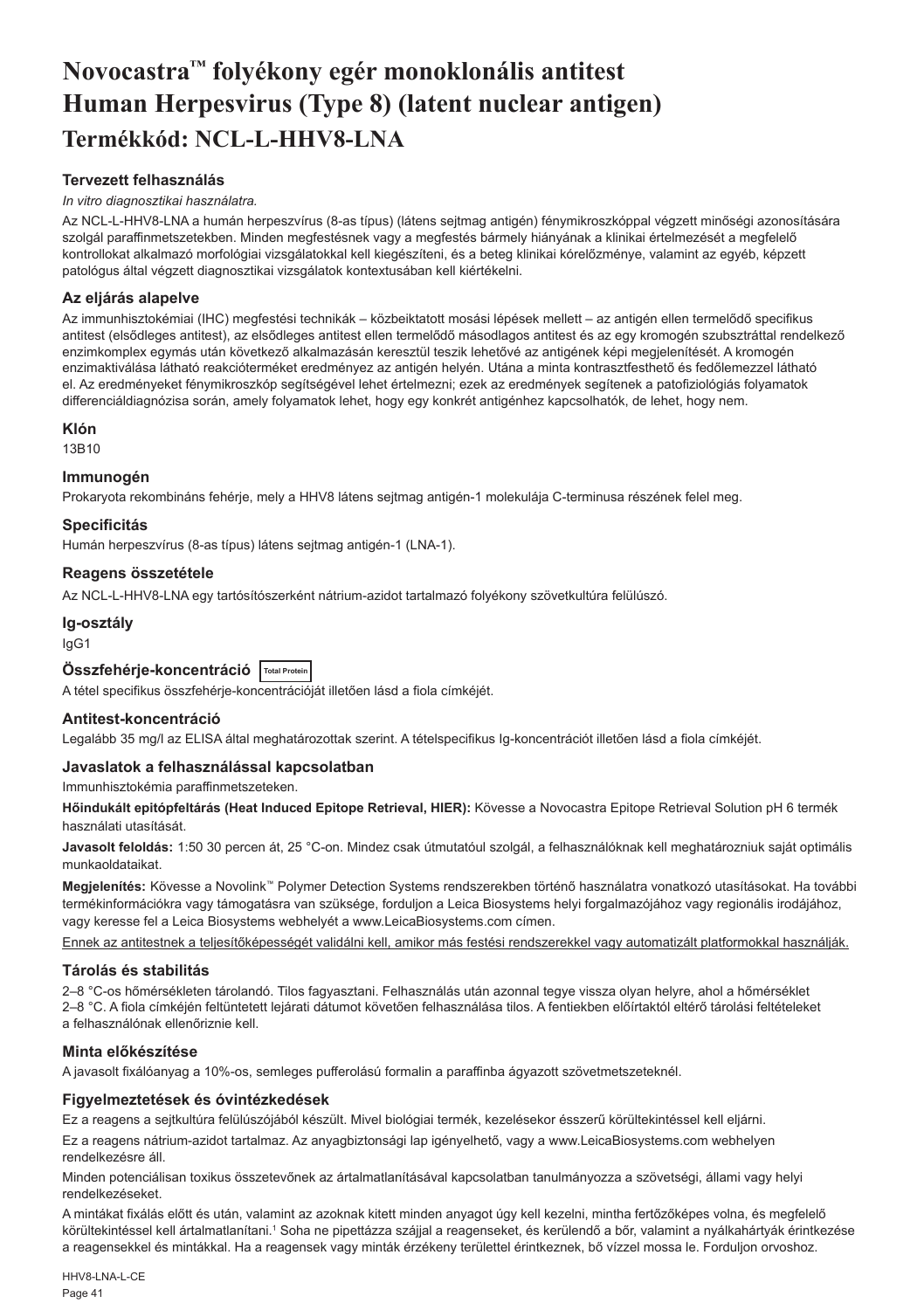Minimálisra kell csökkenteni a reagensek mikrobiális szennyezettségét, különben megnövekedhet a nem specifikus megfestés. A megadottaktól eltérő inkubációs idők, illetve hőmérsékletek hibás eredményekre vezethetnek. Minden ilyen változást a felhasználónak kell validálnia.

## **Minőség-ellenőrzés**

A felhasználó laboratóriumában a szövetfeldolgozás és a műszaki eljárások terén jelentkező különbségek jelentős eltérést idézhetnek elő az eredmények területén, ami – a következő eljárásokon túlmenően – a házon belüli ellenőrzések rendszeres végrehajtását teszi szükségessé.

A kontrollok legyenek friss boncolási/biopsziás/sebészeti minták, amelyeket – amint lehet – ugyanúgy formalinnal fixáltak, dolgoztak fel, illetve ágyaztak paraffinviaszba, mint a betegmintá(ka)t.

#### **Pozitív szövetkontroll**

Ezt a megfelelően preparált szövetek és a megfelelő megfestési technikák jelzésére használják.

Mindegyik vizsgálati feltételrendszer esetében egy pozitív szövetkontrollt kell alkalmazni minden megfestési sorozat során.

A gyengén pozitív megfestésű szövet alkalmasabb egyrészt az optimális minőség-ellenőrzés, másrészt az alacsonyabb szinten történő reagensbomlás észlelése szempontjából, mint az erősebben pozitív megfestésű szövet.<sup>2</sup>

A javasolt pozitív kontrollszövet a Kaposi-sarcoma.

Ha a pozitív szövetkontroll nem mutat pozitív megfestést, a vizsgálati minták eredményeit érvénytelennek kell tekinteni.

#### **Negatív szövetkontroll**

Ezt a pozitív szövetkontroll után kell megvizsgálni, azért, hogy a célantigén az elsődleges antitest segítségével történő címkézésének a specificitását ellenőrizni lehessen.

A javasolt negatív kontrollszövet a vázizom.

Illetve, a legtöbb szövetmetszetben jelen lévő különböző sejttípusok változatossága gyakran kínál negatív kontrollhelyeket, de ezt a felhasználónak kell ellenőriznie.

A nem specifikus megfestés, ha van ilyen, rendszerint diffúz megjelenésű. Kötőszövet szórványos megfestése is megfigyelhető a formalinnal túlzottan fixált szövetekből származó metszeteknél. A megfestési eredmények értelmezésére érintetlen sejteket használjon. Az elhalt vagy degenerálódott sejtek gyakran nem specifikusan festődnek meg.<sup>3</sup> Hamis pozitív eredmények jelentkezhetnek a fehérjéknek vagy a szubsztrát reakciótermékeinek a nem immunológiai kötődése miatt. Okozhatják ezt olyan endogén enzimek is, mint a pszeudoperoxidáz (eritrociták), endogén peroxidáz (citokróm C), illetve endogén biotin (pl. máj, mell, agy, vese), az alkalmazott immunmegfestés típusától függően. Az endogén enzim aktivitásának vagy a specifikus immunreaktivitásból származó enzimek nem specifikus kötődésének a megkülönböztetésére további betegszövetek festhetők kizárólag szubsztrát kromogénnel vagy enzimkomplexekkel (avidin-biotin, sztreptavidin, címkézett polimer), illetve szubsztrát kromogénnel. Ha a negatív szövetkontroll specifikus megfestést mutat, a betegmintáknál jelentkező eredményeket érvénytelennek kell tekinteni.

#### **Negatív reagenskontroll**

Az elsődleges antitest helyett nem specifikus negatív reagenskontrollt alkalmazzon mindegyik betegminta metszeténél, hogy a nem specifikus megfestést kiértékelhesse, és hogy lehetővé váljon a specifikus megfestés jobb értelmezése az antigén helyén.

#### **Betegszövet**

Az NCL-L-HHV8-LNA-val festett betegmintákat utolsóként vizsgálja meg. A pozitív megfestésintenzitást a negatív reagenskontroll bármely nem specifikus háttérmegfestésének a kontextusában kell kiértékelni. Ugyanúgy, mint bármely immunhisztokémiai vizsgálatnál, a negatív eredmény azt jelenti, hogy az antigén nem volt kimutatható, nem pedig azt, hogy az antigén nem volt jelen a vizsgált sejtekben/szövetben. Ha szükséges, a hamis negatív reakciók azonosítására használjon antitestpanelt.

## **Várható eredmények**

#### Normális szövetek

A 13B10 klón citoplazmafestést mutatott egyes neuroendokrin sejtekben. Nem figyelték meg a sejtmag megfestését a különféle értékelt normális szövetekben (esetek összesített száma = 125).

### Abnormális szövetek

A 13B10 klón sejtmagfestést mutatott 7/7 HHV8-pozitív szövetben (beleértve 6/6 Kaposi-sarcomát és 1/1 fertőzött peritonealis folyadékot). Egyes tumorsejtek citoplazmájának megfestését figyelték meg mellékvesetumorokban (1/2). Semmilyen megfestést nem észleltek béltumor (0/9), metasztatikus eredetű tumor (0/5), pajzsmirigytumor (0/5), melltumor (0/5), agytumor (0/4), májtumor (0/4), tüdőtumor (0/4), limfóma (0/3), petefészektumor (0/3), nyelőcsőtumor (0/3), gyomortumor (0/3), hólyagtumor (0/2), csonttumor (0/2), vesetumor (0/2), a fej és nyak tumorjai (0/2), prosztatatumor (0/2), nyálmirigytumor (0/2), seminoma (0/2), méhnyaktumor (0/2), endometriumtumor (0/2), prosztata-hyperplasia (0/1), pikkelysejtes nyelvcarcinoma (0/1), hasnyálmirigytumor (0/1), bőrtumor (0/1) és melanoma (0/1) esetében. (Az értékelt abnormális esetek összesített száma = 80.)

#### **Az NCL-L-HHV8-LNA a humán herpeszvírus (8-as típus) detektálására ajánlott normális és neoplasiás szövetekben, a nem immunológiai hisztokémiai festést használó hagyományos hisztopatológia kiegészítéseként.**

## **Általános korlátozások**

Az immunhisztokémia egy többlépcsős diagnosztikai eljárás, amely a következőkből áll: szakképzés a megfelelő reagensek kiválasztása terén; szövetválasztás, -fixálás és feldolgozás; az IHC-tárgylemez előkészítése; és a megfestési eredmények értelmezése.

A szövetmegfestés függ a szövet kezelésétől és feldolgozásától a megfestés előtt. A nem megfelelő fixálás, fagyasztás, olvasztás, mosás, szárítás, melegítés, metszetkészítés vagy a más szövetekkel, illetve folyadékokkal történő szennyezés műtermékeket, az antitestek befogását, illetve hamis negatív eredményeket produkálhat. A következetlen eredmények a fixálási vagy beágyazási módszerek tekintetében jelentkező eltéréseknek, illetve a szöveten belül jelentkező eredendő rendellenességeknek tudhatók be.4 A túlzott vagy hiányos kontrasztmegfestés az eredmények megfelelő értelmezését ronthatja.

> HHV8-LNA-L-CE Page 42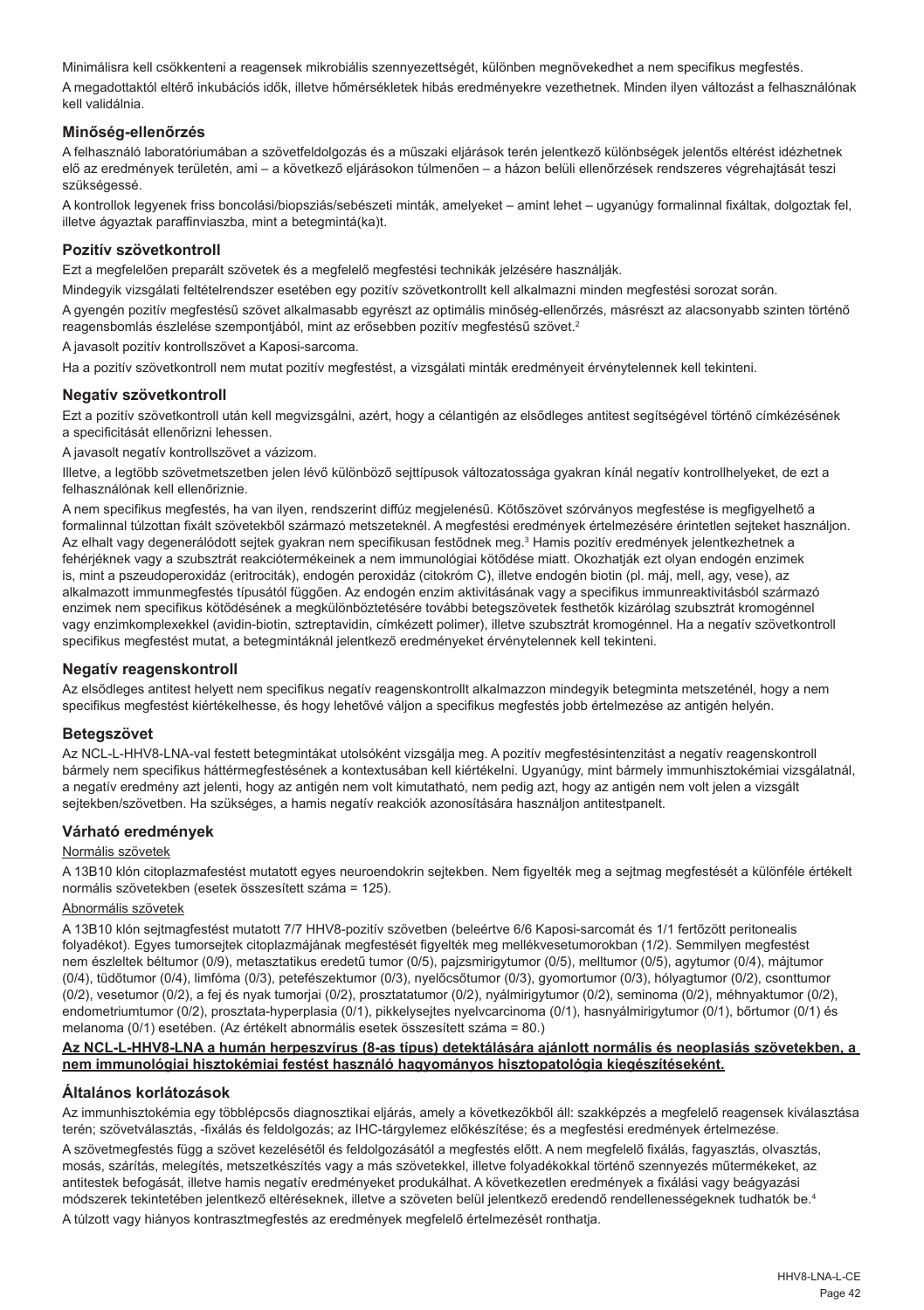Minden megfestésnek vagy a megfestés bármely hiányának a klinikai értelmezését a megfelelő kontrollokat alkalmazó morfológiai vizsgálatokkal kell kiegészíteni, és a beteg klinikai kórelőzménye, valamint az egyéb, képzett patológus által végzett diagnosztikai vizsgálatok kontextusában kell kiértékelni.

A Leica Biosystems Newcastle Ltd-től származó antitestek, a jelzettek szerint – specifikus fixálási követelmények mellett – a fagyasztott vagy paraffinba ágyazott metszeteken történő felhasználásra szolgálnak. Váratlan antigén-kifejeződés is előfordulhat, különösen neoplazmák esetében. Bármely festett szövetmetszet klinikai értelmezésének ki kell terjednie a morfológiai elemzésre és a megfelelő kontrollok értékelésére is.

## **Bibliográfia - általános**

- 1. National Committee for Clinical Laboratory Standards (NCCLS). Protection of laboratory workers from infectious diseases transmitted by blood and tissue; proposed guideline. Villanova, P.A. 1991; 7(9). Order code M29-P.
- 2. Battifora H. Diagnostic uses of antibodies to keratins: a review and immunohistochemical comparison of seven monoclonal and three polyclonal antibodies. Progress in Surgical Pathology. 6:1–15. eds. Fenoglio-Preiser C, Wolff CM, Rilke F. Field & Wood, Inc., Philadelphia.
- 3. Nadji M, Morales AR. Immunoperoxidase, part I: the techniques and pitfalls. Laboratory Medicine. 1983; 14:767.
- 4. Omata M, Liew CT, Ashcavai M, Peters RL. Nonimmunologic binding of horseradish peroxidase to hepatitis B surface antigen: a possible source of error in immunohistochemistry. American Journal of Clinical Pathology. 1980; 73:626.
- 5. Pereira PF, Galhardo MCG, Cuzzi T. Immunohistochemical detection of the latent nuclear antigen-1 of the human herpesvirus type 8 to differentiate cutaneous epidemic Kaposi sarcoma and its histological simulators. 2013. Anais Brasileiros de Dermatologia 88;2:243-46.
- 6. Urquhart JL, Uzieblo A, Kohler S. Detection of HHV-8 in pyogenic granuloma-like Kaposi sarcoma. The American Journal of Dermatopathology. 2006; 28(4): 317-321.
- 7. Cheuk W, Wong KO, Wong CS, et al. Immunostaining for human herpesvirus 8 latent nuclear antigen-1 helps distinguish Kaposi sarcoma from its mimickers. American Journal of Clinical Pathology. 2004; 121(3): 335-342.
- 8. Hong A, Davies S, Lee CS. Immunohistochemical detection of the human herpes virus 8 (HHV8) latent nuclear antigen-1 in Kaposi's sarcoma. Pathology. 2003; 35(5): 448-450.

## **Előző kiadás módosításai**

Nem alkalmazható.

## **Kiadás időpontja**

01 november 2018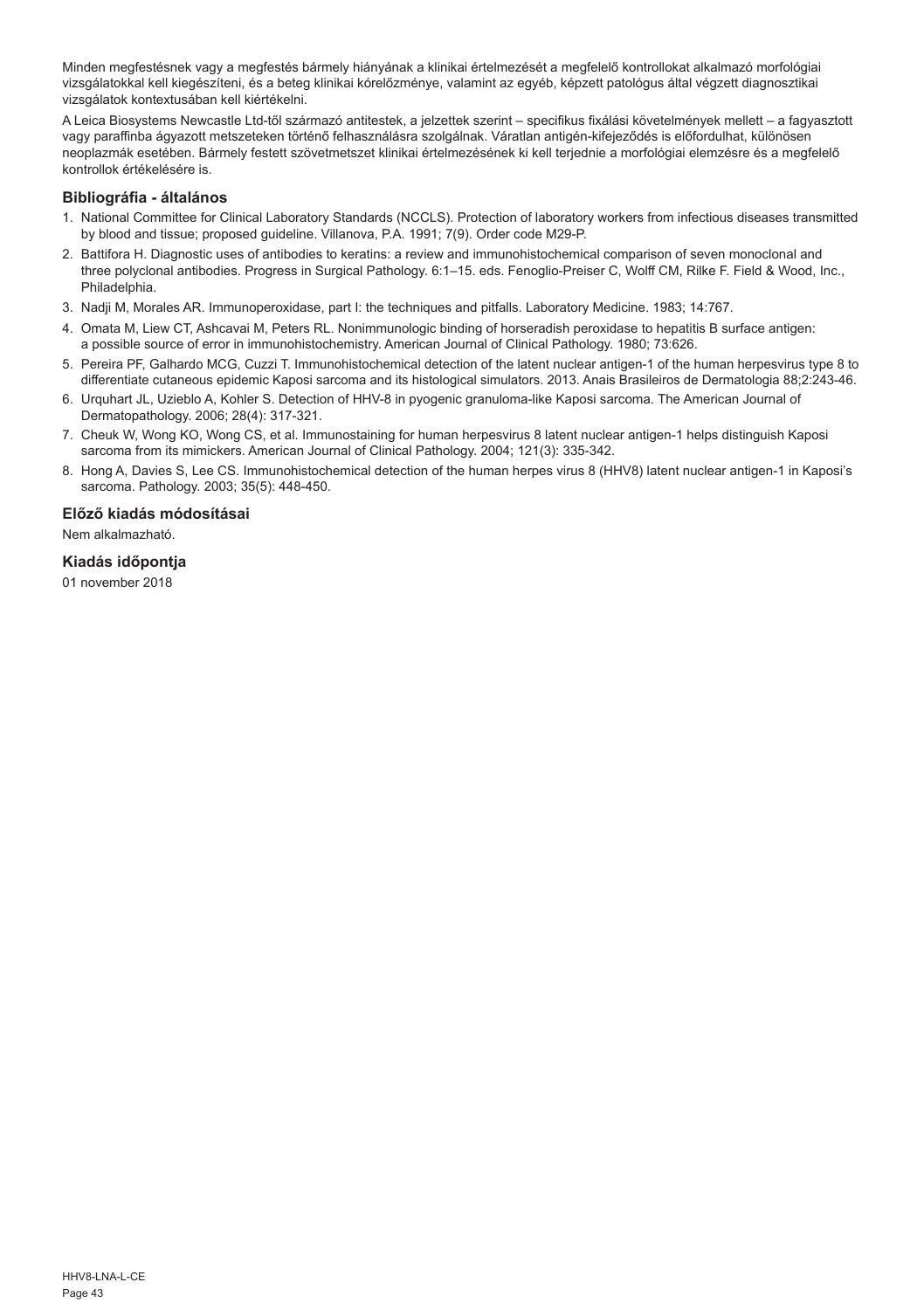## <span id="page-44-0"></span>**Anticorp monoclonal lichid de șoarece Novocastra™ Human Herpesvirus (Type 8) (latent nuclear antigen) Cod produs: NCL-L-HHV8-LNA**

## **Domeniu de utilizare**

#### *Pentru diagnosticare in vitro.*

NCL-L-HHV8-LNA este destinat identificării calitative, prin intermediul microscopiei optice a virusului herpetic uman (tip 8) (antigen nuclear latent) în secțiunile de parafină. Interpretarea clinică a oricărei colorații sau a absenței acesteia trebuie verificată prin studii morfologice utilizând proceduri de control adecvate și trebuie evaluată în contextul antecedentelor clinice ale pacientului, precum și al altor teste de diagnosticare efectuate de un patolog calificat.

#### **Principiul de procedură**

Tehnicile de colorație imunohistochimică (IHC) permit vizualizarea antigenilor prin aplicarea secvențială a unui anumit anticorp pe antigen (anticorp primar), a unui anticorp secundar pe anticorpul primar și a unui complex enzimatic cu un substrat cromogen, cu etape de spălare intercalate. Activarea enzimatică a cromogenului duce la un produs de reacție vizibil la locul aplicării antigenului. Proba poate fi apoi contracolorată și acoperită. Rezultatele sunt interpretate folosind un microscop optic și ajută la diagnosticul diferențial al proceselor patofiziologice, care pot sau nu să fie asociate cu un anumit antigen.

#### **Clonă**

13B10

#### **Imunogen**

Proteină procariotă recombinantă corespunzând unei porțiuni a terminalului C al moleculei de antigen-1 nuclear latent al HVV8 (virusul herpetic uman (tip 8)).

#### **Specificitate**

Antigenul-1 nuclear latent (LNA-1) al virusului herpetic uman (tip 8).

#### **Compoziția reactivului**

NCL-L-HHV8-LNA este un supernatant de cultură tisulară lichid care conține azidă de sodiu drept conservant.

## **Clasa Ig**

IgG1

## **Concentrație proteină totală Total Protein**

Consultați eticheta flaconului pentru concentrația proteinelor totale specifică lotului.

## **Concentrație anticorpi**

Mai mare sau egală cu 35 mg/l, așa cum este determinată prin ELISA. Consultați eticheta flaconului pentru concentrația Ig specifică lotului.

## **Recomandări privind utilizarea**

Imunohistochimie pe secțiuni de parafină.

**Recuperarea epitopului indusă de căldură (Heat Induced Epitope Retrieval, HIER):** Urmați instrucțiunile de utilizare pentru Novocastra Epitope Retrieval Solution pH 6.

**Diluție sugerată:** 1:50 timp de 30 minute la 25 °C. Aceste informații sunt furnizate cu rol de îndrumare, iar utilizatorii trebuie să-și stabilească singuri propriile diluții de lucru optime.

**Vizualizare:** Urmați instrucțiunile de utilizare pentru Novolink™ Polymer Detection Systems. Pentru informații sau asistență suplimentare cu privire la produs, luați legătura cu distribuitorul dvs. local sau cu biroul regional al Leica Biosystems sau, ca alternativă, vizitați site-ul web al Leica Biosystems, www.LeicaBiosystems.com

Performanța acestui anticorp trebuie validată atunci când este utilizat cu alte sisteme de colorare manuală sau alte platforme automatizate.

#### **Depozitare și stabilitate**

Depozitați la 2 – 8 °C. Nu congelați. Returnați la 2 – 8 °C imediat după utilizare. A nu se utiliza după data de expirare indicată pe eticheta flaconului. Alte condiții de depozitare decât cele specificate mai sus trebuie verificate de către utilizator.

## **Pregătirea probei**

Mediul de fixare recomandat este de formalină tamponată neutru 10% pentru secțiunile de țesut încorporate în parafină.

## **Avertismente și precauții**

Acest reactiv a fost pregătit din supernatantul culturii celulare. Întrucât este un produs biologic, trebuie să se acționeze cu prudența rezonabilă la manevrarea sa.

Acest reactiv conține azidă de sodiu. Fișa cu informații de siguranță despre material este disponibilă la cerere sau poate fi obținută de pe site-ul www.LeicaBiosystems.com.

Consultați reglementările naționale, județene sau locale pentru informații privind eliminarea oricăror componente cu potențial toxic.

Probele, înainte și după fixare, precum și toate materialele expuse la acestea, trebuie manevrate ca și când ar avea potențialul de a transmite infecții și trebuie eliminate luând măsurile de precauție adecvate.<sup>1</sup> Nu pipetați niciodată reactivii pe gură și evitați contactul reactivilor și probelor cu pielea și membranele mucoase. Dacă reactivii sau probele vin în contact cu suprafețele sensibile, spălați cu apă din abundență. Solicitați asistență medicală.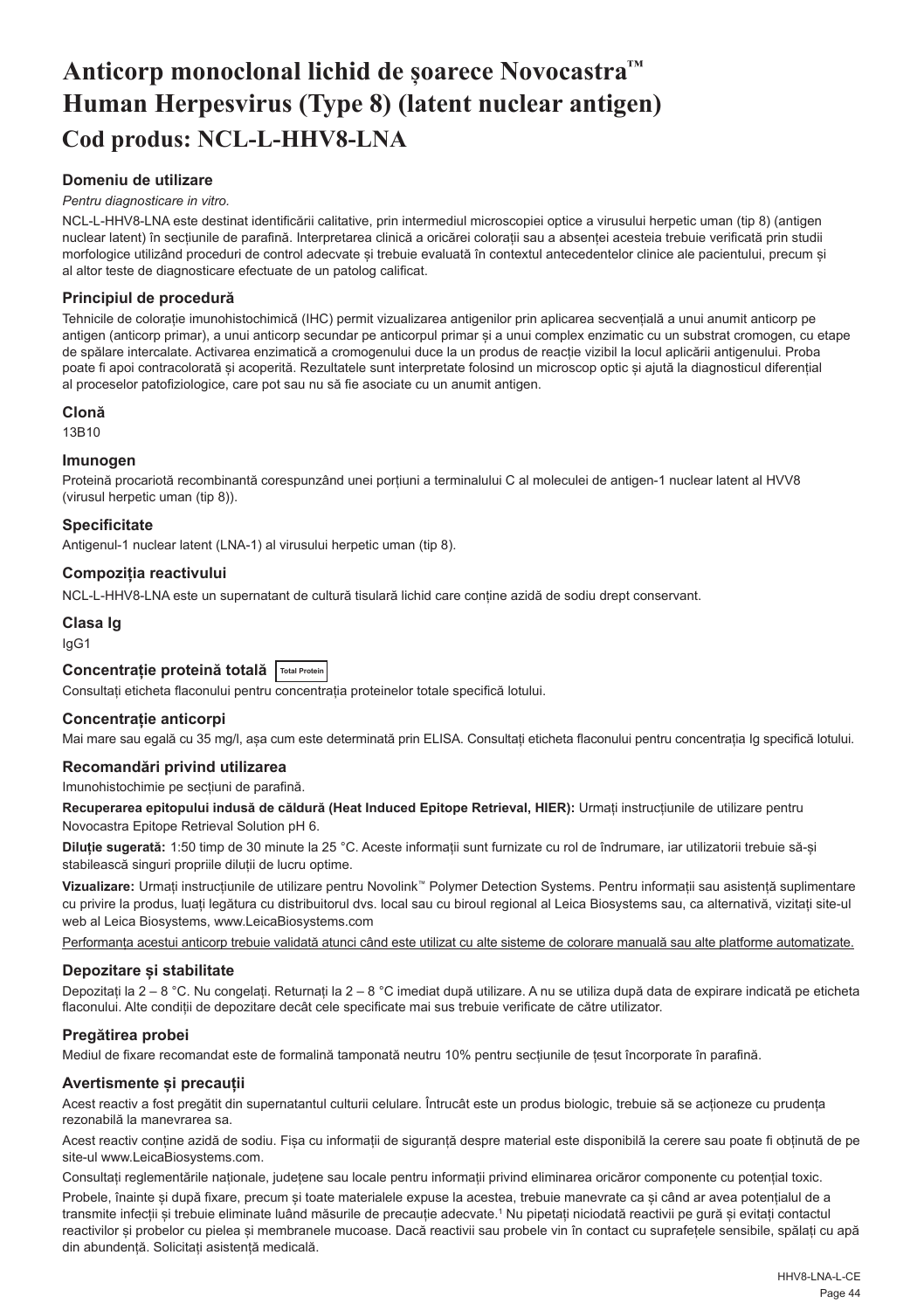Reduceți la minim contaminarea microbiană a reactivilor, în caz contrar poate apărea o creștere a colorației nespecifice. Timpii sau temperaturile de incubare care diferă de valorile specificate pot genera rezultate eronate. Orice astfel de modificări trebuie validate de către utilizator.

## **Controlul calității**

Diferentele în ceea ce priveste procesarea tesutului si procedurile tehnice în laboratorul utilizatorului pot cauza o variabilitate semnificativă a rezultatelor, necesitând efectuarea cu regularitate de controale interne, în plus față de următoarele proceduri. Probele de control trebuie să fie probe proaspete de autopsie/biopsie/chirurgicale, fixate în formalină, procesate și încorporate în ceară de parafină cât mai curând posibil și în aceeași manieră ca și probele pacientului.

## **Țesutul de control pozitiv**

Folosit pentru a indica țesuturile pregătite corect și tehnicile de colorație adecvate.

O probă de țesut de control pozitiv trebuie să fie inclusă pentru fiecare set de condiții de testare în fiecare etapă de colorație. Un țesut cu colorație pozitivă slabă este mai adecvat decât un țesut cu colorație pozitivă puternică în vederea unui control optim al calității și pentru a detecta nivelurile minore de degradare a reactivului.<sup>2</sup>

Țesutul de control pozitiv recomandat este sarcomul Kaposi.

Dacă țesutul de control pozitiv nu demonstrează colorația pozitivă, rezultatele obținute cu acele probe de testare trebuie considerate nevalide.

## **Țesutul de control negativ**

Trebuie examinat după țesutul de control pozitiv pentru a verifica specificitatea informațiilor de etichetare ale antigenului țintă în funcție de anticorpul primar.

Țesutul de control negativ recomandat este mușchiul scheletic.

Ca alternativă, varietatea de tipuri diferite de celule prezente în majoritatea secțiunilor tisulare oferă frecvent locuri de control negativ, dar acest lucru trebuie verificat de către utilizator.

Colorația nespecifică, dacă este prezentă, are de obicei un aspect difuz. Colorația sporadică a țesutului conjunctiv poate fi observată, de asemenea, în secțiuni de țesuturi fixate în mod excesiv în formalină. Folosiți celule intacte pentru interpretarea rezultatelor de colorație. Celulele necrotice sau degenerate se colorează deseori într-un mod nespecific.<sup>3</sup> Se pot observa rezultate fals pozitive ca urmare a legării non-imunologice a proteinelor sau produșilor de reacție ai substratului. Acestea pot fi cauzate, de asemenea, de enzimele endogene precum pseudoperoxidaza (eritrocite), peroxidaza endogenă (citocromul C) sau biotina endogenă (de exemplu, ficat, sân, creier, rinichi), în funcție de tipul de imunocolorație folosit. Pentru a diferenția activitatea enzimelor endogene sau legarea nespecifică a enzimelor de imunoreactivitatea specifică, pot fi colorate țesuturi suplimentare de la pacient numai cu substrat-cromogen sau, respectiv, complexe enzimatice (avidină-biotină, streptavidină, polimer etichetat) și substrat-cromogen. În cazul în care colorația specifică are loc în țesutul de control negativ, rezultatele obținute pe probele pacientului trebuie să fie considerate nevalide.

## **Reactivul de control negativ**

Folosiți un reactiv de control negativ nespecific în locul anticorpului primar cu o secțiune din fiecare probă a pacientului pentru a evalua colorația nespecifică și a permite o mai bună interpretare a colorației specifice la locul aplicării antigenului.

## **Țesutul pacientului**

Examinați probele pacientului colorate cu NCL-L-HHV8-LNA ultimele. Intensitatea colorației pozitive trebuie evaluată în contextul oricărei colorații de fond nespecifice a reactivului de control negativ. La fel ca în cazul oricărui test imunohistochimic, un rezultat negativ înseamnă că antigenul nu a fost detectat, și nu că antigenul a fost absent în celulele/țesuturile analizate. Dacă este necesar, folosiți un set de anticorpi pentru identificarea reactiilor fals negative.

## **Rezultate așteptate**

## Țesuturi normale

Clona 13B10 a prezentat colorație citoplasmatică în celulele neuroendocrine ocazionale. Nu a fost observată nici o colorație nucleară într-o gamă de țesuturi normale evaluate (număr total de cazuri = 125).

## Țesuturi anormale

Clona 13B10 a prezentat colorație nucleară în 7/7 țesuturi pozitive la HHV8 (inclusiv 6/6 sarcoame Kaposi și 1/1 lichid peritoneal infectat). S-a observat colorația citoplasmatică a celulelor tumorale ocazionale la tumorile glandelor suprarenale (1/2). Nu s-a observat nicio colorație în cazul tumorilor intestinale (0/9), tumorilor de origine metastatică (0/5), tumorilor glandei tiroide (0/5), tumorilor de sân (0/5), tumorilor cerebrale (0/4), tumorilor hepatice (0/4), tumorilor pulmonare (0/4), limfoamelor (0/3), tumorilor ovariene (0/3), tumorilor esofagului (0/3), tumorilor stomacale (0/3), tumorilor vezicii urinare (0/2), tumorilor osoase (0/2), tumorilor renale (0/2), tumorilor capului și gâtului (0/2), tumorilor prostatei (0/2), tumorilor glandei salivare (0/2), seminoamelor (0/2), tumorilor cervicale (0/2), tumorilor endometriale (0/2), unei hiperplazii prostatice (0/1), unui carcinom al limbii cu celule scuamoase (0/1), unei tumori a pancreasului (0/1), unei tumori a pielii (0/1) și unui melanom (0/1). (Numărul total al cazurilor anormale evaluate = 80).

## **NCL-L-HHV8-LNA este recomandat pentru detectarea virusului herpetic uman (tip 8) în țesuturile normale și neoplazice, ca adjuvant al histopatologiei convenționale utilizând coloranți histochimici non-imunologici.**

## **Limitări generale**

Imunohistochimia este un proces de diagnostic cu mai multe etape, care constă din instruirea specializată în ceea ce privește alegerea reactivilor adecvati; alegerea, fixarea și procesarea tesutului; prepararea lamei IHC; și interpretarea rezultatelor de colorație.

Colorația tisulară depinde de manevrarea și procesarea țesutului înainte de colorație. Fixarea, congelarea, dezghețarea, spălarea, uscarea, încălzirea, secționarea necorespunzătoare sau contaminarea cu alte țesuturi ori fluide pot cauza artefacte, captura anticorpilor sau rezultate fals negative. Rezultatele inconsecvente pot fi atribuite diferențelor în ceea ce privește metodele de fixare și încorporare, ori neregularităților inerente ale țesutului.4

Contracolorația excesivă sau incompletă poate compromite interpretarea adecvată a rezultatelor.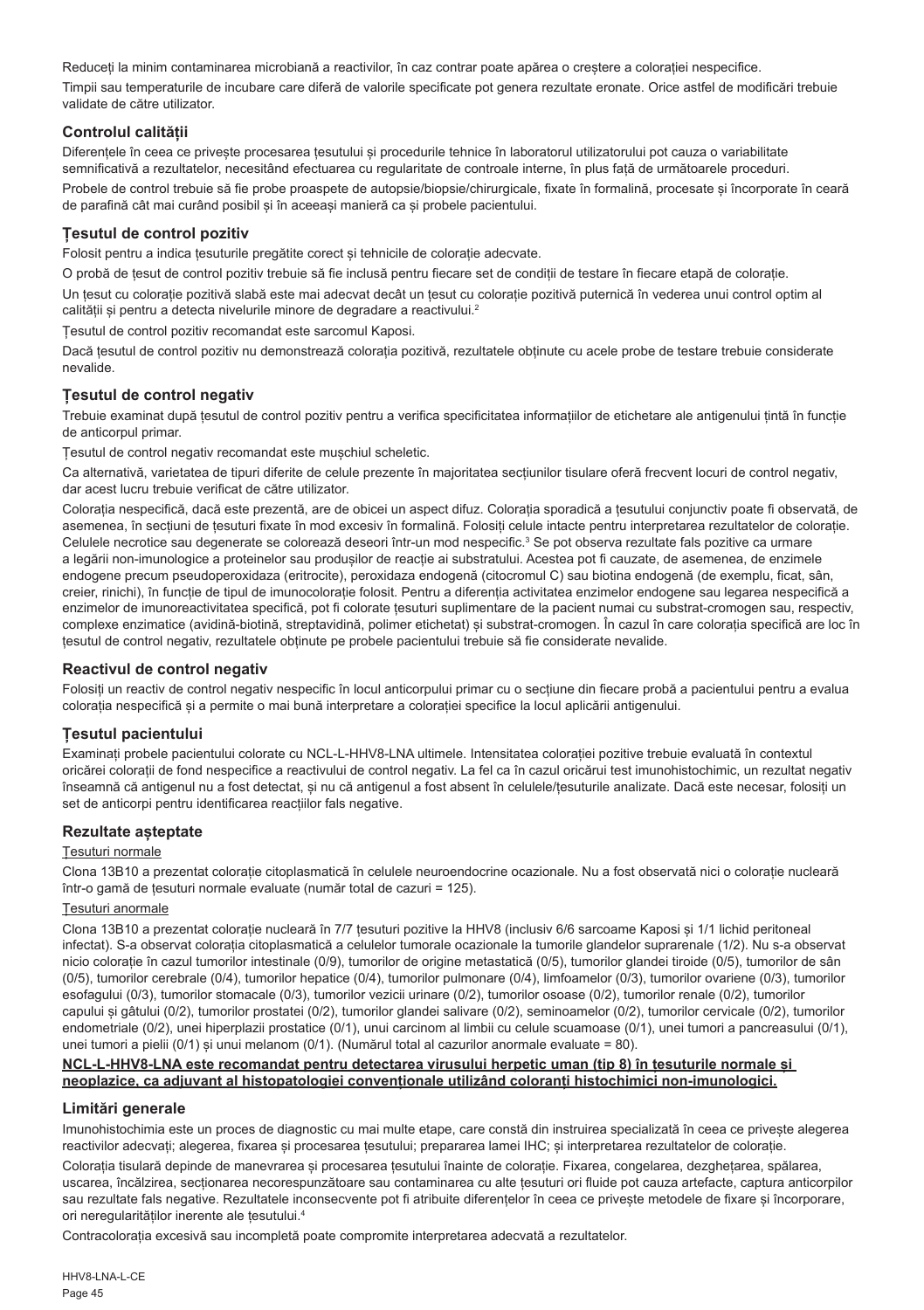Interpretarea clinică a oricărei colorații sau a absenței acesteia trebuie verificată prin studii morfologice utilizând proceduri de control adecvate și trebuie evaluată în contextul antecedentelor clinice ale pacientului, precum și al altor teste de diagnosticare efectuate de un patolog calificat.

Anticorpii de la Leica Biosystems Newcastle Ltd sunt destinați utilizării, conform indicațiilor, fie pe secțiuni congelate, fie pe secțiuni încorporate în parafină cu cerințe de fixare specifice. Poate apărea exprimarea neașteptată a antigenului, în special în neoplasme. Interpretarea clinică a oricărei secțiuni tisulare colorate trebuie să includă analiza morfologică și evaluarea probelor de control adecvate.

## **Bibliografie - General**

- 1. National Committee for Clinical Laboratory Standards (NCCLS). Protection of laboratory workers from infectious diseases transmitted by blood and tissue; proposed guideline. Villanova, P.A. 1991; 7(9). Order code M29-P.
- 2. Battifora H. Diagnostic uses of antibodies to keratins: a review and immunohistochemical comparison of seven monoclonal and three polyclonal antibodies. Progress in Surgical Pathology. 6:1–15. eds. Fenoglio-Preiser C, Wolff CM, Rilke F. Field & Wood, Inc., Philadelphia.
- 3. Nadji M, Morales AR. Immunoperoxidase, part I: the techniques and pitfalls. Laboratory Medicine. 1983; 14:767.
- 4. Omata M, Liew CT, Ashcavai M, Peters RL. Nonimmunologic binding of horseradish peroxidase to hepatitis B surface antigen: a possible source of error in immunohistochemistry. American Journal of Clinical Pathology. 1980; 73:626.
- 5. Pereira PF, Galhardo MCG, Cuzzi T. Immunohistochemical detection of the latent nuclear antigen-1 of the human herpesvirus type 8 to differentiate cutaneous epidemic Kaposi sarcoma and its histological simulators. 2013. Anais Brasileiros de Dermatologia 88;2:243-46.
- 6. Urquhart JL, Uzieblo A, Kohler S. Detection of HHV-8 in pyogenic granuloma-like Kaposi sarcoma. The American Journal of Dermatopathology. 2006; 28(4): 317-321.
- 7. Cheuk W, Wong KO, Wong CS, et al. Immunostaining for human herpesvirus 8 latent nuclear antigen-1 helps distinguish Kaposi sarcoma from its mimickers. American Journal of Clinical Pathology. 2004; 121(3): 335-342.
- 8. Hong A, Davies S, Lee CS. Immunohistochemical detection of the human herpes virus 8 (HHV8) latent nuclear antigen-1 in Kaposi's sarcoma. Pathology. 2003; 35(5): 448-450.

## **Amendamente la ediția anterioară**

Nu este cazul.

## **Data publicării**

01 noiembrie 2018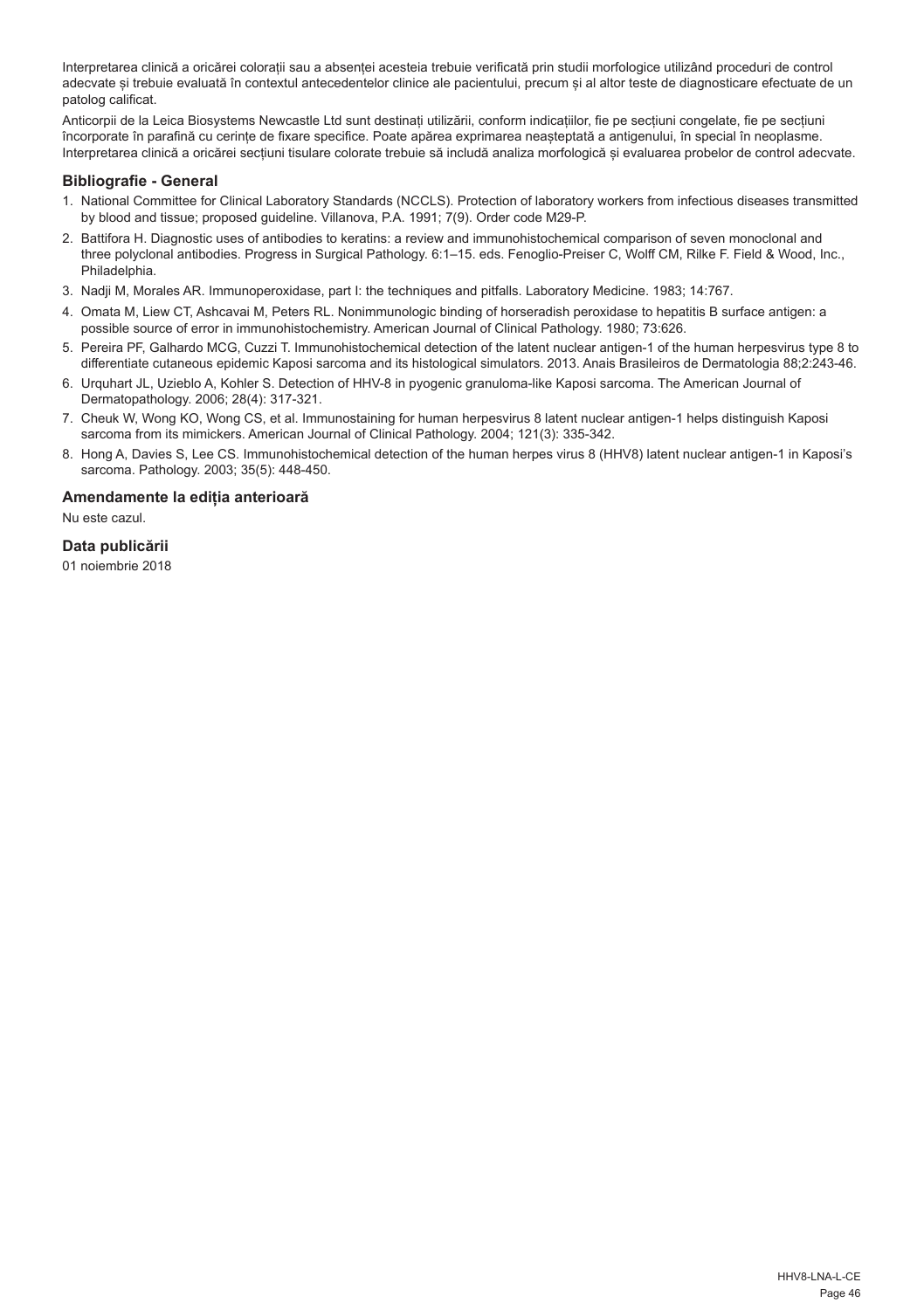## <span id="page-47-0"></span>**Жидкая форма мышиных моноклональных антител Novocastra™ Human Herpesvirus (Type 8) (latent nuclear antigen) Код продукта: NCL-L-HHV8-LNA**

## **Назначение**

#### *Для диагностики in vitro.*

NCL-L-HHV8-LNA предназначен для качественного определения Human Herpesvirus (Type 8) (латентного ядерного антигена) в парафиновых срезах с помощью световой микроскопии. Клиническая интерпретация любого окрашивания или его отсутствия должна быть дополнена морфологическими исследованиями с надлежащими контролями и должна быть оценена квалифицированным патологом с учетом анамнеза пациента и других диагностических тестов.

#### **Принцип процедуры**

Иммуногистохимические (ИГХ) методы окрашивания позволяют визуализировать антигены путем последовательного связывания специфического антитела с антигеном (первичное антитело), вторичного антитела с первичным антителом и ферментного комплекса с хромогенным субстратом. Между этими этапами выполняется промежуточная промывка. Ферментная активация хромогена приводит к образованию видимого продукта реакции в месте расположения антигена. После этого образцы можно подвергать контрастному окрашиванию и заключать под покровное стекло. Интерпретацию результатов выполняют под световым микроскопом и используют для дифференциальной диагностики патофизиологических процессов, которые могут быть связаны или не связаны с конкретным антигеном.

#### **Клон**

13B10

#### **Иммуноген**

Прокариотный рекомбинантный белок, соответствующий С-концевой части молекулы латентного ядерного антигена 1 вируса HHV8.

#### **Специфичность**

Латентный ядерный антиген 1 (LNA-1) человеческого герпесвируса 8-го типа.

#### **Состав реагента**

NCL-L-HHV8-LNA — супернатант жидкой тканевой культуры, содержащий азид натрия в качестве консерванта.

#### **Класс иммуноглобулинов**

IgG1

**Общая концентрация белка Total Protein**

Общая концентрация белка для каждой партии указана на этикетке флакона.

#### **Концентрация антител**

Не менее 35 мг/л при определении методом ELISA. Концентрация Ig для каждой партии указана на этикетке флакона.

#### **Рекомендации по применению**

Иммуногистохимия на парафиновых срезах.

**Высокотемпературная демаскировка антигена (Heat Induced Epitope Retrieval, HIER):** Следуйте инструкции по применению, прилагаемой к раствору Novocastra Epitope Retrieval Solution с pH 6.

**Рекомендуемое разведение:** 1:50 в течение 30 минут при 25 °C. Эти указания следует считать ориентировочными, и пользователи должны сами определить свои оптимальные рабочие разведения.

**Визуализация:** Следуйте инструкции по применению, прилагаемой к реагенту Novolink™ Polymer Detection Systems. За дополнительной информацией об этом продукте и поддержкой обращайтесь к своему местному дистрибьютору или в региональный офис компании Leica Biosystems, либо посетите веб-сайт компании Leica Biosystems: www.LeicaBiosystems.com

В случае применения этого антитела с другими ручными системами окрашивания или автоматизированными платформами следует выполнять валидацию его работоспособности.

#### **Хранение и стабильность**

Хранить при температуре 2–8 °C. Не замораживать! Немедленно после применения вернуть в условия с температурой 2–8 °C. Не использовать после указанной на этикетке флакона даты истечения срока годности! Условия хранения, отличающиеся от указанных выше, должны быть проверены пользователем.

#### **Подготовка образцов**

Для приготовления залитых в парафин срезов тканей рекомендуется фиксация в 10 % нейтральном забуференном формалине.

#### **Предупреждения и меры предосторожности**

Этот реагент был изготовлен из супернатанта культуры клеток. При обращении с этим продуктом, как и с другими биологическими продуктами, следует соблюдать разумную осторожность.

Этот реагент содержит азид натрия. Паспорт безопасности материала (Material Safety Data Sheet) можно получить по запросу или загрузить с www.LeicaBiosystems.com

В отношении утилизации любых потенциально токсичных компонентов выполняйте требования федеральных, региональных или местных нормативных документов.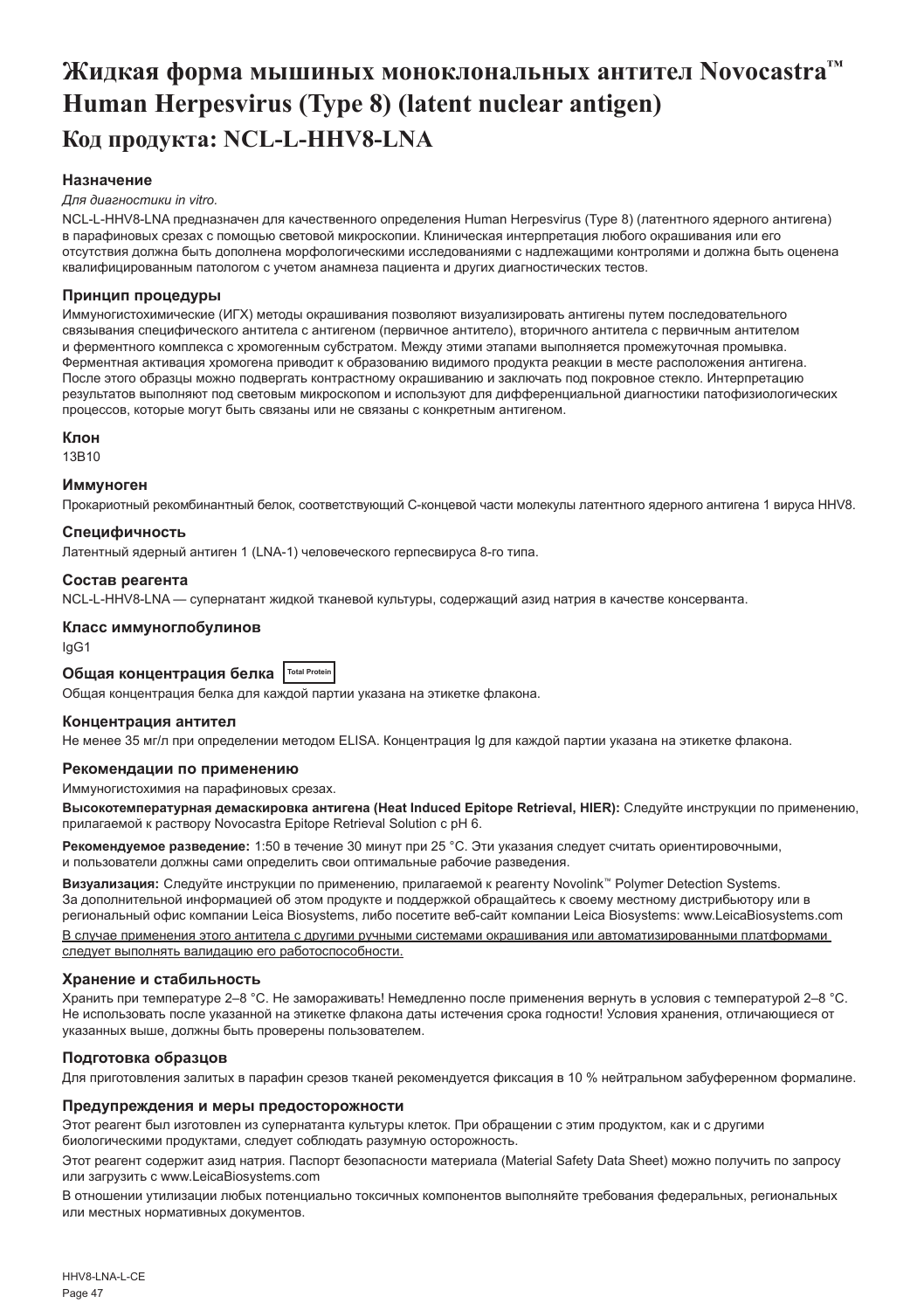Образцы (до и после фиксации) и все контактирующие с ними материалы следует считать способными к передаче инфекции, и при их утилизации следует соблюдать надлежащие меры предосторожности.<sup>1</sup> Никогда не набирайте реагенты в пипетку ртом! Избегайте контакта реагентов и образцов с кожей и слизистыми оболочками! В случае контакта реагентов или образцов с чувствительными зонами промойте их большим количеством воды. Обратитесь за медицинской помощью.

Сводите к минимуму микробное загрязнение реагентов во избежание усиления неспецифического окрашивания.

Инкубация при сроках и температурах, отличных от указанных, может дать ошибочные результаты. Любые подобные изменения должны быть валидированы пользователем.

#### **Контроль качества**

Различия в методах обработки тканей и технических процедурах, выполняемых в лаборатории пользователя, могут привести к существенной вариабельности результатов, в связи с чем требуется регулярное выполнение внутрилабораторных контролей в дополнение к указанным ниже процедурам.

В качестве контролей следует использовать свежие образцы, полученные при аутопсии, биопсии или хирургических процедурах, фиксированные в формалине, обработанные и как можно скорее залитые в парафин так же, как были обработаны полученные у пациентов образцы.

#### **Положительный тканевой контроль**

Применяется для проверки правильности подготовки тканей и методов окрашивания.

Для каждого набора условий теста при каждом цикле окрашивания следует включать один положительный тканевой контроль.

Для оптимального контроля качества и обнаружения незначительного снижения качества реагента более подходит ткань со слабым положительным окрашиванием, чем ткань с сильным положительным окрашиванием.<sup>2</sup>

В качестве ткани для положительного контроля рекомендуется саркома Капоши.

При отсутствии положительного окрашивания положительного тканевого контроля результаты, полученные с исследуемыми образцами, считаются недействительными.

#### **Отрицательный тканевой контроль**

Этот тест необходимо выполнять после положительного тканевого контроля для проверки специфичности маркировки целевого антигена первичным антителом.

В качестве ткани для отрицательного контроля рекомендуется скелетная мышца.

В качестве альтернативы в большинстве срезов тканей часто имеется множество различных типов клеток как мест отрицательного контроля, однако это должно быть проверено пользователем.

Неспецифическое окрашивание, если оно присутствует, обычно выглядит диффузным. В срезах тканей, избыточно фиксированных формалином, можно также иногда увидеть окрашивание соединительной ткани. Для интерпретации результатов окрашивания используйте интактные клетки. Некротизированные или дегенерировавшие клетки часто окрашиваются неспецифически.<sup>3</sup> Неиммунное связывание белков или продуктов реакции с субстратом может привести к ложноположительным результатам. Такие же результаты могут быть связаны с эндогенными ферментами, например псевдопероксидазой (в эритроцитах), эндогенной пероксидазой (цитохром C) или эндогенным биотином (например, в печени, молочной железе, головном мозге или почке), в зависимости от типа использованного иммунного окрашивания. Чтобы отличить активность эндогенных ферментов или неспецифическое связывание ферментов от специфической иммунореактивности, можно выполнить окрашивание дополнительных тканей пациента исключительно субстрат-хромогеном или ферментными комплексами (авидин-биотин, стрептавидин, меченый полимер) и субстрат-хромогеном, соответственно. При наличии специфического окрашивания в отрицательном тканевом контроле результаты исследования полученных у пациентов образцов считаются недействительными.

#### **Отрицательный контроль реагента**

Используйте неспецифический отрицательный контроль реагента вместо первичного антитела на срезе каждого полученного у пациента образца с целью оценки неспецифического окрашивания и лучшей интерпретации специфического окрашивания в месте расположения антигена.

#### **Ткань, полученная у пациента**

Полученные у пациентов образцы, окрашенные с помощью NCL-L-HHV8-LNA, исследуйте в последнюю очередь. Интенсивность положительного окрашивания следует оценивать с учетом любого неспецифического фонового окрашивания отрицательного контроля реагента. Как и при любом иммуногистохимическом исследовании, отрицательный результат означает необнаружение антигена, но не его отсутствие в исследованных клетках или ткани. При необходимости следует использовать панель антител для выявления ложноотрицательных реакций.

#### **Ожидаемые результаты**

#### Нормальные ткани

Клон 13B10 продемонстрировал цитоплазматическое окрашивание в единичных нейроэндокринных клетках. Окрашивания ядер в ряде исследованных нормальных тканей не наблюдали (Общее количество случаев = 125.)

#### Патологически измененные ткани

Клон 13B10 продемонстрировал окрашивание ядер в 7 из 7 тканей, положительных на HHV8 (в том числе в 6 из 6 сарком Капоши и в 1 из 1 инфицированной перитонеальной жидкости). Цитоплазматическое окрашивание единичных опухолевых клеток наблюдали в опухолях надпочечника (1 из 2). Окрашивания не наблюдалось в опухолях кишечника (0 из 9), опухолях метастатического происхождения (0 из 5), опухолях щитовидной железы (0 из 5), опухолях молочной железы (0 из 5), опухолях головного мозга (0 из 4), опухолях печени (0 из 4), опухолях лёгкого (0/4), лимфомах (0 из 3), опухолях яичника (0 из 3), опухолях пищевода (0 из 3), опухолях желудка (0 из 3), опухолях мочевого пузыря (0 из 2), костных опухолях (0 из 2), опухолях почки (0 из 2), опухолях головы и шеи (0 из 2), опухолях простаты (0 из 2), опухолях слюнной железы (0 из 2), семиномах (0 из 2), опухолях шейки матки (0 из 2), опухолях эндометрия (0 из 2), при гиперплазии простаты (0 из 1), в плоскоклеточной карциноме языка (0 из 1), опухоли поджелудочной железы (0 из 1), опухоли кожи (0 из 1) и меланоме (0 из 1). (Общее количество оцененных патологических случаев = 80.)

**NCL-L-HHV8-LNA рекомендуется для обнаружения человеческого герпесвируса (тип 8) в нормальных и опухолевых тканях в качестве дополнения к традиционным гистопатологическим исследованиям с неиммунным гистохимическим окрашиванием.**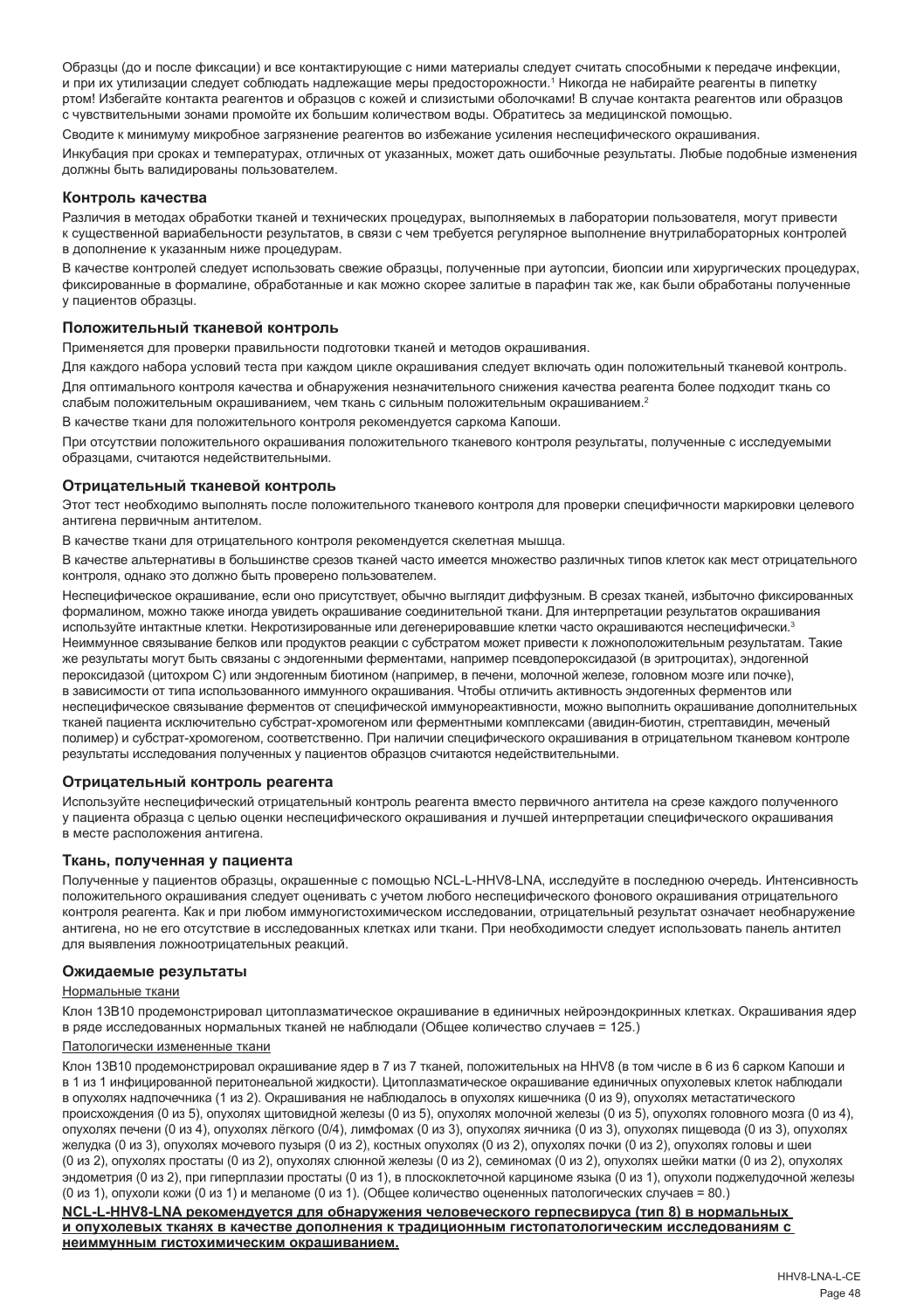#### **Общие ограничения**

Иммуногистохимическое исследование является многостадийным диагностическим процессом, требующим специальных навыков в выборе надлежащих реагентов; выборе, фиксации и обработке тканей; приготовлении ИГХ-микропрепарата; интерпретации результатов окрашивания.

Окрашивание ткани зависит от обращения с тканью и её обработки перед окрашиванием. Неправильные процедуры фиксации, замораживания, оттаивания, промывки, сушки, нагрева, приготовления срезов, а также загрязнение другими тканями или жидкостями могут приводить к артефактам, захвату антител или ложноотрицательным результатам. Непостоянство результатов может быть связано с различиями методов фиксации и заливки или с присущей тканям неоднородностью.4

Избыточное или неполное контрастное окрашивание может привести к неправильной интерпретации результатов.

Клиническая интерпретация любого окрашивания или его отсутствия должна быть дополнена морфологическими исследованиями с надлежащими контролями и должна быть оценена квалифицированным патологом с учетом анамнеза пациента и других диагностических тестов.

Изготовленные компанией Leica Biosystems Newcastle Ltd антитела предназначены, как указано выше, для применения на замороженных или залитых в парафин срезах и требуют выполнения конкретных требований по фиксации. Возможна непредвиденная экспрессия антигенов, особенно в опухолях. Клиническая интерпретация любого окрашенного среза ткани должна включать морфологический анализ и оценку соответствующих контролей.

#### **Литература — общая**

- 1. National Committee for Clinical Laboratory Standards (NCCLS). Protection of laboratory workers from infectious diseases transmitted by blood and tissue; proposed guideline. Villanova, P.A. 1991; 7(9). Order code M29-P.
- 2. Battifora H. Diagnostic uses of antibodies to keratins: a review and immunohistochemical comparison of seven monoclonal and three polyclonal antibodies. Progress in Surgical Pathology. 6:1–15. eds. Fenoglio-Preiser C, Wolff CM, Rilke F. Field & Wood, Inc., Philadelphia.
- 3. Nadji M, Morales AR. Immunoperoxidase, part I: the techniques and pitfalls. Laboratory Medicine. 1983; 14:767.
- 4. Omata M, Liew CT, Ashcavai M, Peters RL. Nonimmunologic binding of horseradish peroxidase to hepatitis B surface antigen: a possible source of error in immunohistochemistry. American Journal of Clinical Pathology. 1980; 73:626.
- 5. Pereira PF, Galhardo MCG, Cuzzi T. Immunohistochemical detection of the latent nuclear antigen-1 of the human herpesvirus type 8 to differentiate cutaneous epidemic Kaposi sarcoma and its histological simulators. 2013. Anais Brasileiros de Dermatologia 88;2:243-46.
- 6. Urquhart JL, Uzieblo A, Kohler S. Detection of HHV-8 in pyogenic granuloma-like Kaposi sarcoma. The American Journal of Dermatopathology. 2006; 28(4): 317-321.
- 7. Cheuk W, Wong KO, Wong CS, et al. Immunostaining for human herpesvirus 8 latent nuclear antigen-1 helps distinguish Kaposi sarcoma from its mimickers. American Journal of Clinical Pathology. 2004; 121(3): 335-342.
- 8. Hong A, Davies S, Lee CS. Immunohistochemical detection of the human herpes virus 8 (HHV8) latent nuclear antigen-1 in Kaposi's sarcoma. Pathology. 2003; 35(5): 448-450.

#### **Поправки к предыдущему выпуску**

Не применимо.

#### **Дата выпуска**

01 Ноябрь 2018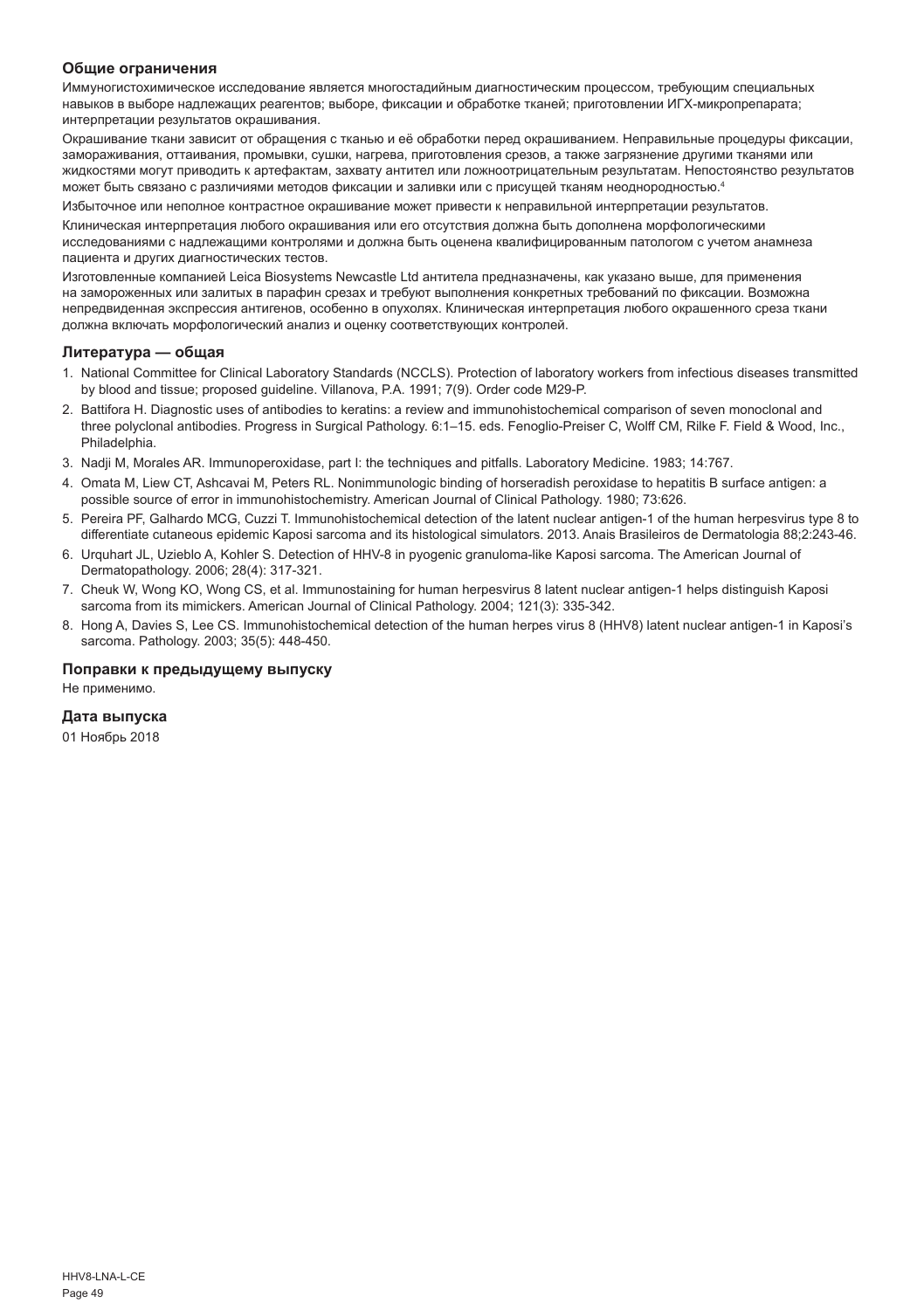## <span id="page-50-0"></span>**Płynne mysie przeciwciało monoklonalne Novocastra™ Human Herpesvirus (Type 8) (latent nuclear antigen) Kod produktu: NCL-L-HHV8-LNA**

## **Przeznaczenie**

#### *Do diagnostyki in vitro.*

Produkt NCL-L-HHV8-LNA jest przeznaczony do identyfikacji jakościowej w mikroskopie optycznym ludzkiego wirusa opryszczki (Typ 8) (utajony antygen jądrowy) w skrawkach zatopionych w parafinie. Kliniczną interpretację wybarwienia lub jego braku należy uzupełnić badaniami morfologicznymi oraz odpowiednimi kontrolami. Ocenę powinien przeprowadzić wykwalifikowany patolog w kontekście historii klinicznej pacjenta oraz innych badań diagnostycznych.

## **Procedura badania**

Metody wybarwiania immunohistochemicznego (IHC) umożliwiają wizualizację antygenów za pomocą kolejnych zastosowań swoistego przeciwciała przeciwko antygenowi (pierwsze przeciwciało), drugiego przeciwciała do pierwszego przeciwciała i kompleksu enzymu z substratem chromogennym z etapami przemywania. Aktywacja enzymatyczna dodanego chromogenu powoduje utworzenie widocznego produktu reakcji w miejscu antygenu. Następnie można wykonać barwienie negatywne próbki badanej i zakryć ją szkiełkiem przykrywkowym. Wyniki są interpretowane przy użyciu mikroskopu optycznego i są pomocne w diagnostyce różnicowej procesów patofizjologicznych, które mogą mieć związek lub mogą nie mieć związku z określonym antygenem.

#### **Sklonuj**

13B10

## **Immunogen**

Prokariotyczne białko rekombinowane odpowiadające części C-końcowej cząsteczki utajonego antygenu jądrowego-1 wirusa HHV8.

#### **Swoistość**

Utajony antygen jądrowy-1 ludzkiego wirusa opryszczki typu 8 (LNA-1).

#### **Skład odczynnika**

NCL-L-HHV8-LNA jest płynnym supernatantem hodowli tkankowej zawierającym azydek sodu jako substancję konserwującą.

## **Klasa Ig**

IgG1

| Całkowite stężenia białka   Total Protein |  |  |  |  |
|-------------------------------------------|--|--|--|--|
|-------------------------------------------|--|--|--|--|

Całkowite stężenie białka w danej serii podano na etykiecie fiolki.

## **Stężenie przeciwciał**

Większe lub równe 35 mg/l oznaczone za pomocą testu ELISA. Stężenie białka w danej serii podano na etykiecie fiolki.

## **Zalecenia dotyczące stosowania**

Badanie immunohistochemiczne na skrawkach zatopionych w parafinie.

**Stosowanie podwyższonej temperatury do odzyskiwania epitopu (Heat Induced Epitope Retrieval, HIER):** Należy postępować zgodnie z instrukcją stosowania załączoną do roztworu Novocastra Epitope Retrieval Solution pH 6.

**Sugerowane rozcieńczenie:** 1:50 przez 30 minut w temperaturze 25 °C. Są to jedynie wskazówki i użytkownicy powinni sami określić swoje optymalne rozcieńczenie robocze.

**Wizualizacja:** Należy postępować zgodnie z instrukcją stosowania podaną w produktach Novolink™ Polymer Detection Systems. W sprawie dodatkowych informacji o produkcie lub w celu uzyskania pomocy należy kontaktować się z lokalnym dystrybutorem lub z regionalnym biurem firmy Leica Biosystems lub odwiedzić stronę firmy Leica Biosystems www.LeicaBiosystems.com

Działanie tego przeciwciała należy zwalidować podczas używania z innymi ręcznymi metodami barwienia lub platformami automatycznymi.

## **Przechowywanie i trwałość**

Przechowywać w temperaturze 2 °C–8 °C. Nie zamrażać. Po użyciu natychmiast przenieść do temperatury 2 °C–8 °C. Nie używać po upłynięciu daty ważności wskazanej na etykiecie. Użytkownik musi sprawdzić warunki przechowywania inne niż wskazane powyżej.

## **Przygotowanie preparatów**

Zalecanym utrwalaczem jest 10% obojętna zbuforowana formalina przeznaczona dla skrawków tkankowych zatopionych w parafinie.

## **Ostrzeżenia i środki ostrożności**

Ten odczynnik został przygotowany dla supernatantu hodowli tkankowej. Ponieważ jest to produkt biologiczny, podczas postępowania z nim należy zachować odpowiednią ostrożność.

Ten odczynnik zawiera azydek sodu. Karta charakterystyki jest udostępniana na żądanie lub można ją pobrać ze strony www.LeicaBiosystems.com.

W sprawie utylizacji jakichkolwiek potencjalnie toksycznych składników należy zapoznać się z krajowymi lub miejscowymi przepisami.

Próbki, przed i po utrwaleniu oraz wszystkie materiały mające z nimi kontakt należy traktować jako potencjalnie zakaźne i usuwać przy zachowaniu odpowiednich środków ostrożności.1 Nigdy nie pipetować odczynników ustami oraz unikać kontaktu odczynników i próbek badanych ze skórą i błonami śluzowymi. W razie kontaktu odczynników lub próbek z wrażliwymi miejscami należy umyć miejsca kontaktu dużą ilością wody. Należy zasięgnąć porady lekarza.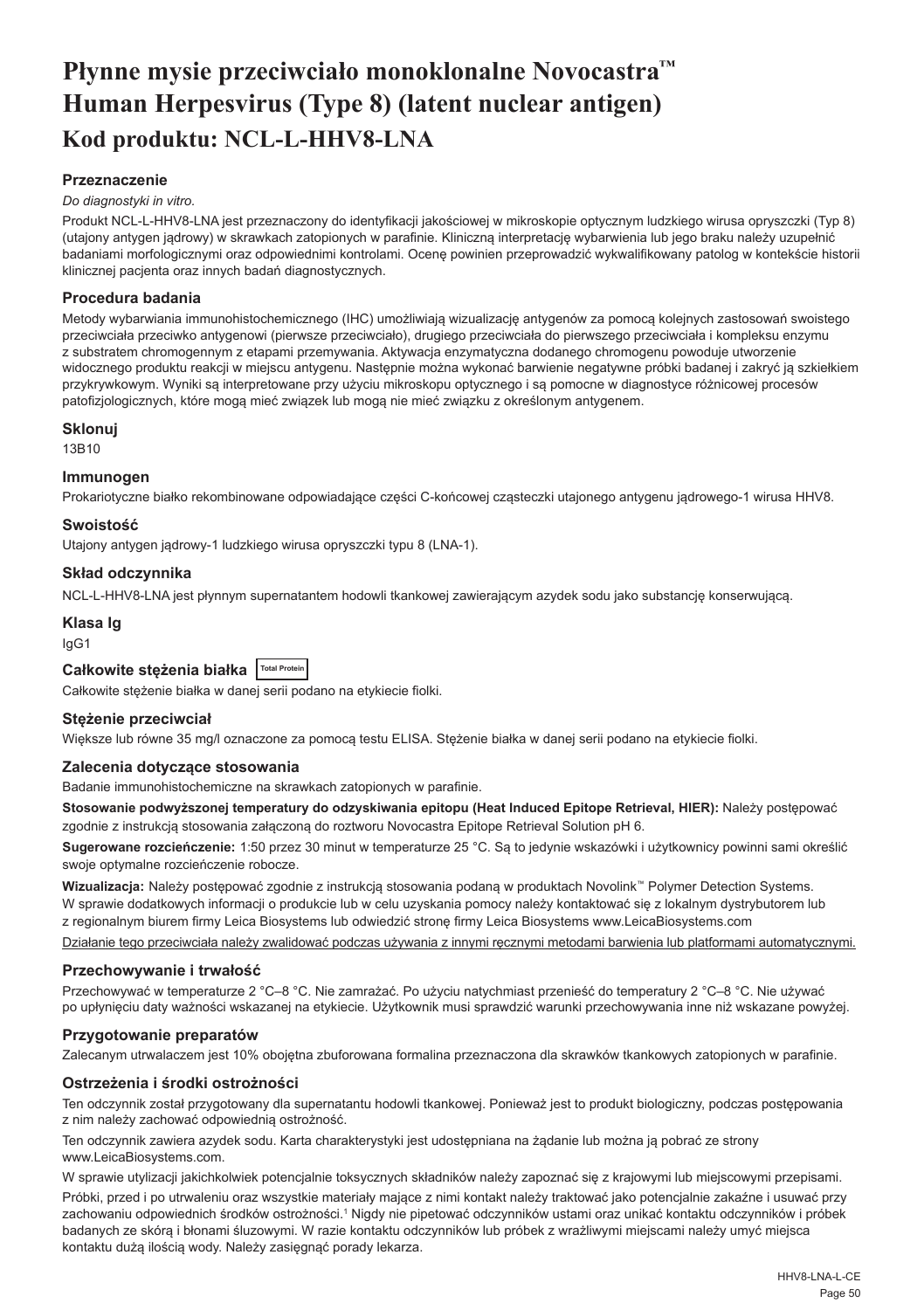Należy ograniczyć skażenie odczynników drobnoustrojami, ponieważ w przeciwnym razie może dojść do nasilenia barwienia nieswoistego. Zastosowanie czasów inkubacji i temperatur innych niż podano w instrukcji może spowodować błędne wyniki. Każda taka zmiana musi zostać zwalidowana przez użytkownika.

## **Kontrola jakości**

Różnice w obróbce tkanek i procedurach technicznych w laboratorium użytkownika mogą spowodować istotną zmienność wyników, wymagającą oprócz następujących procedur prowadzenia regularnych kontroli wewnętrznych.

Kontrole powinny być próbkami ze świeżej autopsji/biopsji/operacji chirurgicznej utrwalonymi, przygotowanymi i zatopionymi w parafinie najszybciej, jak to możliwe w taki sam sposób, jak badana próbka(i) pacjenta.

## **Dodatnia kontrola tkankowa**

Stosowana w celu wskazania prawidłowo przygotowanych tkanek i prawidłowych technik barwienia.

Jedna dodatnia kontrola tkankowa powinna być uwzględniona w każdym zestawie warunków testu w każdej serii barwienia.

Dla optymalnej kontroli jakości i do wykrywania niewielkich poziomów degradacji odczynników bardziej odpowiednia jest tkanka o słabym dodatnim wybarwieniu niż tkanka o silnym dodatnim wybarwieniu.<sup>2</sup>

Zalecaną dodatnią kontrolą tkankową jest mięsak Kaposiego.

Jeśli tkanka kontroli dodatniej nie wykaże odpowiedniego dodatniego wybarwienia, wyniki testu przeprowadzonego na próbkach pacjenta należy uważać za nieważne.

#### **Ujemna kontrola tkankowa**

Należy ją badać po tkance kontroli dodatniej, aby sprawdzić swoistość znakowania docelowego antygenu przez pierwsze przeciwciało. Zalecaną ujemną kontrolą tkankową są mięśnie szkieletowe.

Alternatywnie różnorodność różnych typów komórek obecnych w większości skrawków tkankowych oferuje miejsca kontroli ujemnej, jednak powinno to zostać zweryfikowane przez użytkownika.

Wybarwienie nieswoiste, jeżeli jest obecne, zwykle ma charakter rozproszony. Na skrawkach wykonanych z materiału tkankowego nadmiernie utrwalonego w formalinie może być widoczne również sporadyczne wybarwienie tkanki łącznej. Do interpretacji wyników barwienia należy używać nieuszkodzonych komórek. Komórki martwicze lub zdegenerowane często powodują nieswoiste barwienie.<sup>3</sup> Wyniki fałszywie dodatnie mogą pojawić się w następstwie nieimmunologicznego wiązania białek lub produktów reakcji substratów. Mogą być również spowodowane przez endogenne enzymy, takie jak pseudoperoksydaza (erytrocyty), endogenna peroksydaza (cytochrom C) lub endogenna biotyna (np. wątroba, piersi, mózg, nerki), w zależności od zastosowanego barwnika immunohistochemicznego. Aby odróżnić endogenną aktywność enzymatyczną lub niespecyficzne wiązanie enzymów od swoistej immunoreaktywności, dodatkowe tkanki pacjenta mogą być barwione wyłącznie substratem chromogenem lub kompleksem enzymatycznych (awidyna-biotyna, streptawidyna, znakowany polimer) i substratem-chromogenem. Jeżeli pojawi się swoiste wybarwienie tkanki kontroli ujemnej, wyniki uzyskane dla próbek pacjenta należy uznać za nieważne.

#### **Ujemna kontrola odczynnika**

Zastosować nieswoisty odczynnik kontroli ujemnej w miejsce pierwszego przeciwciała wraz ze skrawkiem każdej próbki pacjenta dla oceny nieswoistego barwienia oraz uwzględnić lepszą interpretację swoistego barwienia w miejscu antygenu.

## **Tkanka pacjenta**

Próbki pacjenta wybarwione testem NCL-L-HHV8-LNA należy badać jako ostatnie. Intensywność wybarwienia dodatniego należy oceniać w kontekście ewentualnego nieswoistego wybarwienia tła odczynnika kontroli ujemnej. Tak jak we wszystkich innych badaniach immunohistochemicznych wynik ujemny oznacza, że antygenu nie wykryto, co nie znaczy, że antygen nie jest obecny w badanych komórkach/tkankach. W razie konieczności wykorzystać panel przeciwciał do identyfikacji fałszywie ujemnych reakcji.

## **Oczekiwane wyniki**

#### Tkanki prawidłowe

Klon 13B10 wykazywał wybarwienie cytoplazmatyczne w pojedynczych komórkach neuroendokrynnych. Nie obserwowano żadnego wybarwienia jądrowego w szeregu ocenianych prawidłowych tkanek (łączna liczba przypadków = 125).

### Tkanki patologiczne

Klon 13B10 wykazywał wybarwienie jądrowe w 7/7 tkanek HHV8 dodatnich (w tym 6/6 przypadków mięsaka Kaposiego i 1/1 zakażonego płynu otrzewnowego). Wybarwienie cytoplazmatyczne pojedynczych komórek rakowych obserwowano w przypadku raka nadnerczy (1/2). Nie obserwowano wybarwienia w przypadku raka jelit (0/9), raka z przerzutami (0/5), raka tarczycy (0/5), raka piersi (0/5), raka mózgu (0/4), raka wątroby (0/4), raka płuc (0/4), chłoniaków (0/3), raka jajników (0/3), raka przełyku (0/3), raka żołądka (0/3), raka pęcherza moczowego (0/2), raka kości (0/2), raka nerek (0/2), raka głowy i szyi (0/2), raka gruczołu krokowego (0/2), raka gruczołów ślinowych (0/2), raka nasieniaków (0/2), raka szyjki macicy (0/2), raka błony śluzowej macicy (0/2), hiperplazji gruczołu krokowego (0/1), raka płaskonabłonkowego języka (0/1), raka trzustki (0/1), raka skóry (0/1) i czerniaka (0/1). (Łączna liczba ocenionych nieprawidłowych przypadków = 80).

#### **NCL-L-HHV8-LNA jest zalecany do wykrywania ludzkiego wirusa opryszczki (typu 8) w tkankach zdrowych i nowotworowych, jako uzupełnienie konwencjonalnego badania histopatologicznego opartego na nieimmunologicznycm barwieniu histochemicznym.**

## **Ograniczenia ogólne**

Badanie immunohistochemiczne polega na wieloetapowym procesie diagnostycznym, który wymaga specjalistycznego szkolenia w zakresie doboru odpowiednich odczynników, doborze tkanek, utrwalaniu oraz przygotowaniu; przygotowaniu szkiełek immunohistochemicznych oraz interpretacji wyników wybarwienia.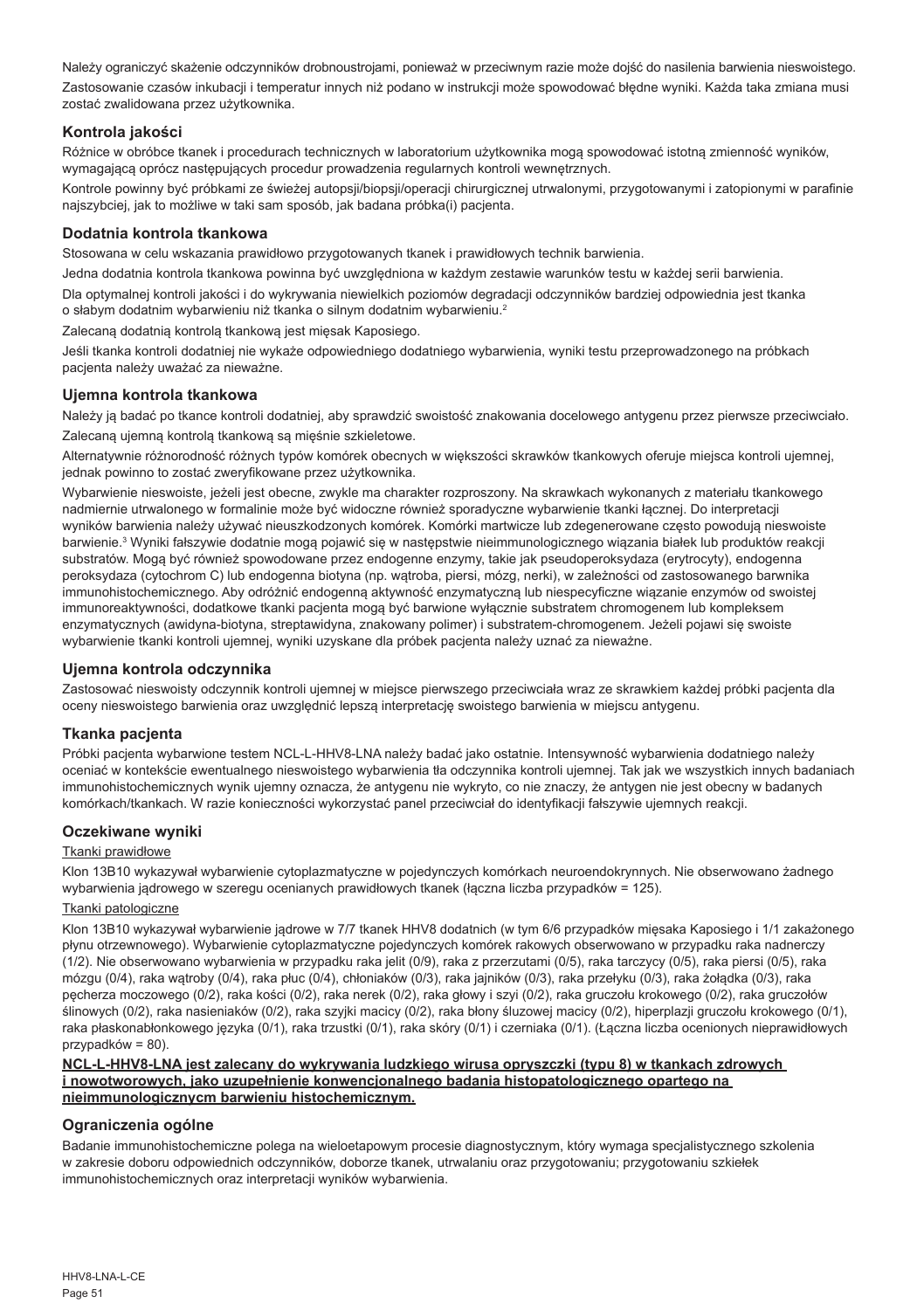Wybarwienie tkanek zależy od postępowania i przygotowania tkanki przed barwieniem. Nieprawidłowe utrwalenie, zamrażanie rozmrażanie, przemywanie, suszenie, podgrzewanie, dzielenie na skrawki lub skażenie innymi tkankami lub płynami może powodować artefakty, zatrzymywanie przeciwciał lub fałszywie ujemne wyniki. Niespójne wyniki mogą wynikać z różnic w metodach utrwalania i zatapiania lub z powodów nieprawidłowości samej tkanki.4

Nadmierne lub niepełne barwienie ujemne może pogarszać interpretację wyników.

Kliniczną interpretację wybarwienia lub jego braku należy uzupełnić badaniami morfologicznymi oraz odpowiednimi kontrolami. Ocenę powinien przeprowadzić wykwalifikowany patolog w kontekście historii klinicznej pacjenta oraz innych badań diagnostycznych. Przeciwciała firmy Leica Biosystems Newcastle Ltd są przeznaczone do stosowania zgodnie z przeznaczeniem na skrawkach zamrożonych lub na skrawkach zatopionych w parafinie i po spełnieniu określonych wymagań utrwalania. Może wystąpić nieoczekiwana ekspresja antygenu, szczególnie w przypadku raków. Interpretacja kliniczna wybarwionych skrawków musi obejmować analizę morfologiczną oraz ocenę odpowiednich kontroli.

#### **Piśmiennictwo - ogólne.**

- 1. National Committee for Clinical Laboratory Standards (NCCLS). Protection of laboratory workers from infectious diseases transmitted by blood and tissue; proposed guideline. Villanova, P.A. 1991; 7(9). Order code M29-P.
- 2. Battifora H. Diagnostic uses of antibodies to keratins: a review and immunohistochemical comparison of seven monoclonal and three polyclonal antibodies. Progress in Surgical Pathology. 6:1–15. eds. Fenoglio-Preiser C, Wolff CM, Rilke F. Field & Wood, Inc., Philadelphia.
- 3. Nadji M, Morales AR. Immunoperoxidase, part I: the techniques and pitfalls. Laboratory Medicine. 1983; 14:767.
- 4. Omata M, Liew CT, Ashcavai M, Peters RL. Nonimmunologic binding of horseradish peroxidase to hepatitis B surface antigen: a possible source of error in immunohistochemistry. American Journal of Clinical Pathology. 1980; 73:626.
- 5. Pereira PF, Galhardo MCG, Cuzzi T. Immunohistochemical detection of the latent nuclear antigen-1 of the human herpesvirus type 8 to differentiate cutaneous epidemic Kaposi sarcoma and its histological simulators. 2013. Anais Brasileiros de Dermatologia 88;2:243-46.
- 6. Urquhart JL, Uzieblo A, Kohler S. Detection of HHV-8 in pyogenic granuloma-like Kaposi sarcoma. The American Journal of Dermatopathology. 2006; 28(4): 317-321.
- 7. Cheuk W, Wong KO, Wong CS, et al. Immunostaining for human herpesvirus 8 latent nuclear antigen-1 helps distinguish Kaposi sarcoma from its mimickers. American Journal of Clinical Pathology. 2004; 121(3): 335-342.
- 8. Hong A, Davies S, Lee CS. Immunohistochemical detection of the human herpes virus 8 (HHV8) latent nuclear antigen-1 in Kaposi's sarcoma. Pathology. 2003; 35(5): 448-450.

#### **Poprawki do poprzedniego wydania**

Nie dotyczy.

## **Data publikacji**

01 listopada 2018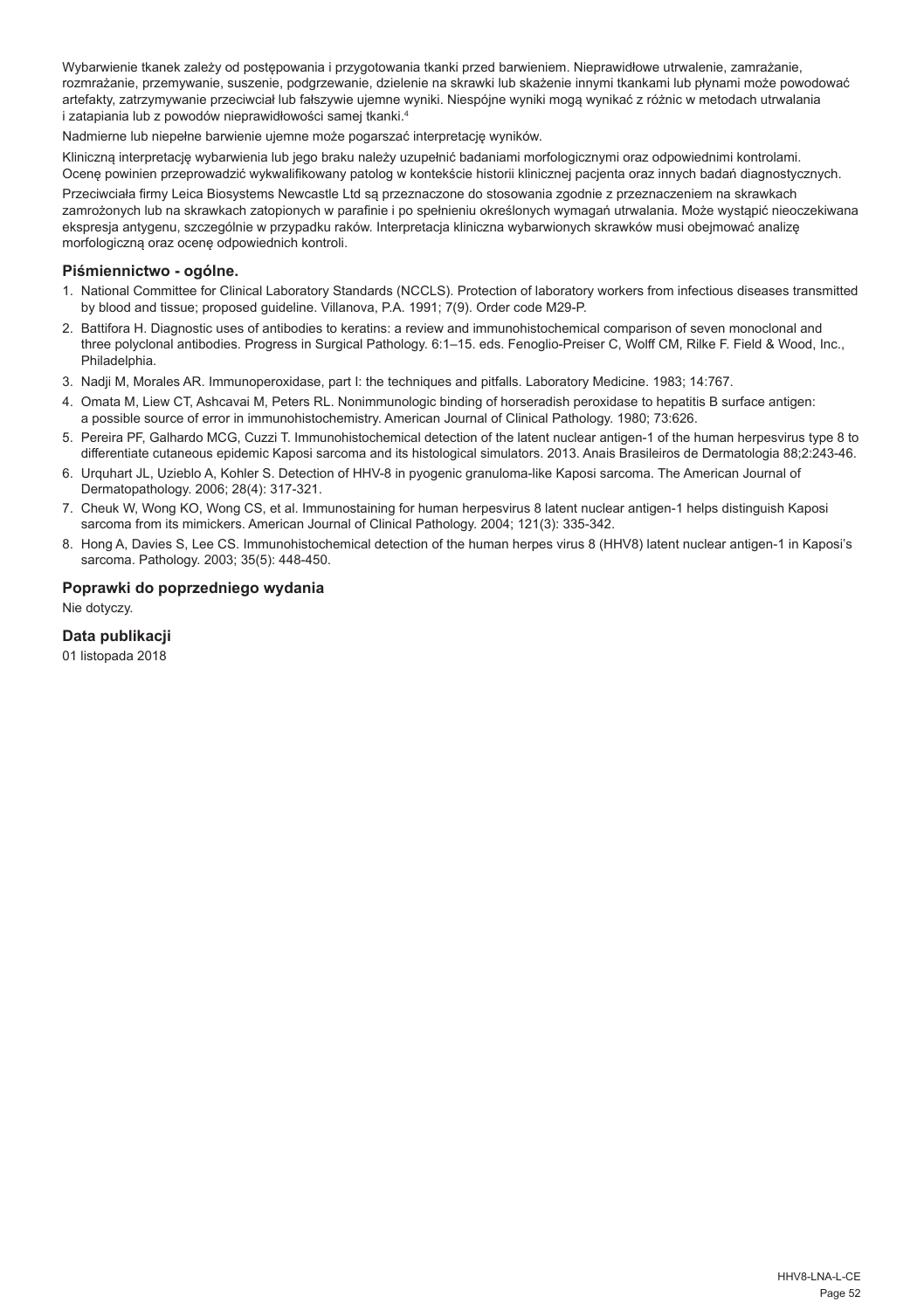## <span id="page-53-0"></span>**Tekočinsko monoklonsko protitelo Novocastra™ iz miši Human Herpesvirus (Type 8) (latent nuclear antigen) Koda izdelka: NCL-L-HHV8-LNA**

## **Predvidena uporaba**

#### *Za diagnostično uporabo in vitro.*

Izdelek NCL-L-HHV8-LNA je namenjen za kvalitativno identifikacijo humanega herpesvirusa (tipa 8) (latentnega nuklearnega antigena) v parafinskih rezinah s pomočjo svetlobne mikroskopije. Klinično razlago obarvanja ali odsotnosti le-tega morajo dopolnjevati morfološke študije ustreznih kontrolnih vzorcev, ki jih v okviru klinične anamneze bolnika in drugih diagnostičnih testov oceni usposobljen patolog.

## **Osnove postopka**

Imunohistokemične (IHK) tehnike barvanja omogočajo vizualizacijo antigenov z izvajanjem zaporednega nanosa-z vmesnimi koraki izpiranja-specifičnega protitelesa na antigen (primarno protitelo), sekundarnega protitelesa na primarno protitelo in encimskega kompleksa s kromogenim substratom. Encimska aktivacija kromogena povzroči vidno reakcijo izdelka na mestu antigena. Tak vzorec lahko nato nasprotno barvamo in pokrijemo z krovnim stekelcem. Rezultate nato obdelamo s pomočjo svetlobnega mikroskopa in jih uporabimo pri diferencialni diagnozi patološko-fizioloških procesov, ki so morda povezani z določenim antigenom ali pa tudi ne.

#### **Klon**

13B10

## **Imunogen**

Prokariotični rekombinantni protein, ki ustreza delu C-terminala molekule latentnega nuklearnega antigena-1 pri HHV8.

#### **Specifičnost**

Humani herpesvirus, tipa 8, latentni nuklearni antigen-1 (LNA-1).

## **Sestava reagenta**

NCL-L-HHV8-LNA je tekočinski supernatant kulture tkiva in vsebuje natrijev azid kot konzervans.

#### **Klasa imunoglobulina**

IgG1

## Skupna koncentracija proteina **Total Protein**

Glejte etiketo na fioli za skupno koncentracijo proteina določene serije.

#### **Koncentracija protitelesa**

Višja ali enaka 35 mg/l, kot določa test ELISA. Glejte etiketo na fioli za koncentracijo imunoglobulina določene serije.

## **Priporočila za uporabo**

Imunohistokemija parafinskih rezin.

**Toplotno izzvano razkrivanje epitopov (HIER):** Sledite navodilom za uporabo raztopine za razkrivanje epitopov Novocastra Epitope Retrieval Solution pH 6.

**Predlagano redčenje:** 1:50 za 30 minut pri 25 °C. To je samo vodilo; uporabniki naj poiščejo svoje lastne najbolj učinkovite delovne razredčine.

**Vizualizacija:** Sledite navodilom za uporabo sistemov za zaznavanje polimerov Novolink™ Polymer Detection Systems. Za več podatkov o izdelku ali podporo se obrnite na svojega lokalnega distributerja ali regionalno pisarno podjetja Leica Biosystems, lahko pa tudi obiščete spletno mesto podjetja Leica Biosystems na www.LeicaBiosystems.com

Učinkovitost tega protitelesa je treba validirati, kadar ga uporabljate z drugimi sistemi za ročno barvanje ali avtomatiziranimi okolji.

#### **Shranjevanje in stabilnost**

Hranite pri temperaturah 2–8 °C. Ne zamrznite. Takoj po uporabi vrnite v okolje s temperaturo 2–8 °C. Ne uporabljajte po datumu izteka roka uporabnosti. Uporabnik naj preveri pogoje shranjevanja, ki se razlikujejo od zgoraj navedenih.

#### **Priprava vzorcev**

Priporočena fiksirna raztopina je 10-% formalin v nevtralnem pufru za tkivne rezine, pripravljene v parafinu.

## **Opozorila in previdnostni ukrepi**

Vir priprave tega reagenta je supernatant celične kulture. Ker je to biološki izdelek, je treba z njim delati z ustrezno skrbnostjo.

Ta reagent vsebuje natrijev azid. Če želite varnostni list, nam sporočite; najdete ga lahko tudi na spletnem mestu www.LeicaBiosystems.com Sledite federativnim, državnim ali lokalnim predpisom za odstranjevanje katerihkoli morebitno strupenih sestavin.

Z vzorci, pred fiksiranjem in po njem, in vsemi materiali, s katerimi so prišli v stik, morate rokovati, kot da bi lahko prenašali okužbe, in pri njihovem odstranjevanju slediti ustreznim previdnostnim ukrepom.1 Nikoli ne pipetirajte reagentov skozi usta; pazite, da reagenti in vzorci ne pridejo v stik s kožo in sluznicami. Če reagenti ali vzorci pridejo v stik z občutljivimi deli, jih izperite z obilo vode. Poiščite zdravstveni nasvet.

Pazite, da ne pride do mikrobne okužbe reagentov, drugače se lahko poveča nespecifično obarvanje.

Če uporabite čas ali temperature inkubacije, ki se razlikujejo od navedenih, lahko pridobite napačne rezultate. Uporabnik mora validirati morebitne spremembe.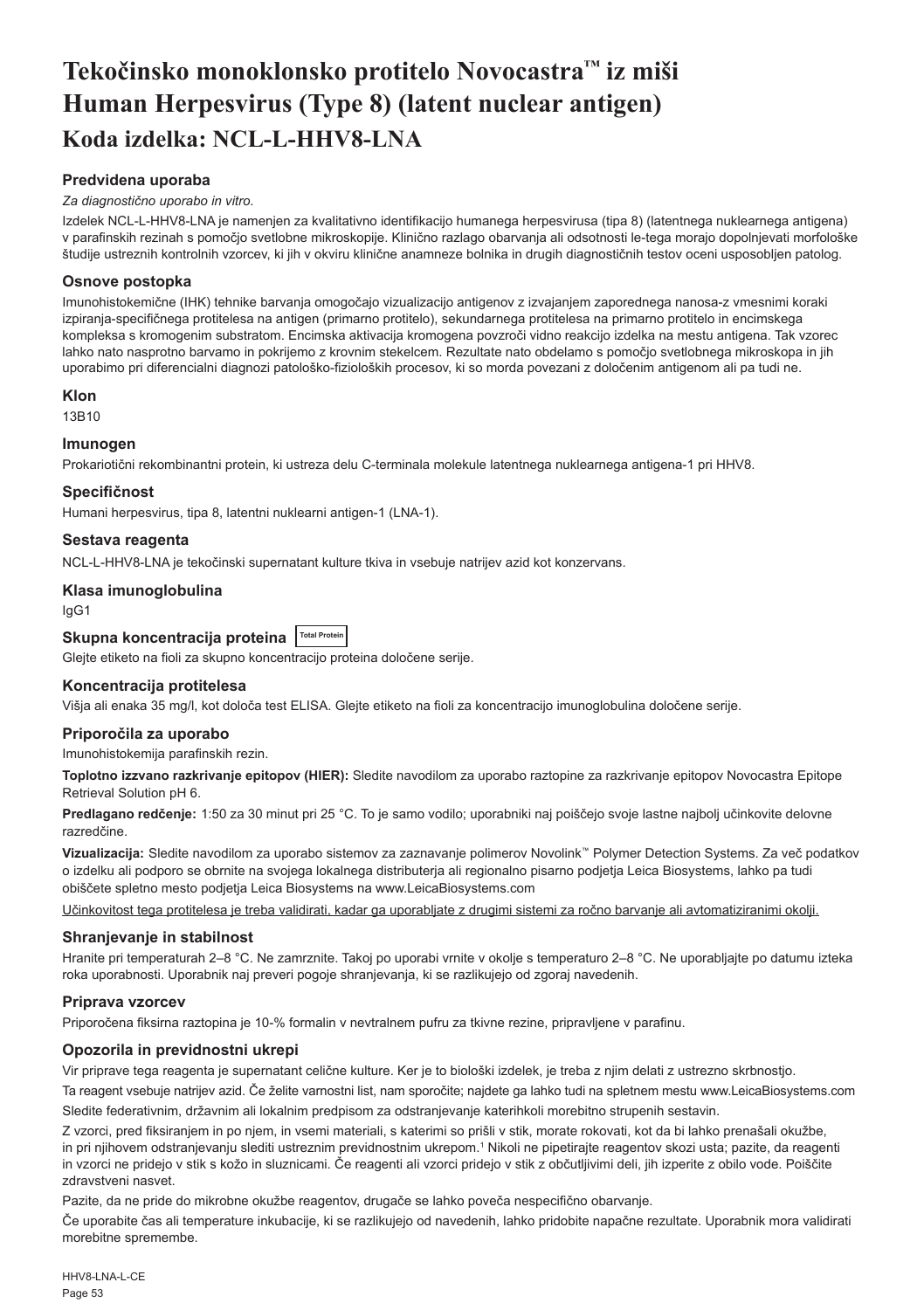## **Kontrola kakovosti**

Razlike pri obdelavi tkiva in tehničnih postopkih v laboratoriju uporabnika lahko vodijo do precejšnje variabilnosti rezultatov, kar zahteva redne interne kontrole učinkovitosti poleg spodaj navedenih postopkov.

Kontrolni vzorci morajo biti sveži vzorci, pridobljeni z obdukcijo/biopsijo/kirurškim posegom, fiksirani s formalinom, obdelani in shranjeni v parafinskem vosku kakor hitro je mogoče ter na isti način, kot vzorci bolnikov.

## **Pozitivni kontrolni vzorci tkiva**

Uporabite jih za opredelitev pravilno pripravljenih tkiv in ustreznih tehnik barvanja.

Pri vsakem postopku barvanja morate vsakemu sklopu preizkusnih pogojev dodati en pozitiven kontrolni vzorec tkiva.

Za kar najboljšo kontrolo kakovosti in boljše zaznavanje manjših stopenj razkroja reagenta je bolj primerno uporabiti tkivo z blagim pozitivnim obarvanjem kot tkivo z močnim pozitivnim obarvanjem.<sup>2</sup>

Za pozitivni kontrolni vzorec tkiva priporočamo tkivo Kaposijevega sarkoma.

Če pozitivni kontrolni vzorci tkiva ne pokažejo pozitivnega obarvanja, morate rezultate preizkusnih vzorcev zavreči kot neveljavne.

## **Negativni kontrolni vzorci tkiva**

Pregledati jih morate po pregledu pozitivnih kontrolnih vzorcev tkiva, da preverite specifičnost oznake ciljnega antigena glede na primarno protitelo.

Za negativni kontrolni vzorec tkiva priporočamo tkivo iz kosti mišice.

Drugače pa se kot negativni kontrolni vzorci često uporablja vrsta različnih celic, ki so prisotne v večini rezinah tkiv, vendar pa mora tako uporabo preveriti uporabnik.

Neopredeljeno obarvanje, če je prisotno, je navadno razpršeno. Opazite lahko tudi posamično obarvanje vezivnega tkiva v rezinah tkiv, kot posledica premočnega fiksiranja s formalinom. Za razlago rezultatov obarvanja uporabite nespremenjene celice. Obarvanje nekrotičnih ali degeneriranih celic je pogosto nespecifično.<sup>3</sup> Napačni pozitivni rezultati se lahko pojavijo zaradi ne-imunološke vezave proteinov ali reakcijskih substrat izdelkov. Povzročijo jih lahko tudi endogeni encimi, kot so psevdoperoksidaza (eritrociti), endogena peroksidaza (citokromni C) ali endogeni biotin (npr. jetra, dojke, možgani, ledvice), odvisno od vrste uporabljenega imunskega barvila. Za razlikovanje med endogensko aktivnostjo encimov ali nespecifično vezavo encimov zaradi specifične imunske reaktivnosti, lahko barvate dodatna tkiva bolnika izključno ali s kromogenskim substratom ali encimskimi kompleksi (avidin-biotin, streptavidin, označeni polimer) in kromogenskim substratom. Če pride do specifičnega obarvanja negativnih kontrolnih vzorcev tkiva, morate rezultate vzorcev bolnika zavreči kot neveljavne.

## **Negativni kontrolni reagent**

Za oceno nespecifičnega obarvanja in boljšo razlago specifičnega obarvanja na antigenskem mestu uporabite nespecifični negativni kontrolni reagent namesto primarnega protitelesa z eno rezino vsakega vzorca bolnika.

#### **Bolnikovo tkivo**

Nazadnje preglejte bolnikove vzorce, obarvane z izdelkom NCL-L-HHV8-LNA. Intenzivnost pozitivnega obarvanja ocenite v okviru morebitnega nespecifičnega obarvanja ozadja z negativnim kontrolnim reagentom. Tako kot pri vseh imunohistokemijskih preizkusih negativen rezultat pomeni, da antigen ni bil zaznan, ne pa odsotnosti antigena v preizkušenih celicah/tkivih. Po potrebi uporabite panel protiteles za opredelitev napačnih negativnih reakcij.

## **Pričakovani rezultati**

#### Normalna tkiva

Klon 13B10 je pokazal citoplazmatsko obarvanje v občasnih nevroendokrinih celicah. Nuklearnega obarvanja niso opazili v razponu normalnih tkiv, ki so jih ocenjevali. (Skupno število primerov = 125).

#### Anomalna tkiva

Klon 13B10 je pokazal nuklearno obarvanje v 7/7 HHV8 pozitivnih tkivih (vključno s 6/6 Kaposijevih sarkomov in 1/1 okužene peritonealne tekočine). Citoplazmatsko obarvanje občasnih celic tumorjev so opazili v tumorjih nadledvične žleze (1/2). Obarvanja niso zaznali v tumorjih na črevesju (0/9), tumorjih metastatskega izvora (0/5), tumorjih na ščitnici (0/5), tumorjih na dojkah (0/5), tumorjih na možganih (0/4), tumorjih na jetrih (0/4), tumorjih na pljučih (0/4), limfomah (0/3), tumorjih na jajčnikih (0/3), tumorjih na požiralniku (0/3), tumorjih na želodcu (0/3), tumorjih na mehurju (0/2), tumorjih na kosteh (0/2), tumorjih na ledvicah (0/2), tumorjih na glavi in vratu (0/2), tumorjih na prostati (0/2), tumorjih na slinavki (0/2), seminomah (0/2), tumorjih na materničnem vratu (0/2), endometrijskih tumorjih (0/2), hiperplaziji prostate (0/1), ploščatoceličnem karcinomu na jeziku (0/1), tumorju trebušne slinavke (0/1), tumorju na koži (0/1) in melanomu (0/1). (Skupno število ocenjenih anomalnih primerov = 80).

#### **Izdelek NCL-L-HHV8-LNA se priporoča za zaznavanje humanega herpesvirus (tipa 8) v normalnih in neoplastičnih tkivih kot dodatna analiza konvencionalni histopatologiji z uporabo neimunoloških histokemičnih barvil.**

## **Splošne omejitve**

Imunohistokemija je diagnostični postopek z več koraki, ki zahteva specializirano usposabljanje za izbiro ustreznih reagentov, izbiro, fiksiranje in obdelavo tkiv, pripravo IHK preparata in razlago rezultatov obarvanja.

Obarvanje tkiva je odvisno od rokovanja s tkivom in njegovo obdelavo pred barvanjem. Nepravilno fiksiranje, zmrzovanje, odtajevanje, izpiranje, sušenje, segrevanje, rezanje ali okužba z drugimi tkivi ali tekočinami lahko povzroči nastanek artefaktov, lovljenje protitelesa ali napačne negativne rezultate. Nedosledni rezultati so lahko posledica razlik pri metodah fiksiranja in priprave ali pa so del nepravilnosti tkiva samega.4

Prekomerno ali nepopolno nasprotno barvanje lahko neugodno vpliva na pravilno razlago rezultatov.

Klinično razlago obarvanja ali odsotnosti le-tega morajo dopolnjevati morfološke študije ustreznih kontrolnih vzorcev, ki jih v okviru klinične anamneze bolnika in drugih diagnostičnih testov oceni usposobljen patolog.

Protitelesa podjetja Leica Biosystems Newcastle Ltd so namenjena uporabi, kot je navedeno, na zamrznjenih ali parafinsko obdelanih rezinah z določenimi zahtevami za fiksiranje. Lahko pride do nepričakovane reakcije antigena, posebno pri neoplazmah. Pri klinični razlagi obarvane rezine tkiva morate upoštevati morfološko analizo in oceno ustreznih kontrol.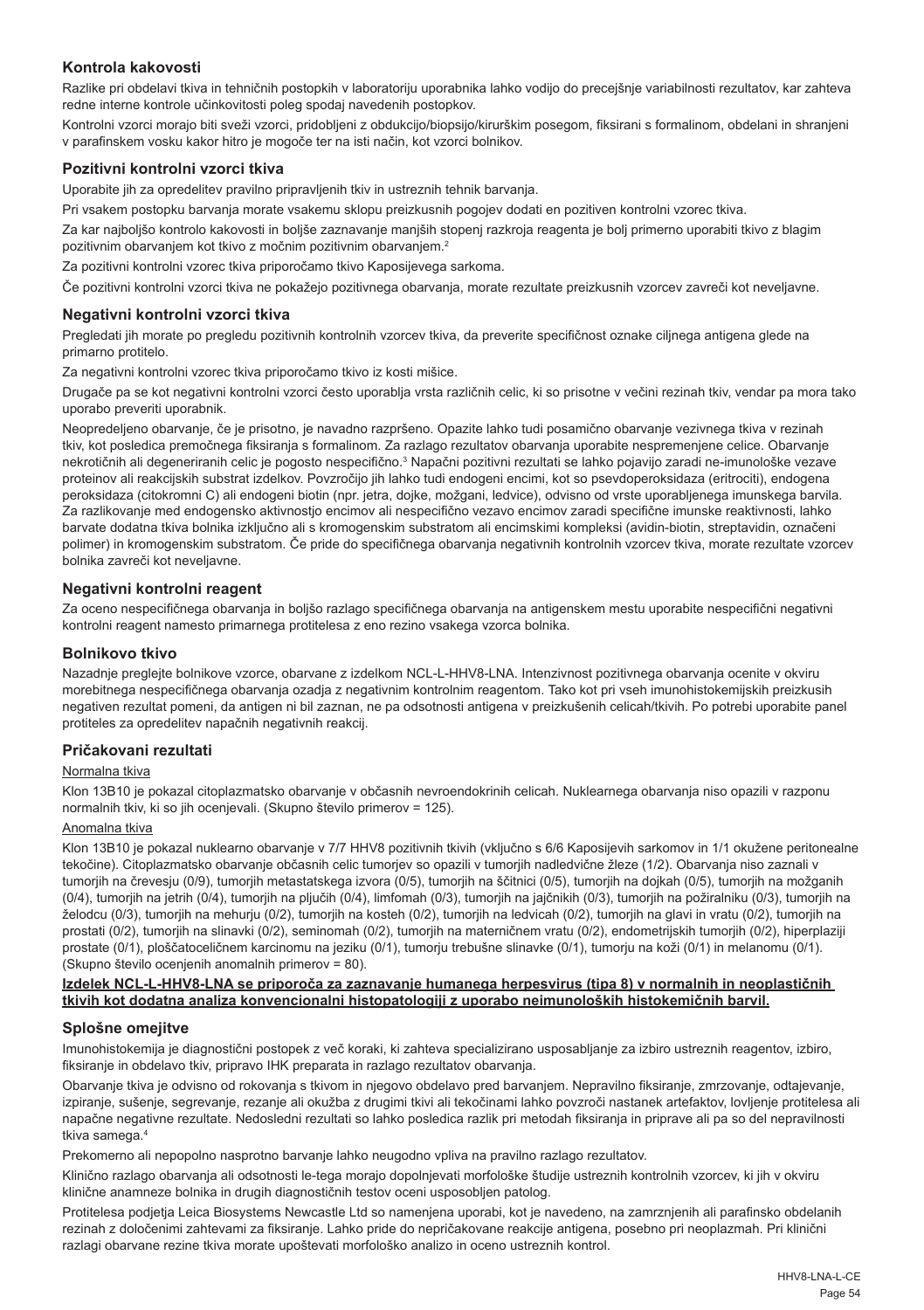## **Splošna literatura**

- 1. National Committee for Clinical Laboratory Standards (NCCLS). Protection of laboratory workers from infectious diseases transmitted by blood and tissue; proposed guideline. Villanova, P.A. 1991; 7(9). Order code M29-P.
- 2. Battifora H. Diagnostic uses of antibodies to keratins: a review and immunohistochemical comparison of seven monoclonal and three polyclonal antibodies. Progress in Surgical Pathology. 6:1–15. eds. Fenoglio-Preiser C, Wolff CM, Rilke F. Field & Wood, Inc., Philadelphia.
- 3. Nadji M, Morales AR. Immunoperoxidase, part I: the techniques and pitfalls. Laboratory Medicine. 1983; 14:767.
- 4. Omata M, Liew CT, Ashcavai M, Peters RL. Nonimmunologic binding of horseradish peroxidase to hepatitis B surface antigen: a possible source of error in immunohistochemistry. American Journal of Clinical Pathology. 1980; 73:626.
- 5. Pereira PF, Galhardo MCG, Cuzzi T. Immunohistochemical detection of the latent nuclear antigen-1 of the human herpesvirus type 8 to differentiate cutaneous epidemic Kaposi sarcoma and its histological simulators. 2013. Anais Brasileiros de Dermatologia 88;2:243-46.
- 6. Urquhart JL, Uzieblo A, Kohler S. Detection of HHV-8 in pyogenic granuloma-like Kaposi sarcoma. The American Journal of Dermatopathology. 2006; 28(4): 317-321.
- 7. Cheuk W, Wong KO, Wong CS, et al. Immunostaining for human herpesvirus 8 latent nuclear antigen-1 helps distinguish Kaposi sarcoma from its mimickers. American Journal of Clinical Pathology. 2004; 121(3): 335-342.
- 8. Hong A, Davies S, Lee CS. Immunohistochemical detection of the human herpes virus 8 (HHV8) latent nuclear antigen-1 in Kaposi's sarcoma. Pathology. 2003; 35(5): 448-450.

## **Dodatki in spremembe k prejšnji izdaji**

Navedba smiselno ni potrebna.

## **Datum izdaje**

01 november 2018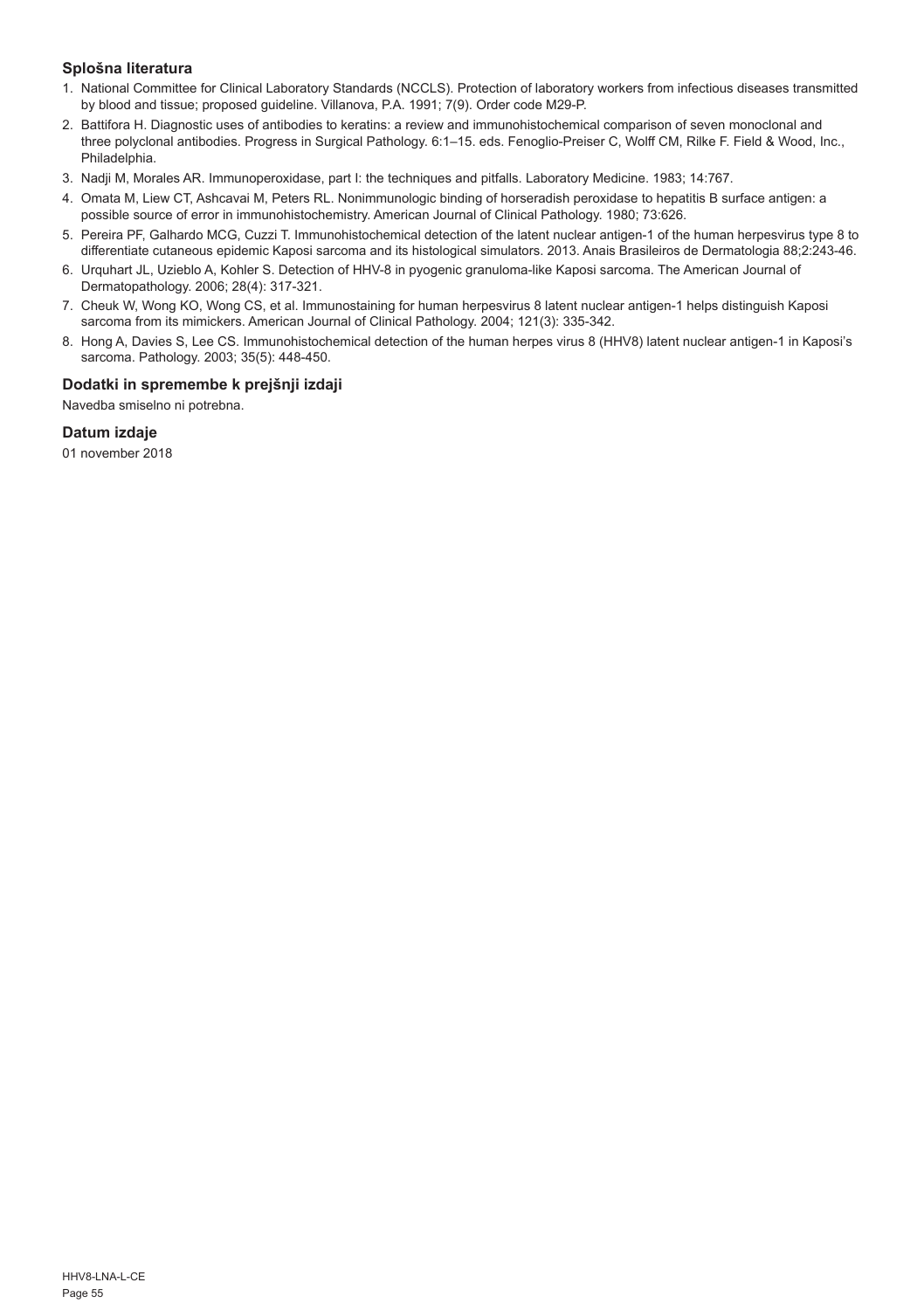## <span id="page-56-0"></span>**Tekutá myší monoklonální protilátka Novocastra™ Human Herpesvirus (Type 8) (latent nuclear antigen) Kód výrobku: NCL-L-HHV8-LNA**

## **Určené použití**

#### *Pro diagnostické použití in vitro.*

NCL-L-HHV8-LNA je určen ke kvalitativnímu stanovení lidského herpesviru (typ 8) (latentní jádrový antigen) světelnou mikroskopií na parafinových řezech. Klinickou interpretaci jakéhokoliv barvení nebo jeho nepřítomnosti je nutné doplnit morfologickým vyšetřením s použitím správných kontrol a zhodnotit je musí kvalifikovaný patolog v kontextu s klinickou anamnézou pacienta a jinými diagnostickými testy.

#### **Princip metody**

Imunohistochemické (IHC) barvicí techniky umožňují vizualizaci antigenů pomocí sekvenční aplikace specifické protilátky proti antigenu (primární protilátka), sekundární protilátky proti primární protilátce a enzymového komplexu s chromogenním substrátem s interponovanými omývacími kroky. Enzymatická aktivace chromogenu má za následek viditelnou reakci produktu v místě antigenu. Vzorek pak může být kontrastně nabarven a překryt krycím sklíčkem. Výsledky se interpretují ve světelném mikroskopu; jsou pomůckou v diferenciální diagnostice patofyziologických procesů, které mohou, ale nemusí, souviset s příslušným antigenem.

### **Klon**

13B10

#### **Imunogen**

Prokaryotický rekombinantní protein odpovídající části C-terminus molekuly latentního jádrového antigenu-1 HHV8.

#### **Specificita**

Lidský herpesvirus typ 8 latentní jádrový antigen-1 (LNA-1).

#### **Složení reagencie**

NCL-L-HHV8-LNA je tekutý supernatant z tkáňové kultury obsahující jako konzervační prostředek azid sodný.

## **Třída Ig**

IgG1

## Koncentrace celkového proteinu <sup>Trotal Protein</sub></sup>

Koncentrace celkového proteinu specifická pro šarži je uvedena na štítku na lahvičce.

#### **Koncentrace protilátek**

35 mg/l nebo vyšší, stanovená metodou ELISA. Koncentrace Ig specifická pro šarži je uvedena na štítku na lahvičce.

#### **Doporučení k použití**

Imunohistochemické vyšetření na parafínových řezech.

**Teplem indukované odmaskování epitopu (Heat Induced Epitope Retrieval, HIER):** Postupujte podle pokynů k použití k roztoku Novocastra Epitope Retrieval Solution pH 6.

**Doporučené ředění:** 1:50 po dobu 30 minut při 25 °C. Toto doporučení je uvedeno jako vodítko; uživatelé musí stanovit vlastní optimální pracovní ředění.

**Vizualizace:** Postupujte podle návodu k použití k systémům Novolink™ Polymer Detection Systems. Další informace o produktu nebo podporu si vyžádejte od místního distributora nebo regionální kanceláře společnosti Leica Biosystems, nebo alternativně navštivte web společnosti Leica Biosystems, www.LeicaBiosystems.com

Výkon této protilátky je třeba validovat, pokud se používá s jinými systémy pro ruční barvení nebo na automatických platformách.

## **Uchovávání a stabilita**

Skladujte při teplotě 2–8 °C. Nezmrazujte. Okamžitě po použití výrobek vraťte do teploty 2–8 °C. Nepoužívejte po uplynutí data použitelnosti uvedeného na štítku na lahvičce. Podmínky uchovávání jiné než výše uvedené musí uživatel ověřit.

#### **Příprava vzorku**

Fixační roztok doporučený pro parafínové tkáňové řezy je 10% formalín pufrovaný na neutrální pH.

#### **Varování a bezpečnostní opatření**

Tato reagencie byla připravena ze supernatantu z buněčné kultury. Protože jde o biologický produkt, je nutno manipulaci s ní věnovat náležitou pozornost.

Tato reagencie obsahuje azid sodný. Bezpečnostní list materiálu je k dispozici na požádání nebo na webu www.LeicaBiosystems.com. Údaje o likvidaci jakýchkoli potenciálních toxických komponent prostudujte ve federálních, státních nebo místních nařízeních.

Se vzorky, před fixací i po fixaci, a se všemi materiály jim vystavenými, je nutno zacházet, jako by mohly způsobit přenos infekce, a likvidovat je s náležitými bezpečnostními opatřeními.1 Reagencie nikdy nepipetujte ústy a zabraňte styku reagencií a vzorků s kůží a sliznicemi. Pokud se reagencie nebo vzorky dostanou do kontaktu s citlivými oblastmi, omyjte je velkým množstvím vody. Vyhledejte lékařskou pomoc. Minimalizujte mikrobiální kontaminaci reagencií, mohlo by dojít ke zvýšení výskytu nespecifického barvení.

Inkubační doby nebo teploty jiné než předepsané mohou vést k chybným výsledkům. Všechny takové změny musí být uživatelem ověřeny.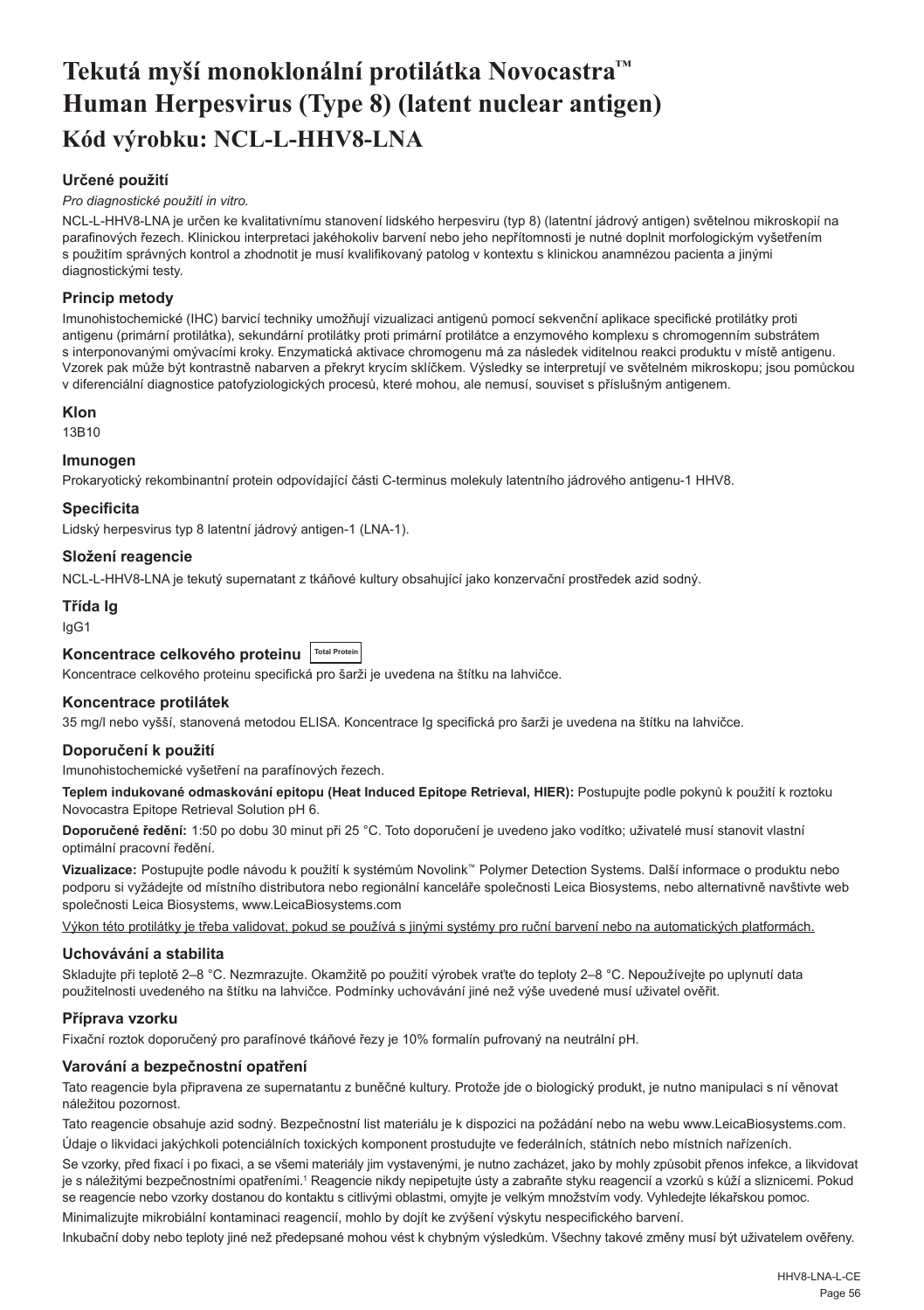## **Kontrola jakosti**

Rozdíly ve zpracování tkání a v technických postupech v laboratoři uživatele mohou způsobit významnou variabilitu výsledků, což vyžaduje kromě níže uvedených postupů i pravidelné provádění kontrol v laboratoři.

Kontroly musí být čerstvé pitevní/bioptické/operační vzorky co nejdříve fixované formalínem, zpracované a zalité do parafínového vosku, stejným způsobem jako vzorek/vzorky pacienta.

## **Pozitivní tkáňová kontrola**

Používá se k průkazu správně připravených tkání a správných barvicích technik.

V každém barvicím cyklu musí být použita jedna pozitivní tkáňová kontrola pro každý soubor testovacích podmínek.

Pro optimální kontrolu jakosti a k detekci menšího stupně degradace reagencie je vhodnější tkáň se slabým pozitivním barvením než tkáň se silným pozitivním barvením.<sup>2</sup>

Doporučená pozitivní tkáňová kontrola je Kaposiho sarkom.

Pokud pozitivní tkáňová kontrola nevykazuje pozitivní barvení, musí být výsledky testovaných vzorků považovány za neplatné.

## **Negativní tkáňová kontrola**

Musí být vyšetřena po pozitivní tkáňové kontrole k ověření specificity označení cílového antigenu primární protilátkou.

Doporučená negativní tkáňová kontrola je kosterní sval.

Alternativně často představuje místa negativní kontroly řada různých typů buněk přítomných ve většině tkáňových řezů, to ale musí uživatel ověřit.

Nespecifické barvení, je-li přítomno, má obvykle difuzní vzhled. V řezech ze tkání nadměrně fixovaných formalínem může být také zjištěno sporadické barvení pojivové tkáně. K interpretaci výsledků barvení použijte neporušené buňky. Nekrotické nebo degenerované buňky se často barví nespecificky.<sup>з</sup> Falešně pozitivní výsledky mohou být důsledkem neimunologické vazby proteinů nebo produktů reakčního substrátu. Mohou být také způsobeny endogenními enzymy, jako je např. pseudoperoxidáza (erytrocyty), endogenní peroxidáza (cytochrom C) nebo endogenní biotin (např. játra, prs, mozek, ledviny), podle typu použitého imunobarviva. K odlišení aktivity endogenních enzymů či nespecifické vazby enzymů od specifické imunoreaktivity mohou být barveny další tkáně pacienta výlučně chromogenním substrátem, případně enzymovými komplexy (avidin-biotin, streptavidin, značený polymer) a chromogenním substrátem. Pokud dojde v negativní tkáňové kontrole ke specifickému barvení, musí být výsledky vzorků pacienta považovány za neplatné.

## **Negativní reagenční kontrola**

K vyhodnocení nespecifického barvení a umožnění lepší interpretace specifického barvení v místě antigenu použijte na řezu z každého vzorku pacienta nespecifickou negativní reagenční kontrolu místo primární protilátky.

## **Tkáň pacienta**

Nakonec vyšetřete vzorky pacienta barvené pomocí NCL-L-HHV8-LNA. Intenzita pozitivního barvení musí být zhodnocena v kontextu se vším nespecifickým barvením pozadí u negativní reagenční kontroly. Jako u každého imunohistochemického vyšetření, negativní výsledek znamená, že antigen nebyl zjištěn, nikoli, že antigen není ve vyšetřovaných buňkách/tkáních přítomen. V případě potřeby použijte k identifikaci falešně negativních reakcí panel protilátek.

## **Očekávané výsledky**

## Normální tkáně

Klon 13B10 způsobil cytoplazmatické zbarvení u některých neuroendokrinních buněk. Žádné zbarvení jádra nebylo pozorováno u celé řady normálních hodnocených tkání (celkový počet případů = 125).

## Abnormální tkáně

Klon 13B10 způsobil zbarvení jádra u 7/7 HHV8 pozitivních tkání (včetně 6/6 Kaposiho sarkomů a 1/1 infikované peritoneální tekutiny). Cytoplazmatické zbarvení některých nádorových buněk bylo pozorováno u nádorů nadledviny (1/2). Barvení nebylo pozorováno u nádorů střev (0/9), metastázujících nádorů (0/5), nádorů štítné žlázy (0/5), nádorů prsu (0/5), nádorů mozku (0/4), nádorů jater (0/4), nádorů plic (0/4), lymfomů (0/3), nádorů ovaria (0/3), nádorů jícnu (0/3), nádorů žaludku (0/3), nádorů močového měchýře (0/2), nádorů kosti (0/2), nádorů ledvin (0/2), nádorů hlavy a krku (0/2), nádorů prostaty (0/2), nádorů slinné žlázy (0/2), seminomů (0/2), nádorů děložního hrdla (0/2), endometriálních nádorů (0/2), hyperplazie prostaty (0/1), dlaždicobuněčného nádoru jazyka (0/1) nádoru pankreatu (0/1), nádoru kůže (0/1) a melanomu (0/1). (Celkový počet vyšetřených abnormálních tkání = 80.)

#### **NCL-L-HHV8-LNA se doporučuje pro detekci lidského herpesviru (typ 8) u normálních a neoplastických tkání, jako doplněk ke konvenční histopatologii s použitím neimunologických histochemických nátěrů.**

## **Obecná omezení**

Imunohistochemické vyšetření je vícekrokový diagnostický proces, který spočívá ve specializovaném školení ve výběru vhodných reagencií; výběru, fixaci a zpracování tkání; přípravě IHC sklíčka; a v interpretaci výsledků barvení.

Barvení tkáně závisí na manipulaci s tkání a jejím zpracování před barvením. Nesprávným postupem při fixaci, zmrazení, rozmrazení, omývání, sušení, zahřívání, krájení řezů nebo kontaminací jinými tkáněmi či tekutinami mohou vzniknout artefakty, může dojít k vychytávání protilátek nebo k falešně negativním výsledkům. Nekonzistentní výsledky mohou být důsledkem odchylek ve fixačních metodách a metodách zalití, nebo přirozených odchylek ve tkáni.4

Nadměrné nebo nedostatečné kontrastní barvení může narušit správnou interpretaci výsledků.

Klinickou interpretaci jakéhokoliv barvení nebo jeho nepřítomnosti je nutné doplnit morfologickým vyšetřením s použitím správných kontrol a zhodnotit je musí kvalifikovaný patolog v kontextu s klinickou anamnézou pacienta a jinými diagnostickými testy.

Protilátky společnosti Leica Biosystems Newcastle Ltd se používají podle indikace u zmrazených nebo u parafínových řezů se specifickými požadavky na fixaci. Může dojít k expresi neočekávaných antigenů, zejména u nádorů. Klinická interpretace jakéhokoli barveného tkáňového řezu musí zahrnovat morfologickou analýzu a zhodnocení příslušných kontrol.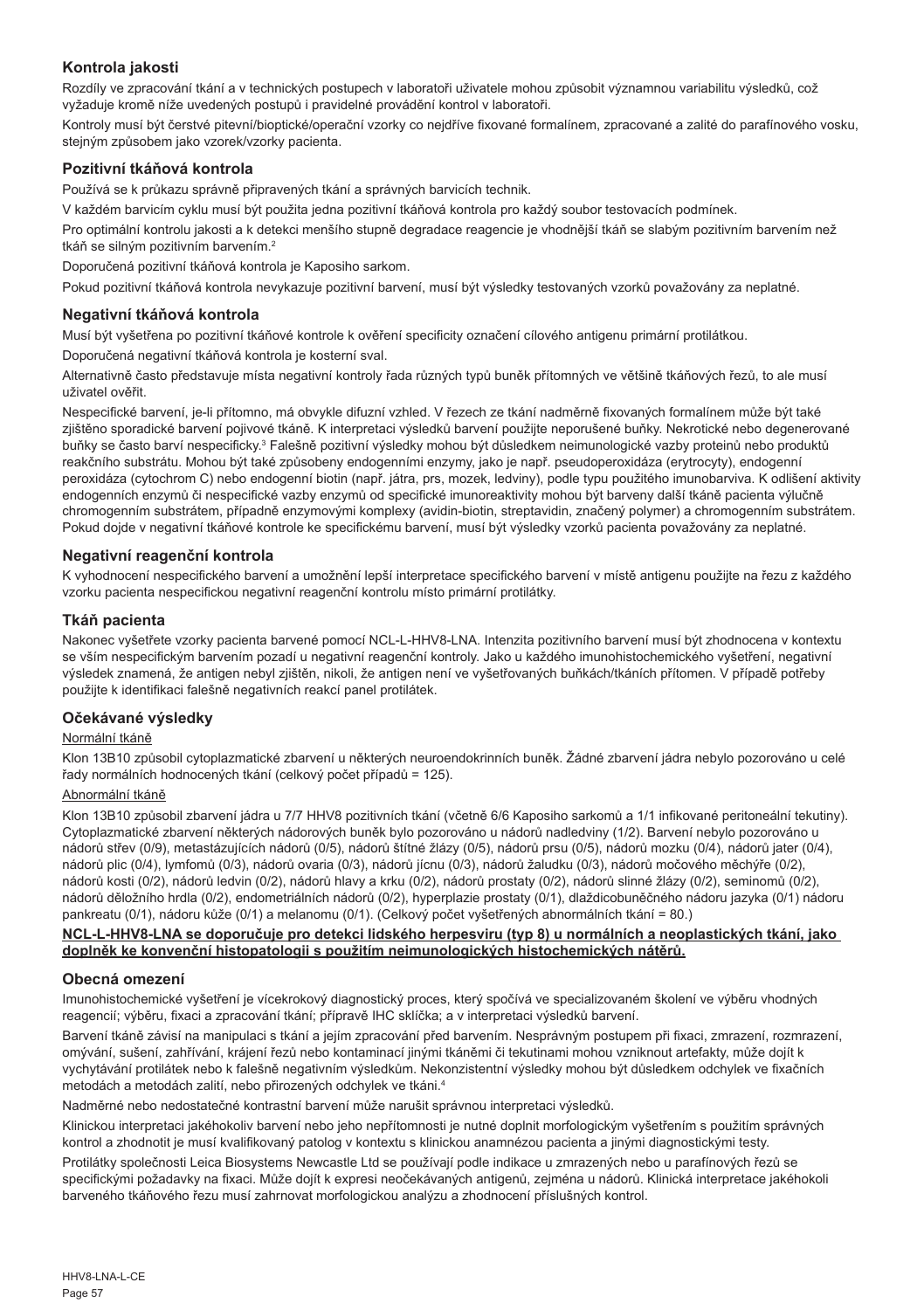## **Literatura - všeobecná**

- 1. National Committee for Clinical Laboratory Standards (NCCLS). Protection of laboratory workers from infectious diseases transmitted by blood and tissue; proposed guideline. Villanova, P.A. 1991; 7(9). Order code M29-P.
- 2. Battifora H. Diagnostic uses of antibodies to keratins: a review and immunohistochemical comparison of seven monoclonal and three polyclonal antibodies. Progress in Surgical Pathology. 6:1–15. eds. Fenoglio-Preiser C, Wolff CM, Rilke F. Field & Wood, Inc., Philadelphia.
- 3. Nadji M, Morales AR. Immunoperoxidase, part I: the techniques and pitfalls. Laboratory Medicine. 1983; 14:767.
- 4. Omata M, Liew CT, Ashcavai M, Peters RL. Nonimmunologic binding of horseradish peroxidase to hepatitis B surface antigen: a possible source of error in immunohistochemistry. American Journal of Clinical Pathology. 1980; 73:626.
- 5. Pereira PF, Galhardo MCG, Cuzzi T. Immunohistochemical detection of the latent nuclear antigen-1 of the human herpesvirus type 8 to differentiate cutaneous epidemic Kaposi sarcoma and its histological simulators. 2013. Anais Brasileiros de Dermatologia 88;2:243-46.
- 6. Urquhart JL, Uzieblo A, Kohler S. Detection of HHV-8 in pyogenic granuloma-like Kaposi sarcoma. The American Journal of Dermatopathology. 2006; 28(4): 317-321.
- 7. Cheuk W, Wong KO, Wong CS, et al. Immunostaining for human herpesvirus 8 latent nuclear antigen-1 helps distinguish Kaposi sarcoma from its mimickers. American Journal of Clinical Pathology. 2004; 121(3): 335-342.
- 8. Hong A, Davies S, Lee CS. Immunohistochemical detection of the human herpes virus 8 (HHV8) latent nuclear antigen-1 in Kaposi's sarcoma. Pathology. 2003; 35(5): 448-450.

## **Opravy předchozího vydání**

Nevztahuje se.

## **Datum vydání**

01 listopad 2018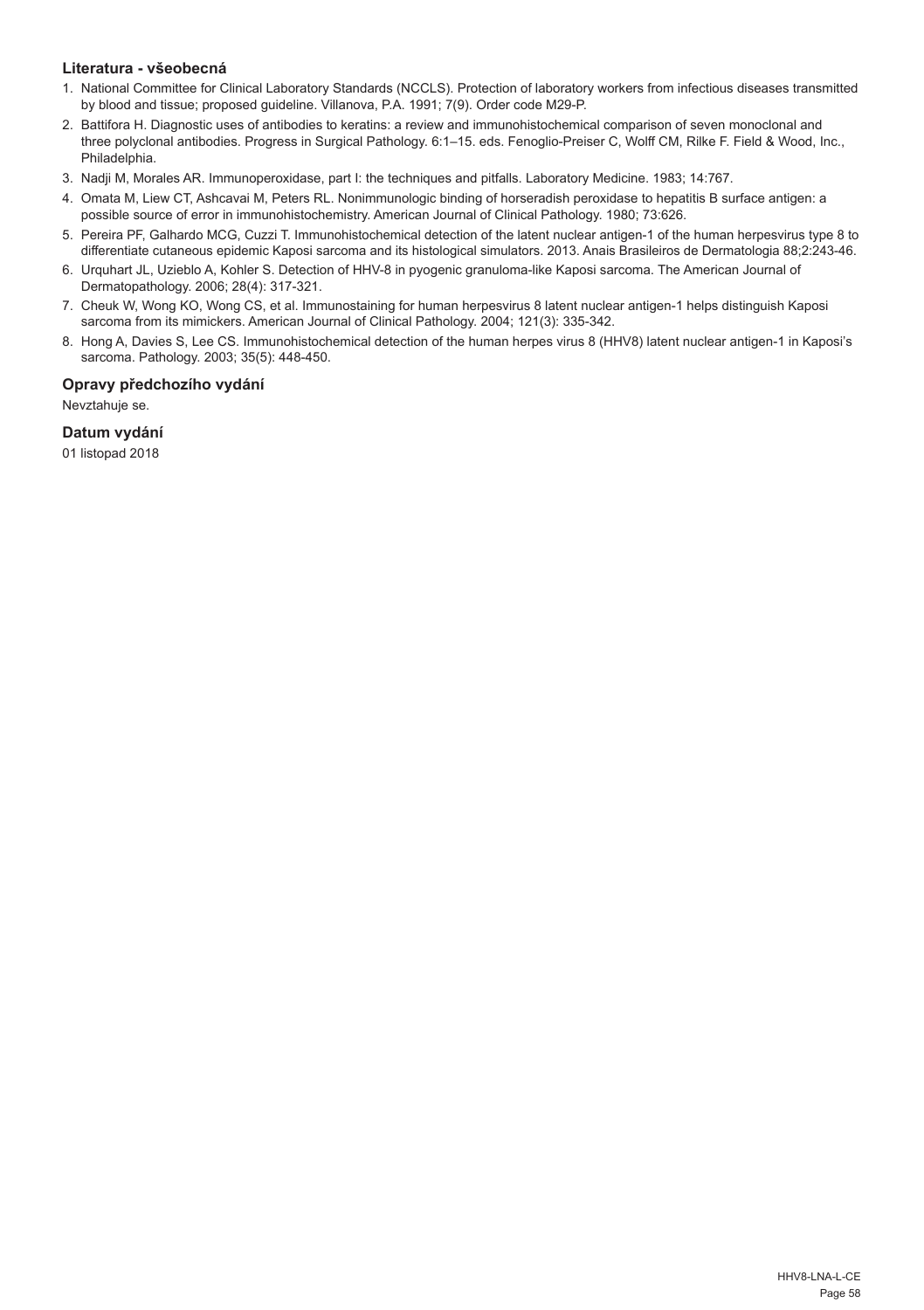## <span id="page-59-0"></span>**Tekutá myšia monoklonálna protilátka Novocastra™ Human Herpesvirus (Type 8) (latent nuclear antigen) Kód produktu: NCL-L-HHV8-LNA**

## **Zamýšľané použitie**

#### *Na diagnostické použitie in vitro.*

NCL-L-HHV8-LNA slúži na kvalitatívnu identifikáciu ľudského vírusu herpesu (typ 8) (latentný jadrový antigén) v parafínových rezoch pomocou svetelnej mikroskopie. Klinická interpretácia akéhokoľvek farbenia alebo jeho absencie musí byť kombinovaná s morfologickými vyšetreniami za použitia zodpovedajúcich kontrol. Výsledky je nutné vyhodnotiť v kontexte klinickej anamnézy pacienta a iných diagnostických testov vedených kvalifikovaným patológom.

## **Princíp postupu**

Techniky imunohistochemického (IHC) zafarbenia umožňujú vizualizáciu antigénov sekvenčnou aplikáciou špecifickej protilátky proti antigénu (primárna protilátka), sekundárnej protilátky proti primárnej protilátke a enzymatického komplexu s chromogénnym substrátom. Medzi jednotlivými krokmi prebieha premývanie. Enzymatická aktivácia chromogénu vytvára v mieste antigénu viditeľné produkty reakcie. Môžete doplniť kontrastné zafarbenie vzorky a zakryť ju krycím sklíčkom. Výsledky sa interpretujú pomocou svetelného mikroskopu a napomáhajú pri diferenciálnej diagnostike patofyziologických procesov, ktoré môžu, ale nemusia byť spojené s určitým antigénom.

## **Klon**

13B10

## **Imunogén**

Prokaryotický rekombinantný proteín zodpovedajúci časti C-konca molekuly latentného iadrového antigénu 1 HHV8.

## **Špecificita**

Latentný jadrový antigén 1 (LNA-1) typu 8 ľudského vírusu herpesu.

## **Zloženie činidla**

NCL-L-HHV8-LNA je tekutý supernatant na tkanivovú kultiváciu obsahujúci azid sodný ako konzervačnú látku.

## **Trieda Ig**

IgG1

## **Celková koncentrácia proteínov Total Protein**

Celkovú koncentráciu proteínov špecifickú pre šaržu nájdete na štítku fľaštičky.

## **Koncentrácia protilátok**

Vyššia alebo rovná 35 mg/l podľa ELISA. Koncentráciu Ig špecifickú pre šaržu nájdete na štítku fľaštičky.

## **Odporúčania na použitie**

Imunohistochémia parafínových rezov.

**Záchyt epitopov s tepelnou indukciou (HIER):** Postupujte podľa návodu na použitie systému Novocastra Epitope Retrieval Solution pH 6.

**Odporúčané riedenie:** 1 : 50 počas 30 minút pri teplote 25 °C. Táto hodnota je orientačná, používatelia si musia stanoviť svoje vlastné optimálne pracovné riedenia.

**Vizualizácia:** Postupujte podľa návodu na použitie systémov Novolink™ Polymer Detection Systems. Ďalšie informácie o produkte alebo podporu vám poskytne váš miestny distribútor alebo lokálne zastúpenie spoločnosti Leica Biosystems. Takisto môžete navštíviť internetovú stránku spoločnosti Leica Biosystems: www.LeicaBiosystems.com

Funkčnosť tejto protilátky je nutné validovať pri použití s inými manuálnymi systémami farbenia alebo automatizovanými platformami.

## **Uskladnenie a stabilita**

Skladujte pri teplote 2 – 8 °C. Nezmrazujte. Okamžite po použití vráťte do teploty 2 – 8 °C. Nepoužívajte po uplynutí dátumu exspirácie uvedeného na štítku fľaštičky. Iné než vyššie uvedené podmienky skladovania si vyžadujú validáciu používateľom.

## **Príprava vzorky**

Odporúčaný fixačný prípravok je 10 % neutrálny pufrovaný formalín pre bločky tkaniva zaliate do parafínu.

#### **Varovania a bezpečnostné opatrenia**

Toto činidlo bolo pripravené zo supernatantu bunkovej kultúry. Keďže ide o biologický produkt, pri manipulácii je nutné vynaložiť zodpovedajúcu starostlivosť.

Toto činidlo obsahuje azid sodný. Materiálový bezpečnostný list je k dispozícii na požiadanie alebo na stránkach www.LeicaBiosystems.com Likvidáciu prípadných potenciálne toxických súčastí definujú federálne, štátne alebo miestne predpisy.

So vzorkami pred fixáciou a po nej a všetkými materiálmi, ktoré s nimi prišli do kontaktu, je nutné manipulovať ako s potenciálne infekčnými a zlikvidovať ich pri dodržaní zodpovedajúcich bezpečnostných opatrní.<sup>1</sup> Činidlá nikdy nepipetujte ústami a zabráňte kontaktu činidiel a vzoriek s kožou a sliznicami. Ak sa činidlá alebo vzorky dostanú do kontaktu s citlivými oblasťami, umyte ich veľkým množstvom vody. Vyhľadajte lekársku pomoc.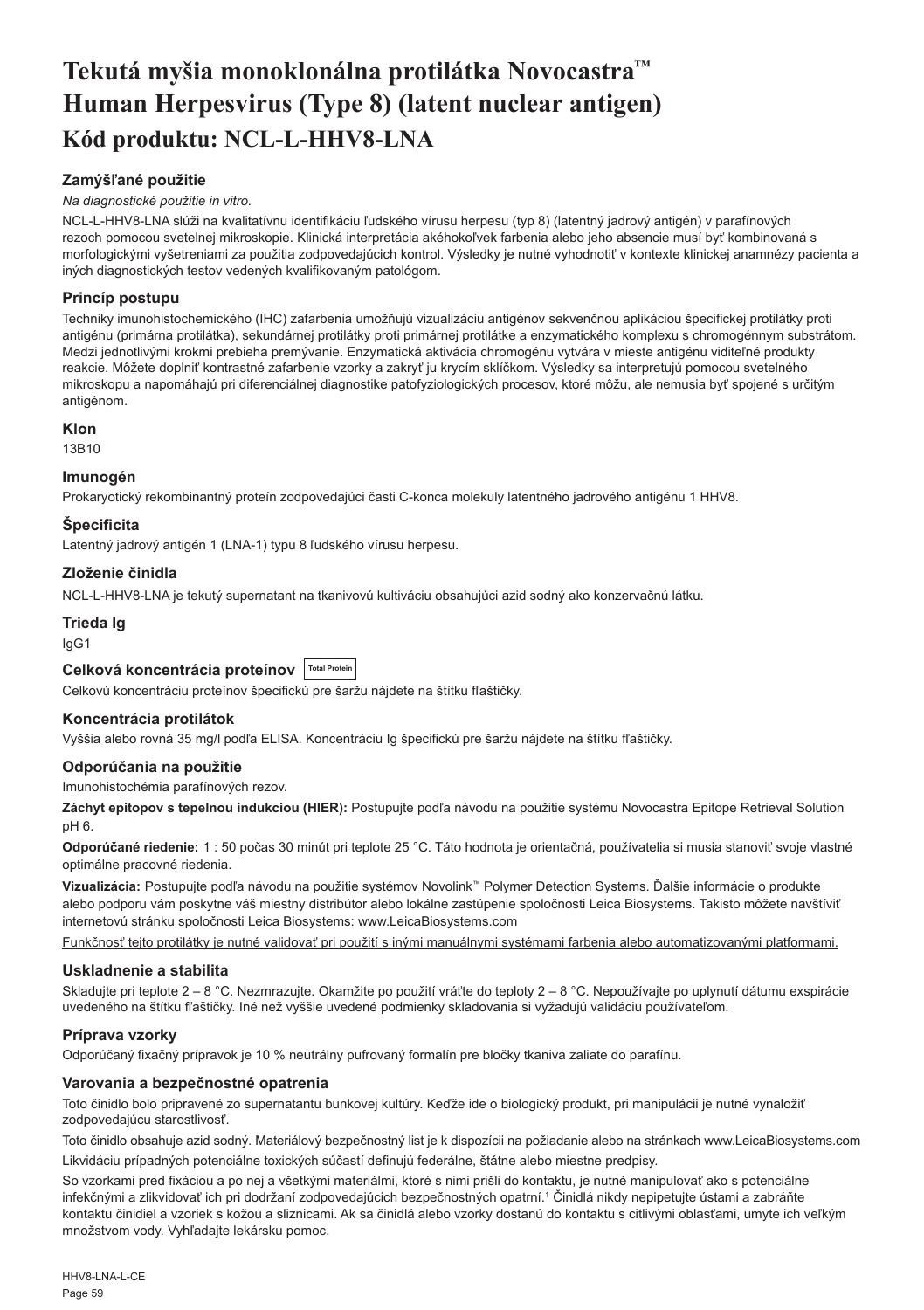Minimalizujte mikrobiálnu kontamináciu činidiel. V opačnom prípade môže dôjsť k zvýšeniu nešpecifického zafarbenia. Nedodržanie predpísaných inkubačných dôb alebo teplôt môže viesť k nesprávnym výsledkom. Všetky takéto zmeny si vyžadujú validáciu používateľom.

## **Kontrola kvality**

Rozdiely v spracovaní tkaniva a technických postupoch v laboratóriu používateľa môžu viesť k významnému kolísaniu výsledkov, čo si vyžaduje, okrem nasledujúcich postupov, aj pravidelné interné kontroly.

Kontroly by mali byť čerstvé pitevné/bioptické/chirurgické vzorky fixované čo najskôr formalínom a spracované zaliatím do parafínu rovnakým spôsobom ako vzorky pacienta.

#### **Pozitívna kontrola tkanivom**

Identifikuje správne pripravené tkanivá a správne techniky zafarbenia.

Každá súprava testových podmienok v každom cykle zafarbenia musí obsahovať jednu pozitívnu kontrolu tkanivom.

Tkanivo so slabým pozitívnym farbením je pre optimálnu kontrolu kvality a na detekciu slabšej degradácie činidla vhodnejšie než tkanivo so silným pozitívnym farbením.<sup>2</sup>

Odporúčané tkanivo na pozitívnu kontrolu je Kaposiho sarkóm.

Ak pozitívna kontrola tkanivom nebude vykazovať pozitívne zafarbenie, výsledky testovaných vzoriek je nutné považovať za neplatné.

#### **Negatívna kontrola tkanivom**

Nutné vyšetriť po pozitívnej kontrole tkanivom s cieľom overiť špecificitu značenia cieľového antigénu primárnou protilátkou.

Odporúčané tkanivo na negatívnu kontrolu je kostrový sval.

Ako negatívnu kontrolu je možné použiť aj rôzne typy buniek prítomné vo väčšine tkanivových rezov, takýto postup si však vyžaduje validáciu používateľom.

Prípadné nešpecifické farbenie má obvykle difúzny vzhľad. V rezoch tkanív silne fixovaných formalínom môže byť pozorované sporadické farbenie spojiva. Na interpretáciu výsledkov farbenia používajte intaktné bunky. Nekrotické alebo degenerované bunky sa často farbia nešpecificky.<sup>3</sup> Falošne pozitívne výsledky môžu byť pozorované v dôsledku neimunologickej väzby proteínov alebo produktov reakcie substrátu. Môžu byť spôsobené aj endogénnymi enzýmami ako napr. pseudoperoxidáza (erytrocyty), endogénna peroxidáza (cytochróm C) alebo endogénny biotín (napr. pečeň, prsník, mozog, oblička) v závislosti od typu imunologického farbenia. S cieľom diferencovať endogénnu enzymatickú aktivitu alebo nešpecifickú väzbu enzýmov od špecifickej imunoreaktivity môžete nafarbiť ďalšie vzorky tkanív pacienta výhradne substrátovým chromogénom alebo enzymatickými komplexmi (avidín-biotín, streptavidín, značený polymér), resp. substrátovým chromogénom. V prípade špecifického farbenia v negatívnej kontrole tkanivom je nutné výsledky vzoriek pacienta považovať za neplatné.

#### **Negatívna kontrola činidlom**

Na vyhodnotenie nešpecifického zafarbenia použite nešpecifickú negatívnu kontrolu činidlom miesto primárnej protilátky s rezom jednotlivých vzoriek pacienta, čo umožní lepšiu interpretáciu špecifického farbenia na mieste antigénu.

#### **Tkanivo pacienta**

Pacientske vzorky zafarbené prípravkom NCL-L-HHV8-LNA preskúmajte ako posledné. Intenzitu pozitívneho farbenia je nutné vyhodnotiť v kontexte prípadného nešpecifického zafarbenia negatívnej kontroly činidlom na pozadí. Podobne ako pri všetkých imunohistochemických testov znamená negatívny výsledok, že antigén nebol detegovaný. Nepotvrdzuje jeho absenciu v testovaných bunkách/tkanivách. V prípade potreby identifikujte falošne negatívne reakcie pomocou panelu protilátok.

#### **Očakávané výsledky**

#### Normálne tkanivá

Klon 13B10 vykazoval cytoplazmatické zafarbenie v príležitostných neuroendokrinných bunkách. V hodnotenom rozsahu normálnych tkanív sa nepozorovalo žiadne nukleárne zafarbenie (celkový počet prípadov = 125).

#### Abnormálne tkanivá

Klon 13B10 vykazoval nukleárne zafarbenie v 7/7 HHV8 pozitívnych tkanív (vrátane 6/6 Kaposiho sarkómov a 1/1 infikovanej peritoneálnej tekutiny). Cytoplazmatické zafarbenie príležitostných nádorových buniek sa pozorovalo v nádoroch nadobličiek (1/2). Žiadne farbenie sa nepozorovalo v prípade nádorov čriev (0/9), nádorov metastatického pôvodu (0/5), nádorov štítnej žľazy (0/5), nádorov prsníka (0/5), nádorov mozgu (0/4), nádorov pečene (0/4), nádorov pľúc (0/4), lymfómov (0/3), nádorov vaječníkov (0/3), nádorov pažeráka (0/3), nádorov žalúdka (0/3), nádorov močového mechúra (0/2), kostných nádorov (0/2), nádorov obličiek (0/2), nádorov hlavy a krku (0/2), nádorov prostaty (0/2), nádorov slinnej žľazy (0/2), seminómov (0/2), cervikálnych nádorov (0/2), nádorov endometria (0/2) a prostatickej hyperplázie (0/1), skvamocelulárneho karcinómu jazyka (0/1), nádoru pankreasu (0/1), nádoru kože (0/1) a melanómu (0/1). (Celkový počet abnormálnych vyšetrených prípadov = 80).

#### **NCL-L-HHV8-LNA sa odporúča na detekciu ľudského vírusu herpesu (typ 8) v normálnych a neoplastických tkanivách ako doplnok konvenčnej histopatológie pri použití neimunologických histochemických zafarbení.**

#### **Všeobecné limitácie**

Imunohistochémia je diagnostický postup pozostávajúci z viacerých krokov, ktorý si vyžaduje špecializované zaškolenie vo výbere zodpovedajúcich činidiel, výbere tkanív, fixácie a spracovania, príprave IHC sklíčka a interpretácii výsledkov farbenia.

Farbenie tkaniva závisí od manipulácie s tkanivom a od jeho spracovania pred farbením. Nesprávna fixácia,

zmrazovanie, rozmrazovanie, premývanie, sušenie, ohrievanie, rezanie alebo kontaminácia inými tkanivami či tekutinami môžu viesť k vzniku artefaktov, záchytu protilátok alebo falošne negatívnym výsledkom. Inkonzistentné výsledky môžu byť spôsobené zmenami metód fixácie a montáže preparátov alebo inherentnými nepravidelnosťami v tkanive.4

Nadmerné alebo neúplné kontrastné farbenie môže narušiť správnosť interpretácie výsledkov.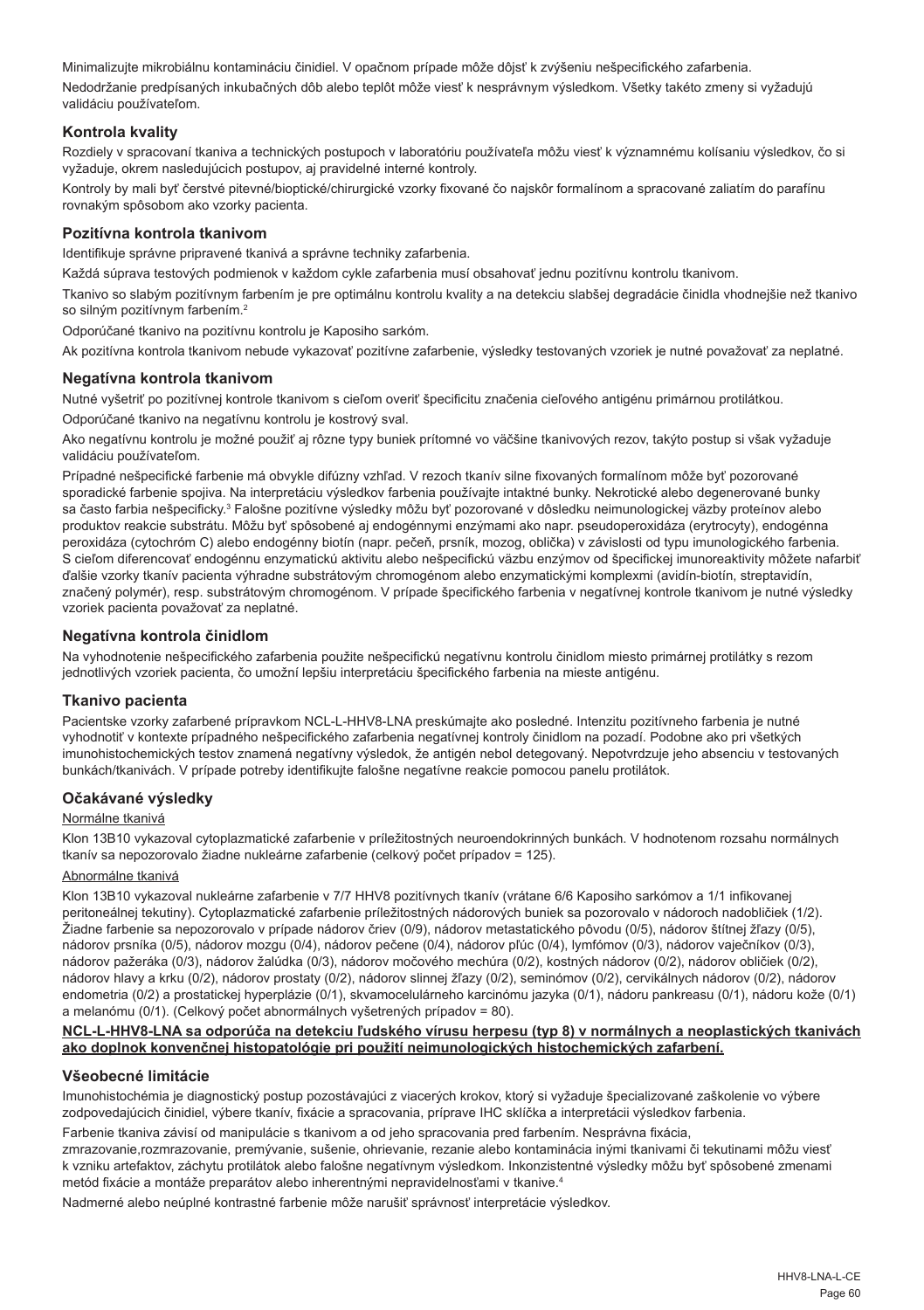Klinická interpretácia akéhokoľvek farbenia alebo jeho absencie musí byť kombinovaná s morfologickými vyšetreniami za použitia zodpovedajúcich kontrol. Výsledky je nutné vyhodnotiť v kontexte klinickej anamnézy pacienta a iných diagnostických testov vedených kvalifikovaným patológom.

Protilátky spoločnosti Leica Biosystems Newcastle Ltd sú určené na použitie na zmrazených rezoch alebo rezoch zaliatych parafínom so špecifickými požiadavkami na fixáciu, ako uvádza tento dokument. Najmä pri neopláziách môže dôjsť k nečakanej expresii antigénov. Klinická interpretácia akýchkoľvek farbených tkanivových rezov musí zahŕňať morfologickú analýzu a vyhodnotenie zodpovedajúcich kontrol.

## **Bibliografia – všeobecne**

- 1. National Committee for Clinical Laboratory Standards (NCCLS). Protection of laboratory workers from infectious diseases transmitted by blood and tissue; proposed guideline. Villanova, P.A. 1991; 7(9). Order code M29-P.
- 2. Battifora H. Diagnostic uses of antibodies to keratins: a review and immunohistochemical comparison of seven monoclonal and three polyclonal antibodies. Progress in Surgical Pathology. 6:1–15. eds. Fenoglio-Preiser C, Wolff CM, Rilke F. Field & Wood, Inc., Philadelphia.
- 3. Nadji M, Morales AR. Immunoperoxidase, part I: the techniques and pitfalls. Laboratory Medicine. 1983; 14:767.
- 4. Omata M, Liew CT, Ashcavai M, Peters RL. Nonimmunologic binding of horseradish peroxidase to hepatitis B surface antigen: a possible source of error in immunohistochemistry. American Journal of Clinical Pathology. 1980; 73:626.
- 5. Pereira PF, Galhardo MCG, Cuzzi T. Immunohistochemical detection of the latent nuclear antigen-1 of the human herpesvirus type 8 to differentiate cutaneous epidemic Kaposi sarcoma and its histological simulators. 2013. Anais Brasileiros de Dermatologia 88;2:243- 46.
- 6. Urquhart JL, Uzieblo A, Kohler S. Detection of HHV-8 in pyogenic granuloma-like Kaposi sarcoma. The American Journal of Dermatopathology. 2006; 28(4): 317-321.
- 7. Cheuk W, Wong KO, Wong CS, et al. Immunostaining for human herpesvirus 8 latent nuclear antigen-1 helps distinguish Kaposi sarcoma from its mimickers. American Journal of Clinical Pathology. 2004; 121(3): 335-342.
- 8. Hong A, Davies S, Lee CS. Immunohistochemical detection of the human herpes virus 8 (HHV8) latent nuclear antigen-1 in Kaposi's sarcoma. Pathology. 2003; 35(5): 448-450.

#### **Úpravy predchádzajúceho vydania**

Neuplatňuje sa.

#### **Dátum vydania**

01. november 2018